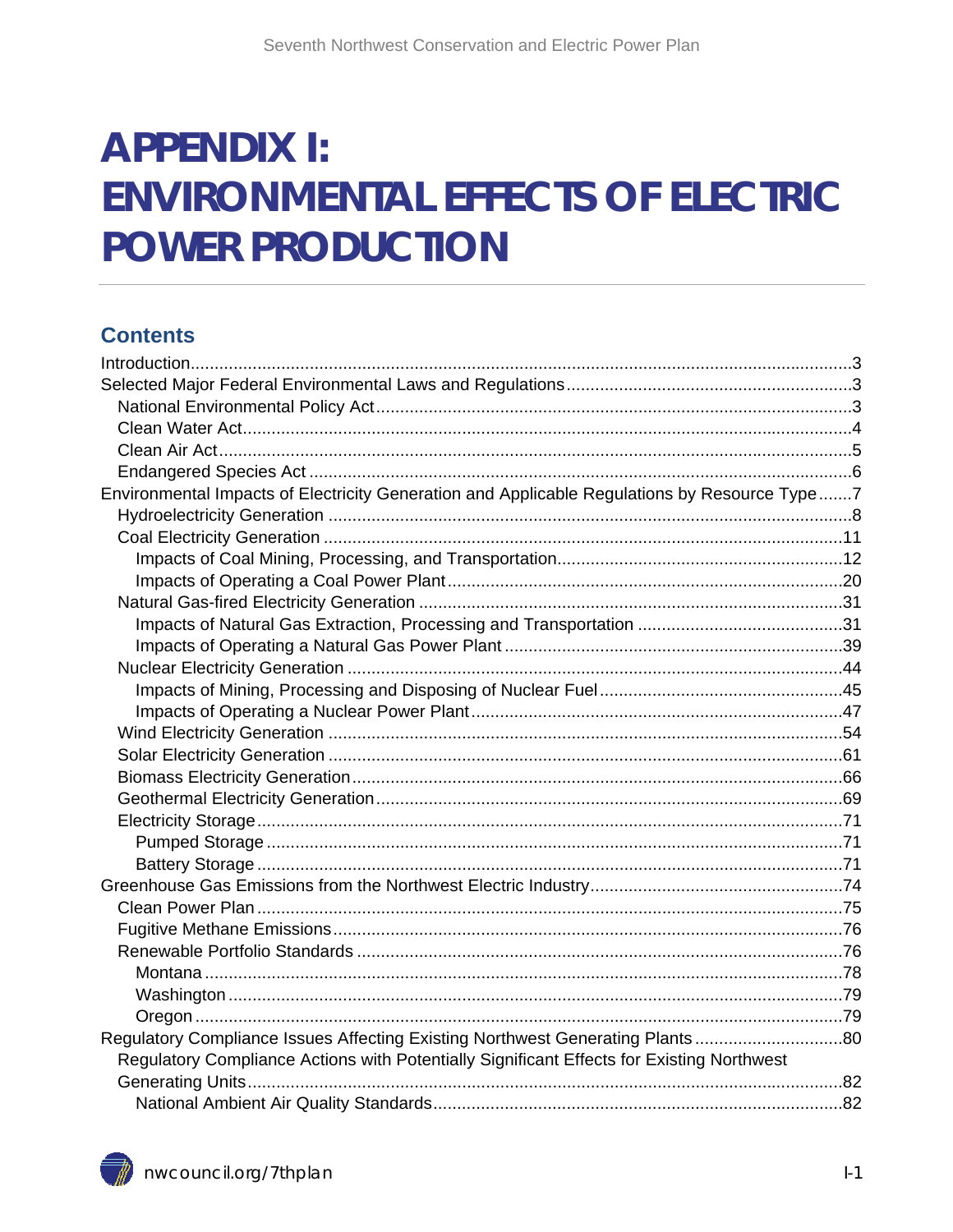| Effects of Current and Prospective Regulatory Compliance Actions on Affected Northwest |  |
|----------------------------------------------------------------------------------------|--|
|                                                                                        |  |
| Environmental Impacts of Associated Transmission and Applicable Regulations 105        |  |
|                                                                                        |  |
|                                                                                        |  |

#### **List of Figures and Tables**

| Table I - 2: Pacific Northwest electric generating units potentially significantly affected by recent and |  |
|-----------------------------------------------------------------------------------------------------------|--|
|                                                                                                           |  |
| Table I - 3: Current and prospective environmental compliance actions for major Northwest units97         |  |
| Table I - 4: Estimated Revenue Requirements Impact of Economically Significant Compliance                 |  |
|                                                                                                           |  |
|                                                                                                           |  |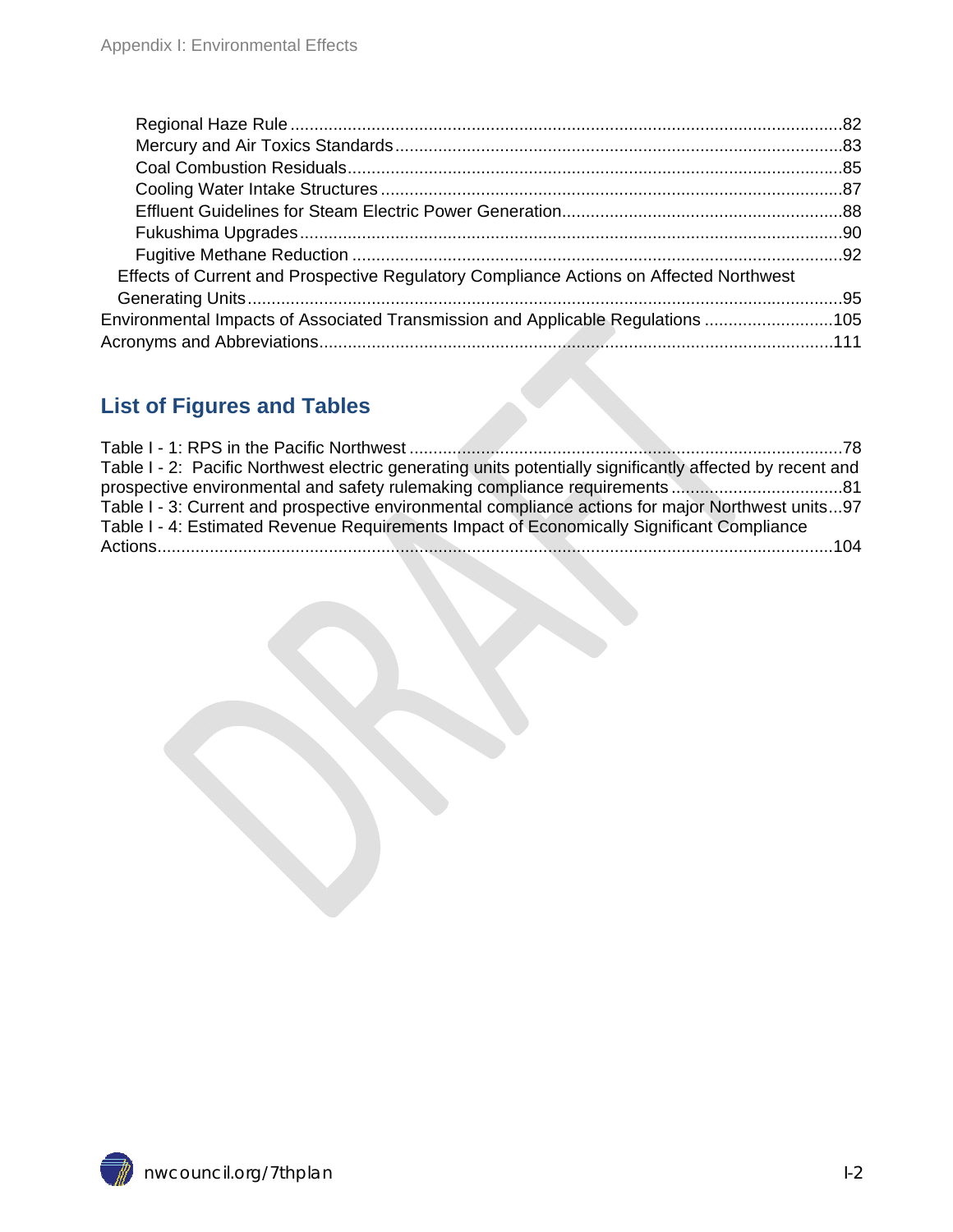## INTRODUCTION

Appendix I describes effects on the environment from the main types of generation in the Pacific Northwest that are either part of the existing power system or are likely candidates for the Seventh Power Plan's new resource strategy. The appendix also discusses regulations that exist to address these environmental effects. The appendix begins with an overview of the broadly applicable major federal environmental regulations, before providing a narrative analysis of the associated effects of the region's generating resources and the specific regulations that relate to those effects. The information in this appendix is background to inform the Council's efforts to determine and quantify where possible the environmental costs and benefits of generating resources and, more broadly, give due consideration to environmental quality and the protection and mitigation of fish and wildlife as the Council develops the plan's resource strategy. *See* Chapter 19 for a discussion of the Northwest Power Act's requirements in this regard and how the Council is complying with the Act in developing the Seventh Power Plan. *See* Chapters 3, 9, 13, 15, and 20 for specifics on generating resources and on the way in which environmental information, including compliance costs, informed the analysis of resources and the selection of the resource strategy.

## SELECTED MAJOR FEDERAL ENVIRONMENTAL LAWS AND REGULATIONS

Several federal laws and regulations apply broadly to the lifecycle impacts of a variety of electricity generating resources. This section provides a brief primer of the major federal laws that arise frequently in discussing the environmental effects of electricity production. In some instances, multiple environmental laws or regulations apply to a single pollutant, waste stream or activity, in these cases, the most stringent requirements generally control. To the extent that other federal, state, or local laws or regulations impose specific requirements or restrictions on a particular generating resource and are not addressed in this section, they will be discussed in the section describing the impacts of that resource.

### National Environmental Policy Act

The National Energy Policy Act of 1969 (NEPA) established a requirement that federal agencies that conduct "major federal actions significantly affecting the quality of the human environment" must prepare a statement of the environmental impact of the proposed action and consider alternatives.<sup>1</sup> Major federal actions are defined broadly to include official federal policies, plans, programs or permits.<sup>2</sup> Subject to the discretion of each federal agency, certain actions are categorically excluded

<sup>1</sup> https://www.law.cornell.edu/uscode/text/42/4332 <sup>2</sup> *Id.*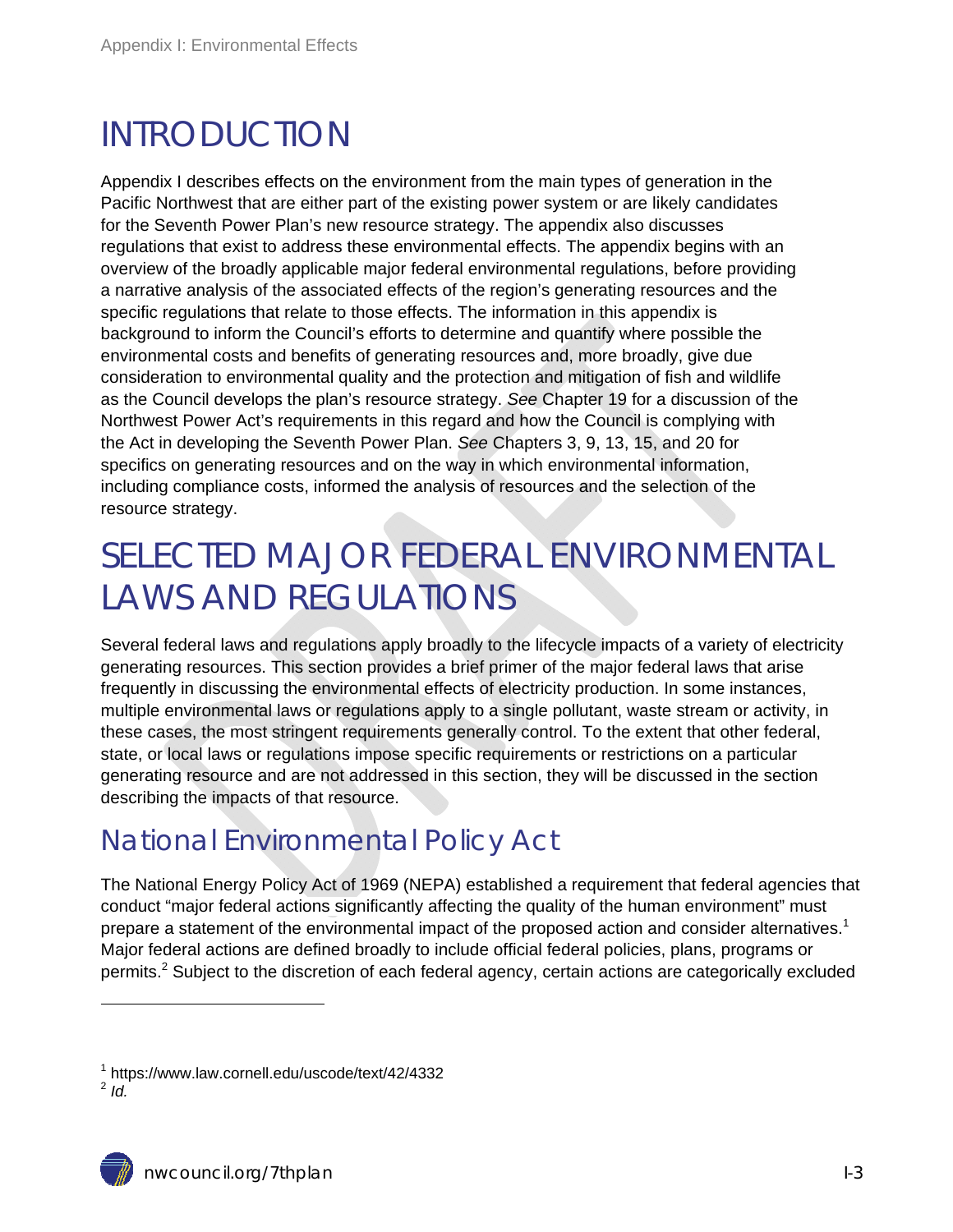from the NEPA requirements entirely. Categorical Exclusions (CEs) are reserved for actions of a type that normally do not have the potential to cause significant environmental effects.<sup>3</sup> If an action is likely to have significant impacts and does not qualify for a CE, then the lead federal agency is required to prepare an Environmental Impact Statement (EIS) to assess the effects of and alternatives to the proposed action. An action that does not cause effects that are likely to rise to the level of significance requires only the preparation of an Environmental Assessment and Finding of No Significant Impact (EA/FONSI). Most agency actions fall under a CE (95 percent), with EAs representing the bulk of the remaining NEPA analyses (less than five percent). EISs represent less than one percent of NEPA analyses. $4$  The process of preparing an EIS is complex and time intensive, with one report finding an average preparation time of 3.4 years.<sup>5</sup>

The NEPA provides for public involvement, granting interested parties the opportunity to review, comment on and challenge the adequacy of EISs and some EA/FONSIs. Procedural requirements to consider environmental effects aside, the NEPA does not require that a federal agency act to reduce the environmental impact of a proposed action.

The NEPA applies to many of the processes required to produce electricity and across a range of generating resources. Mining, drilling and logging operations that occur on federal land or obtain a federal permit are subject to the NEPA, as are many electricity and natural gas transmission projects. The construction and operation of power plants may require NEPA review as well, to the extent that generation facilities require a license from the Federal Energy Regulatory Commission or are constructed on federal lands. This is particularly true for hydroelectric facilities and renewable energy projects.

### Clean Water Act

The Clean Water Act makes it illegal to discharge any pollutant into waters of the United States without first obtaining a permit. The law, originally passed in 1972, established two permitting regimes of relevance to the electric industry: the National Pollution Discharge Elimination System (NPDES) permit program administered by the Environmental Protection Agency (EPA) under § 402 of the Act,<sup>6</sup> and the "dredge and fill" permit program administered by both the EPA and the Army Corps of Engineers ("Corps") under § 404 of the Act.<sup>7</sup> Under the § 402 NPDES permitting program, the EPA or authorized state may issue a permit requiring a discharger to comply with technologybased effluent limitations for various pollutants.<sup>8</sup> The Act only requires a § 402 NPDES permit to the extent that the discharge is emanating from a "point source," which is defined as "any discernible,

<sup>3</sup> *See, e.g.,* 

http://www.blm.gov/wo/st/en/prog/planning/nepa/webguide/departmental\_manual/516\_dm\_chapter\_13.print.ht

ml<br><sup>4</sup> http://www.gao.gov/assets/670/662543.pdf at 5-6.

<sup>5</sup> http://journals.cambridge.org/action/displayAbstract?fromPage=online&aid=2836720

<sup>&</sup>lt;sup>6</sup> https://www.law.cornell.edu/uscode/text/33/1342

 $7$  https://www.law.cornell.edu/uscode/text/33/1344

<sup>&</sup>lt;sup>8</sup> http://www.in.gov/idem/files/rules\_erb\_20130213\_cwa\_summary.pdf at 5.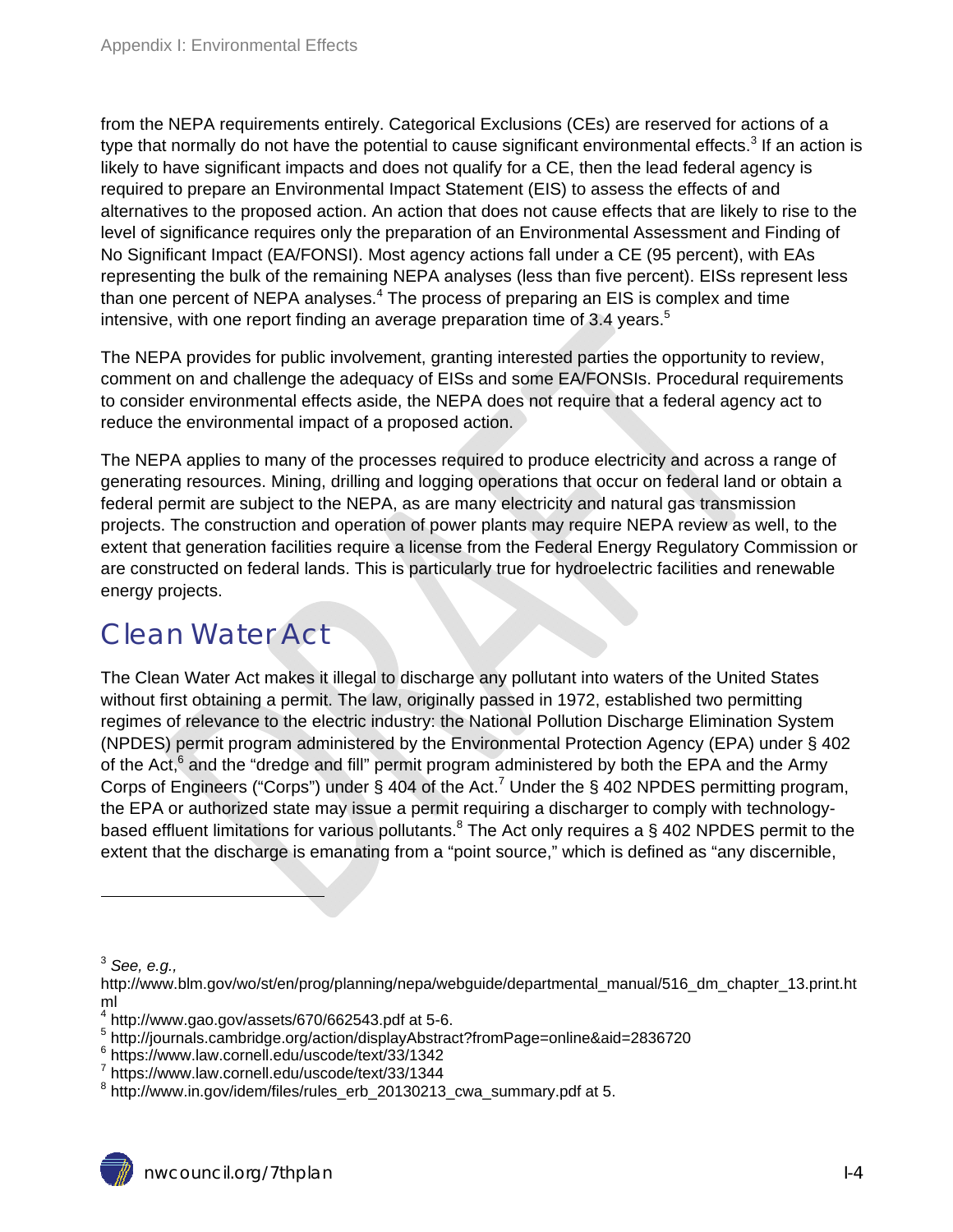confined and discrete conveyance, including but not limited to any pipe, ditch, channel, tunnel, conduit, well, discrete fissure, container, rolling stock, concentrated animal feeding operation, or vessel or other floating craft, from which pollutants are or may be discharged."<sup>9</sup> The EPA may authorize states to administer the § 402 NPDES permitting program. Under this arrangement, states set effluent limitations guidelines and permit standards that permittees must comply with. The EPA administers the § 402 NPDES permitting program in states that have not been authorized. The EPA has partially or completely authorized Oregon, Washington and Montana; Idaho's § 402 NPDES permit program remains federally administered.<sup>10</sup> Nonpoint source pollution is not covered by the permit requirement and is typically regulated under state programs for the management of runoff. The cumulative effects of permitted discharges and nonpoint source runoff has resulted in impairment in a number of the nation's waters. $11$ 

Under the § 404 dredge and fill permit program, the Corps (with the environmental guidance of the EPA) may issue a permit for the disposal of dredged or fill material within wetlands or waters of the United States.<sup>12</sup> States may also assume authority to administer the § 404 dredge and fill permit program, however only two, Michigan and New Jersey, have done so to date.<sup>13</sup>

Provisions in the Clean Water Act regulate the water impacts of a variety of lifecycle stages of electricity generation, including the mining and extraction of fuel, the construction of generation facilities and associated infrastructure, and the operation of hydroelectric and steam electric power plants.

#### Clean Air Act

The modern Clean Air Act evolved from the Air Pollution Control Act of 1955. Under the current incarnation of the law, the EPA is responsible for establishing air quality standards and states are primarily responsible for ensuring compliance.<sup>14</sup> The EPA currently administers three programs of primary relevance to the electricity sector: National Ambient Air Quality Standards, National Emissions Standards for Hazardous Air Pollutants, and New Source Performance Standards.

Under § 109 of the Act, the EPA sets National Ambient Air Quality Standards (NAAQS) limiting the emission of air pollutants with the potential to endanger human health.<sup>15</sup> Pursuant to this requirement, the EPA has identified six "criteria" pollutants for regulation under the NAAQS, including sulfur dioxide, particulate matter, nitrogen dioxide, carbon monoxide, ozone and lead.<sup>16</sup> Once EPA sets the NAAQS, each state is responsible for developing the procedures necessary for compliance, which are laid out in a State Implementation Plan (SIP). The SIPs are subject to EPA

<sup>&</sup>lt;sup>9</sup> http://water.epa.gov/lawsregs/guidance/wetlands/sec502.cfm

<sup>&</sup>lt;sup>10</sup> http://water.epa.gov/polwaste/npdes/basics/upload/State\_NPDES\_Prog\_Auth.pdf<br><sup>11</sup> See http://iaspub.epa.gov/waters10/attains\_nation\_cy.control?p\_report\_type=T<br><sup>12</sup> http://www.in.gov/idem/files/rules\_erb\_20130213\_cwa\_s

<sup>&</sup>lt;sup>14</sup> http://fpc.state.gov/documents/organization/155015.pdf<br><sup>15</sup> https://www.law.cornell.edu/uscode/text/42/7409

<sup>16</sup> http://www3.epa.gov/airquality/urbanair/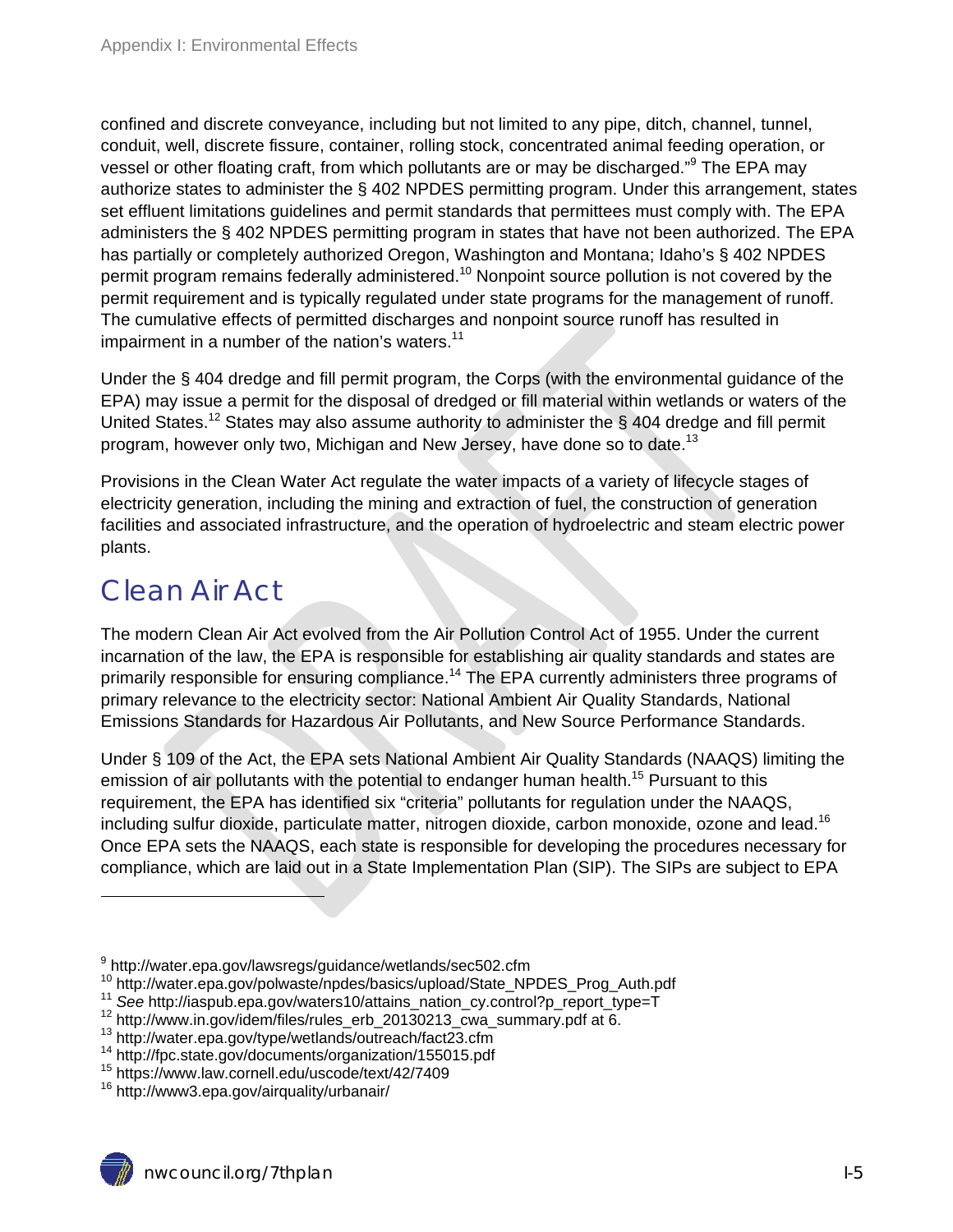approval. New and modified sources in a state must typically obtain permits that demonstrate compliance allowable emissions limits. A region that exceeds the NAAQS for a specific pollutant is deemed a "nonattainment area," and sources within that area must meet a special compliance schedule. Compliance requirements in nonattainment areas vary depending on the level of exceedance.

In addition to the NAAQS program, the Clean Air Act established a framework to address hazardous air pollutant emissions. Under § 112 of the Act, the EPA establishes National Emissions Standards for Hazardous Air Pollutants (NESHAP) for 187 listed air toxics: first, the EPA sets technology-based Maximum Achievable Control Technology (MACT) standards that represent "maximum degree of reduction in emissions…achievable" for each pollutant, taking cost into consideration; and second, to the extent that any residual health risks remain after the implementation of MACT, the EPA sets standards to "provide an ample margin of safety to protect public health…unless the Administrator [of the EPA] determines that a more stringent standard is necessary to prevent…an adverse environmental effect." 17

The Clean Air Act also calls for the EPA to establish technology-based New Source Performance Standards (NSPS) that apply to categories of new industrial facilities in § 111.<sup>18</sup> These standards set emissions limits for new major stationary sources based on the best adequately demonstrated control technology, considering cost.<sup>19</sup> The NSPS is applied to existing facilities pursuant to the New Source Review program to the extent that they undergo modifications.<sup>20</sup> The recently finalized Clean Power Plan, which restricts carbon dioxide emissions, was promulgated under the NSPS program, §§ 111(b) and (d) of the Clean Air Act. $21$ 

These three programs potentially regulate emissions from an array of fossil-, nuclear- and biomassfueled electricity generating technologies. In addition, provisions of the Clean Air Act may also have implications for fuel extraction and transportation processes.

### Endangered Species Act

The Endangered Species Act (ESA) was passed by Congress in 1973 with a purpose of protecting species threatened with extinction. Under the ESA, the U.S. Fish and Wildlife Service (FWS) in the Department of Interior and the fisheries agency of the National Oceanic and Atmospheric Administration in the Department of Commerce (NOAA Fisheries, also known as the National Marine Fisheries Service) are authorized to designate two classes of protected species: "endangered" species, which are those in danger of becoming extinct; and "threatened species," which are those likely to become endangered. $^{22}$  These listed species are protected against "take", which is defined

<sup>17</sup> https://www.law.cornell.edu/uscode/text/42/7412

<sup>18</sup> https://www.law.cornell.edu/uscode/text/42/7411

<sup>19</sup> http://fpc.state.gov/documents/organization/155015.pdf at 12<br><sup>20</sup> *Id* 

<sup>21&</sup>lt;br>
<sup>21</sup> See http://www2.epa.gov/cleanpowerplan<br>
<sup>22</sup> https://www.law.cornell.edu/uscode/text/16/1532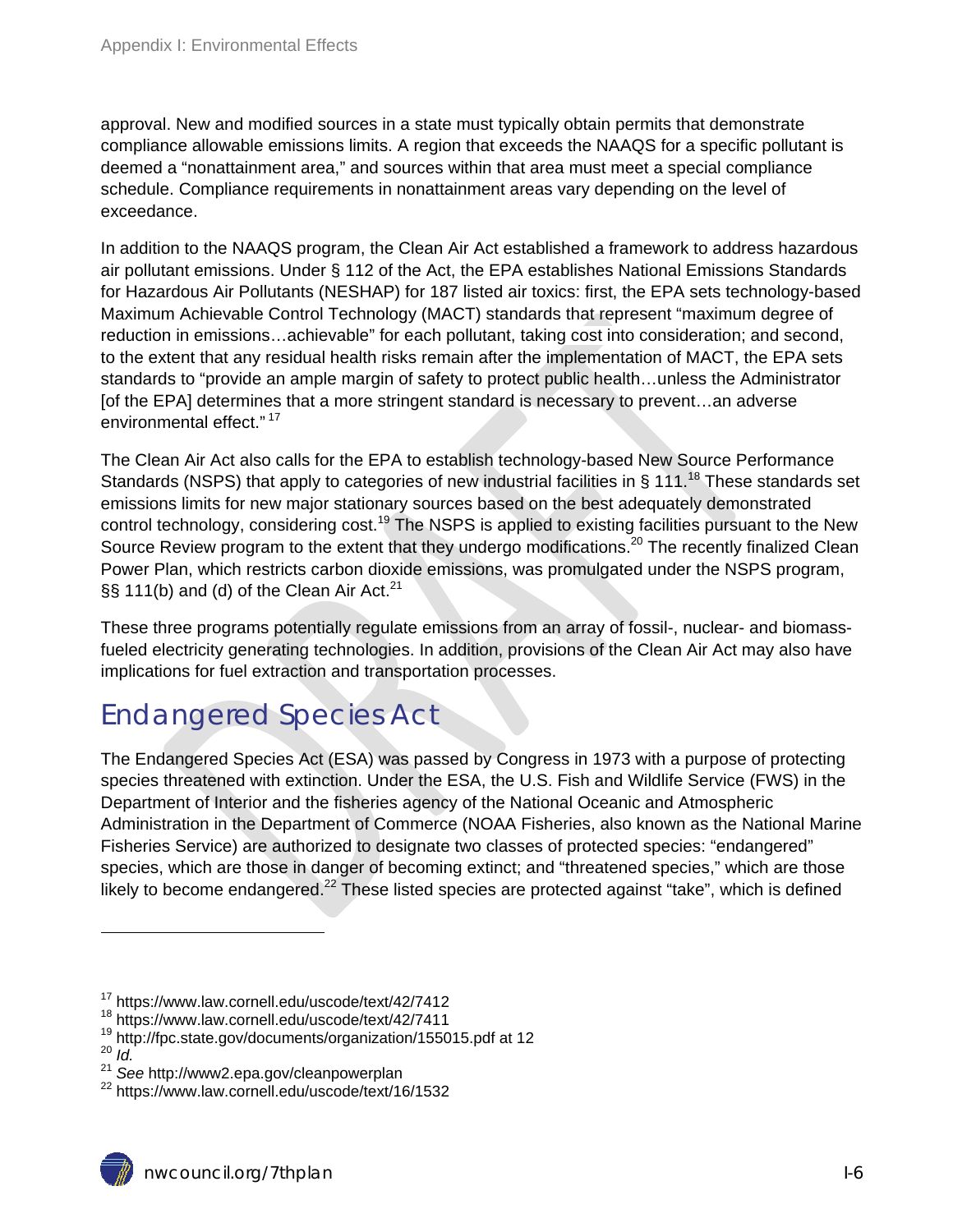broadly to include "to harass, harm...wound, kill...or attempt to engage in any such conduct."<sup>23</sup> The take prohibition applies to "any person subject to the jurisdiction of the United States."<sup>24</sup> To effect the intended protections, the ESA also requires the designation of habitat critical to the conservation of the affected species. NOAA Fisheries has responsibility for anadromous fish and marine mammals; the Fish and Wildlife Service for resident fish, wildlife, and plants.

Under § 7 of the ESA, no federal agency may authorize any action likely to jeopardize the survival of any listed species or harm their critical habitat.<sup>25</sup> For that reason, a federal agency is required to consult with FWS or NOAA Fisheries prior to undertaking any action that may affect a listed species or critical habitat; to the extent that the proposed action is likely to adversely affect a listed species, then the agency must seek a biological opinion from the FWS or NOAA Fisheries. The FWS and NOAA Fisheries may authorize an agency to act in a manner that results in "incidental take" of a listed species, consistent with reasonable and prudent measures to minimize the take. $^{26}$ 

Under § 9, no person, including private citizens, may take a listed species or harm critical habitat.<sup>27</sup> However, § 10 allows the FWS or NOAA Fisheries to permit take that is "incidental to… the carrying out of an otherwise lawful activity."<sup>28</sup> To obtain an incidental take permit, a person seeking the permit is required to prepare a habitat conservation plan that specifies the likely impact of the taking, the steps taken to minimize that impact, and the alternatives considered.<sup>29</sup>

The ESA impacts most types of electricity generating resources at various lifecycle stages. The best solar and wind resources often overlap with the habitat of sensitive species, implicating the ESA and causing tension between renewable energy and wildlife interests. Species and habitat may also be affected to the extent that forests are logged to provide timber as a biomass feedstock. With regards to fossil fuel-fired and nuclear generation, the mining and extraction processes may occur in areas that implicate the ESA. Finally, linear infrastructure projects such as gas pipelines and electricity transmission lines may result in adverse habitat impacts.

## ENVIRONMENTAL IMPACTS OF ELECTRICITY GENERATION AND APPLICABLE REGULATIONS BY RESOURCE TYPE

The lifecycle impacts associated with electricity generation vary widely depending on the type, fuel, size and location of the resources used. The varying processes involved in producing electricity

 $\overline{a}$ 

<sup>&</sup>lt;sup>23</sup> *Id.*<br><sup>24</sup> https://www.law.cornell.edu/uscode/text/16/1538

<sup>25</sup> https://www.law.cornell.edu/uscode/text/16/1536

<sup>26</sup> *See* http://www.fws.gov/midwest/endangered/section7/section7.html

<sup>27</sup> https://www.law.cornell.edu/uscode/text/16/1538

<sup>28</sup> https://www.law.cornell.edu/uscode/text/16/1539

 $29$  *Id.*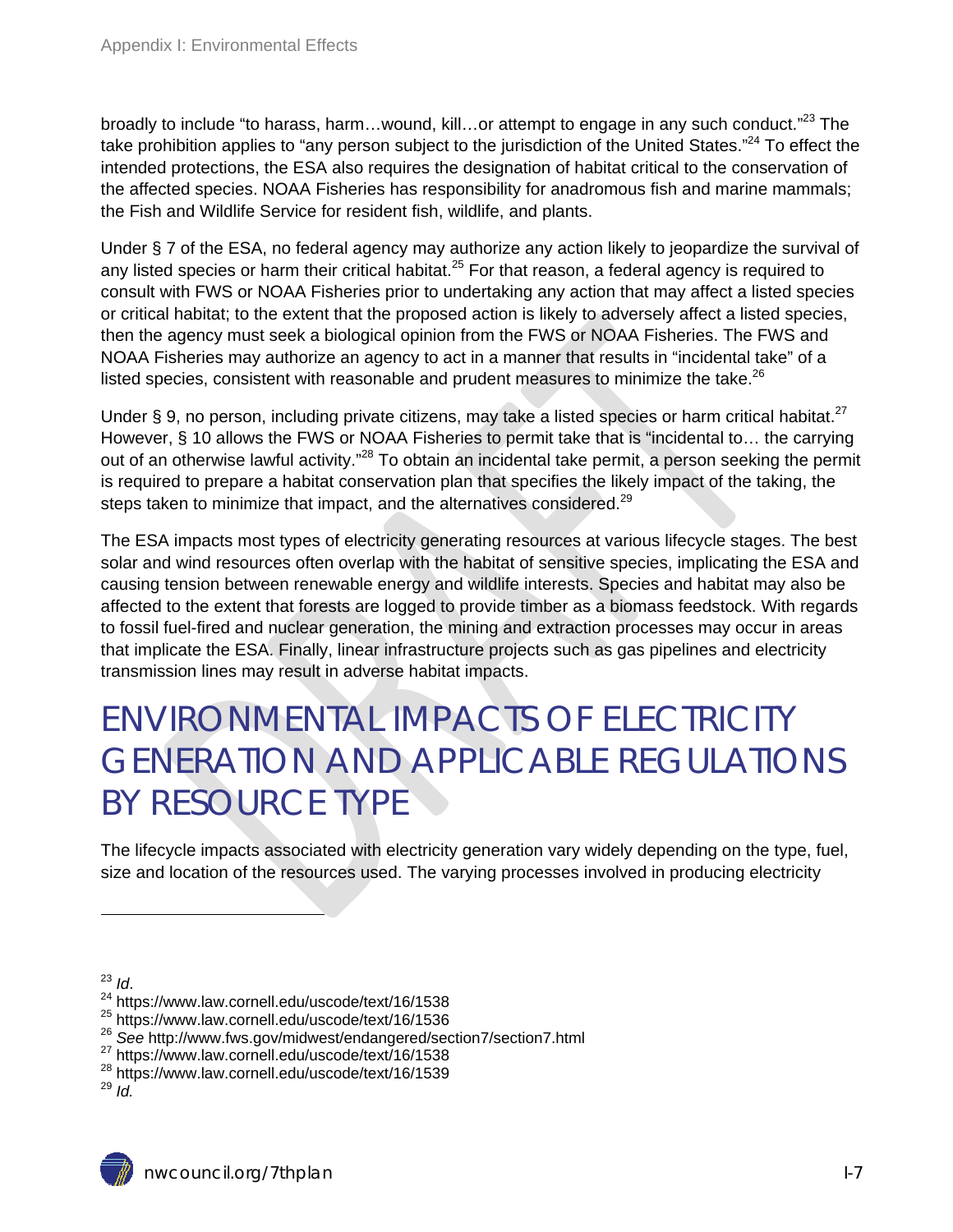mean that the profile of environmental and human health effects for each generating resource tends to be unique. The following sections discuss lifecycle impacts of each of the major generating resource types in the Pacific Northwest and in the new resource planning analysis as well as the legal and regulatory framework in place to address them.

### Hydroelectricity Generation

The Northwest relies significantly on hydroelectric generation to meet electricity demand in the region, with 31 federally-owned dams<sup>30</sup> supplying over 40 percent of the region's electricity.<sup>31</sup> The Bonneville Power Administration markets the electricity produced by these dams, which together comprise the Federal Columbia River Power System.<sup>32</sup> Other public and privately owned dams also contribute to the region's electricity supply; all told, more than 200 hydroelectric facilities<sup>33</sup> generate over half of the region's power annually.

The principal environmental effects regarding hydroelectric development are generally focused on water quality impacts, hydrology impacts, erosion and sedimentation, land-use impacts, dust and noise during construction, and fish and wildlife impacts. The environmental effects associated with any one hydroelectric project are site specific and therefore can be very different when comparing projects; for example, a project that involves an existing dam or other existing water control structure will typically experience less incremental environmental impacts than a project that requires new dam construction. There are no serious air emissions or solid waste issues associated with hydroelectric development or operation.

The construction and operation of a hydroelectric project may affect water quality through thermal changes (causing wide fluctuation of stream temperatures), nitrogen supersaturation (total dissolved gas), turbidity, and oxygen depletion. A hydroelectric dam slows the movement of water in a river system, which can lead to temperature stratification and oxygen depletion in the reservoir behind the dam. Spill flows from a dam may increase the levels of total dissolved gas in the river downstream. While these water quality changes are not always adverse, they can have an effect on the aquatic environment and can prove lethal for fish and wildlife. Water quality can also affect the aesthetics of the project site.

The process of developing a hydroelectric dam permanently alters the physical hydrology—the movement and distribution of water—of the site. These changes can have significant primary and secondary effects on water quality, habitat, and fish and wildlife. The operation of a hydroelectric facility during times of maintenance, outages, or to meet peak energy demands causes fluctuations of water level in both the impoundment and the stream below. These fluctuating water levels may prohibit development of shoreline vegetation, reduce shoreline use by riparian (riverbank or

<sup>&</sup>lt;sup>30</sup> https://www.bpa.gov/power/pgf/hydrpnw.shtml#introduction<br><sup>31</sup> https://www.nwcouncil.org/history/Hydropower. The Northwest hosts over 200 hydroelectric facilities that generate around 70 percent of the region's power.

<sup>32</sup> https://www.bpa.gov/power/pgf/hydrpnw.shtml#introduction 33 *See* http://www.eia.gov/state/maps.cfm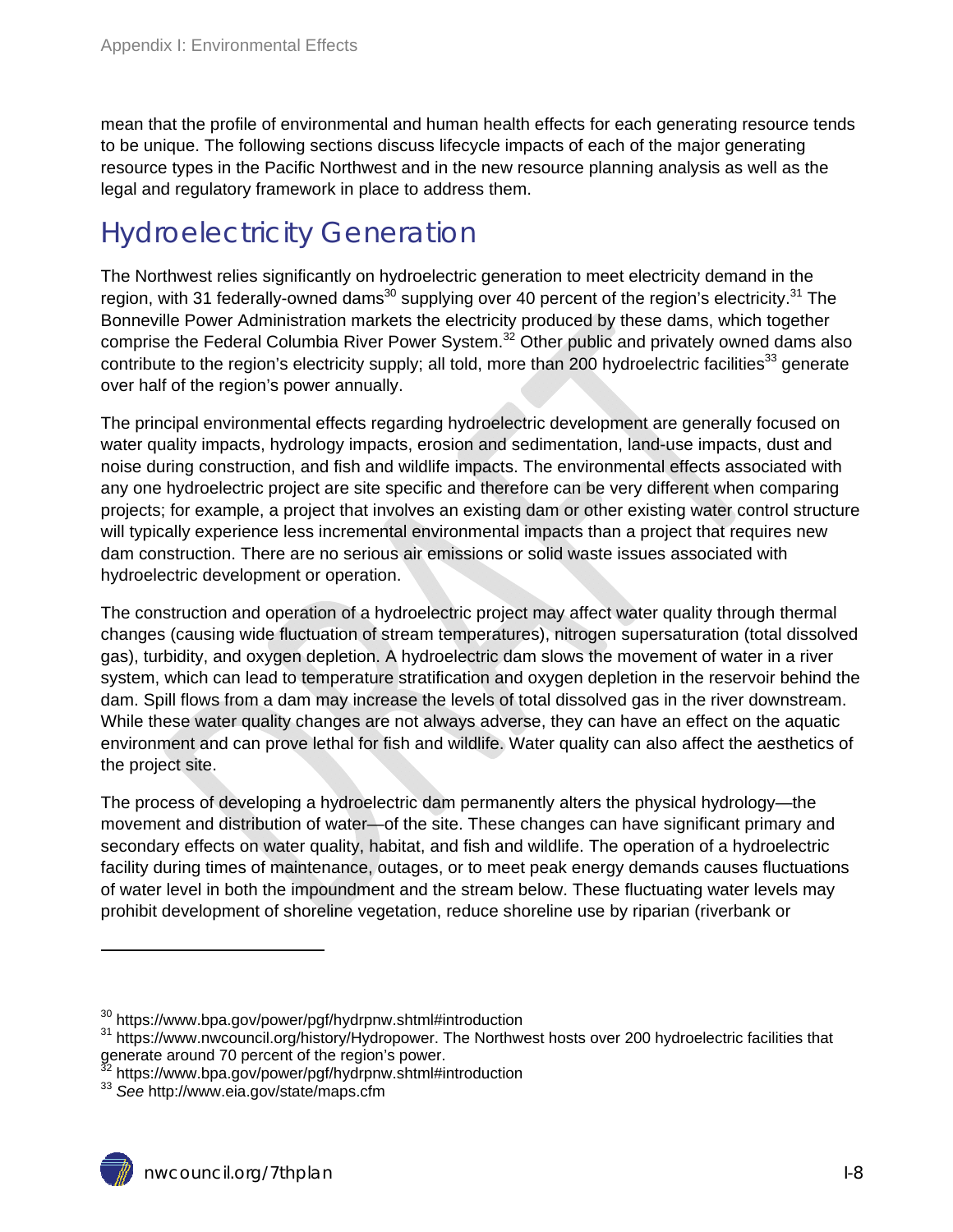streamside) species of wildlife, and lower reproductive success of fish species that spawn near the impoundment margin. Fluctuations in rivers below dams can strand immature fish on shorelines or in shallow waters and may lead to the exposure of eggs of shoreline spawners and nests of salmonids. Storage dams tend to reduce some of the seasonal fluctuations in river flow, helping lead to a more stable riparian zone. Impounded waters can flood islands that are important breeding grounds for certain avian species.

Issues with erosion and sedimentation may occur during construction and continue long after a project is retired or removed. Changes in the sediment load and flow can affect the natural sediment equilibrium found in free flowing waters and increase water turbidity due to accretion and settling in the backwaters behind a dam. This can result in increased sediment deposits near the physical dam and decreased sediment downstream, both affecting the growth of organisms that depend on nutrients carried by the sediment. As the water levels fluctuate, erosion can occur, changing the physical environment. A lack of vegetation along the riverbank can also lead to perpetual carving away of the earth surrounding the water source.

The amount of land required for the development of a hydroelectric dam varies significantly depending on the site and project. A storage project can take up thousands of acres, while a small run-of-river project may take up less than an acre. Nonetheless, between the physical infrastructure and the equipment used for construction, land is disturbed and the surrounding environment is altered.

During construction of a hydroelectric dam, significant amounts of dust, noise, and adverse aesthetics can negatively affect the surrounding project site. Dust and equipment noise is typically limited to the construction phase, whereas the aesthetics of the site are permanently altered. Hydroelectric plant operations are relatively quiet.

Of particular concern to the Council is the potential impact of hydroelectric development on fish and wildlife. While all of the above-mentioned environmental effects can directly or indirectly impact fish and wildlife, there are specific effects that are worth mentioning. A hydroelectric dam presents a migration barrier to the passage of upstream (adult) and downstream (juvenile) anadromous and resident fish. Habitat is completely blocked by some projects in the system. At dams that allow passage, juvenile downstream migrants face the risk of mortality at each dam as a result of passage through turbines, exposure to water supersaturated with nitrogen, delay in start of migration, increased travel times, and increased predation. Filling an impoundment behind a hydroelectric dam inundates land and transforms a free-flowing river into a lake-like environment. This transition of habitat changes the composition of terrestrial and aquatic biota at the project site which may be beneficial or detrimental to wildlife. System storage operations to optimize power generation also alter flows important for the emergence, rearing, and migration of juvenile salmon and other fish, and for adult spawning.

Under the Northwest Power Act, the Council develops a program to protect, mitigate, and enhance fish and wildlife adversely affected by the development and operation of hydroelectric facilities on the Columbia and its tributaries. To address the effects from the existing system, the Council's *Columbia River Basin Fish and Wildlife Program* includes measures and objectives both to protect and increase survival of fish and wildlife within the hydrosystem and to provide compensating offsite protection and mitigation. Measures to limit the direct impact of hydroelectric development include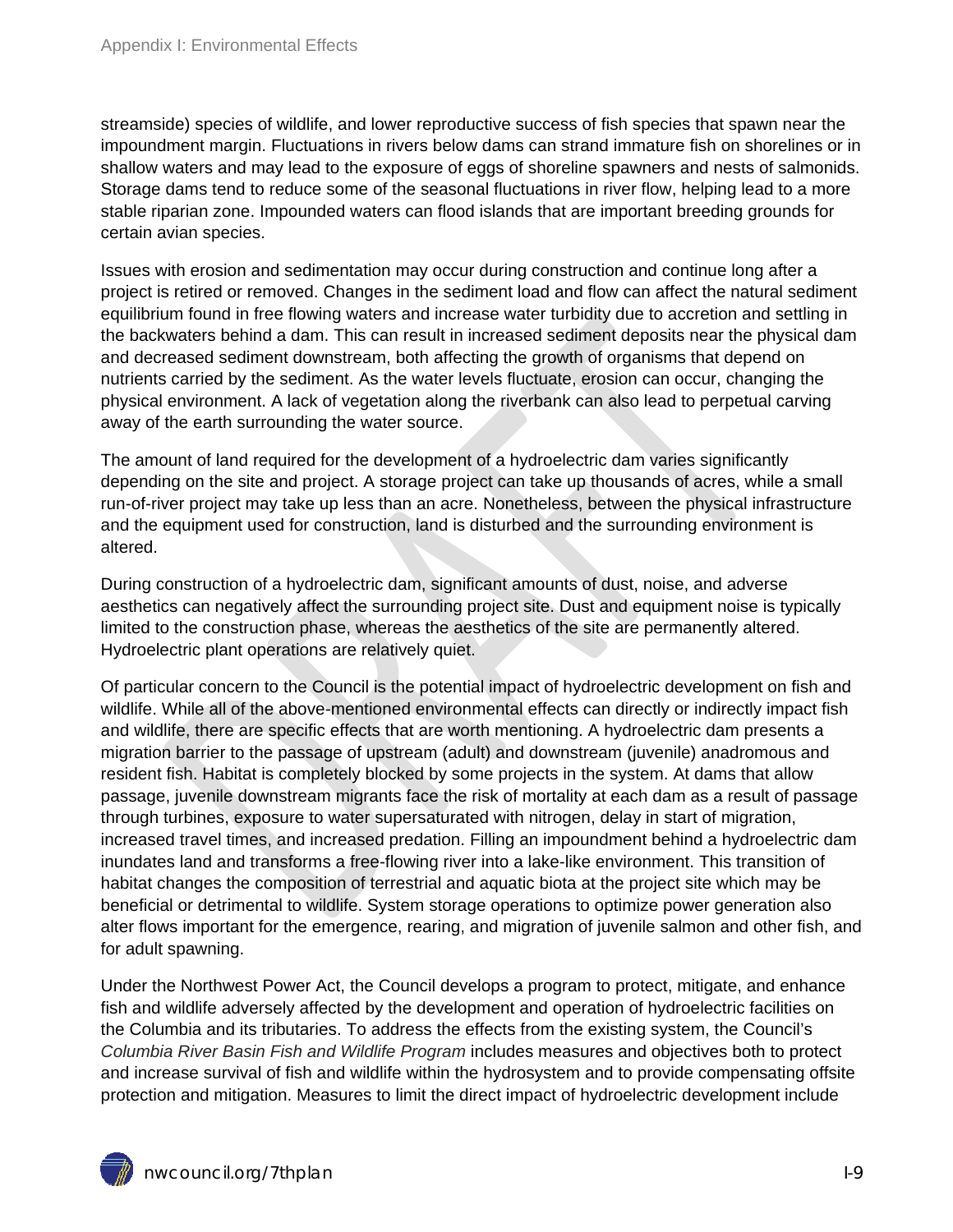fish screens and bypass systems, bypass spills, and fish ladders to help fish navigate through the hydroelectric dam; minimum flows, flow augmentation requirements and stable storage reservoir operations; and the installation and implementation of systems to maintain powerhouse discharge and minimize or eliminate fluctuations in water and flow levels. Offsite protection and mitigation actions include both habitat protection and improvement measures and artificial propagation facilities and strategies. Mitigation for the effects of the development of the system on wildlife has focused primarily on the offsite acquisition, improvement and protection of habitat for the affected wildlife species.

The Council develops the Fish and Wildlife Program largely on the basis of recommendations from the federal and state fish and wildlife agencies and the region's Indian tribes. The Bonneville Power Administration has an obligation under the Act to use its fund and authorities to protect, mitigate and enhance fish and wildlife in a manner consistent with the Council's Fish and Wildlife Program. All the federal agencies that manage, operate or regulate the hydroelectric facilities (Corps of Engineers, Bureau of Reclamation, and Federal Energy Regulatory Commission, as well as Bonneville) have a separate obligation under the Act to exercise their statutory responsibilities to adequately protect, mitigate and enhance fish and wildlife in a manner that provides "equitable treatment" for fish and wildlife with the other project purposes and to do so taking into account the Council's regional Fish and Wildlife Program at each stage of decisionmaking to the fullest extent practicable.

To provide guidance for future hydropower development in the region, the Council has designated approximately 44,000 miles of stream reaches as "protected areas," where hydropower development would not be appropriate because of the damage development and operation would cause to fish, wildlife, and habitat. The protected areas designations are intended to protect fish and wildlife resources.<sup>34</sup> send a clear signal to developers regarding the acceptability of stream reaches for hydroelectric development, provide power planning guidelines for determining the availability of new hydroelectric power, and create a comprehensive plan to provide guidance for licensing decisions made by the Federal Energy Regulatory Commission (FERC). As noted in the Council's 2014 hydropower scoping study,<sup>35</sup> if a prospective site is located outside a protected area, it is not automatically deemed environmentally acceptable for hydroelectric development; each project must undergo extensive environmental impact studies approved by state and federal agencies in order to proceed.

Detail on both the effects of hydroelectric production and the protection and mitigation measures to address those effects can be found in the past and current Fish and Wildlife Programs. The Council adopted its latest amendments to the *Columbia River Basin Fish and Wildlife Program* in October 2014.36 The 2014 Fish and Wildlife Program is part of the draft Seventh Power Plan. *See* Chapter 20, as well as the discussion in Chapter 19. A number of species affected by the hydroelectric system are also listed as threatened or endangered under the federal Endangered Species Act,

<sup>&</sup>lt;sup>34</sup> Protected areas designations are based on fish and wildlife considerations only and do not reflect other river values that might affect the desirability of hydroelectric development.

<sup>&</sup>lt;sup>35</sup> http://www.nwcouncil.org/energy/grac/hydro/<br><sup>36</sup> http://www.nwcouncil.org/fw/program/2014-12/program/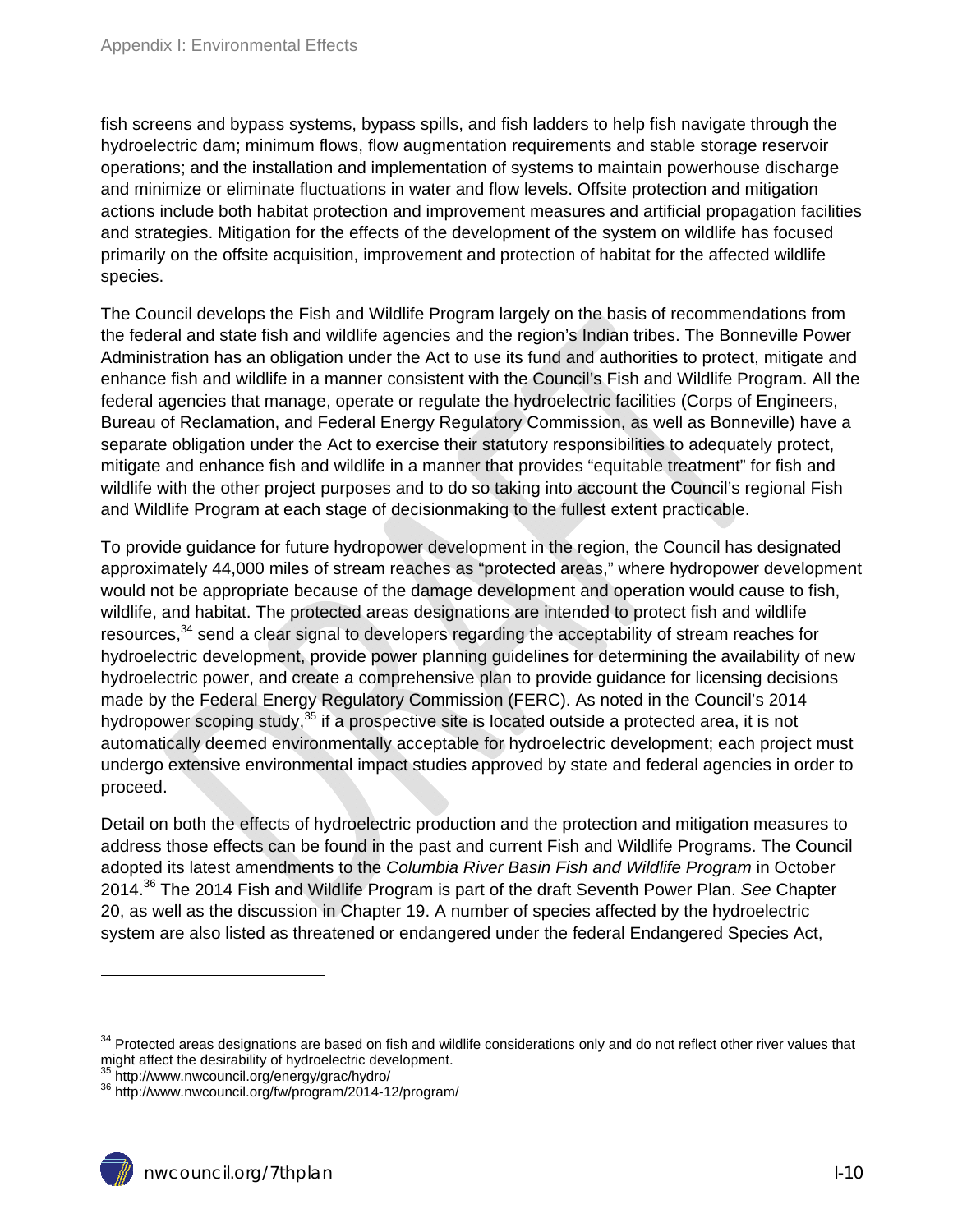including 13 distinct population segments of salmon and steelhead, Kootenai River white sturgeon, bull trout, and eulachon. The Fish and Wildlife Program includes a discussion of and links to the programs, plans, biological opinions, and other developments related to addressing the requirements of the ESA for these species, as well as a discussion as to how the ESA requirements and programs interrelate with the regional protection and mitigation program under the Northwest Power Act. The licensed issues by FERC under the Federal Power Act to the owners and operators of the non-federal hydroelectric dams on the Columbia and its tributaries include fish and wildlife protection and mitigation requirements to address the requirements of the Federal Power Act, the Northwest Power Act, and ESA.

### Coal Electricity Generation

Although coal-fired power plants still produce more electricity in the US than any other resource type, coal use in the electricity sector is declining.<sup>37</sup> The Energy Information Administration (EIA) forecasts that coal-fired generators will produce 28 percent less electricity in 2015 than they did during coal's recent peak in 2007, a decline attributable in part to low natural gas prices and the growth of renewable energy.<sup>38</sup> In addition to these competitive pressures, the Environmental Protection Agency's Clean Power Plan will potentially limit coal-fired electricity generation in the future by establishing a carbon dioxide emissions reduction target of 32 percent less carbon dioxide  $(CO<sub>2</sub>)$  from the electric industry by 2030, based on 2005 emissions levels.<sup>39</sup> Coal, as the most significant contributor to carbon dioxide emissions in the electric industry, stands to see the biggest impact from the policy.

However, advancements in carbon capture and sequestration (CCS) technologies may present coal with a renewed opportunity for growth in the future. The CCS process involves removing carbon dioxide from a plant's emissions and transporting it to a facility where it can be injected into deep geological formations.<sup>40</sup> Despite the promise of reduced  $CO<sub>2</sub>$  emissions, CCS technologies are too costly for widespread deployment. Including CCS technologies in the construction of a new coal plant raises the levelized cost of electricity produced by that facility by approximately 44 percent to 80 percent (depending on the type of plant), and retrofitting an existing facility is still more costly.<sup>41</sup> Absent a significant reduction in the cost of CCS, the electric industry's reliance on coal as a generation resource is likely to its decline. The national trend towards coal plant retirements is mirrored in the Northwest, where four of the six coal-fired power plants providing electricity to the region are slated to close in the next 10 years, and regional policymakers are considering legislation to facilitate the closure of the other two.<sup>42</sup> Still, because coal-fired electricity generation is expected to continue to provide power to the Northwest in the near term, and advances in CCS technologies

<sup>&</sup>lt;sup>37</sup> http://www.eia.gov/forecasts/steo/images/Fig25.png<br><sup>38</sup> http://www.eia.gov/forecasts/steo/report/coal.cfm..<br><sup>39</sup> http://www2.epa.gov/cleanpowerplan/fact-sheet-clean-power-plan-numbers<br><sup>40</sup> http://www.epa.gov/climatec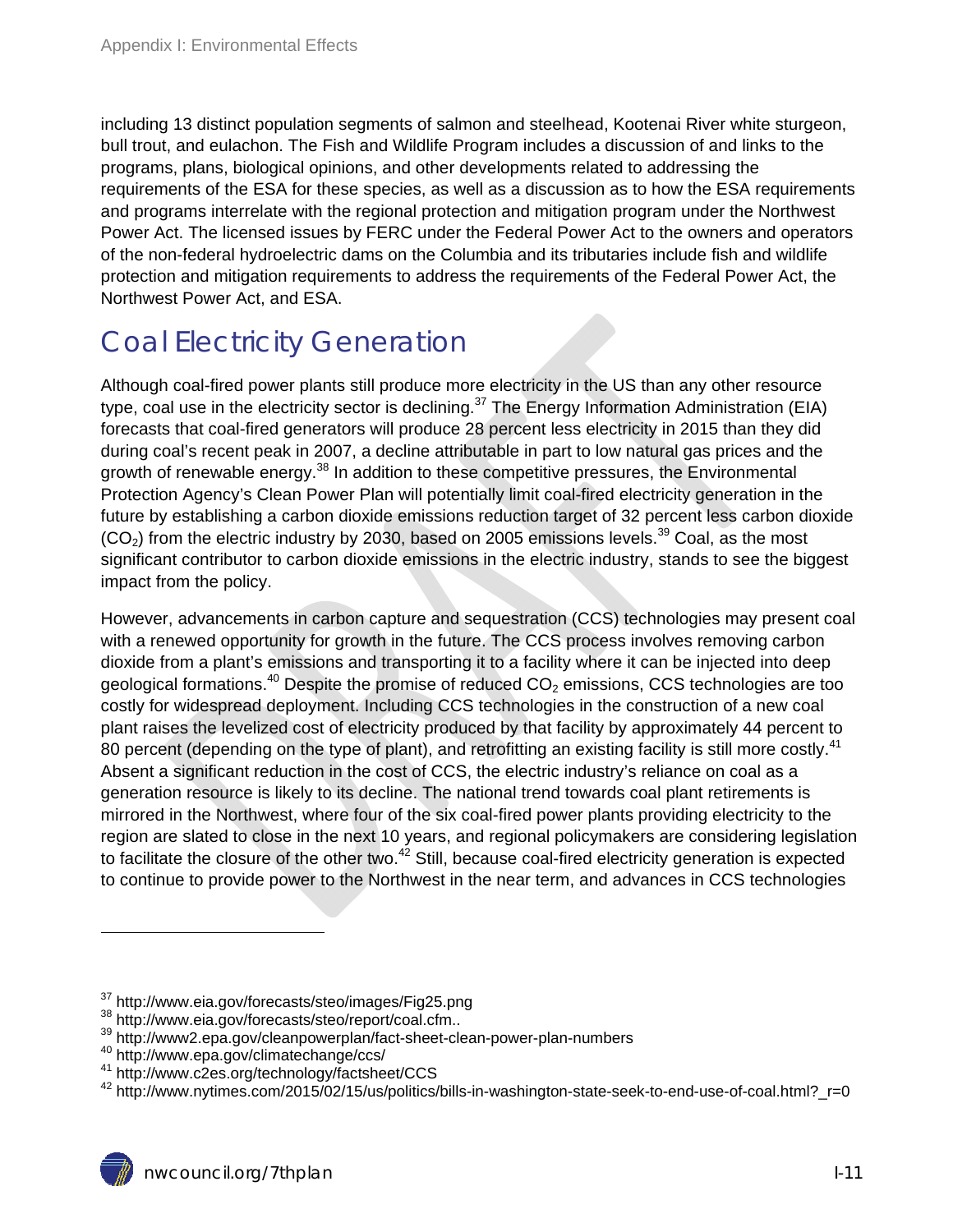may make coal an attractive fuel in the future, it is important to consider the environmental consequences of these plants.

While carbon dioxide emissions represent the most visible impact from coal plants, the lifecycle environmental and human effects of coal-fired electricity generation are varied. The following sections examine the impacts associated with coal mining, processing, and transportation as well as the effects of coal plant construction and operations.

#### Impacts of Coal Mining, Processing, and Transportation

Coal is a sedimentary rock composed of organic matter that has been subjected to geologic heat and pressure over millions of years, a process that forms underground seams of the fuel that may be extracted either through surface or underground mining operations. Coal is typically processed at the mine site to remove impurities before transportation to a power plant. Once coal has been prepared, it is generally shipped to a power plant by train, barge or truck or pipeline.<sup>43</sup> Each of these stages, coal mining, processing and transportation may cause adverse environmental and human health effects.

Coal is extracted either from underground mines, which account for approximately one-third of the coal produced in the US, or surface mines, which produce about two-thirds of the domestic supply.<sup>44</sup> Underground mines have limited surface impacts, relying on discreet above-ground points of entry to enable miners and equipment to access the coal seam. The development of an underground mine typically involves the transportation of heavy equipment and workers to the site, which may require the construction of new roads. In addition, preparation of the site may entail drilling, blasting, excavation and pile driving. These operations often result in air impacts from fugitive dust and vehicle exhaust, as well as water impacts from altered drainage patterns and increased pollutant and sediment loads in runoff from the site. Wildlife may be affected by associated noise and human activity, as well as habitat disruption.

Underground coal mining is typically conducted by one of two methods: room-and pillar-mining, in which the miners excavate portions of the coal seam but leave pillars of coal to support the ground above, or longwall mining, in which a mechanical shearer and hydraulic roof supports are used to mine a long panel of coal in a series of slices, allowing the mined area to collapse a safe distance behind the miners and equipment. Longwall mining recovers more of the available coal than roomand-pillar operations and is generally the most cost-effective method of underground mining.<sup>45</sup> Subsidence of the land surface above a mine is a significant concern for both methods of underground mining, potentially damaging buildings, utility and transportation infrastructure, surface and groundwater resources, vegetation, and wildlife habitat.<sup>46</sup> A longwall mine is more likely to cause subsidence, because the mined area is intentionally permitted to collapse behind the shearing

<sup>&</sup>lt;sup>43</sup> http://www.epa.gov/cleanenergy/energy-and-you/affect/coal.html<br><sup>44</sup> http://www.eia.gov/coal/annual/pdf/acr.pdf<br><sup>45</sup> http://www.bloomberg.com/news/articles/2015-08-10/the-30-year-old-trick-that-s-going-to-keep-america coal-alive

<sup>46</sup> http://pubs.usgs.gov/circ/1983/0876/report.pdf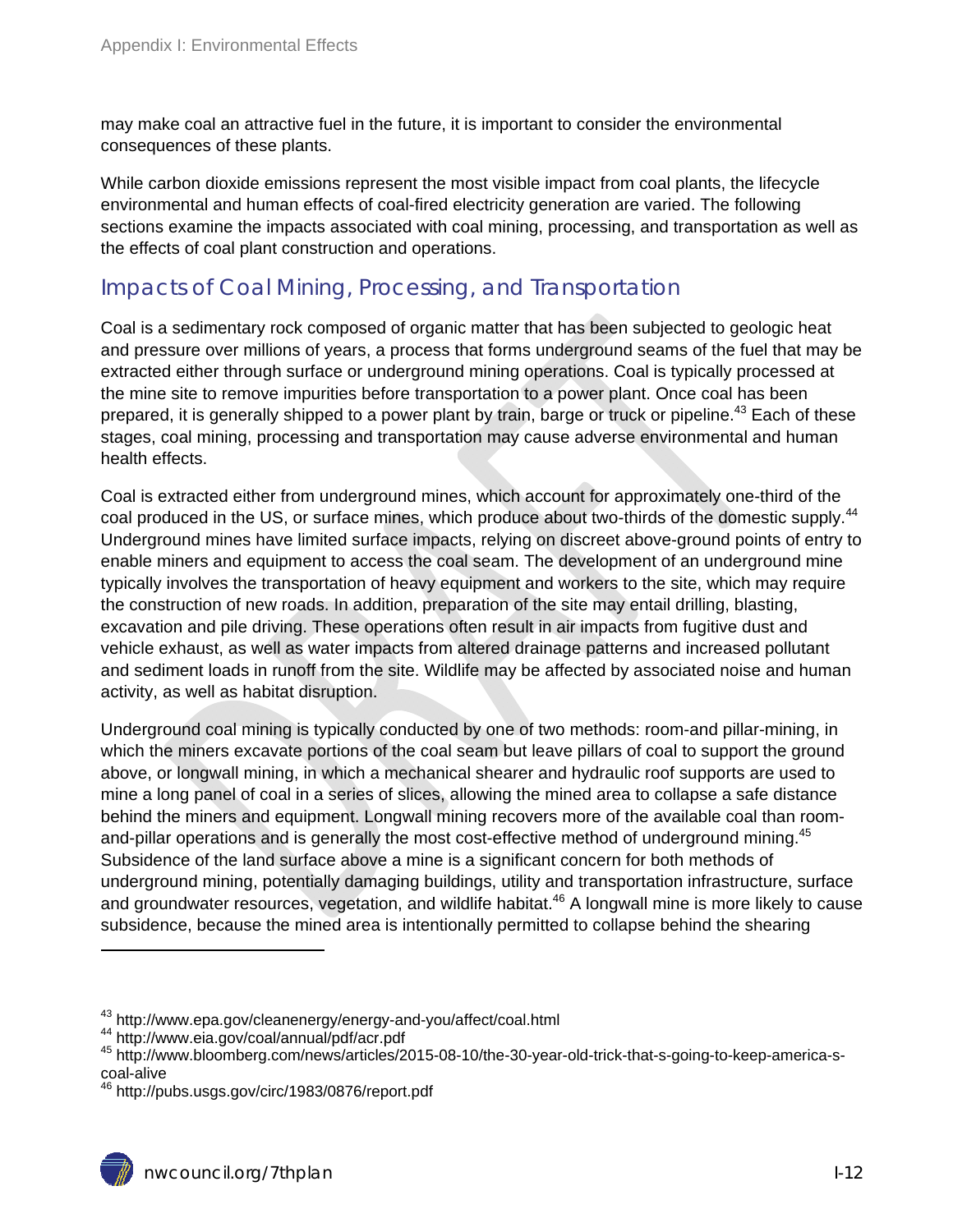operation. The subsidence impacts of a longwall mine are generally more uniform and contemporaneous than subsidence resulting from a room-and-pillar mine, and are therefore easier to forecast and mitigate. Subsidence as a result of underground mining is regulated federally under the Surface Mining Control and Reclamation Act (SMCRA), which requires mine operators to adopt measures to prevent subsidence that causes material damage.<sup>47</sup> The Office of Surface Mining, Reclamation and Enforcement (OSMRE) issues permits for underground mines, requiring the permittee to prevent subsidence to the extent feasible, and repair or compensate for damage caused as a result of subsidence.<sup>48</sup> The law and associated regulations allow for planned subsidence in a predictable and controlled manner.

Underground mines also pose greater risks to mineworkers than their surface counterparts. Pulmonary diseases, including coal workers' pneumoconiosis, silicosis, and chronic obstructive pulmonary disease, are a significant concern for underground mineworkers who work in a confined area with high levels of coal dust and silica in the air.<sup>49</sup> Underground mineworkers are additionally faced with greater risks associated with mining accidents such as unintended collapses<sup>50</sup> and explosions.<sup>51</sup> Underground coal mining processes release methane contained within coal seams; methane is extremely flammable, toxic to humans and a greenhouse gas that contributes to climate change to the extent it is not captured.<sup>52</sup> Mineworker protection is regulated primarily by the Mine Safety and Health Administration (MSHA) under the Federal Mine Safety and Health Act of 1977, as amended in 2006.<sup>53</sup> This law gives the MSHA the authority to promulgate safety standards, inspect mines, and investigate accidents.<sup>54</sup> In addition, the Department of Labor operates a program under the Black Lung Benefits Act to compensate miners and survivors of miners who suffer from or are killed by pneumoconiosis. $55$ 

While an underground mine causes surface impacts generally limited to the access points of the mine, a surface coal mine causes significantly more visible above-ground impacts. The two predominant methods of surface coal mining are mountaintop removal, which commonly occurs in the Appalachian coalfields, and area strip mining, which is typically employed in the Western states. Mountaintop removal mining involves the use of explosives and machinery to access coal seams beneath mountaintops.<sup>56</sup> The displaced rock and dirt, called "overburden," is disposed of in adjacent valleys. In addition to causing harmful effluents, mountaintop removal operations often permanently bury headwater streams with overburden and alter flow patterns in associated drainages.<sup>57</sup> Once

<sup>47</sup> https://www.law.cornell.edu/uscode/text/30/1266

<sup>48</sup> https://www.law.cornell.edu/cfr/text/30/817.121<br>49 http://www.cdc.gov/niosh/docs/2011-172/pdfs/2011-172.pdf

<sup>50</sup> http://www.post-gazette.com/local/region/2015/03/08/Roof-Collapse-at-Cameron-Mine-Portal-Possible-Entrapment/stories/201503080217

<sup>&</sup>lt;sup>51</sup> http://www.nytimes.com/2010/04/10/us/10westvirginia.html?pagewanted=all<br><sup>52</sup> http://www.epa.gov/cmop/faq.html<br><sup>53</sup> https://www.law.cornell.edu/uscode/text/30/811<br><sup>54</sup> https://www.law.cornell.edu/uscode/text/30/813<br><sup>5</sup>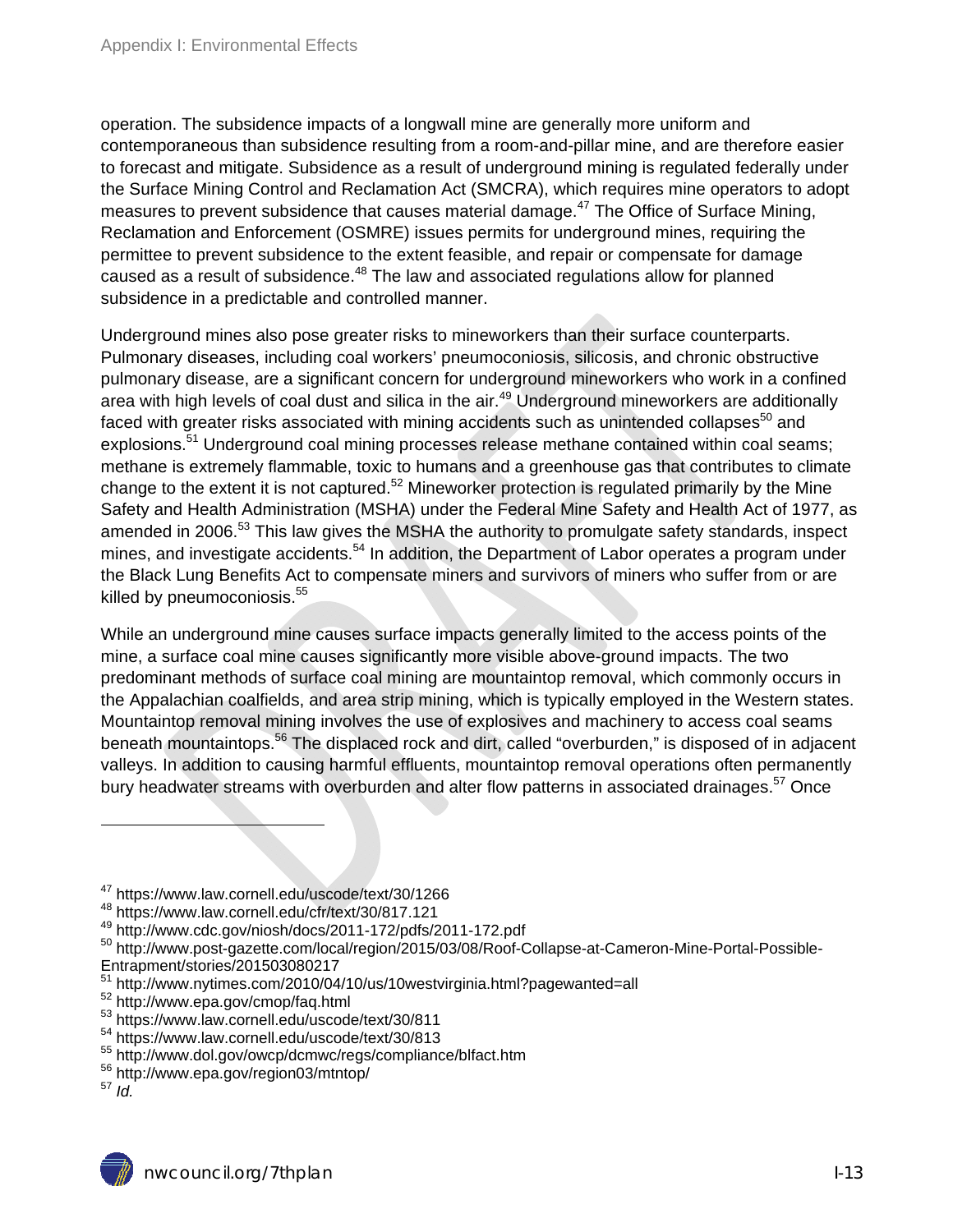mining operations are complete, the area is regraded and revegetated.<sup>58</sup> A 2002 revision of the Army Corps of Engineers' regulations revised the definition of fill material to include "overburden, slurry, or tailings or similar mining-related materials," making explicit the ability of mountaintop removal mining operations to continue valley fill practices.<sup>59</sup> These practices are limited to 1/2 an acre and 300 linear feet of stream bed loss under a general permit, but broader valley fill operations may be permitted under an individual permit. In addition to compliance with the Clean Water Act, valley fill operations require a regulatory exception from the OSMRE for surface mining activities that would disturb the land within 100 feet of a stream. $60$  The current regulatory regime allows for considerable potential residual environmental effects from valley fill practices. The OSMRE has recently proposed regulations to strengthen its stream protection program,<sup>61</sup> but it does not appear likely that these proposed regulations would significantly alter valley fill practices.<sup>62</sup> After mining operations are complete, mined areas must be reclaimed pursuant to requirements in the Surface Mining and Control Act. Surface mines must typically be restored to their "approximate original contour" under the Act, however, mountaintop removal mines are exempted so long as the land is left level or gently rolling.<sup>63</sup> Even after reclamation, then, the character of areas subjected to mountaintop removal mining operations is significantly and permanently altered. In Appalachia, where mountaintop removal mines are frequently located in areas covered by deciduous forests that host significant biodiversity,  $64$  this permanent alteration of the land can represents a significant ongoing environmental impact.<sup>65</sup>

Area strip mining uses a similar process to mountaintop removal, in which heavy machinery is used to remove soil and rock in order to access underlying coal seams. Large scrapers remove the soils covering the area to be mined, and either stockpile the soils for later reclamation use or use them to reclaim a previously mined area.<sup>66</sup> The overburden beneath the soils is then leveled, blasted and removed to a spoils pile to expose the underlying coal seam. These methods of surface mining have obvious implications for vegetation, which must be removed prior to mining operations, and wildlife habitat, which relies on the natural character of the land. The affected species and degree of impact depend on the type and location of mining operation. Western strip mines are often coterminous with the habits of sensitive wildlife, such as sage grouse and mule deer. Despite the potential wildlife impacts, surface coal mining operations are not required to conduct a § 7 consultation with the Fish and Wildlife Service (FWS) under the Endangered Species Act, even where there is federal involvement in the project. This arrangement is based on the FWS's 1996 Biological Opinion on Surface Coal Mining and Reclamation, which reasoned that the environmental regulations under the

 $\overline{a}$ 

<sup>&</sup>lt;sup>58</sup> *Id.*<br><sup>59</sup> https://www.fas.org/sgp/crs/misc/RL31411.pdf at 5.

 $^{60}$  http://www.gpo.gov/fdsys/pkg/CFR-2013-title30-vol3/pdf/CFR-2013-title30-vol3-sec816-57.pdf<br> $^{61}$  http://www.osmre.gov/programs/RCM/docs/SPRProposedRule.pdf<br> $^{62}$  *ld.* "...[N]othing in the proposed revisions to o valley fills, head-of hollow fills, sidehill fills, or any type of fill other than durable rock fills."

 $^{63}$  https://www.law.cornell.edu/cfr/text/30/824.11<br> $^{64}$  http://www.filonverde.org/images/Mountaintop\_Mining\_Consequences\_Science1[1].pdf

<sup>65</sup> http://www.scientificamerican.com/article/endangered-species-coal-appalachia-mountaintop-removal/<br><sup>66</sup> http://www.epa.gov/ttnchie1/ap42/ch11/final/c11s09.pdf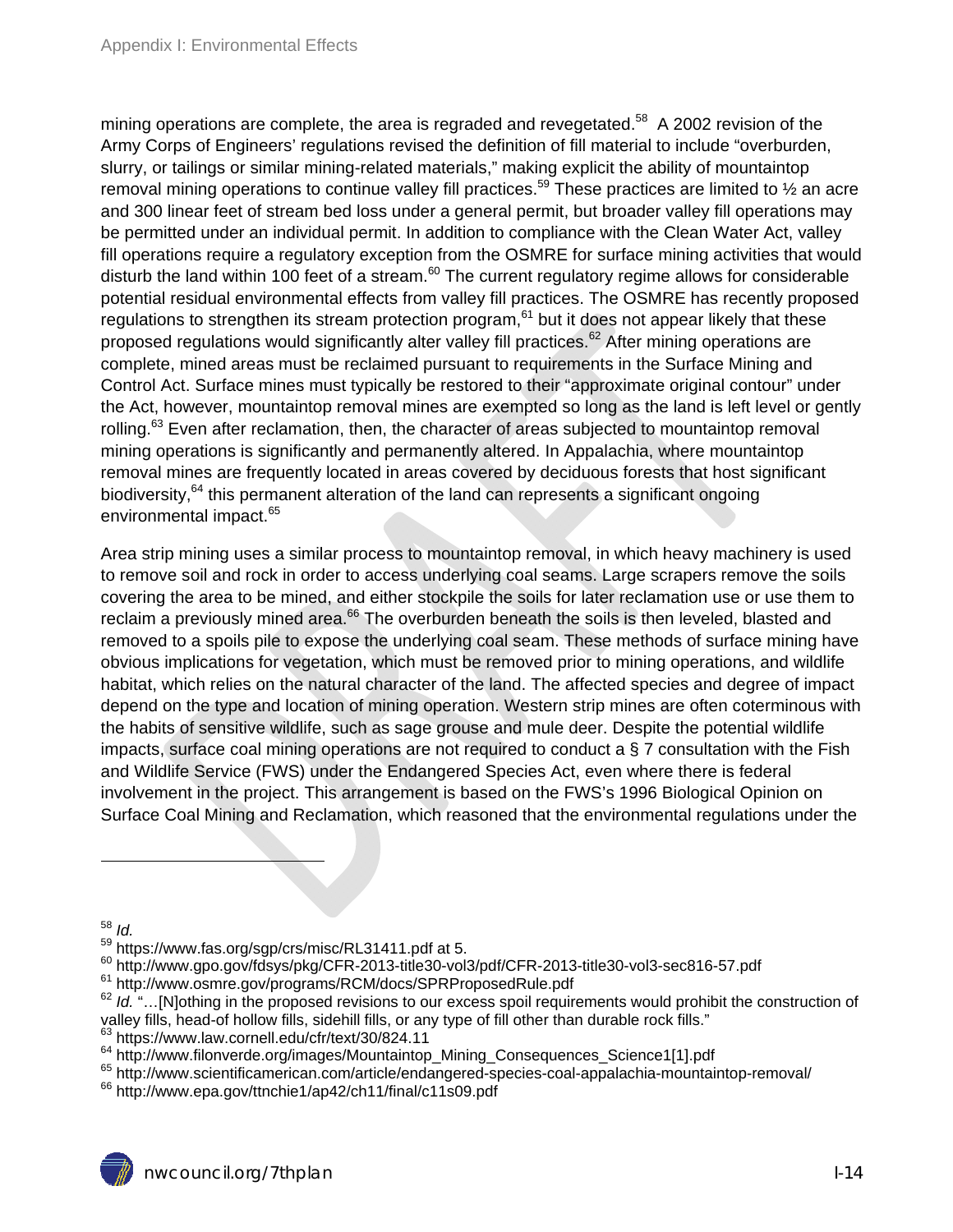Surface Mining Control and Reclamation Act were sufficiently protective of wildlife to find that mining activities would have no effect on listed species or critical habitat under the ESA.<sup>67</sup>

Surface mines may have a detrimental impact on water quality as well. Surface mining often results in acidic runoff containing harmful levels of sediment, salinity and trace metals. $68$  This runoff is generally nonpoint source pollution, as such it is not regulated by the EPA.<sup>69</sup> Nonpoint source pollution is regulated by state management programs under the Clean Water Act, but the nonpoint waste stream is notoriously difficult to manage and these programs have yielded little improvement in water quality.<sup>70</sup> Many aquatic organisms, including fish species are sensitive to minor water quality changes. Sulfate present in mine runoff, for example, results in microbial production of hydrogen sulfide, which is toxic to many aquatic organisms, and selenium bioaccumulation causes deformities in certain fish species and reproductive harm to the birds that eat them.<sup>71</sup> Sediment adversely impacts salmonid spawning and rearing, and can reduce reservoir capacity and damage hydroelectric infrastructure. These impacts to aquatic organisms are regulated to some degree by SMCRA's environmental performance protection standards, which requires that mine operators "to the extent possible using the best technology currently available, minimize disturbances and adverse impacts of the operation on fish, wildlife, and related environmental values, and achieve enhancement of such resources where practicable."<sup>72</sup> The OSMRE has proposed regulations to strengthen the protections for fish and wildlife, including the restoration of native vegetation to mined areas, enhanced water quality monitoring requirements, and improved handling of acid- and toxicforming materials.<sup>73</sup> The effect of these proposed regulations remain to be seen.

Air impacts associated with surface mining include the release of methane trapped within coal seams, vehicle exhaust from the use of heavy equipment, and overburden dust and coal dust aerosolized by blasting and wind erosion.<sup>74</sup> Coal mines emitted over 140 billion cubic feet of methane in 2012, of which surface mines were responsible for 17 percent. EPA runs a voluntary program to capture and mitigate fugitive methane emissions from both underground and surface coal mines called the Coalbed Methane Outreach Program.<sup>75</sup> The success of this program in reducing methane emissions is uncertain.

Surface mines, particularly mountaintop removal mines, are associated with a variety of human health impacts. In addition to significant noise levels, blasting causes vibrations that can compromise adjacent landowners' buildings and wells.76 Dust and "flyrock" from blasting operations

 $\overline{a}$ 

<sup>&</sup>lt;sup>67</sup> http://www.fws.gov/ecological-services/es-library/pdfs/96\_US\_OSM.pdf<br><sup>68</sup> http://www.ncbi.nlm.nih.gov/pmc/articles/PMC3248525/<br><sup>69</sup> https://www.law.cornell.edu/uscode/text/33/1329<br><sup>70</sup> http://www.gao.gov/assets/600/5

 $^{71}$  http://www.filonverde.org/images/Mountaintop\_Mining\_Consequences\_Science1[1].pdf  $^{72}$  https://www.law.cornell.edu/uscode/text/30/1265#FN-2

<sup>73</sup> https://www.law.cornell.edu/uscode/text/30/1265#FN-2

 $74 \text{ http://www.epa.gov/ttnchie1/ap42/ch11/final/c11s09.pdf}$ <br> $75 \text{ http://www3.epa.gov/cmop/basic.html}$ 

 $76$  https://www.fas.org/sgp/crs/misc/RS21421.pdf at 4.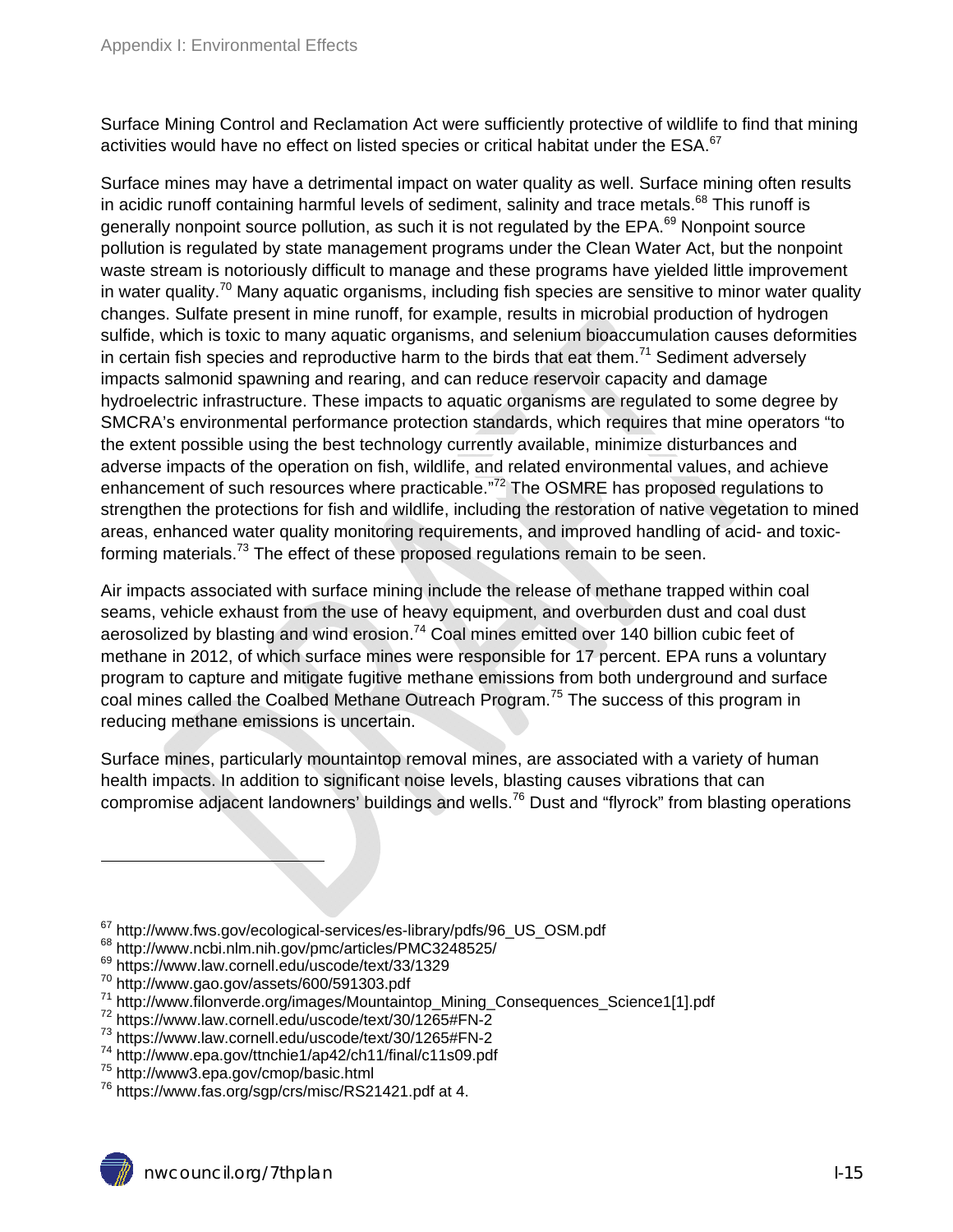can travel beyond the property boundaries of the mine, settling on adjacent properties.<sup>77</sup> Surface mines may degrade downstream water quality, potentially causing illness in people who come in contact with the water.<sup>78</sup> The alteration of drainages through the practice of "valley fill" disposal of overburden increases the likelihood of flooding, impacting downstream residents.<sup>79</sup> Microbes metabolize the sulfate present in mining runoff into hydrogen sulfide gas, inhalation of which, in addition to producing an unpleasant "rotten egg" smell, appears to cause headaches, irritability and memory loss.<sup>80</sup> Ecological impairment of streams as a result of coal mining operations may increase cancer mortality for individuals living in the surrounding area.<sup>81</sup> A 2010 study of West Virginia residents found a correlation between rising rates of breast, respiratory and urinary cancers and the degree of stream impairment from mining activities.<sup>82</sup> In addition to direct human health impacts, surface mining may also result in a variety of indirect human health effects. Active surface mines occupy large areas of land and are incompatible with alternative land uses, so mining reduces recreational opportunities and causes considerable aesthetic impacts. Improper management of mine sites can lead to coal seam fires, which may smolder underground for decades.<sup>83</sup> Coal seam fires burn underground, releasing toxic gases through surface vents and causing subsidence. The environmental and human health effects associated with mountaintop removal mining, both real and perceived, drive down property values in nearby communities and can result in the displacement of residents and municipal infrastructure.<sup>84</sup> Surface mining may also adversely impact significant cultural or paleontological sites, including town cemeteries.<sup>85</sup> Under the OSMRE's regulations pursuant to SMCRA, mine operators must catalogue cultural, historic and archeological resources prior to the commencement of mining activities.<sup>86</sup> These resources may be protected to the extent that they are eligible for listing in the National Register of Historic Sites, but exceptions to the protections may be granted by a relevant regulatory authority. $87$  Communities located near surface mining operations may also encounter additional human health impacts from the processing and transportation of coal, discussed below.

Limited coal mining in the Northwest means that coal plants in the region import most of their fuel from Western coalfields or Appalachia. Wyoming is the largest coal producing state, accounting for 39 percent of US coal, followed by West Virginia at just over 11 percent.<sup>88</sup> The largest surface coal

 $77$  *Id.* 

- 78 http://www.ncbi.nlm.nih.gov/pmc/articles/PMC3226519/ 79 *Id.*
- 
- <sup>80</sup> *Id.*
- 

- <sup>81</sup> http://www.ncbi.nlm.nih.gov/pmc/articles/PMC3226519/<br><sup>82</sup> *Id.*<br><sup>83</sup> http://www.portal.state.pa.us/portal/server.pt/community/centralia mine fire resources/21339
- <sup>84</sup> http://blogs.wvgazettemail.com/coaltattoo/2010/04/29/annenberg-foundation-offering-2-5-million-towardnew-marsh-fork-elementary-school/
- <sup>85</sup> http://news.nationalgeographic.com/news/2013/09/130906-twilight-strip-mine-cemetery-west-virginia/<br><sup>86</sup> http://www.ecfr.gov/cgi-bin/text-<br>idx?SID=4efe39d682156fd82b3ec3ad615a8d9c&mc=true&node=se30.3.779\_112&rgn=div8

<sup>87</sup> https://www.law.cornell.edu/uscode/text/30/1272. See also http://www.ecfr.gov/cgi-bin/textidx?SID=652b47adf00515bf291385ee478048b6&mc=true&node=se36.1.60\_12&rgn=div8<br><sup>88</sup> *Id.*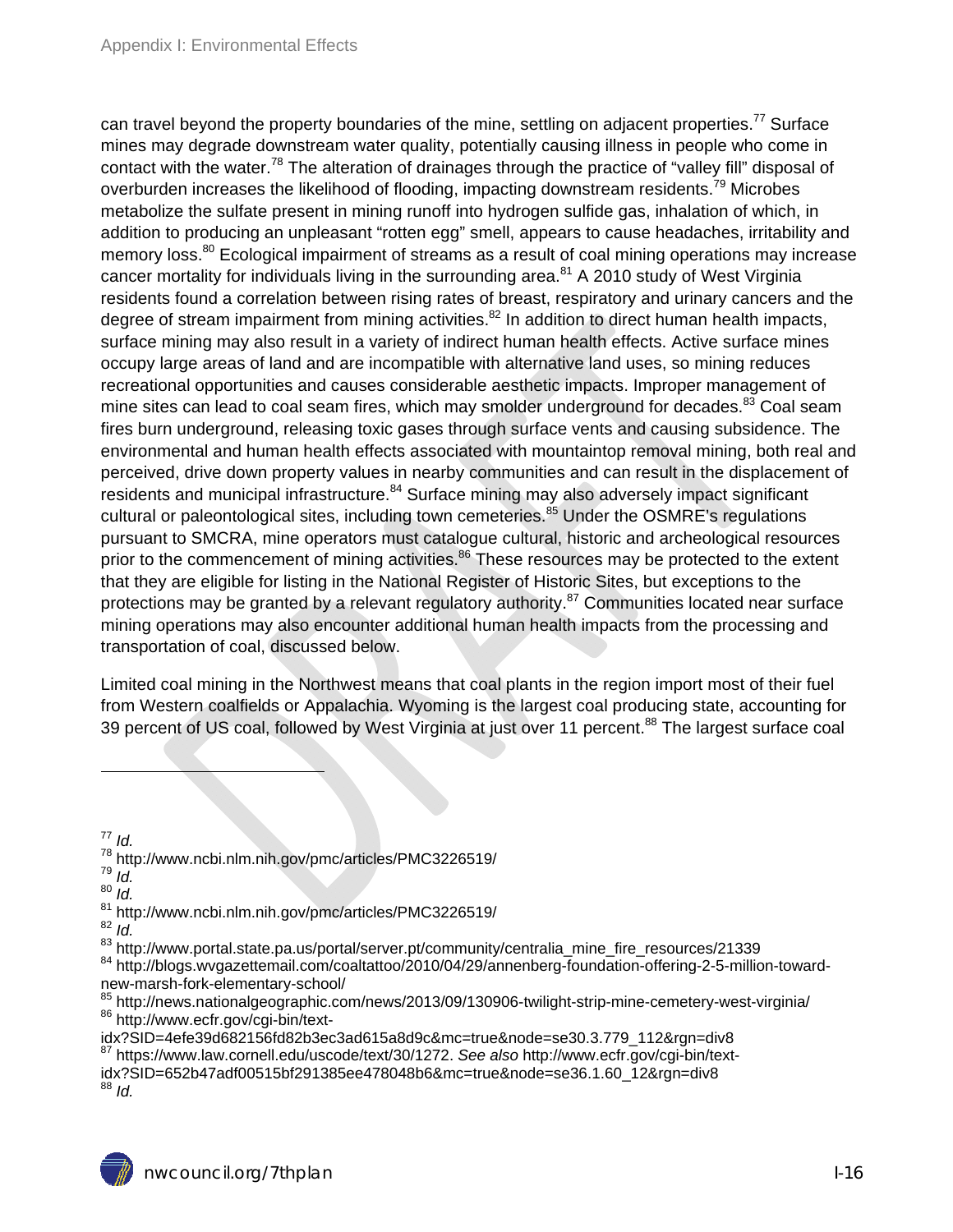mine in the US, Peabody Energy's North Antelope Rochelle Mine, covers approximately 46,000 acres in Wright, Wyoming<sup>89</sup> and generated over 110 million tons of coal in 2013.<sup>90</sup> Montana is the only state in the Northwest that hosts significant coal mining operations, producing just over 4 percent of the country's coal predominantly from the state's surface mines.<sup>91</sup> Most of the coal burned in the Northwest for electricity production is from the Powder River Basin in Wyoming and Montana.<sup>92</sup>

After coal is mined from either an underground or surface mine, it is typically processed to remove impurities before being transported to a coal plant. Coal arrives at a cleaning facility as run-of-mine coal, where it is stored in stockpiles until needed. From there, the coal is crushed and screened into fine and coarse fractions, which are subsequently conveved to their respective cleaning processes.<sup>93</sup> Processing methods for fine and coarse coal are similar; typically the coal is washed with water or other fluids to allow the lighter coal particles to separate from the denser impurities such as rock, soil, and ash. The moisture must then be remove from the coal through dewatering and thermal drying.<sup>94</sup> Dewatering typically involves the use of screens, thickeners or cyclones to separate the water from the coal, while dewatered coal is thermally dried by exposure to hot gasses.<sup>95</sup> Once it is dry, the coal is ready for combustion in a coal plant. Processing generally occurs at or near the mine site to reduce transportation costs of the fuel.

The coal cleaning process raises a variety of environmental and human health concerns, primarily resulting from the water effluents associated with the cleaning process. Run-of-mine coal stockpiles may be stored outside, uncovered, which exposes them to wind and rain. Rainwater leaches contaminants from the coal, and the runoff is generally captured in a coal pile runoff pond.<sup>96</sup> These contaminants include metals such as copper, aluminum, nickel, and iron, as well as suspended solids. Coal pile runoff ponds are designed to settle out solids, but typically do not treat the water for metal content before discharging.  $97$  Effluents are also produced in the coal washing process, where much of the non-coal material removed during preparation of the coal is suspended in water and stored in tailings ponds. These ponds may contain billions of gallons of slurry, contaminated with coal particles, dirt, rock, clay and an array of metals and other pollutants.<sup>98</sup> Unintentional release of the coal slurry through impoundment failure<sup>99</sup> or an accident in transportation<sup>100</sup> can lead to significant damage to downstream ecological resources, property and community health. Coal waste

93 http://www.epa.gov/ttnchie1/ap42/ch11/final/c11s10.pdf<br>94 *Id* 

 $\overline{a}$ 

<sup>&</sup>lt;sup>89</sup> http://www.osmre.gov/resources/reports/2012.pdf at 28.<br><sup>90</sup> http://www.peabodyenergy.com/content/274/publications/fact-sheets/north-antelope-rochelle-mine<br><sup>91</sup> *Id.* There is only one underground coal mine in operati

<sup>95</sup> *Id.* 

<sup>96</sup> http://water.epa.gov/scitech/wastetech/guide/304m/upload/2008\_09\_10\_guide\_304m\_2008\_steam-detailed-200809.pdf at 3-61.

<sup>97</sup> *Id* at 3-62.

<sup>98</sup> http://www.nytimes.com/2000/12/25/us/a-torrent-of-sludge-muddies-a-town-s-future.html<br>99 *Id* 

<sup>100</sup> http://www.wvgazettemail.com/News/201402110032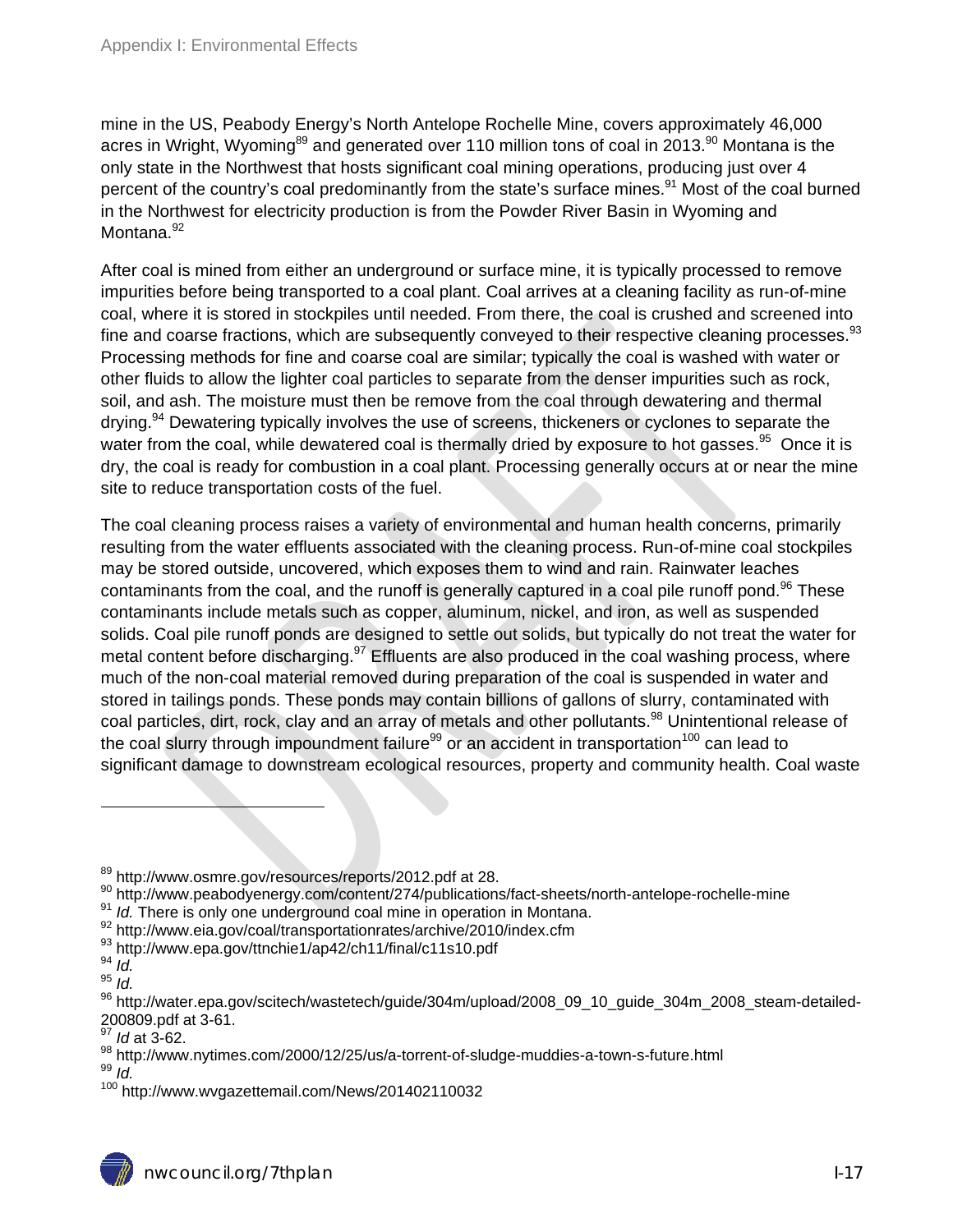impoundments may require both a  $\S$  404 dredge and fill permit from the Corps—to the extent that the impoundment is constructed in a stream or wetland—and a § 402 NPDES permit from the EPA—to the extent that the impoundment discharges into a waterbody.<sup>101</sup> Even absent unintentional release, the presence of a coal slurry impoundment may cause public anxiety about the potential for a breach or water contamination in nearby communities. This public perception reduces property values and drives relocation efforts.<sup>102</sup> The chemicals used in coal washing may have adverse ecological and human health effects as well, to the extent that they are exposed to the environment through the washing process or accidental release from holding tanks.<sup>103</sup> The extent of the impacts depends on the chemicals and amount involved, although the effects of many of these chemicals are little understood until an accident occurs.<sup>104</sup>

In addition to water effluents, coal processing may result in particulate matter air emissions in the form of coal dust during conveyor belt pour off, stockpile construction or consumption, crushing and sorting operations, thermal drying or through wind erosion.<sup>105</sup> Coal dust may contribute to the health effects experienced by individuals living near mining operations.106 Particulate emissions can be mitigated through control technology or dust suppression measures, including water wetting.<sup>107</sup> Fugitive dust from coal processing is regulated by the EPA under the New Source Performance Standards (NSPS) of the Clean Air Act (CAA). The standards apply to thermal dryers, pneumatic coal cleaning equipment, coal processing and conveying equipment, and coal storage, transfer and loading systems that process more than 200 tons of coal per day.<sup>108</sup> Numeric emissions standards are established for particulate matter and opacity, as well as sulfur dioxide, oxides of nitrogen and carbon monoxide emissions and are designed reflect the emissions levels achievable through the use of best demonstrated control technology.<sup>109</sup> The regulations also require regular monitoring and reporting.110

After the coal has been processed to remove impurities, it is transported to a coal fired power plant by truck, rail, barge, or pipeline. Most of the coal received by power plants is shipped by rail (72 percent), followed by barge (11 percent), truck (10 percent) and conveyor or pipeline (7 percent).<sup>111</sup> The primary impacts of coal transportation can include air emissions, water contamination, and noise and traffic levels.<sup>112</sup> Coal transportation causes two primary air impacts: coal dust release and

<sup>&</sup>lt;sup>101</sup> http://water.epa.gov/polwaste/npdes/Mining.cfm<br><sup>102</sup> *See, e.g.* the Marsh Fork Elementary School relocation saga.

http://www.wvgazettemail.com/News/201301200022. Also referenced in note 84.<br><sup>103</sup> http://www.newyorker.com/magazine/2014/04/07/chemical-valley

<sup>&</sup>lt;sup>104</sup> http://ntp.niehs.nih.gov/results/areas/wvspill/studies/index.html<br><sup>105</sup> http://www.epa.gov/ttnchie1/ap42/ch11/final/c11s10.pdf<br><sup>106</sup> See, e.g., http://www.scopemed.org/fulltextpdf.php?mno=20068<br><sup>107</sup> Id

<sup>&</sup>lt;sup>108</sup> http://www.ecfr.gov/cgi-bin/text-<br>idx?SID=1665e9cf519d9554e8a83ce44386e7e2&mc=true&node=sp40.7.60.y&rgn=div6

<sup>&</sup>lt;sup>109</sup> http://www3.epa.gov/ttn/caaa/t1/fr\_notices/cpp\_nsps\_fr\_092509.pdf at 17.<br><sup>110</sup> http://www.ecfr.gov/cgi-bin/text-<br>idx?SID=1665e9cf519d9554e8a83ce44386e7e2&mc=true&node=sp40.7.60.v&rgn=div6

<sup>&</sup>lt;sup>111</sup> http://www.eia.gov/coal/transportationrates/archive/2010/trend-coal.cfm#fig1<br><sup>112</sup> http://www.che.utexas.edu/course/che359&384/lecture\_notes/topic\_3/Chapter4.pdf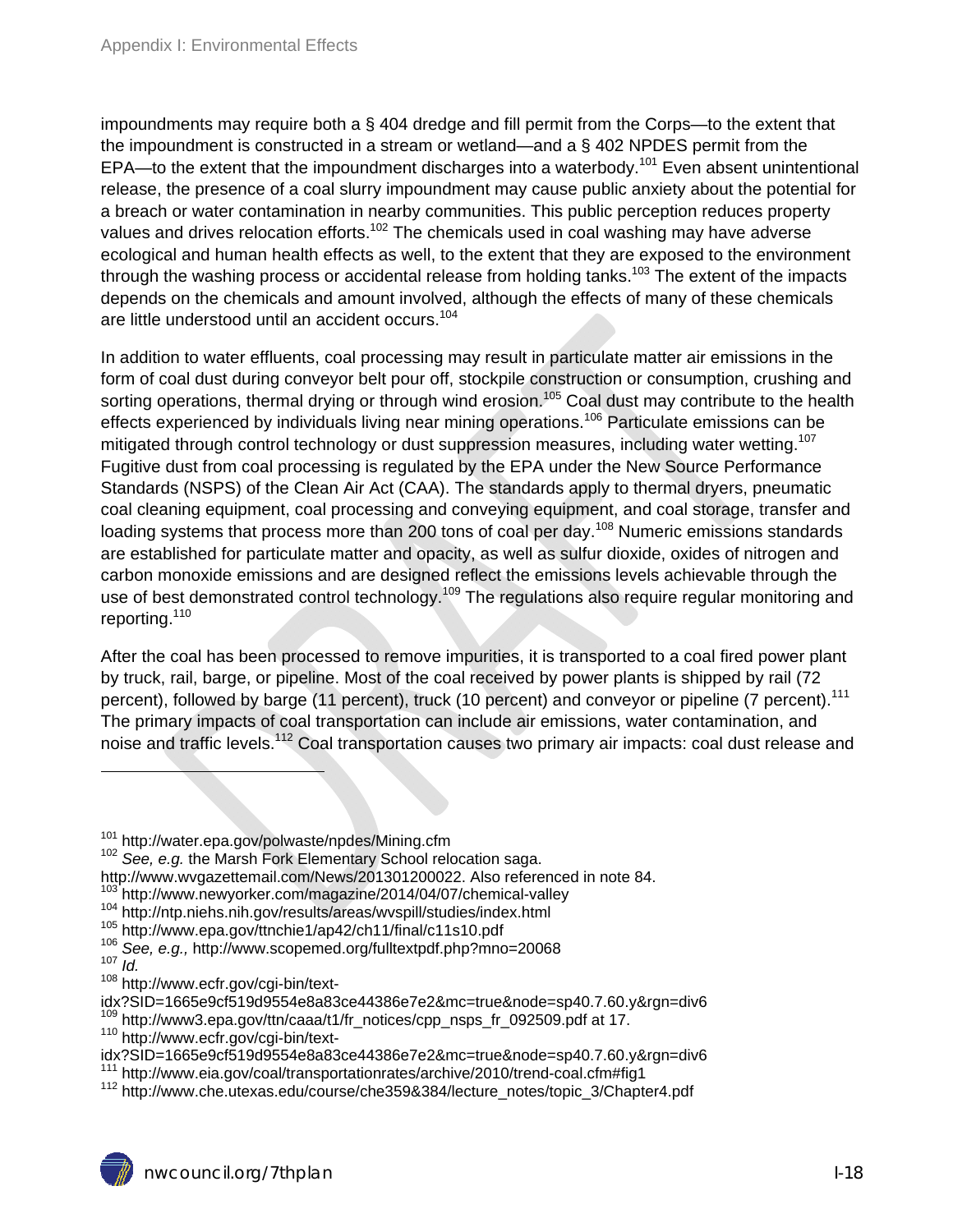vehicle emissions. In addition to coal dust released during the loading and unloading of coal, the act of transportation itself may cause fugitive coal dust emissions. In a 2009 testimony before the Rail Energy Transportation Advisory Committee, a railroad company executive estimated that a single railcar may lose as much as 645 pounds of coal per 400 mile trip.<sup>113</sup> A typical Northwest coal train may consists of five locomotives and up to 145 open-top hopper cars.<sup>114</sup> Truck transport of coal causes similar issues on a smaller scale. In addition to the health impacts of coal dust discussed above, landowners adjacent to loading or unloading sites and transportation routes may experience a persistent coating of coal dust around and inside their homes.<sup>115</sup> Water impacts from coal transportation can occur from fugitive emissions of coal dust and fuel system emissions during loading, unloading and transportation by barge.<sup>116</sup> Coal pipelines allow pulverized coal that has been mixed with water to flow from a coal processing facility to a power plant. The coal must be dewatered and dried prior to use, resulting in spent water that is contaminated with many of the same materials present in coal processing effluents. The spent water may be used in the cooling system of a coal-fired power plant or recycled through a return pipeline.<sup>117</sup> Additionally, individuals living near sites at which coal is loaded and unloaded as part of the transportation process may experience significant levels of noise, and truck or train traffic from the facility.

Both underground and surface coal mine sites are typically decommissioned and reclaimed to mitigate ongoing environmental impacts. Decommissioning and reclamation typically involves removing mining infrastructure, filling in the mine site and recontouring the land, and revegetating the area.<sup>118</sup> The impacts of the decommissioning and reclamation stage of a coal mining operation are primarily associated with the operation of construction equipment on the site.<sup>119</sup> Residual impacts may persist after a mine site has been decommissioned and reclaimed. These impacts include: altered surface or groundwater flow patterns, breach or seepage of contaminated effluent from tailings ponds, and wildlife habitat and visual impacts resulting from topographical changes to the land. $120$ 

If a federal agency leases land or issues a permit for proposed coal mine operations or coal-fired electricity generating facilities, the NEPA may impose procedural requirements on the project. The NEPA requires federal agencies to conduct environmental analyses of proposed actions; the scope and complexity of the analyses depends on the application of CEs to the project in addition to the significance of the environmental effects. Preparation of a full EIS, which is required when a proposed action is likely to have significant impacts, involves a considerable investment of time and resources.

<sup>113</sup> http://www.scribd.com/doc/129350651/Surface-TransMinutes-9-10-09-1

<sup>114</sup> http://www.oregonlive.com/environment/index.ssf/2012/06/coal\_clash\_trains\_roll\_slowly.html<br><sup>115</sup> http://newstandardnews.net/content/index.cfm/items/3141

<sup>&</sup>lt;sup>116</sup> http://www.che.utexas.edu/course/che359&384/lecture\_notes/topic\_3/Chapter4.pdf<br><sup>117</sup> https://www.princeton.edu/~ota/disk3/1978/7817/781706.PDF<br><sup>118</sup> http://teeic.indianaffairs.gov/er/coal/impact/decom/index.htm<br><sup>118</sup>

<sup>&</sup>lt;sup>120</sup> http://teeic.indianaffairs.gov/er/coal/impact/decom/index.htm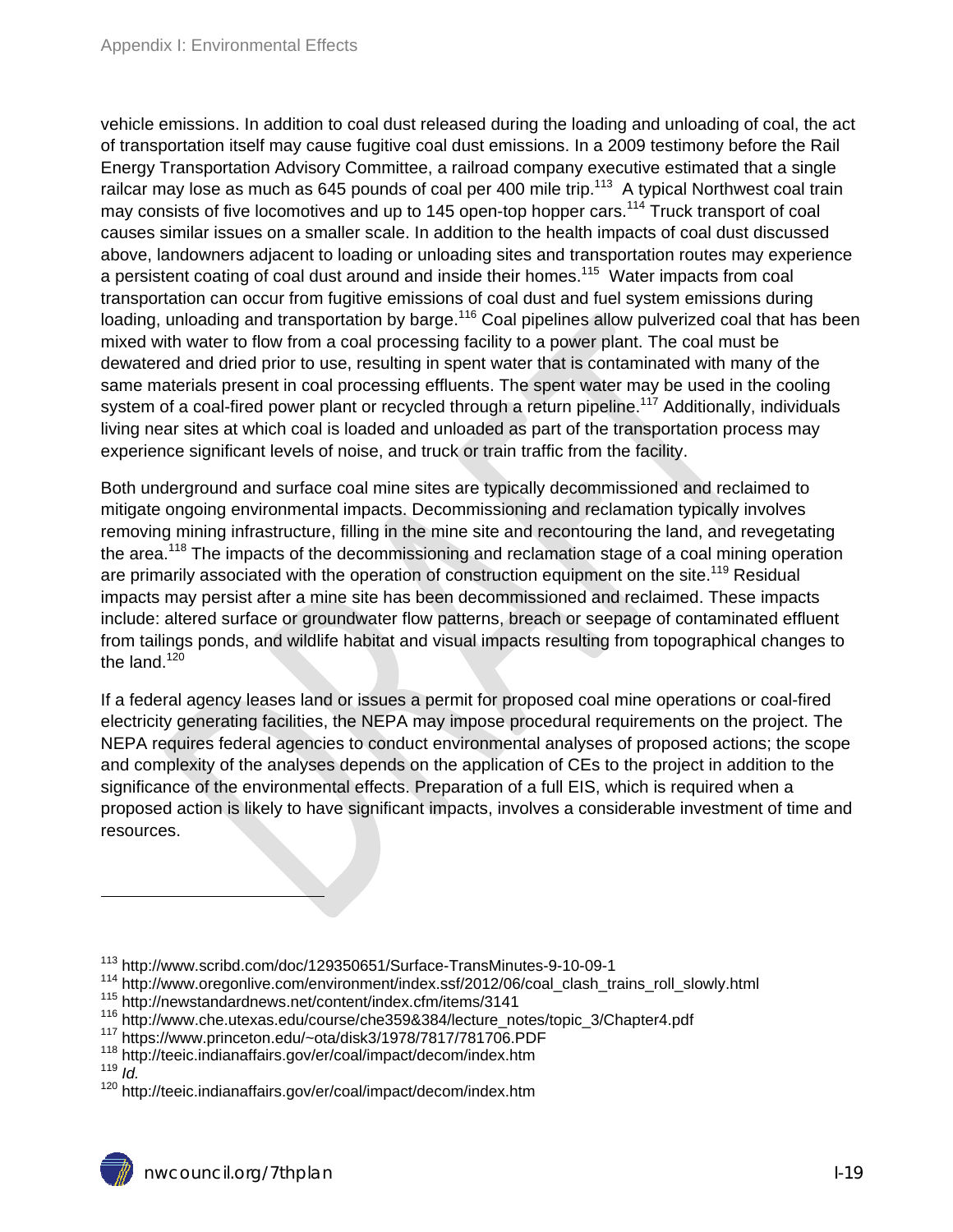#### Impacts of Operating a Coal Power Plant

A coal-fired steam-electric power plant consists of coal receipt, storage, handling and preparation facilities, a furnace and steam generator, a steam turbine and condenser, an electric power generator, a switchyard, flue gas handling and emission control equipment and a closed-cycle condenser cooling system. In the Northwest, most plants use pulverized coal firing to achieve essentially complete combustion. All operate with subcritical steam pressure and temperature conditions, unlike the somewhat more efficient state-of-the-art supercritical or ultra-supercritical designs. All operational coal plants in the region use some form of closed-cycle cooling.<sup>121</sup> These plants normally operate as baseload units, coming down only for maintenance and seasonal economic outages.

An array of environmental and human health impacts may result from the construction, operation and decommissioning stages of a coal power plant's lifecycle. Although the construction of new coalfired electricity generation facilities in the Northwest appears unlikely at this point in time, advancements in CCS technologies and fluctuations in fuel prices may spur coal plant development in the future. As such, an analysis of the environmental and human health impacts of the construction phase of a coal facility is important. The construction of a coal plant may result in soil erosion and associated water quality impacts during site preparation, increased air emissions related to the transportation of construction material and the operation of heavy equipment, wildlife disruption and loss of habitat, and nuisances to adjacent property owners, including increased vehicular traffic, noise and dust.<sup>122</sup> The production of concrete, transportation of construction materials, and operation of construction equipment all have the potential to cause air emissions.<sup>123</sup> Although most of these impacts are temporary, the disruption of wildlife and loss of habitat, and nuisances to adjacent landowners may persist beyond the duration of the construction phase. Under the Clean Water Act, a developer is required to obtain a § 402 NPDES permit from the EPA or authorized state for stormwater discharges that occur during construction of a coal plant.<sup>124</sup>

The operation phase of coal-fired electricity generation has the potential to result in significant environmental and human health impacts, notably air emissions, impacts on water quality and quantity. Atmospheric releases of an assortment pollutants are the primary environmental impact of coal-fired plants. Pollutants of concern include particulates, sulfur oxides, nitrogen oxides, mercury and other heavy metals, and carbon dioxide.<sup>125</sup> Direct particulate emissions from coal plants firing pulverized coal originate from incombustible constituents of coal. Most of the resulting ash settles to the bottom of the furnace and is removed for landfill or settling pond disposal, but some is entrained

 $121$  The Corette plant in Billings, Montana, was the only Northwest coal plant that used once-through cooling, however, Corette was retired in August, 2015.<br><sup>122</sup> http://teeic.indianaffairs.gov/er/coal/impact/construct/index.htm

nttp://teelc.friumatrianalis.gov/er/codition-doculous-socion-socion-socion-socion-<br><sup>123</sup> *Id.*<br><sup>124</sup> http://water.epa.gov/polwaste/npdes/stormwater/EPA-Construction-General-Permit.cfm<br><sup>125</sup> Unless otherwise noted, the foll electricity generation is derived from Environmental Protection Agency AP-42 Compilation of Air Pollutant Emission Factors, Section 1.1 Bituminous and Subbituminous Coal Combustion. http://www.epa.gov/ttn/chief/ap42/ch01/final/c01s01.pdf.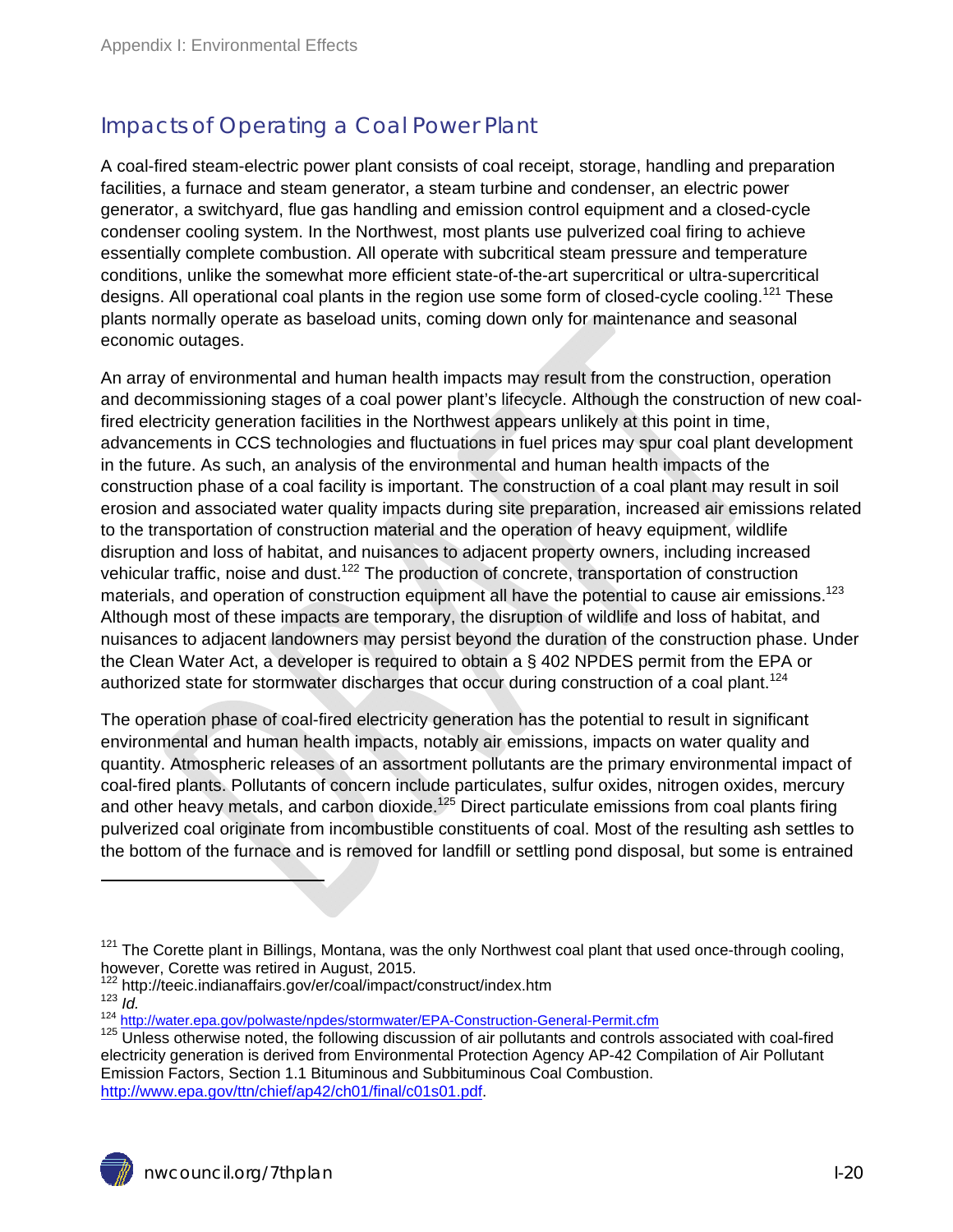in the flue gas. Plants are provided with fabric filters ("baghouses") or electrostatic precipitators to capture particulates in the flue gas. Some particulates are also captured in wet flue gas desulfurization (FGD) equipment. Particulate control technology capture efficiency ranges from 99 percent to 99.9 percent.

Particulate matter (PM) is airborne solid or liquid matter including dirt, dust, soot, smoke, and liquid droplets. Respirable particulates, or particles that capable of being inhaled, are classified as  $PM_{10}$ (less than 10 microns in diameter) and PM  $_{2.5}$  (particles smaller than 2.5 microns). Particulates originate from incomplete fuel combustion and noncombustible fuel components. Secondary particulates originate from reactions of precursor compounds including nitrogen oxides or sulfur dioxide. In addition to the causes of particulate matter emissions discussed above (dust from mining, coal preparation, coal transportation, and open fuel storage), particulate matter is often a product of cooling tower drift and ash disposal operations.

Particulates can have adverse effects on health, materials, cleanliness and visibility. Respirable particles can lodge in the lungs, causing or aggravating diseases of the heart and lungs, decreased lung function, coughing, difficulty breathing and other pulmonary irritation. Fine particles are the major component of haze. Acidic derivatives of certain particulate species are a cause of acid rain, with adverse effects on surface waters, soils, and sensitive species. Acid rain and dry deposition of acidic particles can also degrade metals, stone, coatings and other materials. Particulate deposition dirties buildings and other structures causing aesthetic impacts and increasing maintenance costs. Black carbon, a form of PM  $_{2.5}$  and a product of incomplete coal combustion, accelerates ice and snow melt through deposition by reducing its ability to reflect sunlight.<sup>126</sup>

Coal plants control particulates through exhaust gas filtration, electrostatic collection and flue gas desulfurization equipment. Particulates originating from nitrogen oxides and sulfur dioxide are controlled by regulating the release of the precursors. Dust originating from ash disposal is controlled by storing the ash under an enclosure; operating a water spray system; reducing fall distances at material drop points; using wind barriers, compaction, or vegetative covers; covering trucks transporting ash; and reducing or halting operations during high wind; among other methods.<sup>127</sup> The Clean Air Act regulates particulate matter is regulated as a criteria pollutant under the NAAQS.<sup>128</sup> The EPA has set annual and 24 hour emissions limits for PM<sub>10</sub> and PM<sub>2.5</sub>.<sup>129</sup> Several counties in Idaho, Montana and Oregon are categorized as "nonattainment areas" for the PM 2.5 and PM 10 NAAQS.<sup>130</sup> Particulate matter emissions are also regulated under the Regional Haze program, which requires states to include emissions reductions in their State Implementation Plans.<sup>131</sup> Reduction in emissions of particulates and precursors of haze-inducing compounds from power generation facilities is typically accomplished by installation of controls for sulfur dioxide,

 $^{126}$  http://www.epa.gov/blackcarbon/effects.html</u>. The reflectivity of a material is called its "albedo."<br> $^{127}$  http://www.gpo.gov/fdsys/pkg/FR-2015-04-17/pdf/2015-00257.pdf at 21479.<br> $^{128}$  http://www3.epa.gov/ttn/

<sup>130</sup> kt.<br>131 http://www3.epa.gov/airquality/greenbook/ancl.html<br>131 http://www3.epa.gov/visibility/rhfedreg.pdf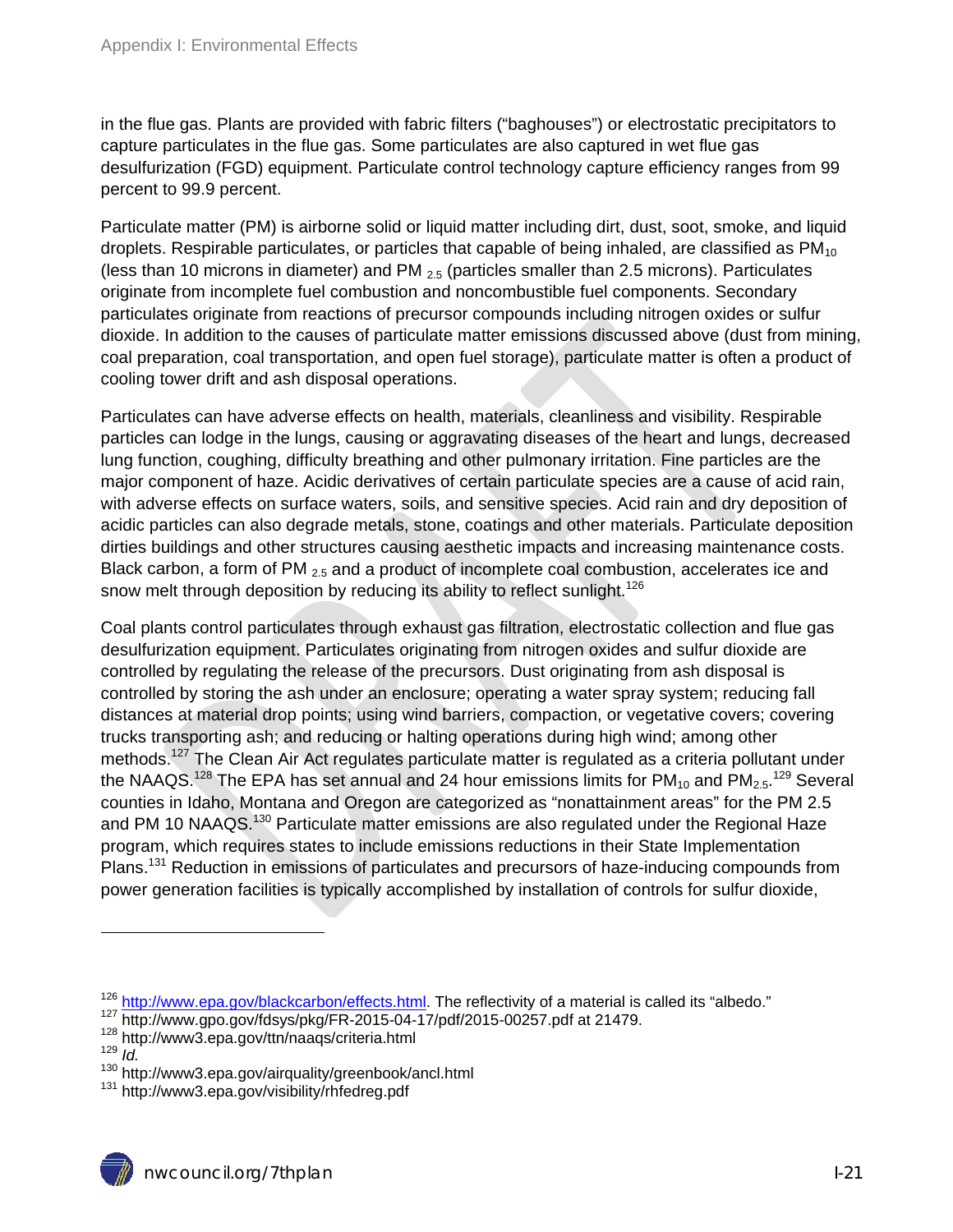nitrogen oxides and particulate matter. The technologies for haze control are generally similar to those required for compliance with NAAQS, although more stringent levels of control may be required. In the Northwest, the facilities at Boardman, Centralia, and North Valmy are currently in compliance with the Regional Haze Rule. Additional controls are being installed, scheduled for installation, or expected to be required in the future at the other plants in the region.<sup>132</sup>

Sulfur dioxide  $(SO<sub>2</sub>)$  is formed by oxidation of sulfur compounds present in coal. Sulfur dioxide is a pungent, toxic gas, released to the atmosphere in the exhaust gas. When released to the atmosphere, hydrogen sulfide is converted to atmospheric sulfur dioxide and sulfuric acid. Sulfur dioxide irritates the respiratory system and can cause or aggravate coughing, wheezing, bronchitis, asthma and other respiratory ailments, and has been linked to cardiovascular disease.<sup>133</sup> Atmospheric sulfuric acid derived from sulfur dioxide emissions produces haze and is a precursor to acid rain. Acid rain adversely impacts ground and surface water quality and terrestrial and aquatic ecosystems. Sulfur dioxide impacts range from local to regional in extent. Coal steam-electric plants are potentially significant sources of sulfur dioxide.  $SO<sub>2</sub>$  emissions are controlled by use of low sulfur coal and post-combustion flue gas desulfurization. Various types of FGD systems are available, the most common being wet systems using alkaline slurries as an  $SO<sub>2</sub>$  absorbent.  $SO<sub>2</sub>$  removal efficiencies of 90 to 96 percent are obtainable. FGD systems also capture particulate matter, including activated carbon used to capture mercury. FGD technologies generally convert sulfur dioxide to a solid sulfur-bearing material by exposure to alkaline compounds such as lime or magnesium hydroxide. In some cases, the resulting solid byproduct has economic value, in other cases it is disposed to landfills or settling ponds. As a criteria pollutant under the Clean Air Act, sulfur dioxide is regulated under the NAAQS.<sup>134</sup> Sulfur dioxide is also regulated in under the Regional Haze program discussed above.<sup>135</sup>

Nitrogen oxides are formed by oxidation of nitrogen present in the coal and in the combustion air. Nitrogen oxides are a family of highly reactive compounds, many of which may cause adverse direct and indirect health and environmental effects. The principal nitrogen oxides of concern are nitric oxide (NO), nitrogen dioxide (NO<sub>2</sub>) and nitrous oxide (N<sub>2</sub>O). "NO<sub>x</sub>" is a shorthand reference to nitrogen oxides, but may specifically refer to  $NO$  and  $NO<sub>2</sub>$ . To the extent that they are not removed by control technologies, these compounds are entrained in plant exhaust gasses and released to the atmosphere. Nitrogen oxides can react with ammonia, moisture and other compounds to form particulate matter. Ground level ozone (a major component of smog) is formed by the reaction of nitrogen oxides and volatile organic compounds in the presence of heat and sunlight. Nitrogen oxides react with water and other compounds in the atmosphere to form a mild solution of nitric acid  $(HNO<sub>3</sub>)$ .

 $\overline{a}$ 

<sup>132</sup> http://www.nwcouncil.org/media/7149177/draft7p\_regulatorycomplianceandcosts\_042415.pdf. *See also*  https://www.portlandgeneral.com/our\_company/energy\_strategy/resource\_planning/docs/2013\_irp.pdf at 123, https://www.idahopower.com/pdfs/AboutUs/PlanningForFuture/irp/2013/2013CoalUnitEnvironmentalAnalysis\_ FinalReport.PDF<br><sup>133</sup> http://www.epa.gov/airtrends/agtrnd95/so2.html

<sup>134</sup> http://www3.epa.gov/ttn/naaqs/criteria.html<br><sup>135</sup> http://www3.epa.gov/visibility/rhfedreg.pdf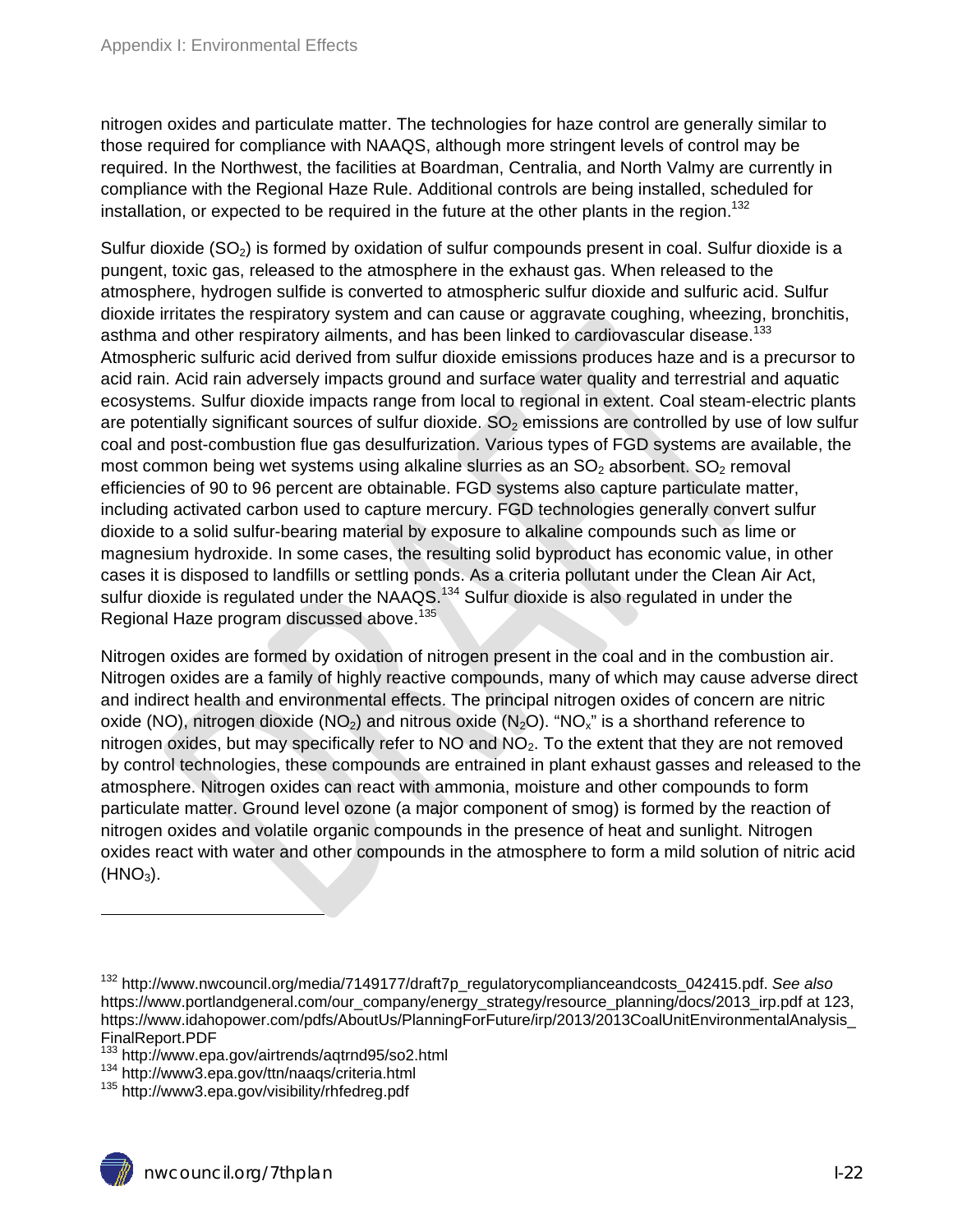Nitrogen oxides can impact health, water quality, ecological systems and visibility. Direct nitrogen dioxide exposure can produces adverse respiratory effects including inflammation, increased symptoms of asthma and lower resistance to influenza and other respiratory diseases. Secondary particulate products of  $NO<sub>x</sub>$  compounds can cause or aggravate emphysema, bronchitis and heart disease.  $NO<sub>x</sub>$ -derived particulates also constrain visibility and contribute to soiling and staining of materials. Ground-level ozone can cause or aggravate chest pain, coughing, throat irritation, congestion, bronchitis, emphysema and asthma. Dry or wet deposition of atmospheric nitrogen oxides contribute to the acidification of ground and surface waters, adversely affecting terrestrial and aquatic ecosystems and can accelerate degradation of susceptible materials. On the other hand, mild nitric acid deposition can augment soil nitrogen content, with fertilization benefits to crops and forests. Nitrogen oxide impacts are typically local to regional in scope except for nitrous oxide, a powerful greenhouse gas with an extended atmospheric lifetime.

Nitrogen oxide emissions are controlled by combustor design and operating parameters ("good combustion practice"), post-combustion gas cleanup and plant operating restrictions. Fuel type (coal, oil, gas, etc.) establishes the initial concentration of fuel-bound nitrogen; coal generally having the highest nitrogen concentration and natural gas having negligible amounts. Production of nitrogen oxides from combustion air is a function of peak combustion temperature, exposure time to peak temperatures and availability of oxygen in excess of that required for complete fuel combustion. General types of combustion controls are dry controls, wet controls and catalytic combustors. Dry control technologies include reduced combustor residence time, and staged combustion. Wet combustion control technologies include steam or water injection into the combustor. Catalytic combustors are a new technology in which a catalyst is incorporated within the combustor to support combustion of a lean fuel-air mixture. The most common post-combustion nitrogen oxide control is selective catalytic reduction (SCR). In SCR unit, nitrogen oxides react with injected ammonia or urea in the presence of a catalyst to form diatomic nitrogen  $(N_2)$  and water. Because the ammonia concentration upstream of the catalyst is kept somewhat rich, some ammonia will pass the catalyst and be released to the atmosphere ("ammonia slip"). Because ammonia itself is hazardous in high concentrations and can lead to the secondary formation of ammonium sulfate and ammonium nitrate particles, ammonia slip is regulated to low levels. Other post-combustion  $NO<sub>x</sub>$  controls include nonselective catalytic reduction and SCONO<sub>x</sub>, a proprietary regenerative catalytic process that simultaneously removes  $NO<sub>x</sub>$ , CO and volatile organic compounds (VOCs). Plant operating restrictions including limitations on number of startups, minimum load operation, overall hours of operation, warm season operation and annual fuel use may also be used to limit nitrogen oxide production. The significance of  $NO<sub>x</sub>$  production is a function of season and geographic location. Warm weather may increase the consequences of  $NO<sub>x</sub>$  emissions because of the accelerated conversion to ozone and haze-forming byproducts. Ozone and haze production is more significant in or near sensitive areas such as metropolitan areas or environments such as national parks where pristine visibility is important.

 $NO<sub>x</sub>$  formation in a coal plant is suppressed by use of "low-NO<sub>x</sub>" burners and overfire air. Low-NO<sub>x</sub> burners minimize excess oxygen and operate at reduced flame temperatures and residence time to reduce  $NO<sub>x</sub>$  formation. Overfire air injection promotes complete carbon combustion in the zone above the burners. All Northwest coal-fired plants are equipped with low- $NO<sub>x</sub>$  burners. Increasingly, coal units are being retrofitted with additional, post-combustion  $NO<sub>x</sub>$  controls (selective catalytic reduction or selective non-catalytic reduction) to comply with regional haze regulation. Oxides of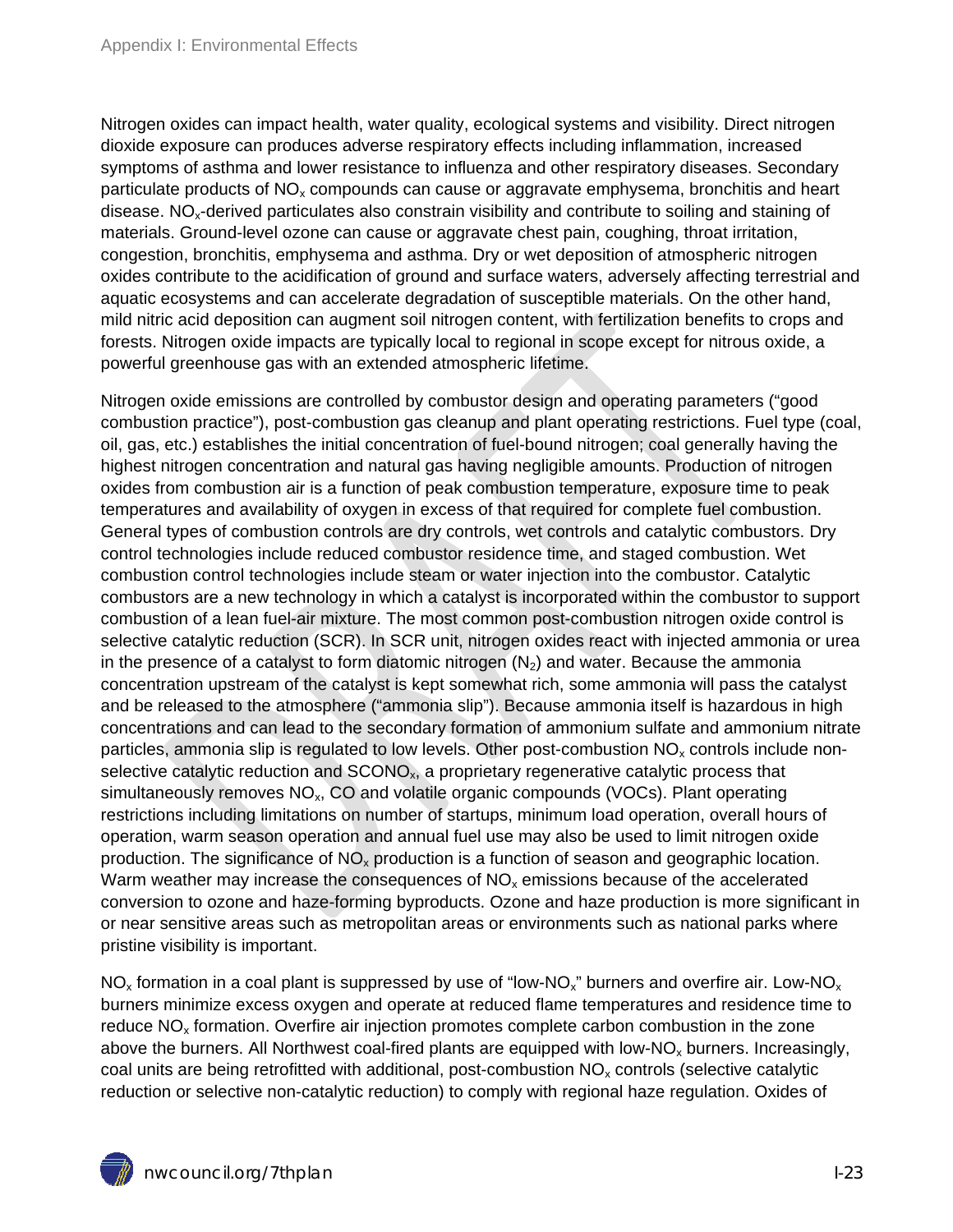nitrogen are a criteria pollutant under the Clean Air Act, and are subject to emissions standards set by the EPA as part of the NAAQS.<sup>136</sup> Nitrogen oxides are also regulated under the EPA's recently revised ozone NAAQS, which, once effective, will lower the allowable the regional ground-level ozone limit from 75 parts per billion to 70.<sup>137</sup> All areas in the Northwest are expected to be in attainment for the revised standards.<sup>138</sup> The Regional Haze program, discussed above, also restricts nitrogen oxide emissions.<sup>139</sup>

Mercury emissions originate from naturally-occurring mercury in the coal. Airborne elemental mercury is deposited on land or water where it is transformed to methylmercury by microbial activity. Methylmercury bioaccumulates in the tissue of aquatic organisms and is concentrated through the food chain, meaning that mercury concentrations in species high in the food web may be elevated compared to the concentration of mercury in the water. Accordingly, fish-eating species and predators of fish-eating species are especially susceptible to accumulating high concentrations of methylmercury; these species include bald eagles, osprey, kingfishers, mink, and otters, among others.<sup>140</sup> Wildlife effects of mercury include adverse reproductive and behavioral impacts.<sup>141</sup> Fish consumption is the primary pathway for human exposure to mercury as well. Mercury impairs neurological and physiological development in humans. Because of their developing nervous system, fetuses and children are especially sensitive to methylmercury exposure. Higher concentrations can impair the functioning of the adult nervous system.<sup>142</sup>

Coal plant operators can control mercury emissions by injecting activated carbon particles into the flue gas upstream of the particulate and sulfur control equipment. The activated carbon adsorbs the mercury and is subsequently captured in the plant's electrostatic precipitators and flue gas desulfurization equipment. All Northwest coal units except the North Valmy units have been retrofitted with activated carbon injection. Other air toxins released by coal-fired plants include arsenic, chromium, nickel and acid gasses. Fabric filters or electrostatic precipitators are used to remove non-mercury toxic metals and conventional flue gas desulfurization technology will remove acid gasses.

In December 2011, the EPA issued new regulations that require existing power plants to limit emissions of mercury, arsenic, and other toxic air pollutants. Owners of coal- and oil-fired generating units greater than 25 megawatts were granted four years to modify their facilities to meet specific mercury and air toxics standards (MATS). On June 29, 2015, the Supreme Court ruled that EPA failed to consider costs in determining that its MATS rule was "necessary and appropriate," and remanded the case to the D.C. Circuit to determine whether the rule should remain in force while EPA is given an opportunity to remedy the issue or whether the rule should be vacated. As of the

<sup>&</sup>lt;sup>136</sup> http://www3.epa.gov/ttn/naaqs/criteria.html<br><sup>137</sup> http://www3.epa.gov/ozonepollution/pdfs/20151001fr.pdf<br><sup>138</sup> http://ozoneairqualitystandards.epa.gov/OAR\_OAQPS/OzoneSliderApp/index.html<br><sup>138</sup> http://www3.epa.gov/vis

<sup>&</sup>lt;sup>142</sup> In popular culture, "Mad Hatter's disease" refers to the symptoms caused by exposure to mercury vapors during the processing of felt for hats.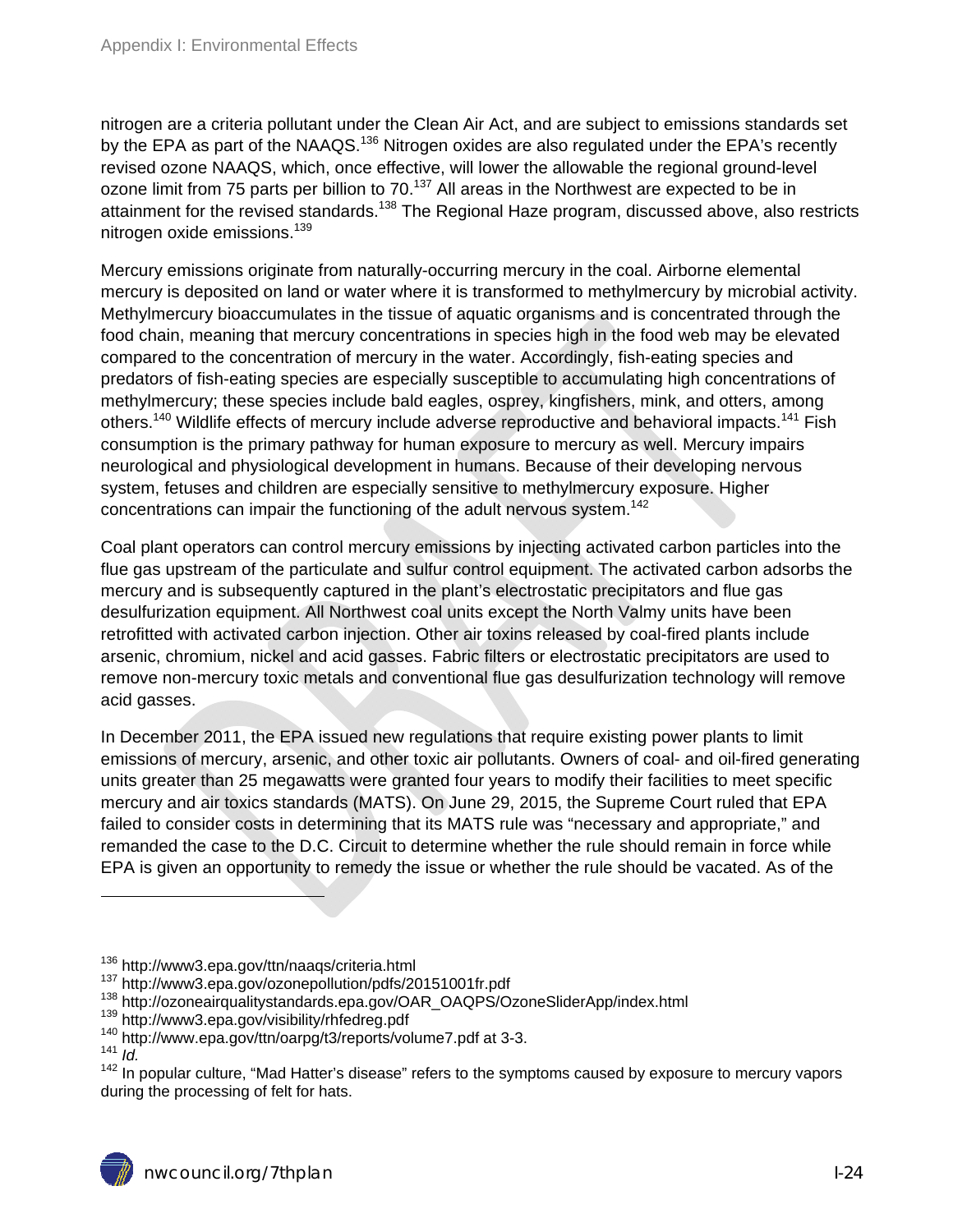end of September 2015, the D.C. Circuit's decision is still pending, however, owners of affected facilities have largely acted to bring their power plants into compliance with the proposed rule as a result of the drawn out judicial process and uncertainty regarding the outcome of the action.<sup>143</sup>

Like all fossil fuel technologies, coal-fired power plants produce carbon dioxide as a product of combustion.  $CO<sub>2</sub>$  is the product of complete combustion of the carbon component of fossil and biomass fuels. The high carbon to hydrogen content of coal compared to natural gas, and relatively high heat rates of coal steam electric plants result in high  $CO<sub>2</sub>$  emission factors compared to natural gas combined-cycle plants. Though  $CO<sub>2</sub>$  is naturally present in the atmosphere, the concentration of the gas has significantly increased as a result of agriculture, forest clearing and combustion of carbon-bearing fuels. Carbon dioxide is a greenhouse gas, meaning that its presence in the atmosphere traps heat and contributes to global climate change.  $CO<sub>2</sub>$  is the primary greenhouse gas caused by human activities, and electricity generation is the largest source of US carbon dioxide emissions.<sup>144</sup> A more complete discussion of the climate change impacts of carbon dioxide is provided in The Greenhouse Gas Emissions of the Northwest Electricity System section below.

Post-combustion capture of  $CO<sub>2</sub>$  is technically feasible, but expensive both in terms of capital cost and auxiliary energy requirements. Carbon capture and sequestration (CCS) involves separation of the CO2 component of the combustion flue gas, compression of the captured  $CO<sub>2</sub>$  to liquid phase, transport of the liquid to a sequestration site, injection and long-term sequestration. Sequestration options include oil and gas fields and coal deposits, deep saline aquifers and possibly flood basalt formations. The most economical of these are partially depleted oil or gas reservoirs where the CO2 is of value in enhancing further oil or gas recovery. Unfortunately, the  $CO<sub>2</sub>$  storage capability of depleted oil and gas fields is quite limited compared to the amount of CO2 produced by power generation. Though CCS technology currently exists, it is currently too expensive and energy intensive to be deployed for use in coal steam electric plants. Carbon dioxide emissions reductions can be achieved in coal fired steam-electric units by improving the plant heat rate, however, the efficiency improvement potential for existing steam-electric coal units is minimal.

On December 7, 2009, the EPA issued a finding that six greenhouse gases, including carbon dioxide, threaten public health and the welfare of future generations.<sup>145</sup> As a result of that finding, the EPA was required under the Clean Air Act to act to limit greenhouse gas emissions. The result was EPA's Carbon Pollution Standards for Existing Power Plants, also known as the "Clean Power Plan," which was finalized on August 3, 2015, but is not yet effective. The Clean Power Plan requires a 30 percent reduction in greenhouse gas emissions from the electric industry from 2005 levels by 2030.146 The specifics of the Clean Power Plan's impact on emissions in the Northwest are

<sup>&</sup>lt;sup>143</sup> http://www.utilitydive.com/news/epa-files-with-appeals-court-to-fix-mats-states-request-itselimination/406392/<br><sup>144</sup> http://www.epa.gov/climatechange/ghgemissions/gases/co2.html

<sup>145</sup> http://www.epa.gov/climatechange/endangerment/#action<br><sup>146</sup> http://www3.epa.gov/climatechange/endangerment/#action<br><sup>146</sup> http://www2.epa.gov/sites/production/files/2015-08/documents/cpp-final-rule.pdf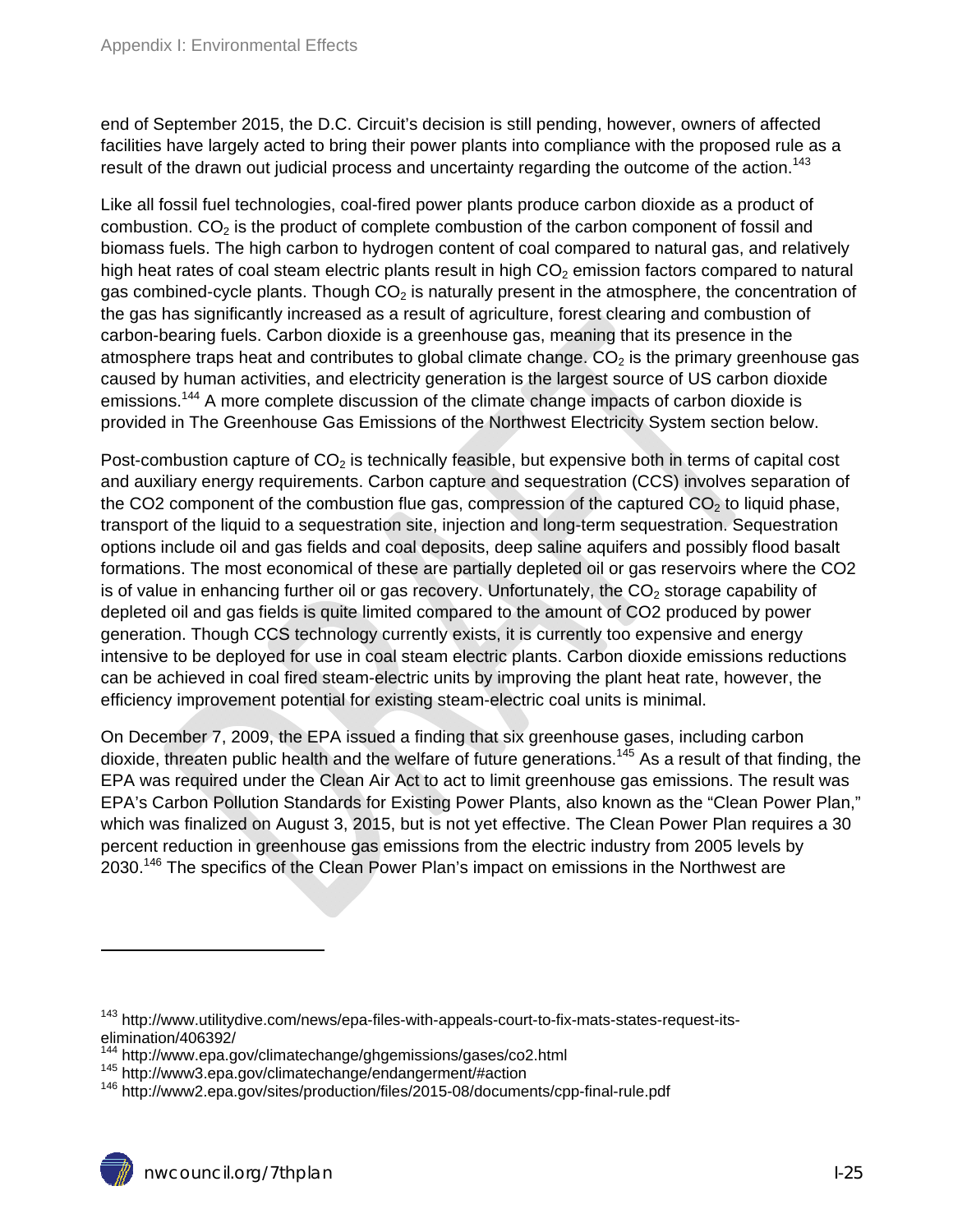discussed below, however it is appropriate to note that these restrictions are projected to impose significant disincentives to the combustion of coal as a generating resource.<sup>147</sup>

In addition to air emissions, coal plant operations have the potential to generate significant water impacts, primarily as a result of cooling water withdrawals and wastewater production. At a basic level, coal-fired electricity generation facilities burn the fuel to heat water in a boiler, that causes the water to expand into steam that drives a turbine, spinning a generator that produces electricity. The steam then has to be cooled back to liquid water in a condenser.<sup>148</sup> Power plants may be dry-cooled, using air to condense the steam, or wet-cooled, using water to absorb the waste heat.<sup>149</sup> The vast majority of coal plants are wet-cooled, with only 0.5 percent of the United States' coal power plant fleet uses dry-cooling technology.<sup>150</sup> Condensers using wet-cooling technology may either be oncethrough systems, in which water is withdrawn from a nearby waterbody, passed through a condenser and discharged back to the source, or recirculating systems, in which water is withdrawn from a source, passed through a condenser, cooled and reused in the system.<sup>151</sup> The majority of new power plants are constructed with recirculating systems.<sup>152</sup> As noted above, all of the plants in the Northwest's coal fleet use recirculating cooling systems. Water withdrawals are generally regulated by state water laws.

The water impacts of a cooling system can be partly described by the amount of water that it withdraws from its source, the amount of water it consumes through evaporation, and the amount of water it discharges back into the source. Dry cooling systems have no direct water impact, because they do not require water for the condensation process. Once-through cooling requires significant water withdrawals, but results in less water consumption than recirculating cooling. As a result, once-through systems discharge a large volume of heated water back into the source waterbody. Temperature increases have the potential to damage aquatic ecosystems, including altering fish migration patterns or causing direct lethality.<sup>153</sup> In addition, higher water withdrawals increase the magnitude of entrainment and impingement of aquatic organisms in a coal plant's cooling water intake structure.<sup>154</sup> Recirculating systems, on the other hand, withdraw between 10-100 times less water than once-through systems, but consume all or nearly all of the water they withdraw.<sup>155</sup>

To feed both types of cooling system, a coal plant typically withdraws water from an adjacent waterbodies through a cooling water intake structure. In August 2014, the EPA promulgated new regulations "to reduce impingement and entrainment of fish and other aquatic organisms at cooling water intake structures used by certain existing power generation and manufacturing facilities for the

<sup>147</sup> http://www.eia.gov/analysis/requests/powerplants/cleanplan/<br><sup>148</sup> http://www.tva.gov/power/coalart.htm<br><sup>149</sup> http://www.eia.gov/todayinenergy/detail.cfm?id=14971<br><sup>150</sup> *Id* 

<sup>151</sup> *Id.* 

<sup>152</sup> *Id.* 

<sup>&</sup>lt;sup>153</sup> See note xxx.<br><sup>154</sup> http://www.eia.gov/todayinenergy/detail.cfm?id=14971

<sup>155</sup> http://iopscience.iop.org/article/10.1088/1748-9326/7/4/045802/pdf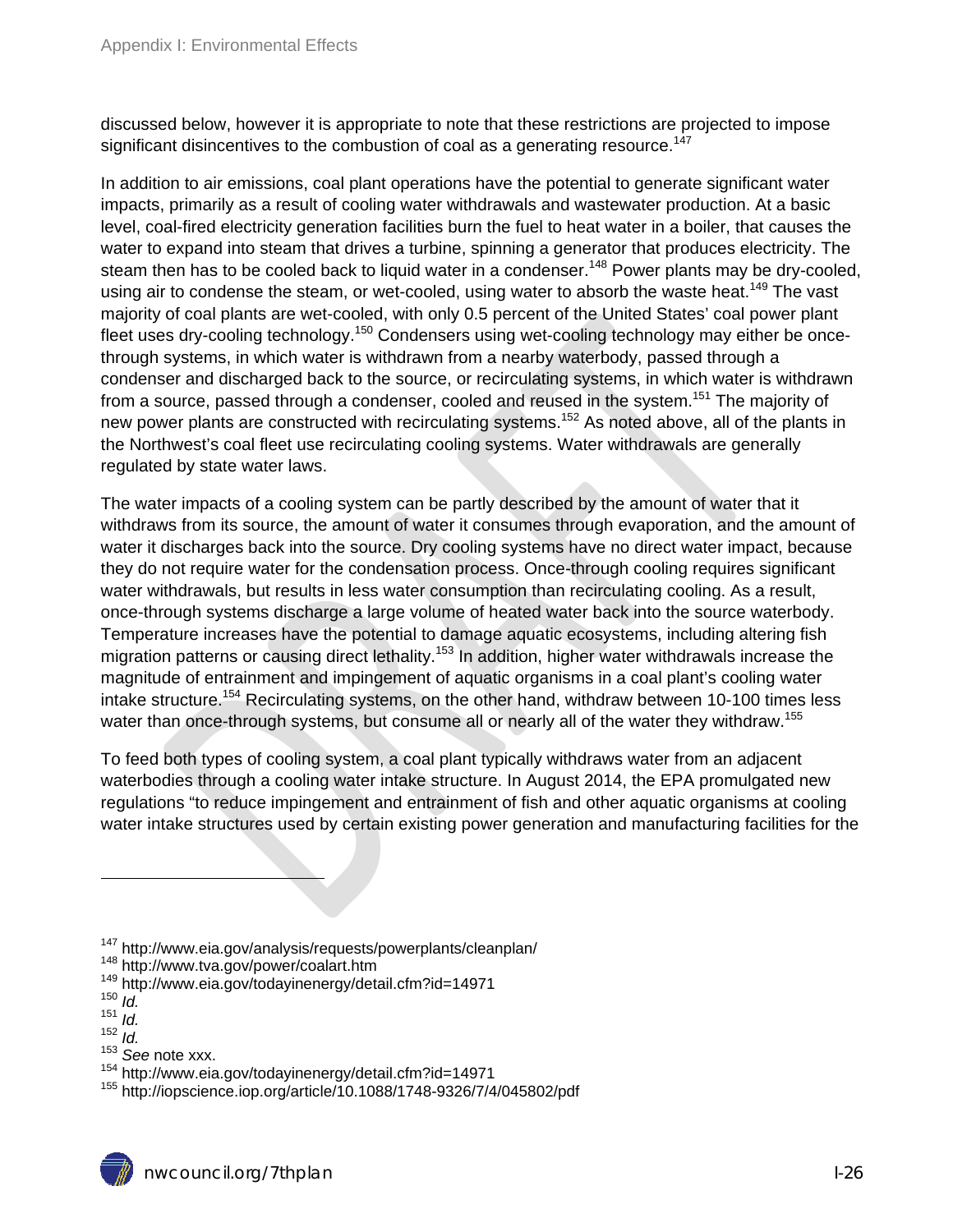withdrawal of cooling water from waters of the United States."<sup>156</sup> The general rule applies to existing power generation and industrial facilities withdrawing more than two million gallons per day and using at least 25 percent of withdrawn water for cooling purposes. Compliance is based on the Best Technology Available (BTA) for minimizing adverse environmental impacts. Separate standards apply to impingement mortality and entrainment. Impingement mortality standards consist of implementation of BTA, defined as any one of seven alternatives. These include closed-cycle recirculating cooling systems. Entrainment standards apply to cooling water intake structures having average intake flows of 125 million gallons per day, or more. An Entrainment Characterization Study is required for these facilities. Compliance requirements are then established on a case-by-case basis, based on the permitting agency's determination of BTA for entrainment reduction.

The new standards are implemented through the NPDES permit program under the Clean Water Act as NPDES permits are renewed. Permit renewal applications submitted after July 2018 (45 months following the effective date) will require full and complete studies. Applications due before this date may request that certain studies be submitted later on an agreed-upon schedule because of the time needed to complete the monitoring and analysis required for these studies. Interim BTA requirements must be proposed in these applications, however.

Any impingement or entrainment of a federally listed species is considered a taking under the Endangered Species Act, and will require a taking permit or Incidental Take Statement provided through a Fish and Wildlife Service or National Marine Fisheries Service biological opinion. All major Northwest coal, nuclear and gas combined-cycle generating units are equipped with closed-cycle recirculating cooling systems and are therefore likely to be in compliance with the impingement standards. Boardman is the only major thermal unit with cooling water intake exceeding 125 million gallons per day and potentially subject to entrainment standards. However, the Boardman NPDES does not expire until April 2023 so an entrainment analysis and BTA recommendations would only be required if the plant were converted to a biomass-fired facility and continued operation beyond 2020. Moreover, if the converted plant, as contemplated, operated only during peak periods, intake flows may drop below the 125 million gallon per day annual average trigger for entrainment regulation.157

The process of evaporative cooling concentrates naturally occurring impurities in a thermal plant's cooling system water. When concentrations become too high, they can impair the operation of the cooling system and must be discharged as "blowdown." The water in cooling systems does not mix with the water in boiler systems. Although boiler water is typically contained in a closed-loop system, it also requires periodic blowdown as the water absorbs impurities from the piping and boiler materials. Blowdown may be discharged into the original water source as an effluent, which can result in adverse ecological impacts, or it may be processed in a zero liquid discharge facility, in which the water is filtered or evaporated off and the remaining residue is disposed of.<sup>158</sup>

<sup>&</sup>lt;sup>156</sup> http://water.epa.gov/lawsregs/lawsguidance/cwa/316b/<br><sup>157</sup> http://www.nwcouncil.org/media/7149177/draft7p\_regulatorycomplianceandcosts\_042415.pdf<br><sup>158</sup> http://www.powermag.com/fundamentals-of-zero-liquid-discharge-sy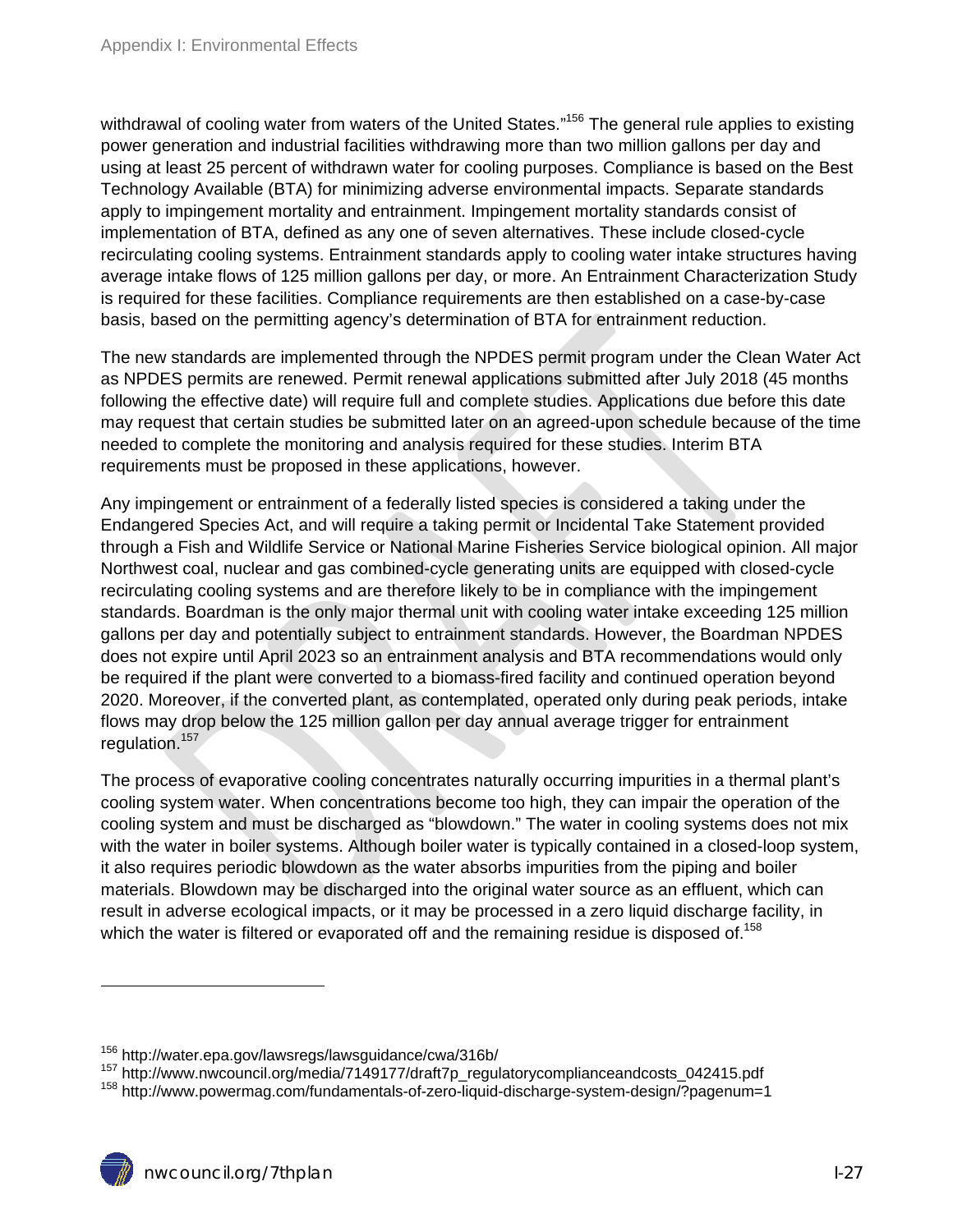In addition to blowdown, coal plants generate wastewater as a product of coal storage, coal combustion byproducts, and the operation of pollution control equipment. Coal plants typically store 30 to 60 days' worth of coal stockpiled on site.<sup>159</sup> Exposure of coal piles to rainfall can produce acid leachate, which, if not contained, may contaminate surface or groundwater. The environmental effects of coal pile runoff are generally mitigated through the use of best management practices that include limiting exposure of coal piles to rainfall, stormwater diversion infrastructure, and appropriate cleanup measures for dust and debris.160 As a result of the potential for contamination, stormwater runoff from a coal plant site may be channeled to and stored in surface impoundments used to store other wastewater, including coal combustion byproducts.

Coal combustion byproducts and waste captured by pollution control equipment may impair water quality to the extent that they are released. Nationwide, about 40 percent of coal combustion residuals are recycled for concrete, road fill and other purposes, the remainder is disposed of in landfills or impoundments. Ash is composed of the noncombustible components of coal; bottom ash is the material that settles to the bottom of the boiler, while fly ash is a fine particulate that is suspended in the boiler exhaust. Depending on the type of boiler system used, a coal plant will produce varying ratios of bottom ash to fly ash. Historically, coal plants would mix both the fly ash and bottom ash with water and transport the slurry to settling ponds,<sup>161</sup> however most modern facilities process fly ash separately as a saleable commodity.<sup>162</sup> Although there is some market demand for bottom ash as well,<sup>163</sup> coal plants often still dispose of it in surface impoundments or landfills on site.<sup>164</sup> Similarly, wet flue gas desulfurization units and other air pollution control equipment and maintenance procedures typically generate contaminated wastewater. Wet flue gas desulfurization describes the process of removing sulfur dioxide from coal plant emissions through the use of alkaline adsorbents, such as a slurry of limestone and water. One of the byproducts of the wet FGD process is synthetic gypsum, which has industrial applications,<sup>165</sup> however many coal plants still operate FGD waste ponds.166 These ponds are frequently unlined, in some cases allowing wastewater to seep down through the ground toward underground aquifers.<sup>167</sup> The potential for contaminated discharge, breach,<sup>168</sup> and leaching<sup>169</sup> are the water-related concerns created by the presence of ash and FGD ponds. Even where the combustion byproducts are dewatered and

 $\overline{a}$ 

<sup>&</sup>lt;sup>159</sup> http://www.eia.gov/todayinenergy/detail.cfm?id=18711<br><sup>160</sup> http://water.epa.gov/polwaste/npdes/stormwater/upload/sector\_o\_steamelectricpower.pdf<br><sup>161</sup> http://www.power-eng.com/articles/print/volume-115/issue-2/featur power-plants.html

 $162$  Fly ash is typically sold as a component of cement or concrete products.

https://www.fhwa.dot.gov/publications/research/infrastructure/pavements/97148/016.cfm

<sup>&</sup>lt;sup>163</sup> https://www.fhwa.dot.gov/publications/research/infrastructure/structures/97148/cbabs1.cfm

<sup>&</sup>lt;sup>164</sup> See, e.g., http://www.epa.gov/wastes/nonhaz/industrial/special/fossil/surveys2/ppl-colstrip-final.pdf,

http://www.epa.gov/wastes/nonhaz/industrial/special/fossil/surveys2/bridger-final.pdf.<br><sup>165</sup> http://www.americangypsum.com/green/raw-material/synthetic-gypsum/<br><sup>166</sup> http://www.epa.gov/wastes/nonhaz/industrial/special/foss evaporation ponds as having a high hazard potential should the impoundment fail.

http://www.epa.gov/wastes/nonhaz/industrial/special/fossil/ccrs-fs/<br><sup>169</sup> http://deq.mt.gov/mfs/ColstripSteamElectricStation/default.mcpx#Information

nwcouncil.org/7thplan I-28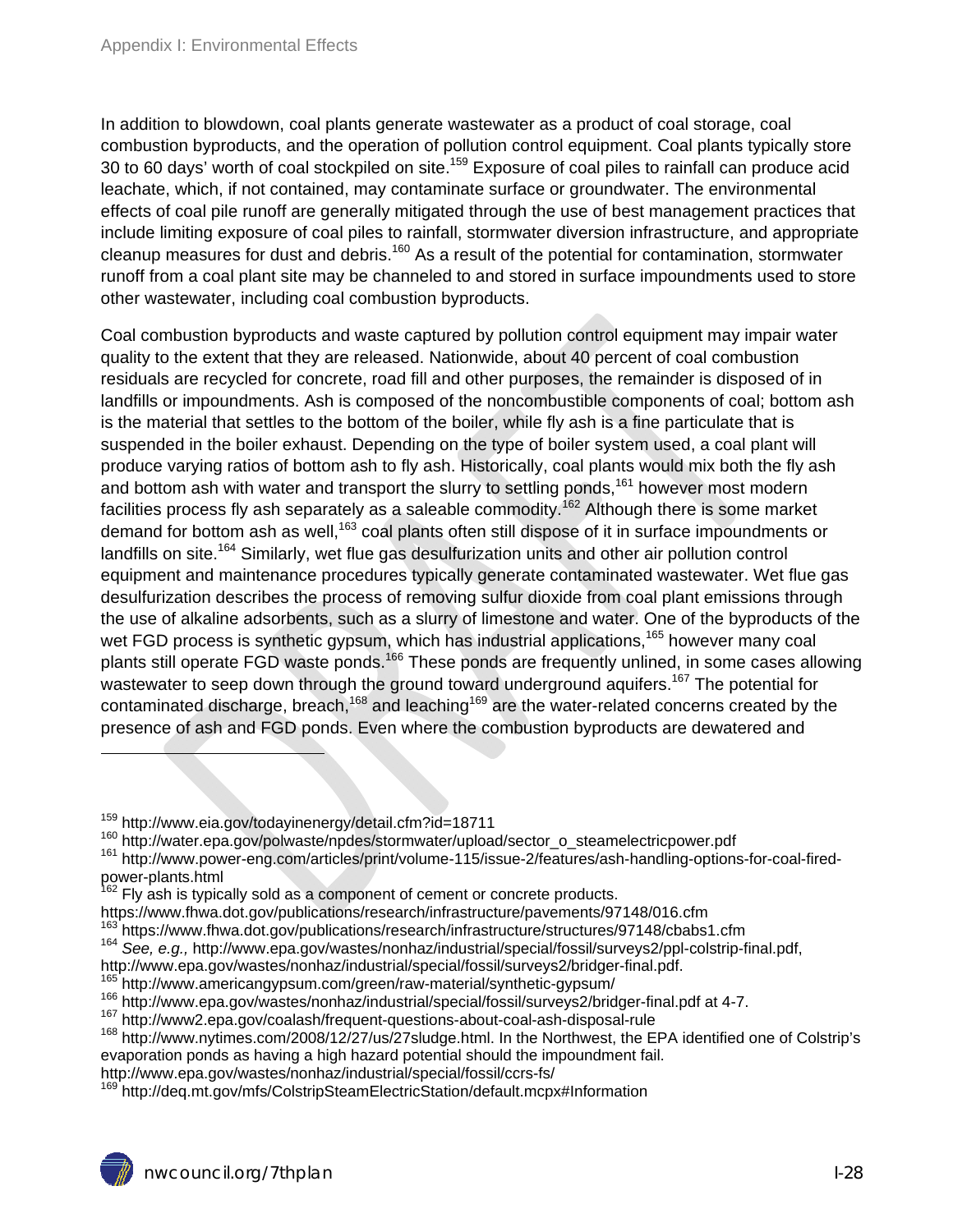landfilled, they may still pose a risk of water quality impacts through leaching. Landfills for coal combustion byproducts are typically lined with a water barrier, whereon the ash and other waste is spread and compacted before being covered over top with a water barrier and topsoil. Contaminated water from these surface impoundments may contain thallium, lead, and other toxic metals that can cause significant ecological damage and human health impacts to the extent that it is released.<sup>170</sup> Being zero liquid discharge facilities, Colstrip, Jim Bridger, and North Valmy are not permitted to release any water to adjacent waterbodies. However, all three of these coal plants do maintain settling ponds or landfills on site, which create the potential for accidental release. Boardman and Centralia discharge water pursuant to the effluent limitation guidelines in their NPDES permits.<sup>171</sup>

In June 2013, the EPA proposed revisions to its effluent regulations for steam electric power generators pursuant to its authority under the Clean Water Act. The EPA issued its final rule on September 30, 2015, it will become effective 60 days after publishing in the Federal Register.<sup>172</sup> The revisions strengthen existing controls and reduce wastewater discharges of toxic materials and other pollutants, including mercury, arsenic, lead and selenium, from steam electric plants into surface waters, and apply to discharges associated with flue gas desulfurization, fly ash, bottom ash, combustion residual leachate, flue gas mercury control, nonchemical metal cleaning wastes, and gasification of fuels such as coal and petroleum coke. The EPA's regulations restrict the discharge of pollutants associated with coal combustion and emissions controls from existing plants on the basis of the Best Technology Economically Achievable. The limitations vary depending on waste stream, but generally place a numeric limit on total suspended solids, and either establish a numeric limit or prohibit entirely the discharge of mercury, arsenic, selenium, nitrate and nitrite.<sup>173</sup> New facilities are required to meet more stringent standards, including zero-discharge requirements for fly ash and bottom ash transport water and flue gas mercury controls, and numeric standards for mercury, arsenic, selenium and total dissolved solids in other waste streams.<sup>174</sup> As an added benefit, the proposed regulations provide an incentive for coal plants to reduce water use in their air pollution control systems, so water withdrawals will decrease accordingly.<sup>175</sup> All of the Northwest's coal plants employ some, if not all, of the technologies and processes targeted by the EPA's proposed effluent limitations guidelines for steam electric generation. Based on the EPA's estimates and the fact that there are limited affected facilities in the Northwest, the region's compliance costs are not likely to be significant.<sup>176</sup> The EPA intends the new steam electric effluent limitations guidelines to operate in

<sup>&</sup>lt;sup>170</sup> http://www.nytimes.com/2008/12/27/us/27sludge.html.<br><sup>171</sup> Boardman: http://www.deq.state.or.us/wq/sisdata/facilityID.asp?facilityidreq=70795, Centralia:

https://fortress.wa.gov/ecy/wqreports/public/WQPERMITS.document\_pkg.download\_document?p\_document\_i d=14749

<sup>172</sup> http://www2.epa.gov/sites/production/files/2015-09/documents/steamelg\_2040-

af14\_finalrule\_preamble\_2015-09-30\_prepub.pdf

<sup>&</sup>lt;sup>173</sup> http://www2.epa.gov/sites/production/files/2015-09/documents/steamelg\_2040-

af14\_finalrule\_preamble\_2015-09-30\_prepub.pdf at 18-19 174 *Id* at 19-20

<sup>175</sup> *Id* at 3

<sup>176</sup> http://water.epa.gov/scitech/wastetech/guide/steam-electric/upload/SteamElectric\_RIA\_Proposedrule\_2013.pdf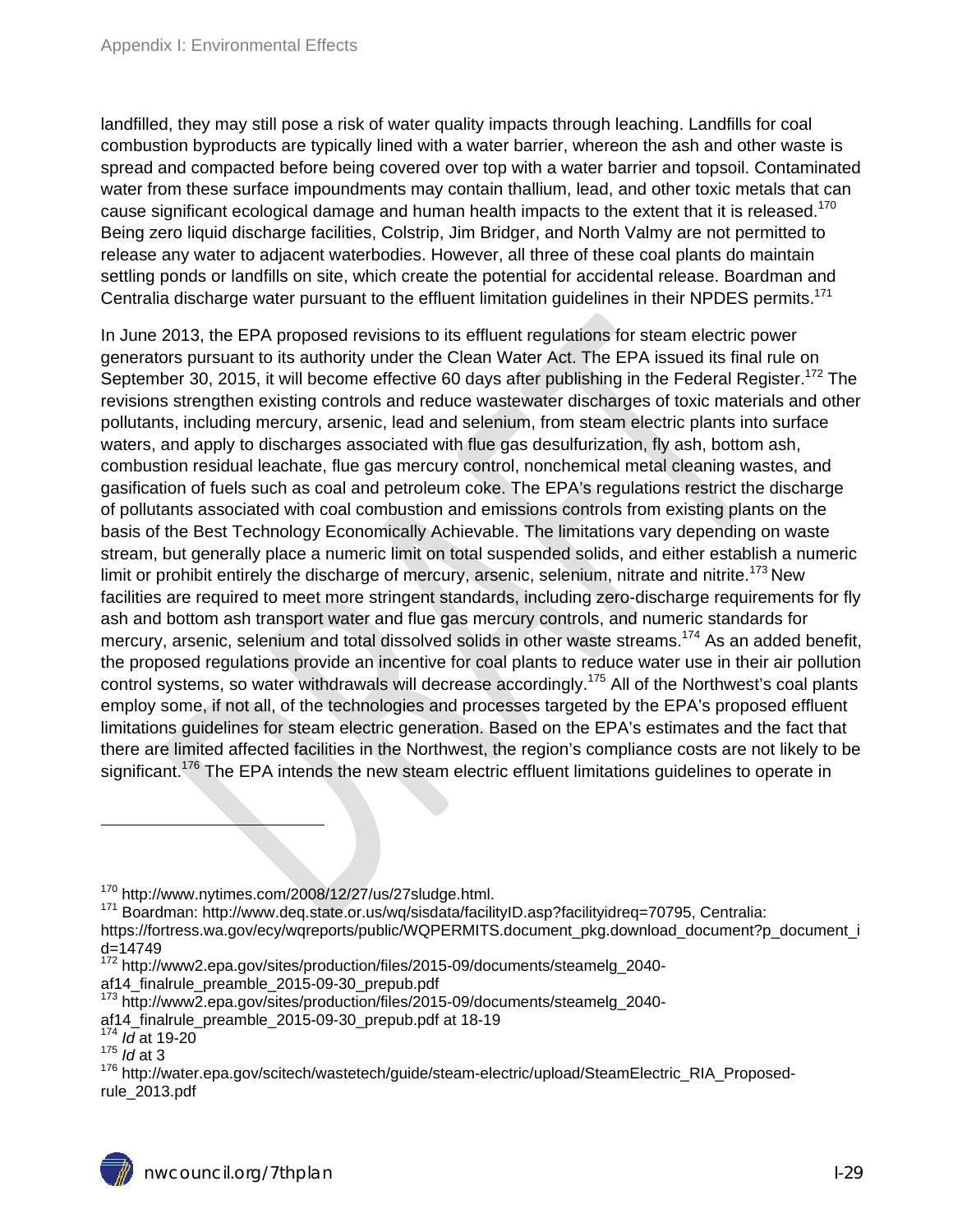conjunction with a related rule promulgated under the Resource Conservation and Recovery Act (RCRA) regulating the disposal of coal combustion residuals.

Concerns arising from groundwater contamination, blowing of contaminants into the air as dust and catastrophic impoundment failure led the EPA in June 2010 to propose regulation of the disposal of coal combustion residuals under RCRA. The EPA Administrator signed the final rule establishing technical requirements for coal combustion residuals landfills and surface impoundments on December 19, 2014 with an effective date of October 19, 2015.<sup>177</sup> The regulated byproducts include bottom ash, fly ash, boiler slag and flue gas desulfurization products, which have historically been exempt from federal oversight under an amendment to the RCRA. The coal combustion residuals rule establishes minimum federal criteria for both existing and new landfills, surface impoundments and expansions to existing landfills and surface impoundments. The criteria include structural integrity requirements and periodic safety inspections for surface impoundments; groundwater monitoring requirements; groundwater remediation requirements where contamination has been detected; location and design requirements for new landfills and surface impoundments; operating, record keeping and notification criteria; and, provisions regarding inactive units. The EPA anticipates that the new regulations will be implemented through revision to state Solid Waste Management Plans.

All coal plants in the Northwest will be subject to the inspection and reporting requirements of the rule. The incremental cost of these requirements is not expected to be significant. Landfill disposal is used at Boardman, Centralia and North Valmy, so it is unlikely that significant additional costs will be incurred for CCR compliance at these plants. More costly structural modifications are expected to be required at Colstrip and Jim Bridger where impoundments are used for coal combustion residuals  $(CCR)$  disposal.<sup>178</sup> Nationwide, it is expected that most plants using impoundment disposal will shift to dry landfill disposal.<sup>179</sup>

Finally, the process of coal plant decommissioning is likely to result in temporary environmental impacts. When a coal facility is retired and decommissioned, the owner must typically demolish and dispose of infrastructure, identify and abate hazardous materials, and assess the level of remediation required on the property. The decommissioning process will typically result in a temporary increase in noise and construction traffic to the site. Although toxic materials may remain on the site, a successful reclamation process should limit their exposure to the environment.

In summary, coal-fired electricity generation carries with it an array of lifecycle impacts, from landuse impact during mining to air emissions during coal plant operations. These environmental and human health concerns are largely responsible for coal's declining fuel share in the US electricity

<sup>&</sup>lt;sup>177</sup> http://www.gpo.gov/fdsys/pkg/FR-2015-07-02/pdf/2015-15913.pdf<br><sup>178</sup> http://www.nwcouncil.org/media/7149177/draft7p\_regulatorycomplianceandcosts\_042415.pdf<br><sup>179</sup> http://www.power-eng.com/articles/print/volume-119/issu rule-how-the-epa-s-recent-ruling-will-affect-the-way-plants-manage-ccrs.html. *See, e.g.,* 

http://www.utilitydive.com/news/georgia-power-to-close-29-ash-ponds-to-comply-with-epa-regs/406565/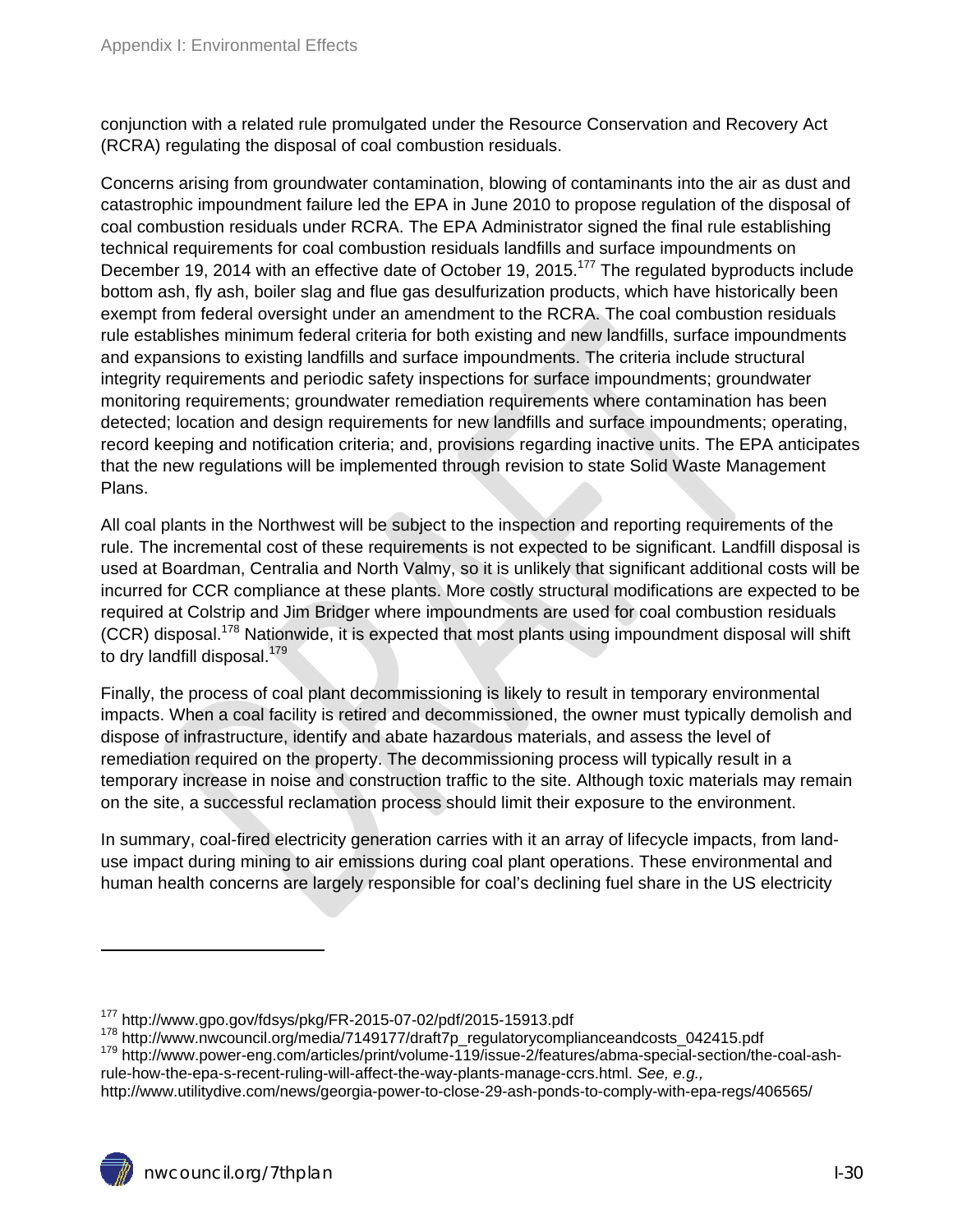sector. Absent advances in carbon capture and sequestration technologies or other unforeseen circumstances, the Pacific Northwest is unlikely to see the development of any new coal plants.

### Natural Gas-fired Electricity Generation

Natural gas is a mixture of hydrocarbon gases formed when decomposing organic matter is exposed to geologic processes. At the point of extraction, natural gas is comprised of primarily methane and typically also contains varying proportions of ethane, propane, butane and other compounds.<sup>180</sup> Processing removes most of the associated compounds, so natural gas at market consists almost entirely of methane.<sup>181</sup> Natural gas may be used as fuel to generate electricity and for direct use applications such as heating and cooking.

Natural gas combustion emits about half as much carbon dioxide as coal in relation to the energy that each produces,  $182$  a fact that has led some policymakers to view the fuel as a bridge to a clean energy future.<sup>183</sup> Perceived emissions benefits aside, advancements in natural gas extraction techniques have driven domestic production to historic levels,<sup>184</sup> driving down prices. These and other factors are causing a shift in the U.S. electric industry towards natural gas as generating resource over coal.<sup>185</sup> This trend is reflected in the Northwest, where the amount of electrical energy produced using natural gas has been growing steadily, and the electric industry is expected to further increase its reliance on natural gas as the region's coal plants are retired. The growth of natural gas as an electricity generating resource, however, carries with it its own potential impacts, including water quality and climate change concerns.

The following sections consider the lifecycle impacts of natural gas as an electricity generating resource, first addressing the effects of extraction and transportation before discussing the impacts associated with the construction, operations and decommissioning of a gas-fired power plant.

#### Impacts of Natural Gas Extraction, Processing and Transportation

While the combustion of natural gas is relatively clean in comparison to other fossil fuels, the processes required to bring the gas to market contribute significantly to the lifecycle environmental and human health effects of the fuel. Most concerns arise from the extraction and transportation stages of production. Extraction practices have been linked to water contamination and earthquakes, while transportation of natural gas may cause adverse land use impacts. In addition, methane emissions resulting from the leakage of natural gas at any point from drilling to end-use have the

<sup>&</sup>lt;sup>180</sup> http://www1.eere.energy.gov/cleancities/pdfs/hebeler\_remote\_gas\_ngvtf\_albany.pdf<br><sup>181</sup> http://naturalgas.org/naturalgas/processing-ng/<br><sup>182</sup> http://www.eia.gov/tools/faqs/faq.cfm?id=73&t=11<br><sup>183</sup> See President Obama,

office/2014/01/28/president-barack-obamas-state-union-address<br><sup>184</sup> http://www.eia.gov/dnav/ng/hist/n9050us2a.htm

 $185$  Natural gas-fired electricity generation grew by approximately 58% in the past decade, while coal-fired generation shrunk by nearly 20% during the same period. *See EIA Electricity Browser – Net generation from electricity plants for all sectors, annual*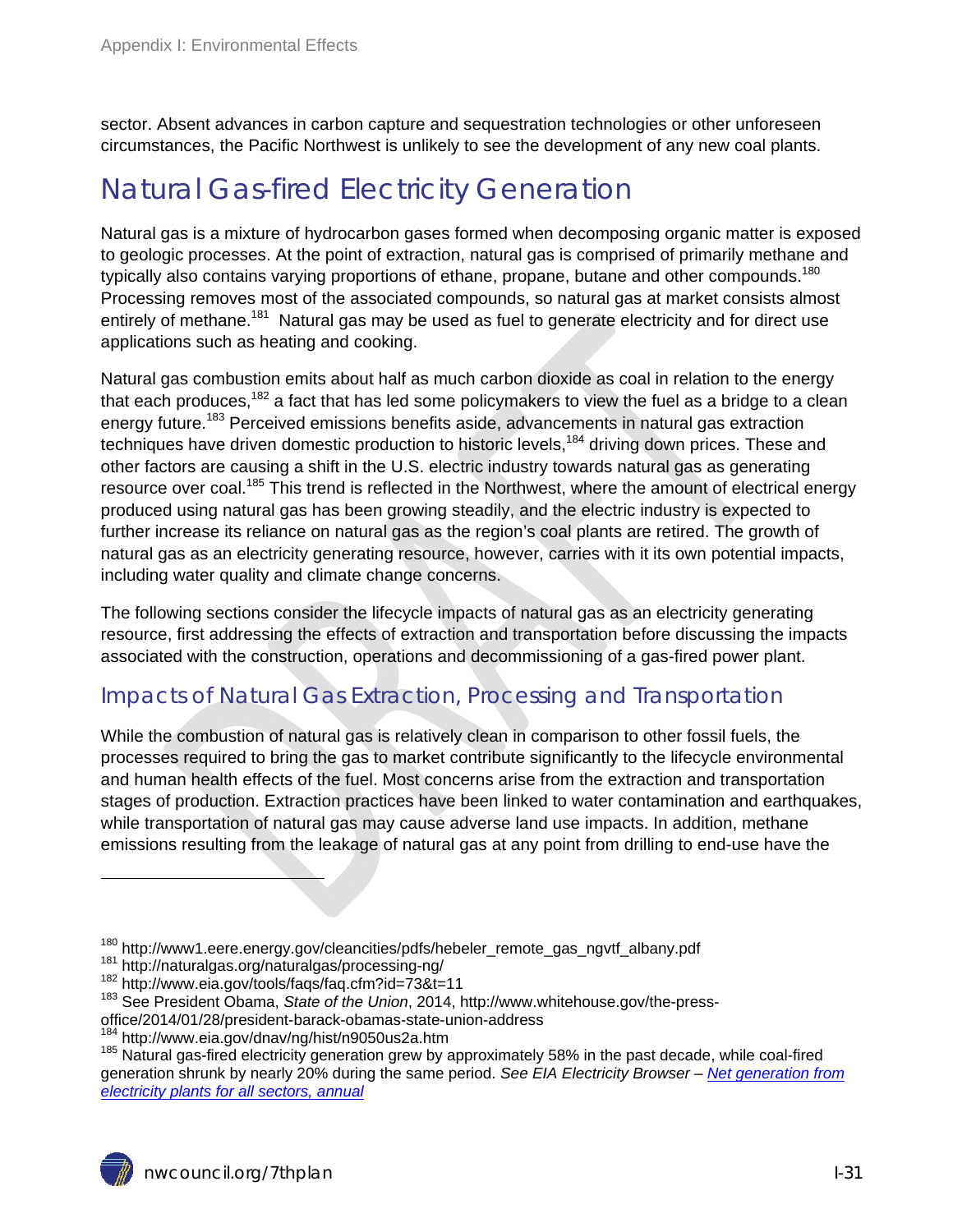potential to cause adverse human health and climate impacts. The following paragraphs consider the environmental effects of natural gas extraction, processing and transportation.

In simple terms, natural gas is extracted by drilling a well to access an underground gas deposit, causing the gas to be released and capturing the resulting product. Conventional wells typically involve drilling a vertical borehole to access a pocket of natural gas. The target of these wells is either "non-associated" gas, which occurs independently in reservoirs, or "associated-dissolved" gas, which occurs as a component in oil fields.<sup>186</sup> Conventional gas resources typically occur in sandstone or other porous formations and require only hydrodynamic pressure for extraction.<sup>187</sup> Unconventional wells, on the other hand, are drilled to access gas contained in less permeable substrates, including tight sands gas, shale gas and coalbed methane.<sup>188</sup> Advances in horizontal drilling and hydraulic fracturing ("fracking") have contributed to a proliferation of unconventional wells in recent years, with shale gas accounting for 40 percent of domestic gas production in 2013, up from 5 percent in 2006.<sup>189</sup> Gas production in the Northwest is limited, with Montana being the only state in the region with significant gas reserves. Texas is the largest natural gas producer in the  $U.S.<sup>190</sup>$ 

Depending on the type and location of the well, natural gas extraction methods have the potential to cause environmental impacts ranging from land-use concerns and induced seismicity to water quality issues and greenhouse gas emissions. Exploration is the first step required to establish a natural gas well, typically involving seismic testing and exploratory drilling. Seismic testing is conducted with a "thumper truck," which drop metal plates from their undercarriage to shake the ground.<sup>191</sup> Sensors placed nearby measure the vibrations and provide data about the underlying geologic formations to the drilling company. There is some concern about the potential for the vibrations caused by seismic testing to damage infrastructure on adjacent properties, causing cracks in building foundations and collapsing wells.<sup>192</sup> Additionally, the operation of these thumper trucks may represent a nuisance to nearby residents, but the disruption will be limited to the duration of the testing. The use of thumper trucks may be regulated by municipal ordinance.

If sensor data indicates that there is a high probability of gas underground, gas companies generally drill an exploratory well. If gas is found during the exploratory drilling, then the well is "completed", if not, then development is suspended.<sup>193</sup> Well completion is the process by which a gas well is prepared for production. In simple terms, the borehole is lined with casing strings, which are cemented in place. The casing that is inserted into the gas-bearing formation is perforated to allow gas to flow into the structure, while the casing in other parts of the well is impermeable to prevent

<sup>186</sup> http://pubs.usgs.gov/fs/fs-0113-01/fs-0113-01textonly.pdf 187 https://www.fas.org/sgp/crs/misc/R43148.pdf at 2. 188 *Id* at 1.

<sup>&</sup>lt;sup>189</sup> http://www.api.org/~/media/files/oil-and-natural-gas/natural-gas-primer/understanding-natural-gas-marketsprimer-low.pdf

<sup>&</sup>lt;sup>190</sup> http://www.eia.gov/dnav/ng/ng\_prod\_sum\_a\_EPG0\_FGW\_mmcf\_m.htm

<sup>191</sup> http://www.denverpost.com/ci\_22803371/seismic-surveying-rattles-colorado-homeowners<br><sup>192</sup> *Id.* 

<sup>&</sup>lt;sup>193</sup> http://naturalgas.org/naturalgas/extraction/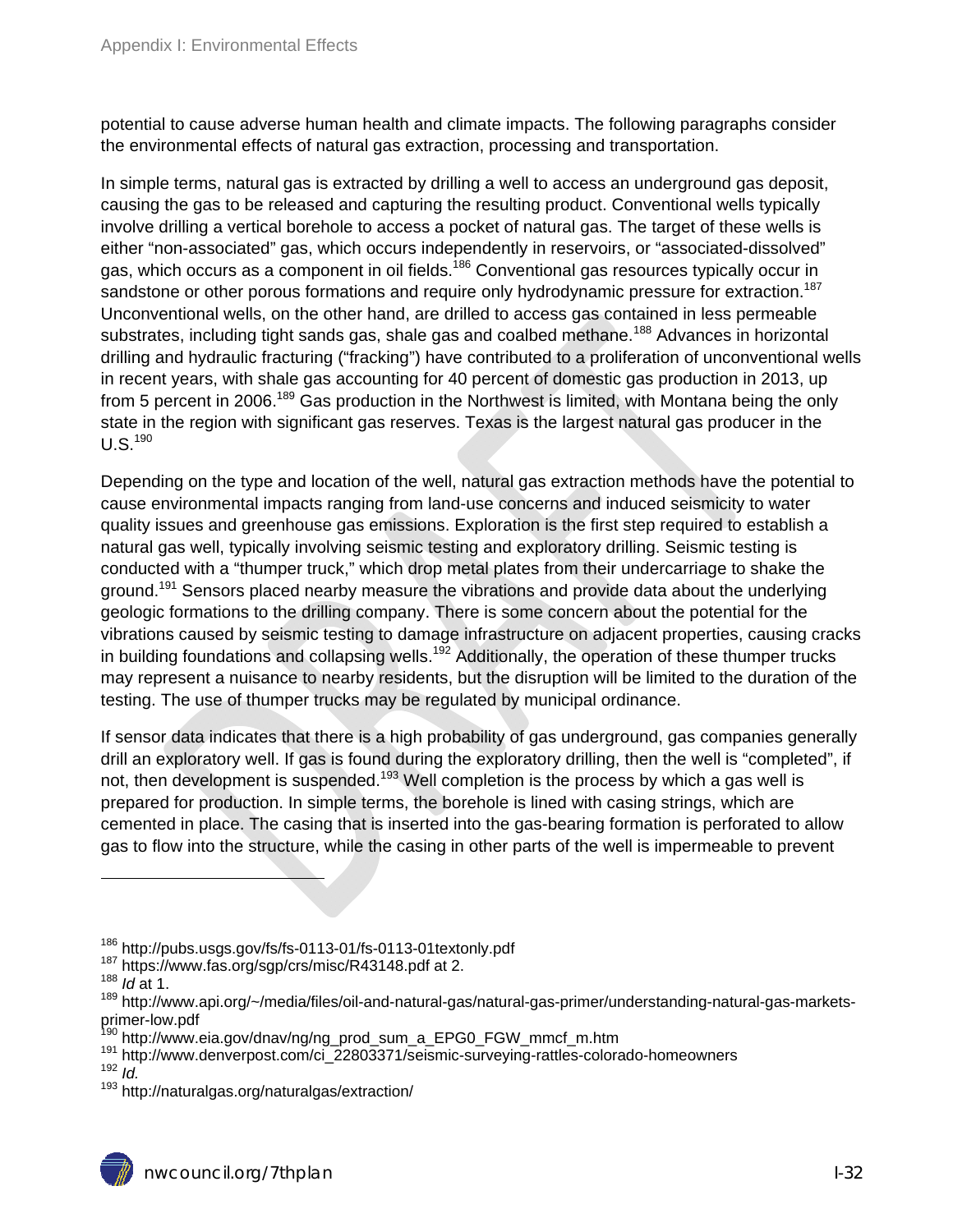the escape of drilling fluids, fracking fluids or gas.<sup>194</sup> Cementing the casing strings in place serves both to keep them stable during operations and to prevent "communication" between strata. Communication occurs when, for example, fracking fluid escapes into a coal seam, or water from a brackish aquifer flows into a freshwater aquifer. A properly installed and adequately cemented casing string is unlikely to cause any long-term environmental effects, however, to the extent a casing string or cement job is compromised, a variety of impacts may result. The most significant potential impact is drinking water contamination, caused by communication between contaminated strata or well fluids and a freshwater aquifer from which well water is withdrawn.<sup>195</sup> This contamination may include saline water from other aquifers, methane from well leakage, or polluted surface water runoff. Additionally, the drilling process can cause freshwater aquifers to drain into the well, reducing the performance of nearby drinking water wells. This phenomenon is typically limited to the period of time between when the well is drilled, when the annular space around the well casing is cemented and when the aquifer is given sufficient time to refresh, however, improper cementing may cause the issue to persist.<sup>196</sup> The drilling process also produces drilling wastes and unearths cuttings that have the potential to leach contaminants into adjacent soils and water. These byproducts may contain heavy metals, petroleum related chemicals, naturally occurring radioactive materials and other substances.<sup>197</sup> Gas wells may also be drilled offshore, with the Gulf of Mexico producing the majority of U.S. offshore gas.<sup>198</sup>

Unconventional wells are designed to access gas resources in formations with small permeability, which require "stimulation" to start producing.<sup>199</sup> Stimulation increases the permeability of the gasbearing formation. The most common forms of well stimulation are hydraulic fracturing using proppants, hydraulic fracturing using acid, and matrix acidizing. Both types of hydraulic fracturing describe the process of injecting fluids under significant pressure into the well to physically crack the rocks in which the gas is located. Those fractures are either held open by proppants in the fracking fluid, or etched by acid in the mixture. Matrix acidizing relies on acid etching as well, but the fluid is not pressurized to the point at which it will fracture the underlying formations. All of these forms of stimulation have the potential to adversely impact the environment and human health. Fracking requires the withdrawal of a considerable amount of water, anywhere from 1.5 to over 15 million gallons.<sup>200</sup> This water is mixed with other chemical ingredients to produce fracking fluid. Water withdrawals associated with fracking may cause water quantity impacts in water-constrained areas. Additionally, water quality concerns arise when fracking fluid contaminates freshwater resources, either through migration into freshwater aquifers through inadequately completed wells, or through

<sup>&</sup>lt;sup>194</sup> http://naturalgas.org/naturalgas/well-completion/<br><sup>195</sup> http://www.nytimes.com/2014/09/16/science/study-points-to-well-leaks-not-fracking-for-watercontamination.html

<sup>&</sup>lt;sup>196</sup> http://news.nationalgeographic.com/2015/06/150604-fracking-EPA-water-wells-oil-gas-hydrology-poisontoxic-drinking/<br><sup>197</sup> http://www.dep.wv.gov/pio/Documents/E05 FY 2015 2933.pdf at 2

<sup>&</sup>lt;sup>198</sup> http://www.eia.gov/dnav/ng/ng\_prod\_sum\_dcu\_r3fm\_a.htm<br><sup>199</sup> https://ccst.us/publications/2015/2015SB4-v1.pdf at 27.<br><sup>200</sup> http://www.usgs.gov/faq/categories/10132/3824.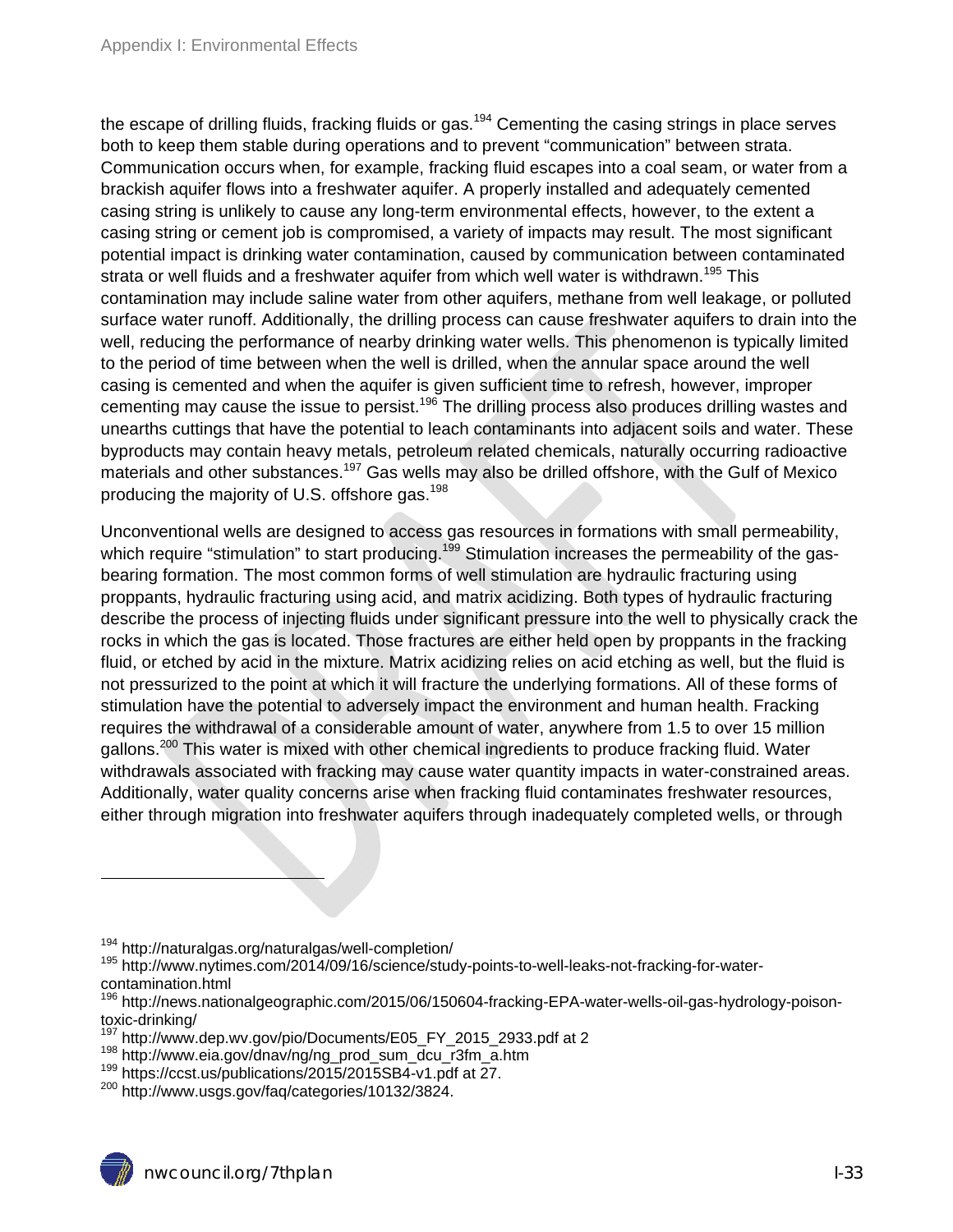improper wastewater management.<sup>201</sup> Fracking fluid may contain diesel fuel, polycyclic aromatic hydrocarbons, methanol, formaldehyde, ethylene glycol, glycol ethers, hydrochloric acid, sodium hydroxide, and other toxic compounds.<sup>202</sup> Although the Safe Drinking Water Act generally regulates the injection of fluids underground, fracking is exempt from federal regulation as a result of exclusions included in the Energy Policy Act of 2005.<sup>203</sup> Regulation of the underground injection of fracking fluid and wastewater is left to state agencies,  $204$  which vary in the protections they provide. Congress has discussed repeal of the oil and gas exception to the Safe Drinking Water Act, which would provide EPA with the authority to regulate underground injection wells, but, to date, the legislature has rejected any revision.<sup>205</sup>

Wastewater generated in the well drilling and fracking processes is typically disposed of in underground injection wells, which have recently been linked to heightened seismic activity.<sup>206</sup> The Oklahoma state government, for example, attributed a five-fold increase in earthquakes of magnitude 3.0 or greater between 2013 and 2014 to the expansion of underground injection well activity in the state.<sup>207</sup> In recognizing the connection between underground disposal of fracking wastes and seismic activity, the Oklahoma Corporation Commission is in the process of proposing new regulations to limit the volume of wastewater that may be injected in areas susceptible to earthquakes. While Oklahoma has acted to regulate underground injection wells as a means of addressing seismic activity, the responsible regulatory authority in Texas, the Railroad Commission, rejects the conclusion that the disposal wells are causing earthquakes.<sup>208</sup> To the extent that fracking wastewater is discharged into surface waters, it must do so pursuant to effluent limitations in a § 402 NPDES under the Clean Water Act.

In the matrix acidizing well stimulation, mixtures of hydrochloric acid or hydrofluoric acid are injected into wells to improve permeability in sandstone and carbonate (limestone) formations.<sup>209</sup> Both acids are highly corrosive and exposure to either pose a significant risk to human health,<sup>210</sup> although the

201

http://yosemite.epa.gov/opa/admpress.nsf/21b8983ffa5d0e4685257dd4006b85e2/b542d827055a839585257e 5a005a796b!OpenDocument. *See also* http://www.nytimes.com/2015/05/05/science/earth/fracking-chemicalsdetected-in-pennsylvania-drinking-water.html .<br><sup>202</sup> http://teeic.indianaffairs.gov/er/oilgas/activities/act/index.htm

<sup>203</sup> http://water.epa.gov/type/groundwater/uic/class2/hydraulicfracturing/wells\_hydroreg.cfm<br><sup>204</sup> https://www.law.cornell.edu/uscode/text/42/300h-1<br><sup>205</sup> http://www.eenews.net/stories/1060012514

<sup>206</sup> http://www.nytimes.com/2015/04/22/us/oklahoma-acknowledges-wastewater-from-oil-and-gas-wells-asmajor-cause-of-quakes.html

<sup>207</sup> http://earthquakes.ok.gov/. The state recorded 109 magnitude 3+ earthquakes in 2013, 585 in 2014, and is on pace for 1100 in 2015. http://www.nytimes.com/2015/07/01/us/oklahoma-court-rules-homeowners-can-sueoil-companies-over-quakes.html. For an interactive map of earthquakes and disposal well sites in Oklahoma, visit: http://earthquakes.ok.gov/what-we-know/earthquake-map/.<br><sup>208</sup> https://stateimpact.npr.org/texas/2015/09/02/texas-railroad-commission-refutes-study-linking-quakes-to-oil-

and-gas-industry/

<sup>209</sup> http://www.api.org/~/media/files/oil-and-natural-gas/hydraulic-fracturing/acidizing-oil-natural-gas-briefingpaper-v2.pdf

210 Hydrofluoric acid: http://www.cdc.gov/niosh/ipcsneng/neng0283.html. Hydrochloric acid: http://www.cdc.gov/niosh/ipcsneng/neng0163.html.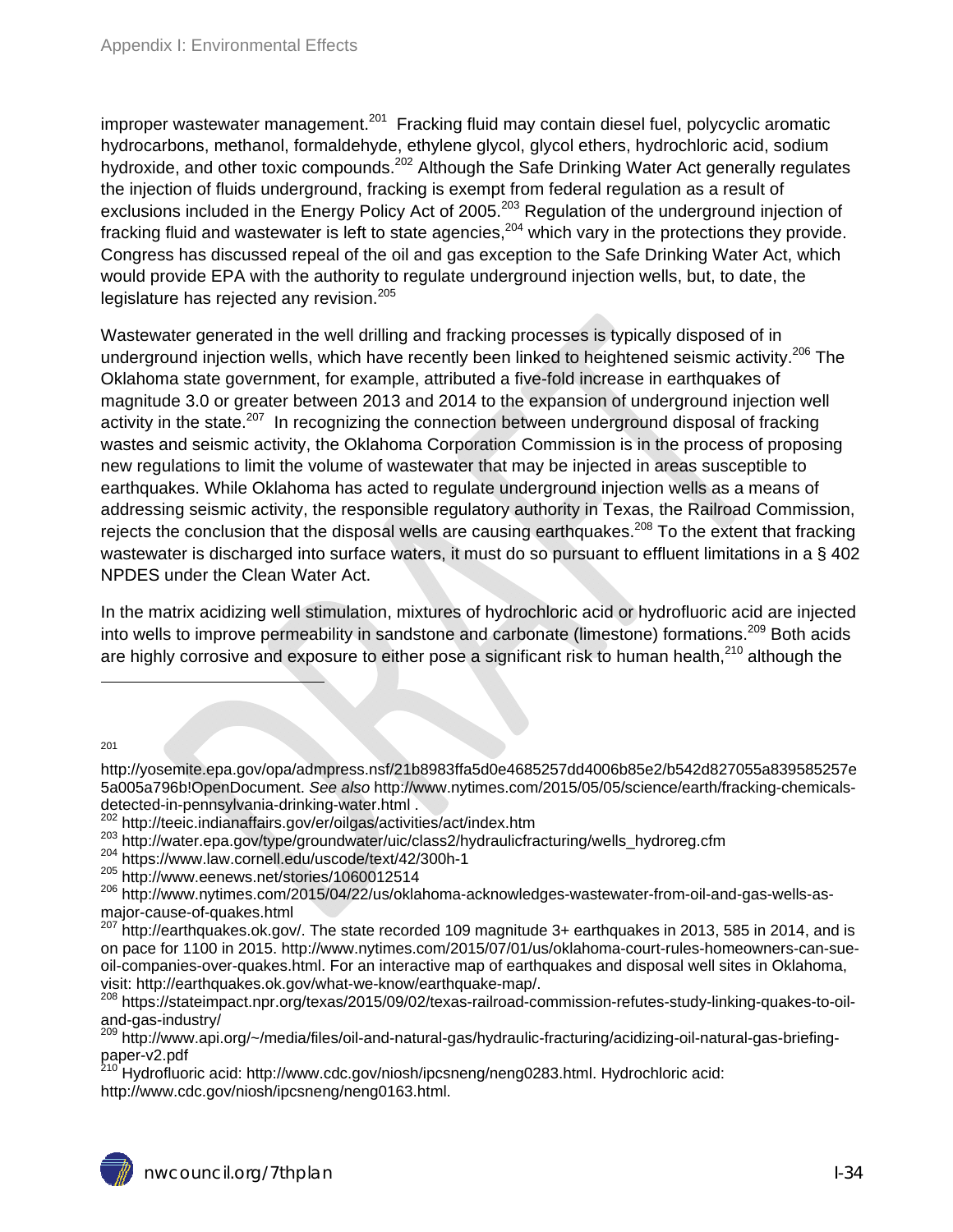underground reaction with geological formations typically neutralizes the acidizing fluids. $^{211}$ Conventional wells may also require stimulation to the extent that the perforated casing becomes blocked or damaged. $212$ 

Once a gas well is producing, a "Christmas tree" is typically fitted onto the wellhead to control the flow of gas and associated fluids and to prevent blowouts.<sup>213</sup> The primary environmental and human health concerns that arise during the production stage of natural gas extraction are the potential for well blowouts, the production of contaminated water, and methane leakage. A blowout may occur as a result of catastrophic failure of the control equipment, causing an unregulated release of gas and associated fluids. Because the gas is toxic to humans and potentially explosive, residents living adjacent to a natural gas well blowout are typically evacuated until the well can be brought under control.<sup>214</sup> Blowouts are not limited to the production phase and may occur at any point during gas extraction. Contaminated water is another byproduct of natural gas production, although it is less of a problem in unconventional wells, which tend to exploit resources in tight formations. Water that is associated with hydrocarbon resources underground often arises during well operations. This waste product is called "produced water" and it may contain oil and grease, high levels of salts, naturally occurring radioactive materials, and other chemicals.<sup>215</sup> The U.S. oil and gas industry generates approximately 2.4 billion gallons of produced water per day.<sup>216</sup> This water must be properly disposed of to avoid contaminating freshwater resources. Produced water is generally disposed of in underground injection wells, $^{217}$  which have been associated with increased seismic activity. The EPA prohibits the discharge of produced water into surface waters.<sup>218</sup> In addition to blowouts and water impacts, the production phase of gas extraction may result in adverse climate effects as a result of methane leakage. A discussion of the greenhouse gas implications of methane and a more comprehensive consideration of the region's greenhouse gas footprint are provided below.

The natural gas produced at wells is generally to delivered market through a series of pipelines and related facilities, in a process fairly analogous to the transportation of electricity. Small diameter gathering lines collect gas produced at individual wells and deliver it to a processing facility that separates the various hydrocarbons and liquids from the methane.<sup>219</sup> The associated hydrocarbons and liquids are typically also marketable commodities. After processing, the methane is delivered into a large diameter natural gas transmission pipeline, which transports the gas longer distances

- Ohio-brought-under-control/stories/201412240215
- 215 http://aqwatec.mines.edu/produced\_water/intro/pw/ 216 *Id.*
- 

 $\overline{a}$ 

<sup>&</sup>lt;sup>211</sup> http://www.api.org/~/media/files/oil-and-natural-gas/hydraulic-fracturing/acidizing-oil-natural-gas-briefingpaper-v2.pdf at 5.

<sup>212</sup> *Id* at 26.

<sup>&</sup>lt;sup>213</sup> http://extension.psu.edu/natural-resources/natural-gas/news/2012/12/the-importance-of-the-christmas-tree 214 http://powersource.post-gazette.com/powersource/companies/2014/12/24/Utica-Shale-well-blowout-in-

<sup>&</sup>lt;sup>217</sup> https://stateimpact.npr.org/pennsylvania/tag/deep-injection-well/<br><sup>218</sup> https://www.law.cornell.edu/cfr/text/40/435.32

<sup>&</sup>lt;sup>219</sup> http://naturalgas.org/naturalgas/processing-ng/. The processing step may be bypassed if the natural gas emerging from the well is already pipeline quality.

http://www.eia.gov/pub/oil\_gas/natural\_gas/analysis\_publications/ngpipeline/process.html.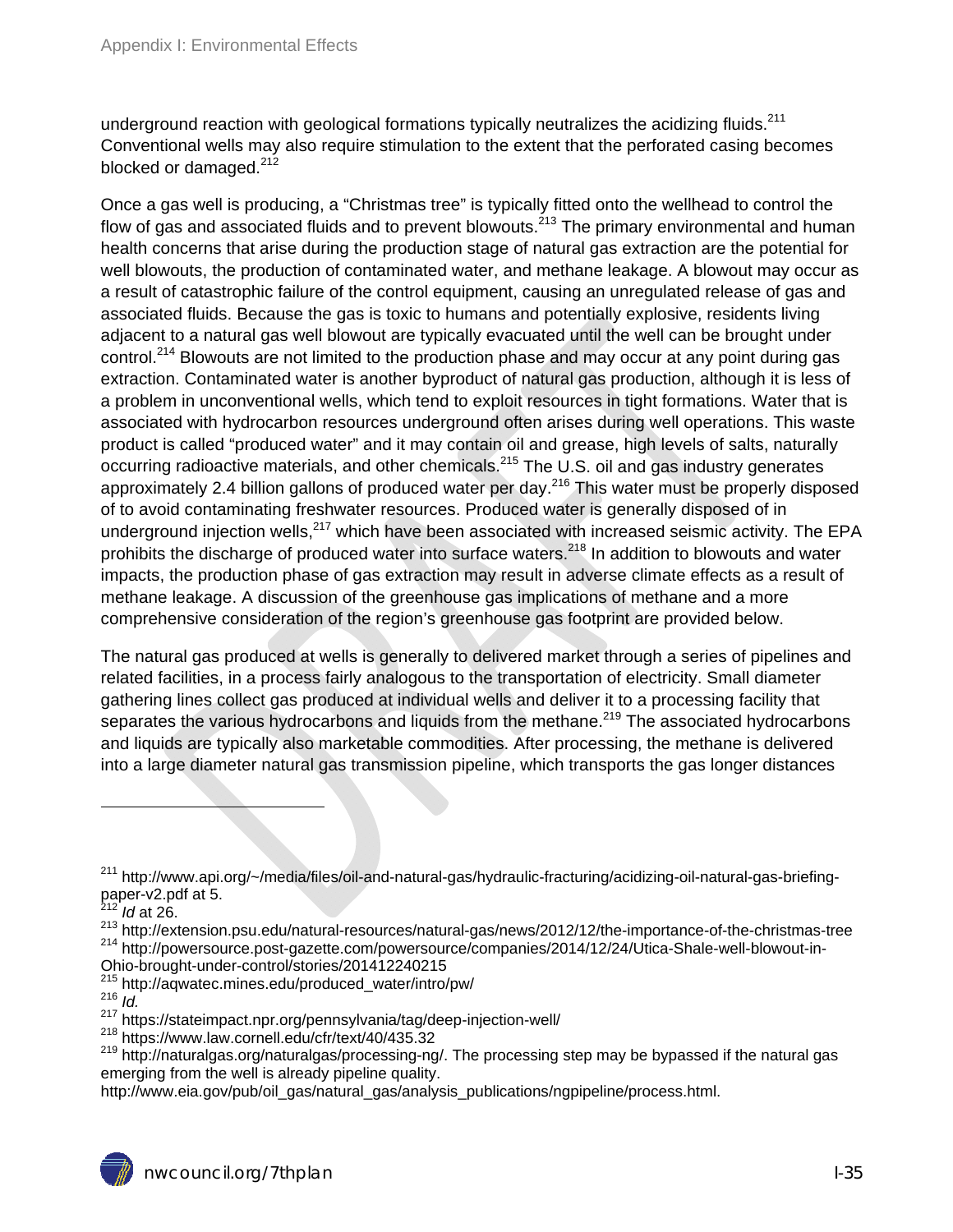and at higher volumes.<sup>220</sup> Compressor stations located along the transmission system maintain the pressure and flow rate of the gas. Transmission pipelines typically deliver gas to underground storage facilities before ultimate distribution to end-use customers. The most common type of underground storage facilities are depleted gas reservoirs close to consumption centers into which gas may be injected and from which it may be withdrawn as needed.<sup>221</sup> Other underground formations such as salt caverns and depleted water reservoirs may be used for gas storage as well. Once distribution companies receive the natural gas, it is delivered to consumers through lower volume distribution pipelines.

The primary environmental effects associated with gas transportation are wildlife impacts related to pipeline development and operations. The delivery of natural gas from wellhead to consumer typically requires the development of many miles of underground pipeline. A Nature Conservancy report estimated that each well pad requires 1.65 miles of gathering lines on average, and that gathering line rights-of-way are typically 100 feet wide.<sup>222</sup> The right-of-way width for transmission pipelines may be up to 200 feet.<sup>223</sup> The Department of Transportation calculated that there were over 1.5 million miles of gas pipelines in the U.S. in 2013.<sup>224</sup> To excavate the trench required to house the pipe, surface vegetation and soil must be removed. The pipe segments are then lowered into the trench, strung together and welded at the seams.<sup>225</sup> Soils are backfilled after installation of the pipeline, typically within ten days of the trench being cut.<sup>226</sup> Although the soil is replaced, the right-of-way is typically kept clear of large vegetation to allow the owner to access the pipeline for maintenance and repairs.<sup>227</sup> Rather than use "open-cut" trenching to cross waterbodies and roadways, pipeline developers typically use "bore crossings" to avoid disrupting the surface use.<sup>228</sup> The sounds and human activity involved in the construction of pipelines can disturb wildlife and the restriction of vegetation on rights-of-way have the potential to fragment habitat.<sup>229</sup> Rights-of-way have the potential to cut through forests and create miles of new forest edge, which may impacts many plant and animal species that require conditions found in the interior forest for survival.<sup>230</sup> Landscape disturbance like that caused by gas drilling and pipeline development may also promote the introduction of invasive species to a previously heterogeneous ecosystem.<sup>231</sup> In addition to

 $\overline{a}$ 

<sup>222</sup> http://www.nature.org/ourinitiatives/regions/northamerica/unitedstates/pennsylvania/ng-pipelines.pdf at 3, 6.<br><sup>223</sup> *Id* at 6*. 223 Id* at 6*.* 

http://www.rita.dot.gov/bts/sites/rita.dot.gov.bts/files/publications/national\_transportation\_statistics/html/table\_0

- 1\_10.html<br><sup>225</sup> http://co.williams.com/pipeline-construction/.
- <sup>226</sup> http://www.blm.gov/style/medialib/blm/wy/information/NEPA/pfodocs/anticline/rd-
- seis.Par.58090.File.dat/17app6.pdf at 6-5.

<sup>227</sup> *Id* at 6-9.

- <sup>228</sup> *Id* at 6-5.
- 229 http://data.iucn.org/dbtw‐wpd/edocs/FR‐021.pdf at 9-10. 230 *Id* at 10-11.
- 
- <sup>231</sup> *Id* at 8.

<sup>220</sup> http://www.eia.gov/pub/oil\_gas/natural\_gas/analysis\_publications/ngpipeline/process.html 221 *Id.*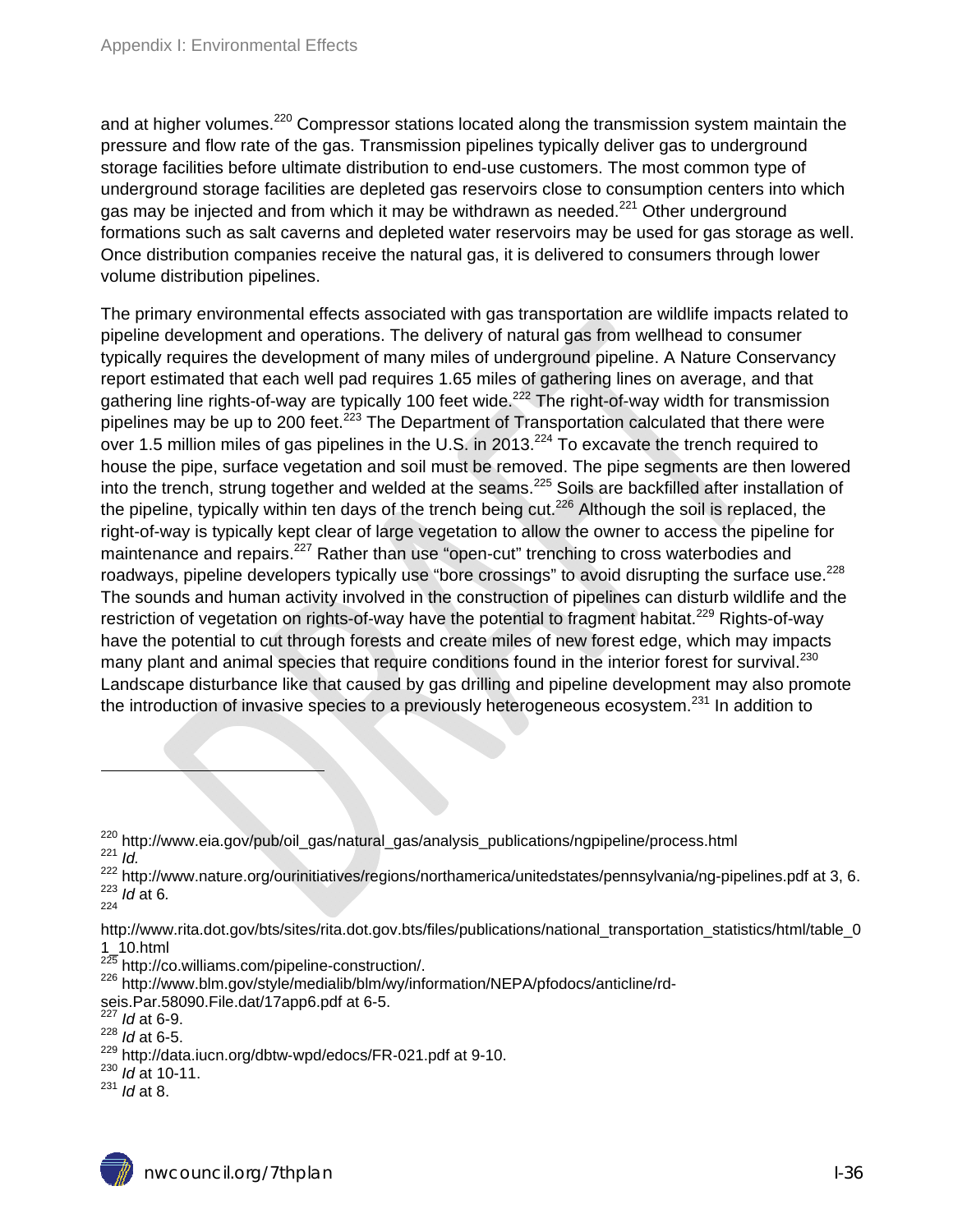wildlife impacts, pipeline development may also contribute to sedimentation of nearby surface water and altered flow patterns caused by vegetation removal and soil disruption.

Natural gas drilling and transportation projects are required to comply with the Endangered Species Act to the extent that they are likely to impact any listed species or critical habitat. A privately developed natural gas project that does not require federal involvement is generally prohibited from affecting a taking of a threatened or endangered species. However, FWS or NOAA Fisheries may permit the incidental take of listed species pursuant to an otherwise lawful activity, so long as the project developer has prepared and is acting in accordance with a habitat conservation plan.<sup>232</sup> Where a project is being developed on federal land, pursuant to a federal permit, or with the participation of a federal agency, then the action agency is required to consult with the FWS or NOAA Fisheries to determine if the project is likely to have adverse impacts on listed species. If the consultation process concludes with a finding that the proposed action is likely to adversely affect a listed species, then the FWS or NOAA Fisheries are required to prepare a Biological Opinion to determine whether that action is likely to jeopardize the continued existence of the species or result in adverse modification to designated critical habitat.<sup>233</sup> A Biological Opinion may be programmatic<sup>234</sup>—i.e., apply to all actions of a certain category in a specific region—or project or developer specific.<sup>235</sup> The process of preparing a Biological Opinion takes 135 days, 90 days for consultation and 45 days to prepare the document. If the FWS or NOAA Fisheries makes a determination of jeopardy or adverse modification in the Biological Opinion, then they will work with the action agency and the applicant to develop reasonable and prudent alternatives to the proposed action. The alternatives may adversely affect listed species, so long as they do not cause jeopardy or adverse modification to critical habitat. If take will occur as a result of the proposed action or reasonable and prudent alternatives, then the applicant is required to apply for an incidental take permit, as discussed above. Federal agencies are also required to consult with the FWS or NOAA Fisheries to the extent that the proposed action will affect a species proposed for listing.<sup>236</sup>

The NEPA similarly imposes procedural requirements on natural gas infrastructure development, but only to the extent that a federal agency is involved in the proposed action. If a CE applies to a proposed project, then the NEPA process is complete. Certain CEs apply to oil and gas development and pipelines on federal lands.  $237$  The NEPA process may likewise conclude relatively quickly and inexpensively if the action agency determines in an EA that the environmental impacts of the proposed project will be insignificant or can be mitigated to the point of insignificance. If the project is likely to cause significant environmental impacts, then the action agency is required to

- <sup>232</sup> See, e.g., https://www.federalregister.gov/articles/2015/08/31/2015-21457/proposed-low-effect-habitat-<br>conservation-plan-southern-california-gas-company-pipeline-1010-purisima
- 

<sup>233</sup> http://www.fws.gov/endangered/what-we-do/faq.html<br><sup>234</sup> See, e.g., http://www.law.indiana.edu/publicland/files/Sample\_BO\_Powder\_R\_Basin.pdf

<sup>236</sup> *Id.* 

http://www.blm.gov/style/medialib/blm/ut/vernal\_fo/planning/greater\_natural\_buttes/record\_of\_decision.Par.58 645.File.dat/Appendix%20D.pdf

<sup>&</sup>lt;sup>237</sup> http://www.fs.fed.us/geology/June\_2010%20guidance%20Sec%20%20390%20CE.pdf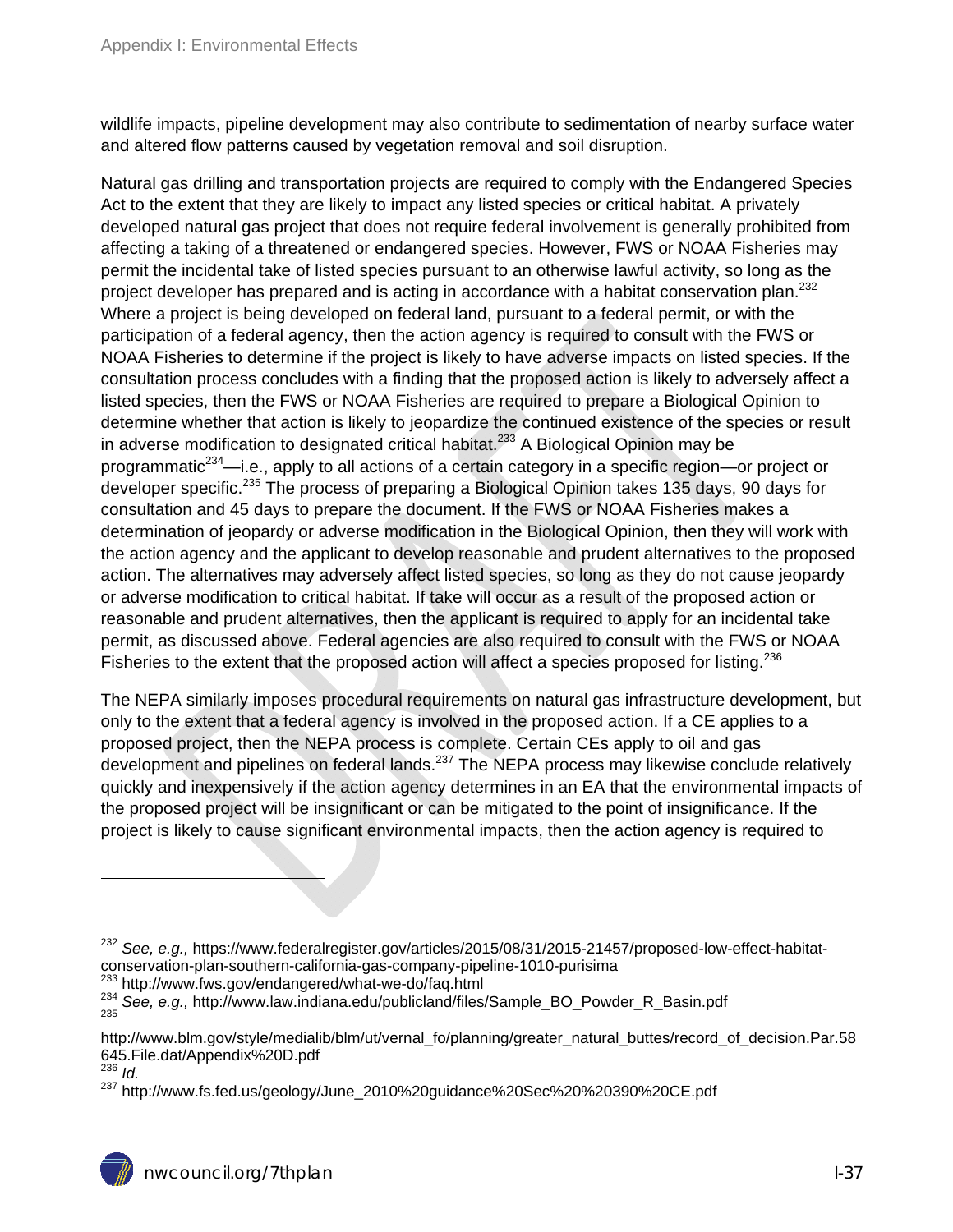prepare a full EIS, which is a considerably lengthier and more costly process.<sup>238</sup> The action agency may require the developer to pay for or provide the environmental analyses for a proposed project.<sup>239</sup>

Being relatively poor in natural gas reserves, the Northwest imports most of its gas from Canada and adiacent states.<sup>240</sup> For this reason, the region is largely spared the impacts associated with natural gas production infrastructure, such as well drilling operations and gathering line development. Gas transportation infrastructure in the region is mostly limited to the transmission pipelines and associated infrastructure that bring the fuel into the Northwest and the distribution pipelines that deliver the gas to consumers.

Natural gas as a fuel source for electricity generation may have climate benefits over coal as long as lifecycle methane leakage is minimized. Consequently, a proper accounting of the climate change impacts of natural gas-fired electricity generation requires a consideration of not only the carbon dioxide emissions from gas combustion, but also fugitive methane emissions during the extraction, transportation and storage processes. The primary component of natural gas, methane, is a greenhouse gas with a global warming potential in the atmosphere of 25 times that of carbon dioxide over a 100-year period.<sup>241</sup> So, while natural gas may provide a net climate benefit as compared to coal, that benefit will only be realized if methane leakage remains below 3.2 percent from wellhead to power plant.<sup>242</sup> Faulty equipment or improper management practices may result in fugitive methane emissions at any point during the extraction, processing, transportation, storage or combustion processes. In 2009, the EPA estimated methane leakage rates in the oil and gas industry to be 2.4 percent. That estimate has been the subject of controversy, however, with some studies measuring leakage rates of over 10 percent in certain oil and gas basins.<sup>243</sup> According to EPA estimates, the oil and gas industry accounts for approximately 30 percent of U.S. methane emissions. The current climate calculus, then, may favor natural gas over coal, but the benefits are less distinct when emissions associated with gas extraction and delivery are taken into account.<sup>244</sup>

The EPA recently proposed fugitive methane emissions regulations for the oil and gas industry pursuant to its authority to set NSPS under § 111(b) of the Clean Air Act.<sup>245</sup> As proposed, the rule will set emissions limits for a number of categories of natural gas production facilities. Methane emissions from these facilities are currently unregulated, subject only to the EPA's voluntary Natural

<sup>238</sup> *See, e.g.,* http://www.hanford.gov/files.cfm/Notice\_of\_Intent.pdf. The Department of Energy is in the process of preparing an EIS to develop a pipeline to supply natural gas to the Hanford site in Washington. The notice of intent to prepare an EIS was published in the Federal Register on January 23, 2012, as of early October 2015, the Draft EIS has not been released.

 $^{239}$  http://www.gao.gov/assets/670/662543.pdf at 4-5.<br>  $^{240}$  See http://www.eia.gov/state/maps.cfm?v=Natural%20Gas<br>  $^{241}$  http://epa.gov/climatechange/ghgemissions/gases/ch4.html<br>  $^{242}$  http://www.pnas.org/conten

<sup>245</sup> https://www.federalregister.gov/articles/2015/09/18/2015-21023/oil-and-natural-gas-sector-emissionstandards-for-new-and-modified-sources#h-22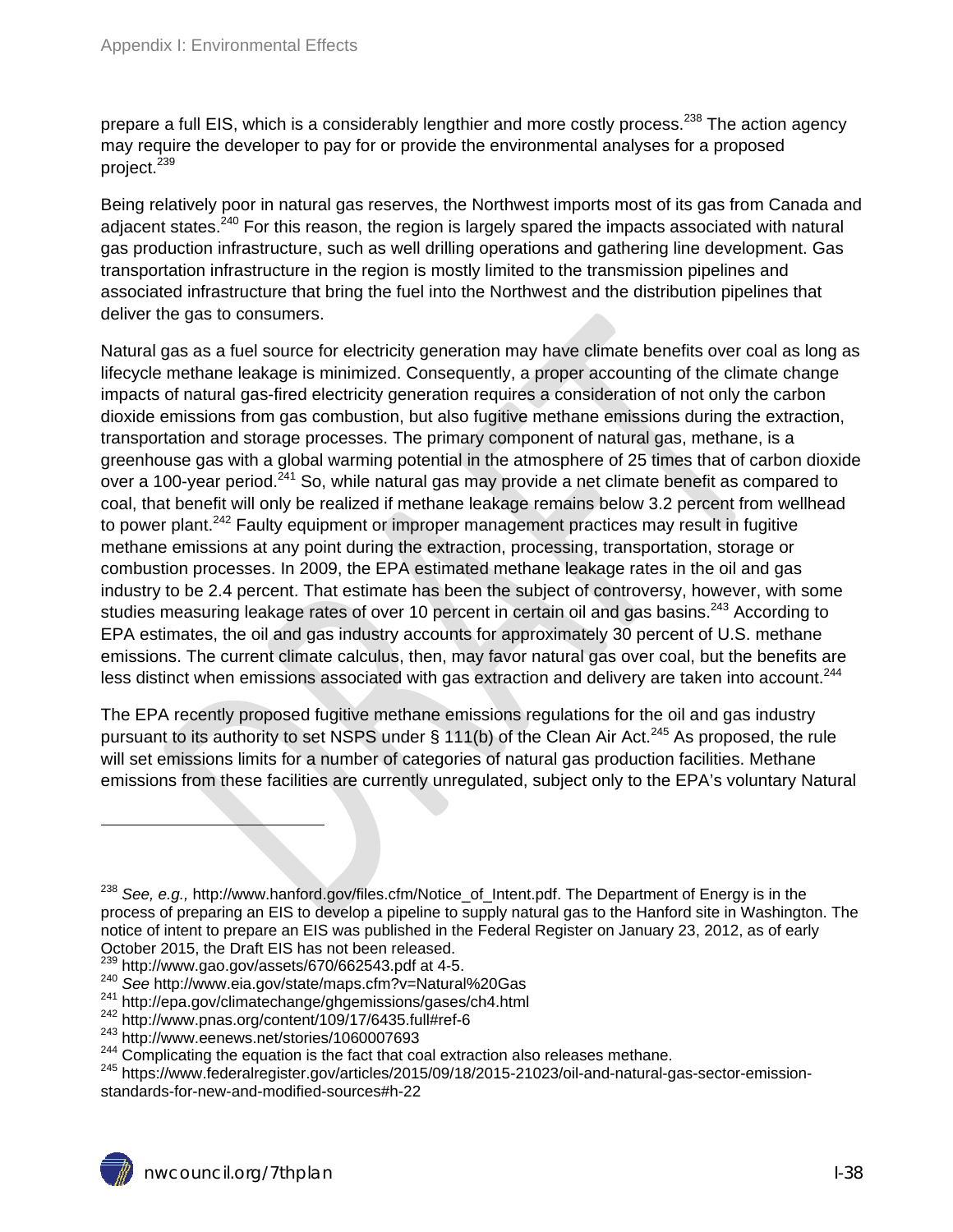Gas STAR program.<sup>246</sup> The EPA expects the rule to reduce methane emissions by up to 180,000 tons annually, in addition to limiting the emissions of volatile organic compounds and other hazardous air pollutants.<sup>247</sup> With this rule, the Obama Administration seeks to cut methane emissions by  $40 - 45$  percent of 2012 levels by 2025.<sup>248</sup> Although the Northwest lacks significant natural gas resources, the electricity sector in the region may be affected by these new regulations to the extent that compliance impacts fuel prices. In addition to methane emissions, natural gas production and processing facilities may emit other hazardous air pollutants regulated by the EPA's NESHAP under § 112 of the Clean Air Act.<sup>249</sup>

While the extraction and delivery processes contribute considerably to the lifecycle impacts of natural gas as an electricity generation resource, modern gas-fired power plants are typically efficient and low-emitting.

#### Impacts of Operating a Natural Gas Power Plant

Air emissions are the primary effect associated with the combustion of natural gas to generate electricity, although limited water and land-use impacts may also result from the process. The type and magnitude of these impacts depends on the generation technology used. There are three common types of natural gas-fired generation technologies, simple cycle, combined cycle and reciprocating engine, each of which utilizes a different process to produce electricity. To appreciate the environmental effects of each, it is useful to understand how each technology operates.

Simple-cycle gas turbines have been used for several decades to serve peak loads. Newer, more flexible and efficient models can also be used to follow the variable output of wind and solar resources. Because of the availability of hydropower, relatively few simple-cycle combustion turbines have been constructed in the Northwest compared to regions with a predominance of thermalelectric capacity. As wind capacity has increased, simple-cycle gas turbine plants are beginning to be constructed in the Northwest for augmenting the wind following capacity of the hydropower system. About 1800 megwatts of simple-cycle gas turbine capacity is currently in service in the Northwest, most constructed to serve peak loads. The 150 megawatts Dave Gates plant near Anaconda, Montana is the first Northwest gas turbine plant intended to provide wind following services.

A simple-cycle gas turbine generator plant consists of a combustion gas turbine (sometimes two) driving an electric power generator, mounted on a common frame and enclosed in an acoustic enclosure. Other major components can include fuel gas compressors, fuel oil storage facilities (if used), a switchyard, a cooling tower (intercooled turbines only), a water treatment system (intercooled units and units using water injection for  $NO<sub>x</sub>$  control) and a control and maintenance building. Emission controls on new units include low- $NO<sub>x</sub>$  combustors, water injection, selective

<sup>246</sup> http://www.epa.gov/gasstar/ 247 *Id.* 

<sup>248</sup> http://www3.epa.gov/airquality/oilandgas/pdfs/og\_nsps\_pr\_081815.pdf at 35.<br><sup>249</sup> http://www3.epa.gov/airquality/oilandgas/basic.html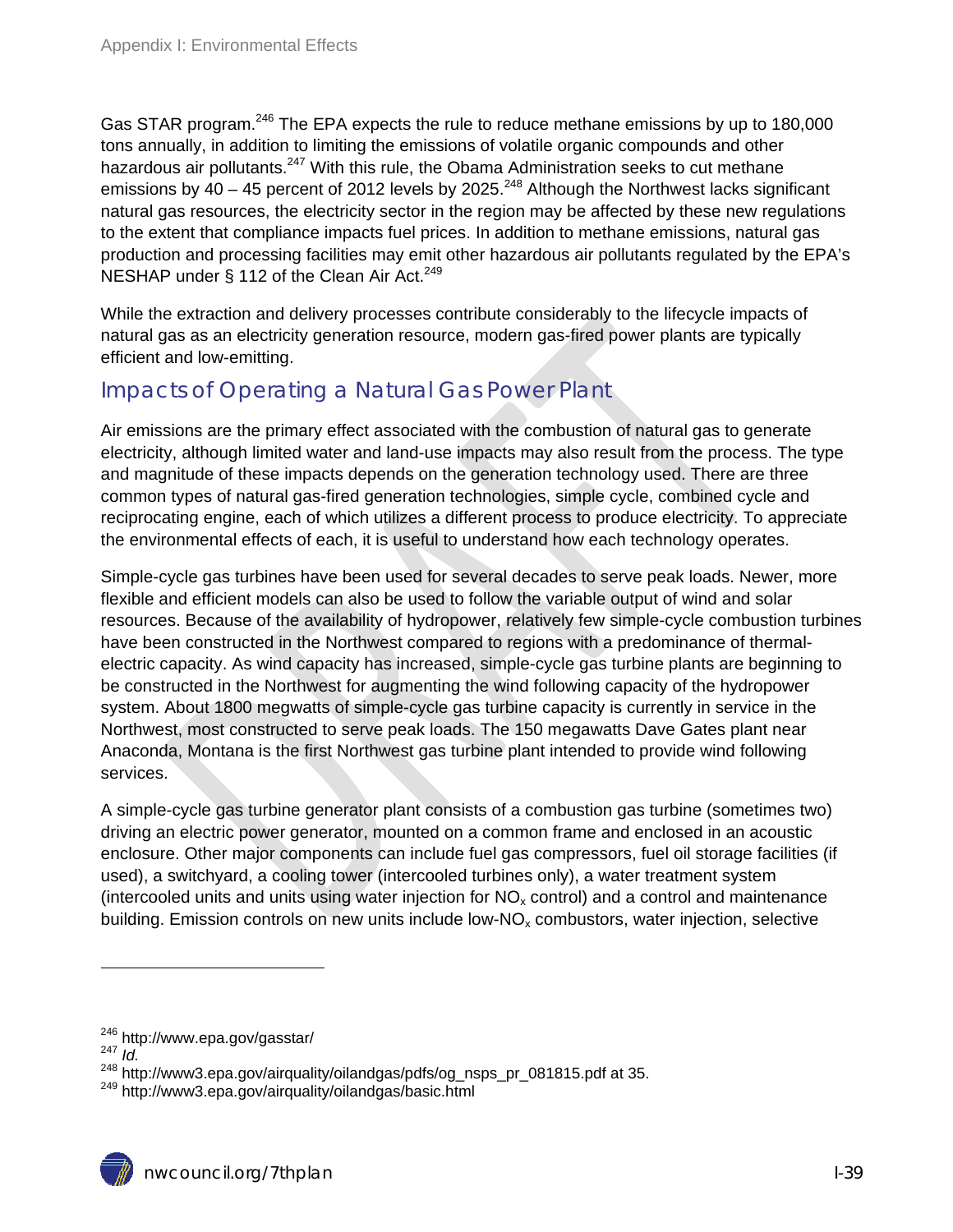catalytic reduction and oxidation catalysts. All existing simple-cycle gas turbines in the Northwest use natural gas as a primary fuel, though fuel oil is used as a backup at some plants.

Three gas turbine technologies are marketed: "Aeroderivative" turbines, based on engines developed for aircraft propulsion, are characterized by light weight, high efficiency and operational flexibility. "Frame" turbines are heavy-duty machines designed specifically for stationary applications where weight is less of concern. While rugged and reliable, frame machines tend to have lower efficiency and less operational flexibility than aeroderivative machines. Intercooled gas turbines include an intercooler between compression stages to improve thermodynamic efficiency. Intercooled machines are expressly designed for operational flexibility and high efficiency. The intercooler requires an external cooling water supply, supplied by wet or dry cooling towers.

The air emissions of principal concern from gas turbines are carbon dioxide, nitrogen oxides  $(NO_x)$ , carbon monoxide and to a lesser extent volatile organic compounds.<sup>250</sup> Sulfur oxide emissions are of potential concern if fuel oil is used. Like all fossil fuel technologies, gas turbines produce carbon dioxide as a product of complete combustion of carbon. Carbon dioxide emission factors are a function of plant efficiency, so newer units in general, and aeroderivative and intercooled units in particular, have lower  $CO<sub>2</sub>$  emissions per MW than older units. Though technology for separating  $CO<sub>2</sub>$  from the plant exhaust is available, as a practical matter it is unlikely that  $CO<sub>2</sub>$  removal technology would be employed for simple-cycle gas turbines because of the relatively low carbon content of natural gas and the relatively small size and limited hours of operation of these units. Newer units are likely to comply with the  $CO<sub>2</sub>$  performance standards of the proposed Clean Power Plan and will continue to serve seal loads, and to an increasing extent, shaping of variable output renewable resources.

The EPA's recent Clean Power Plan rule may impact inefficient older natural gas units,<sup>251</sup> but the use of natural gas as a generating resource will likely continue to expand under the rule at the expense of coal.<sup>252</sup> One reason for this dynamic is that the EPA explicitly considered the emissions benefits of substituting coal-fired generation with natural gas in establishing the "building blocks" it used to set statewide emissions goals.<sup>253</sup> The final Clean Power Plan is not expected to incent natural gas electricity development to the same extent as was proposed under the draft of the rule, with the final incarnation promoting renewable energy to a larger extent.<sup>254</sup> After the EPA released its draft Clean Power Plan, the Energy Information Administration estimated that natural gas generation would supply the largest share of electricity in the United States in 2040 (29 percent to 27 percent renewables).<sup>255</sup> The regulations established in the final Clean Power Plan may alter those

<sup>&</sup>lt;sup>250</sup> The following discussion of air pollutants and controls is largely derived from Environmental Protection Agency AP-42 Compilation of Air Pollutant Emission Factors, Section 3.1 Stationary Gas Turbines.<br><sup>251</sup> The EPA set emissions-based performance rates for natural gas fired electricity generating units at a level

of 771 lbs. of carbon dioxide per megawatt hour. http://www3.epa.gov/airquality/cpptoolbox/technicalsummary-for-states.pdf

<sup>&</sup>lt;sup>252</sup> http://www3.epa.gov/airquality/cpp/fs-cpp-overview.pdf<br><sup>253</sup> *Id.*<br><sup>254</sup> http://www.eenews.net/stories/1060022944

<sup>&</sup>lt;sup>255</sup> http://www.eia.gov/todayinenergy/detail.cfm?id=21392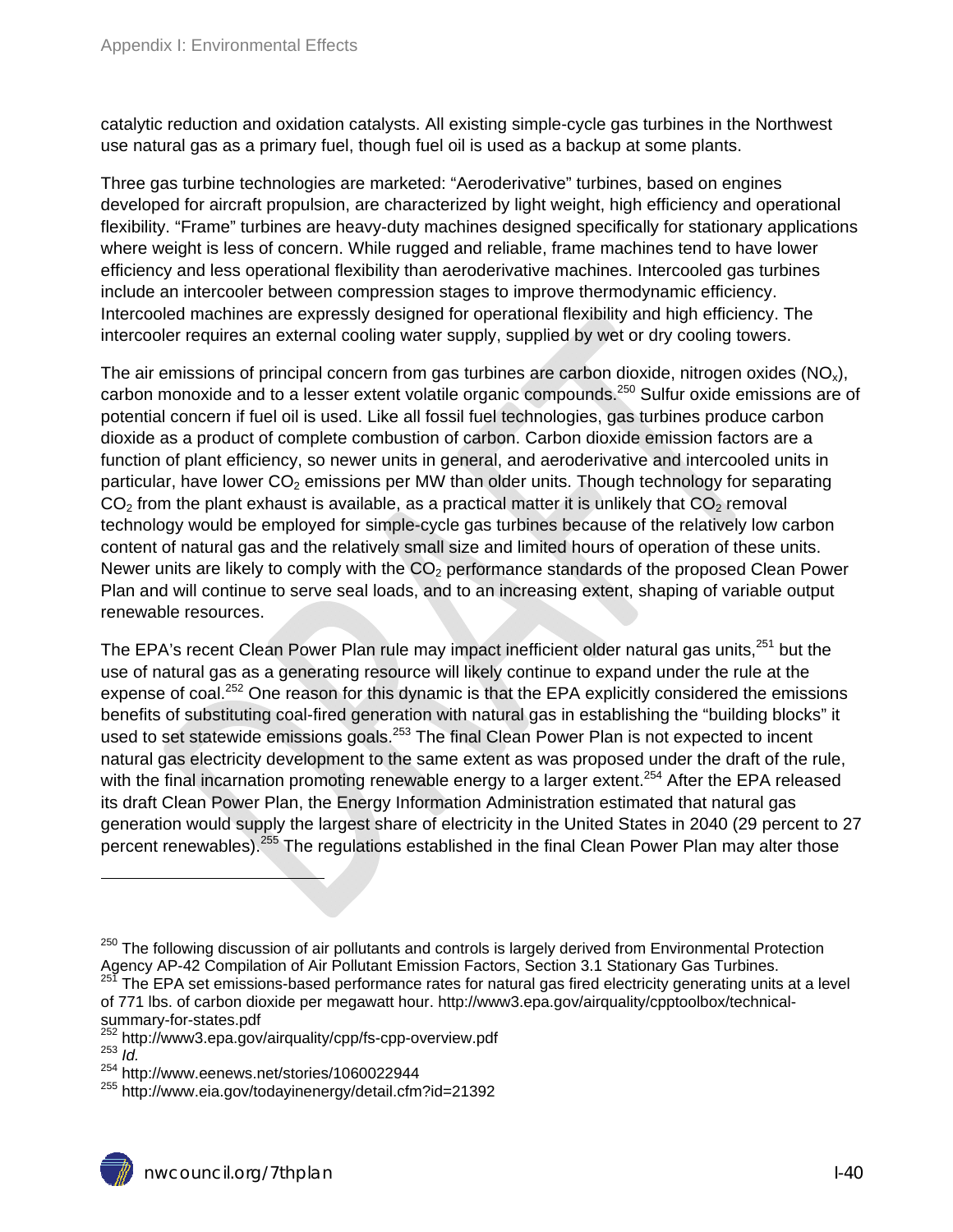calculations in favor of renewables in some areas of the country. Even so, the resource analysis for the Seventh Plan continues to indicate that for the Pacific Northwest, greater use of natural gas, rather than renewables, is a lower-cost path to compliance with the Clean Power Plan regulations.

Nitrogen oxide formation is controlled using low- $NO<sub>x</sub>$  combustors, water injection and operating hour and startup constraints. Low-NO<sub>x</sub> combustors minimize excess oxygen and operate at reduced flame temperatures and residence time, thus reducing  $NO<sub>x</sub>$  formation. Water injection can be used to reduce NO<sub>x</sub> formation by lowering combustion temperatures. Additional, post combustion NO<sub>x</sub> reduction is usually required for compliance with current regulations. Selective catalytic reduction (SCR) systems are installed for this purpose. In the past, the high exhaust temperatures of frame machines (because of lower efficiency) precluded SCR operation. Newer frame machines use ambient air injection to reduce exhaust temperatures to levels permitting use of SCR. The higher efficiency of aeroderivative and intercooled turbines produces lower exhaust gas temperatures, permitting SCR use without dilution. Because  $NO<sub>x</sub>$  control tends to be less effective during start-up and low load operating conditions, startup and partial load operating constraints are sometimes required to meet air emission limits. The EPA regulates  $NO<sub>x</sub>$  emissions as a criteria pollutant under the Clean Air Act. The EPA sets the NAAQS, which provide emissions standards that states are responsible for implementing. All areas in the four Northwest states are in attainment for NO<sub>x</sub>.<sup>256</sup> In addition to the NAAQS, sources of  $NO<sub>x</sub>$ emissions, including natural gas-fired electricity generating facilities, are potentially subject to regulation under the EPA's Regional Haze program<sup>257</sup> and ground-level ozone regulations.258

Carbon monoxide and unburned hydrocarbons originate from incomplete fuel combustion. CO and unburned hydrocarbon formation is reduced by "good combustion practices" (proper air/fuel ratio, temperature and residence times). Additional post-combustion reduction is usually required by current regulations. This is accomplished by an oxidation catalyst in the exhaust system. Oxidation catalysts promote complete oxidation of CO and unburned hydrocarbons to  $CO<sub>2</sub>$ . The EPA regulates carbon monoxide under the Clean Air Act. The EPA sets emissions standards for CO as part of the NAAQS, of which states are primarily responsible for ensuring attainment.<sup>259</sup> All areas in the Northwest are in attainment for carbon monoxide.<sup>260</sup>

Simple-cycle gas turbines do not employ a steam cycle so require no condenser cooling. Intercooled turbines do require cooling of the air intercooler. This is accomplished using a circulating water system cooled by evaporative or dry mechanical draft cooling towers. Other uses of water include water injection for  $NO<sub>x</sub>$  control and power augmentation and for inlet air evaporative cooling systems to increase power output during warm conditions. Sulfur oxide emissions from units with fuel oil firing capability are controlled by use of ultra-low sulfur fuel oil and fuel oil consumption limits.

<sup>&</sup>lt;sup>256</sup> http://www3.epa.gov/airquality/greenbook/ancl.html<br><sup>257</sup> http://www.gpo.gov/fdsys/pkg/FR-2012-06-07/pdf/2012-13693.pdf<br><sup>258</sup> http://www3.epa.gov/ozonepollution/pdfs/20151001fr.pdf<br><sup>259</sup> http://www3.epa.gov/ttn/naaqs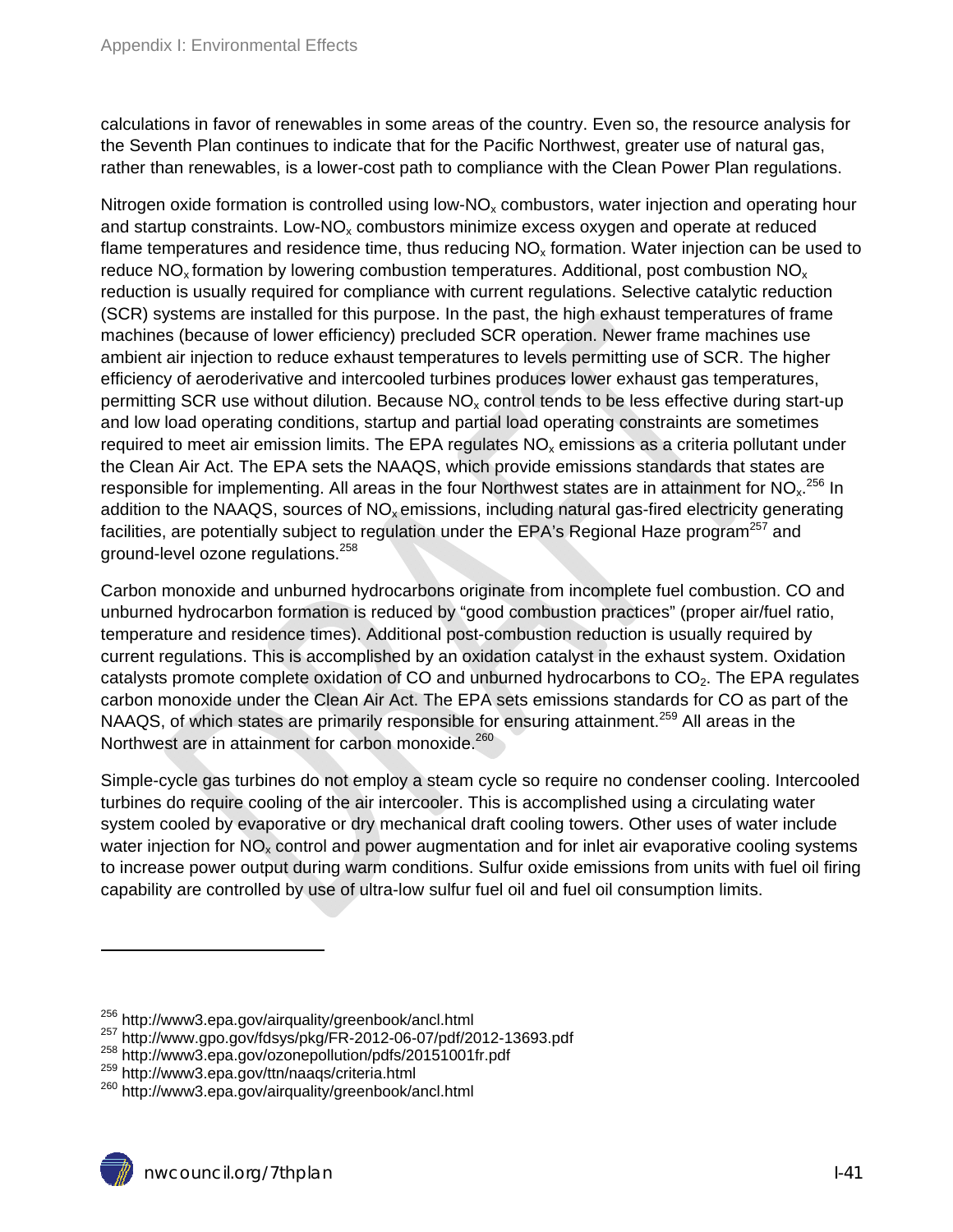A combustion turbine combined-cycle plant consists of one or two (infrequently more) gas turbine generators, each exhausting to a heat recovery steam generator. Steam from the steam generators is supplied to a steam turbine generator and condenser. This productive use of the gas turbine exhaust energy greatly increases the efficiency of combined-cycle plants compared to coal-steam units or simple-cycle gas turbines. Other plant equipment includes natural gas compressors, a condenser cooling water system, switchyard and ancillary facilities. The heat recovery steam generators are often equipped with natural gas burners to boost the peak output of the steam turbine. Plants may be equipped with bypass exhaust dampers to allow independent operation of the gas turbines. Some plants are provided with a fuel oil system as backup to the natural gas supply. The gas turbines are usually frame units because of the larger size and higher exhaust temperatures of frame machines. About 6800 megawatts of combined-cycle capacity is in service in the Northwest and one additional plant of about 400 megawatts is under construction. Though it appears unlikely that additional combined-cycle plants will be constructed in the immediate future, additional construction is likely over the longer term, especially if the proposed federal Clean Power Plan is adopted and additional coal steam electric units are retired or redispatched to combined-cycle plants.

Environmental impacts are largely similar to those discussed previously for simple-cycle gas turbines. The emissions of principal concern are carbon dioxide, nitrogen oxides, carbon monoxide and volatile organic compounds (VOC). The high efficiency of combined cycle plants coupled with the low carbon content of natural gas results in the lowest  $CO<sub>2</sub>$  production rate of any fossil fuel power generating technology. Other air emissions controls are the same as used for simple-cycle gas turbines: Low-NO<sub>x</sub> burners and SCR for NO<sub>x</sub> control and an oxidation catalyst for CO and VOC control. Higher emission reduction factors may be required to allow the combined-cycle plant to be relatively free of operating hour and startup restrictions.

Gas-fired reciprocating engine plants are used for peak load-following and shaping the output of wind and solar variable energy resources.<sup>261</sup> Because of the availability of hydropower for these purposes, and the fairly recent emergence on the market of packaged plants designed for this purpose, few of these plants have been constructed in the Northwest. As wind capacity has increased, however, several reciprocating engine units have been constructed to provide additional wind plant following capability. About 305 megawatts of gas-fired reciprocating engine capacity is in service in the Northwest.<sup>262</sup>

A utility-scale reciprocating engine-generator consists of skid-mounted reciprocating engine coupled to an electric generator. These units can be oil or natural gas-fired and range from approximately 1.5 to 20 megawatts. For load-following and variable resource shaping, multiple (~ six to twenty) enginegenerator units are grouped into a plant. The major components of a typical plant include one or two

<sup>&</sup>lt;sup>261</sup> Reciprocating engine-generators are also widely used for biogas energy recovery, remote baseload power and emergency backup purposes. These units tend to be smaller, and are fueled by biogas products and oil, respectively.

<sup>262</sup> Excluding biogas, emergency service and cogeneration plants. Includes Port Westward II, Basin Creek and Boulder Park.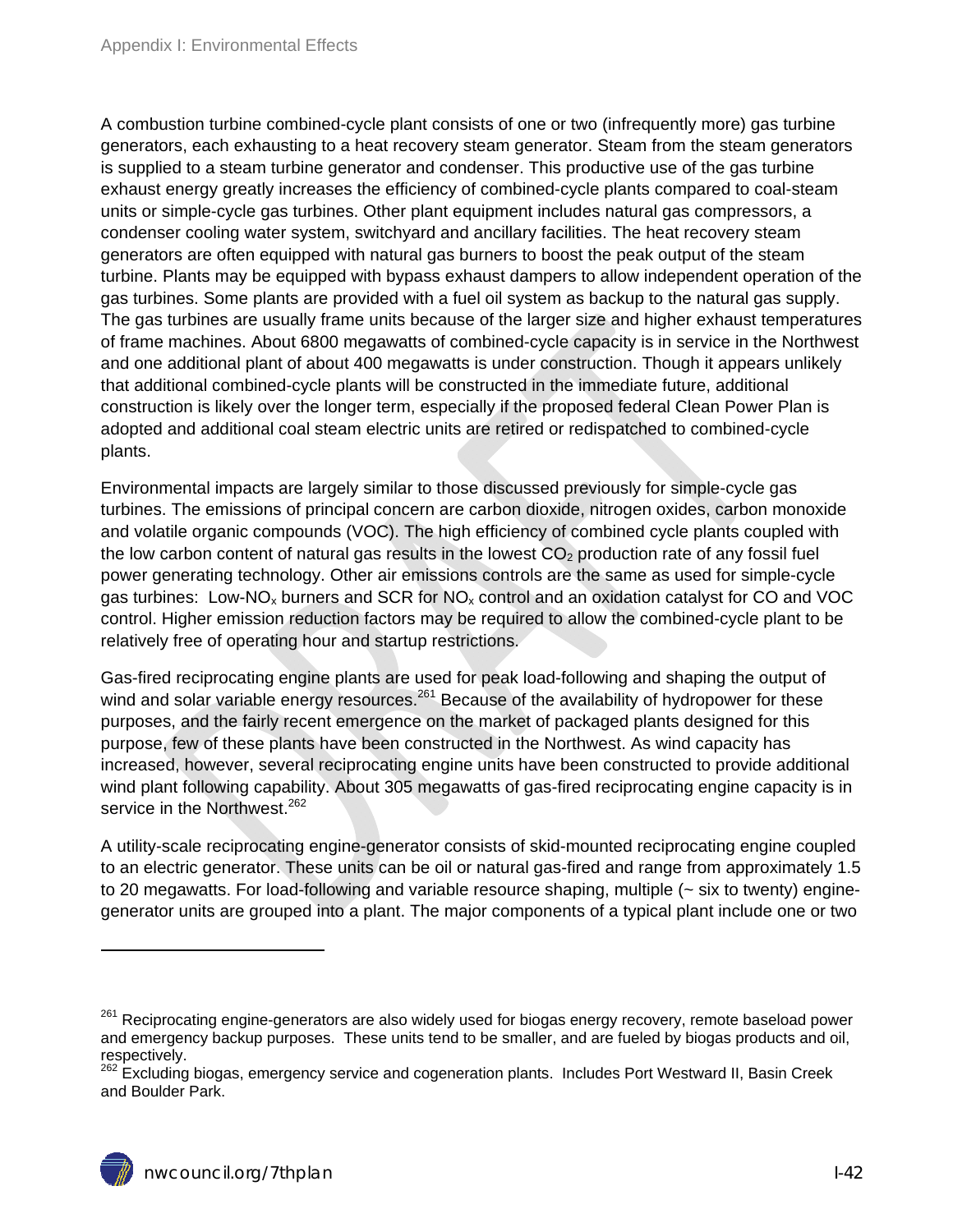engine halls housing the engine-generator sets, one or more wet or dry cooling towers, individual or combined exhaust stacks and a switchyard.

The advantage of reciprocating engines for load-following and variable resource shaping applications is the relatively flat heat rate curve of individual units. The multiple, independently dispatched units in a multi-unit facility provides additional flattening of the heat rate curve, allowing the plant to be operated over a wide range of output without significant loss of efficiency. Engines are available for fuel oil, natural gas or dual-fuel operation. Natural gas engines may use small amounts of fuel oil for initiating combustion.

Air emissions of concern for natural gas reciprocating engine plants are carbon dioxide, nitrogen oxides, carbon monoxide, volatile organic compounds, particulates and carbon dioxide. Engines utilizing fuel oil for compression ignition or backup purposes may also produce sulfur dioxides. As in other fossil fuel generating technologies, carbon dioxide is a fundamental product of the oxidation of fuel-bound carbon. Carbon dioxide capture and sequestration will likely remain infeasible for plants of this size; however reciprocating engine heat rates, and therefore  $CO<sub>2</sub>$  production, are comparable or superior to combustion turbines in similar service and are expected to comply with proposed federal  $CO<sub>2</sub>$  emission standards in the Clean Power Plan.

Nitrogen oxides are produced by oxidation of atmospheric nitrogen during the fuel combustion process. NO<sub>x</sub> formation is suppressed by "low-NO<sub>x</sub>" combustion design. Selective catalytic converters in the exhaust system for additional  $NO<sub>x</sub>$  removal are usually needed to meet permit limits.  $NO<sub>x</sub>$  emissions are regulated by the EPA under the Clean Air Act, as discussed above.

Carbon monoxide, volatile organic compounds and particulates originate from incomplete fuel combustion, non-combustible fuel constituents and lubricating oil carryover. These pollutants are controlled by combustion design, proper operation and maintenance, and exhaust oxidation catalysts. Ultra low sulfur distillate (ULSD) fuel is used for control of sulfur compounds. Operating hour, startup and annual fuel use limits may be imposed for additional air pollution control (pollutant emission rates are typically greater during startup conditions).

Waste heat removal is usually accomplished using closed-cycle dry or evaporative cooling. Evaporative cooling consumes water; however, the efficiency of plants using wet cooling is superior to those using dry cooling. While reciprocating engines are inherently very noisy, perimeter noise levels are controlled by acoustic enclosures and air intake and exhaust noise suppression. Solid waste production is limited to household and maintenance wastes and periodic catalyst replacement. Catalyst materials are recycled.

Though the technology is well-established, use of reciprocating engine plants for utility load and variable resource following purposes is a somewhat recent development, following significant improvement in the  $NO<sub>x</sub>$  formation characteristics of these engines. Three reciprocating engine plants are in service in the Northwest. The Port Westward II plant was designed specifically for load and variable resource following service and is likely representative of future reciprocating engine plants constructed in the Northwest for this purpose. Port Westward II comprises twelve, 18.7 megawatt lean burn engine-generator sets. The plant will be fueled primarily by natural gas with small quantities of fuel oil injection to impart compression ignition. Engine cooling is by mechanical draft evaporative cooling towers. Nitrogen oxide control is accomplished by lean-burn combustion,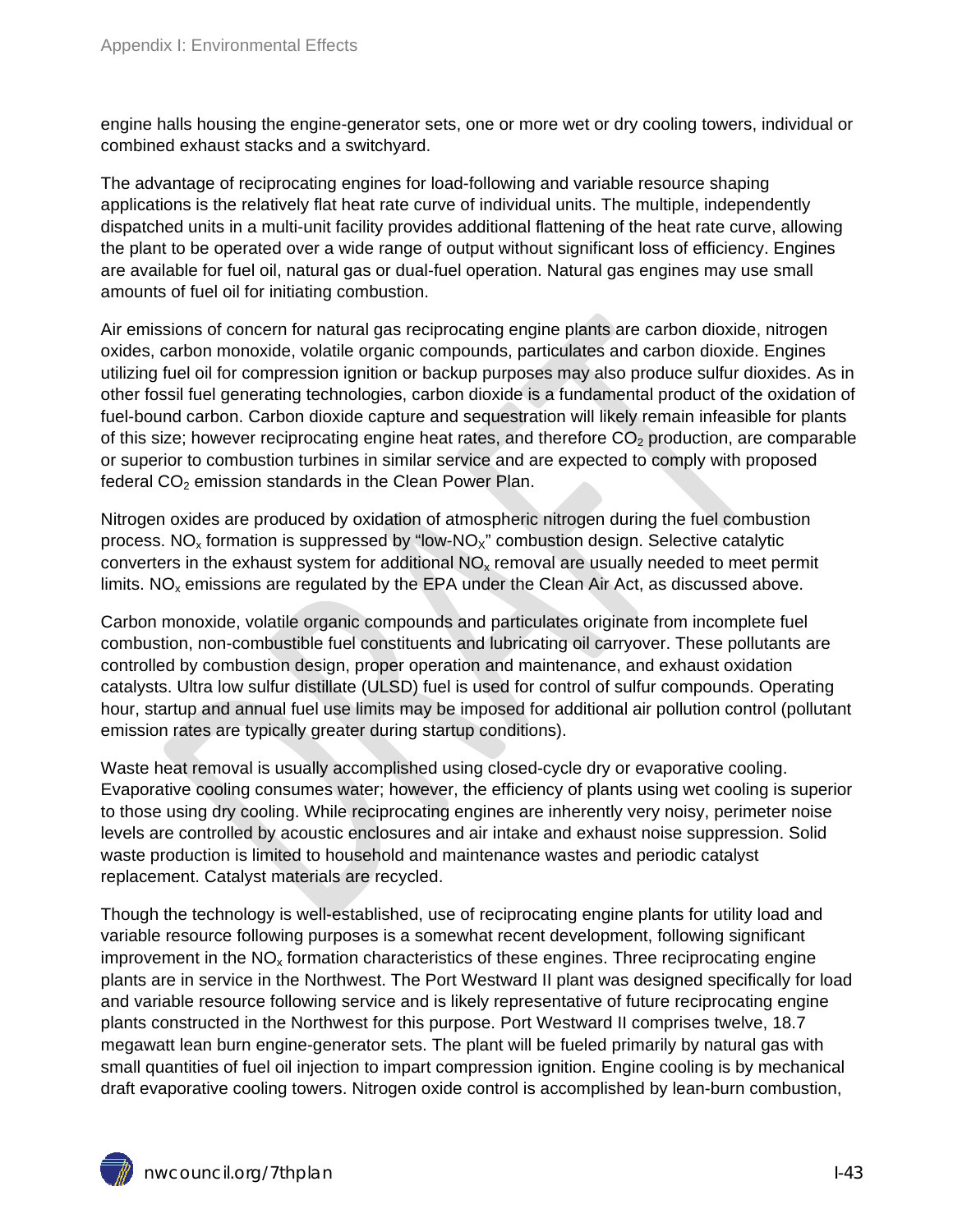selective catalytic reduction and limits on operating hours, startups and part-load operation. CO and hydrocarbon/VOC control is accomplished by good combustion design and catalytic oxidation.

In summary, the electric industry's transition towards natural gas as a generating resource has the potential reduce greenhouse gas emissions as compared to coal. Although natural gas is the cleanest burning fossil resource, a proper accounting of its lifecycle environmental and human health impacts negates some of the benefits associated with displacing coal.

## Nuclear Electricity Generation

The Northwest currently hosts one operating nuclear electricity generation facility, Columbia Generating Station (CGS), located just outside Richland, Washington on the Hanford Nuclear Reservation. Placed into service in 1984, the CGS provides the region with 1,170 megawatts of electricity. The CGS is owned and operated by Energy Northwest, a consortium of 27 regional public power utilities.<sup>263</sup> The Bonneville Power Administration purchases and markets the output of the  $CGS.<sup>264</sup>$ 

As a result of unfavorable economics and safety concerns, the trend over the past two decades has been toward the closure of nuclear facilities. However, the push for carbon-free electricity and federal and private investment in the development of small modular reactors (SMRs) have resulted in a reconsideration of nuclear power as a generation resource.<sup>265</sup> SMRs are small, factoryfabricated nuclear generators, built and installed according to standardized designs. Generally less than one third the size of traditional nuclear generators,<sup>266</sup> these modular units would be deployed in the quantity needed to meet electricity demand. Advocates of SMRs have not yet demonstrated that these technologies will be any cheaper or faster to construct than traditional nuclear power plants.<sup>267</sup> Because the distinctions between traditional nuclear power facilities and SMRs generally relate only to the generator size and methods of construction, rather than the technologies used to produce electricity, the environmental impacts are likely to differ only in magnitude. Therefore, the discussion of the environmental effects of nuclear electricity generation in this section will not distinguish between the types of facility.

Nuclear electric facilities have the potential to result in a variety of environmental effects, the most visible being human health issues caused by the release of radioactive material and adverse water use and quality impacts. However, these potential impacts evolve considerably over the lifecycle of a nuclear facility, from the extraction and processing of uranium and disposal of spent nuclear fuel, to the construction of a nuclear power plant, its operations and eventual decommissioning. This section discusses the potential impacts associated with each of these phases.

<sup>&</sup>lt;sup>263</sup> http://www.energy-northwest.com/whoweare/Pages/default.aspx<br><sup>264</sup> http://www.energy-northwest.com/ourenergyprojects/Columbia/Pages/default.aspx<br><sup>265</sup> http://www.energy-northwest.com/ourenergyprojects/Smr/Pages/defaul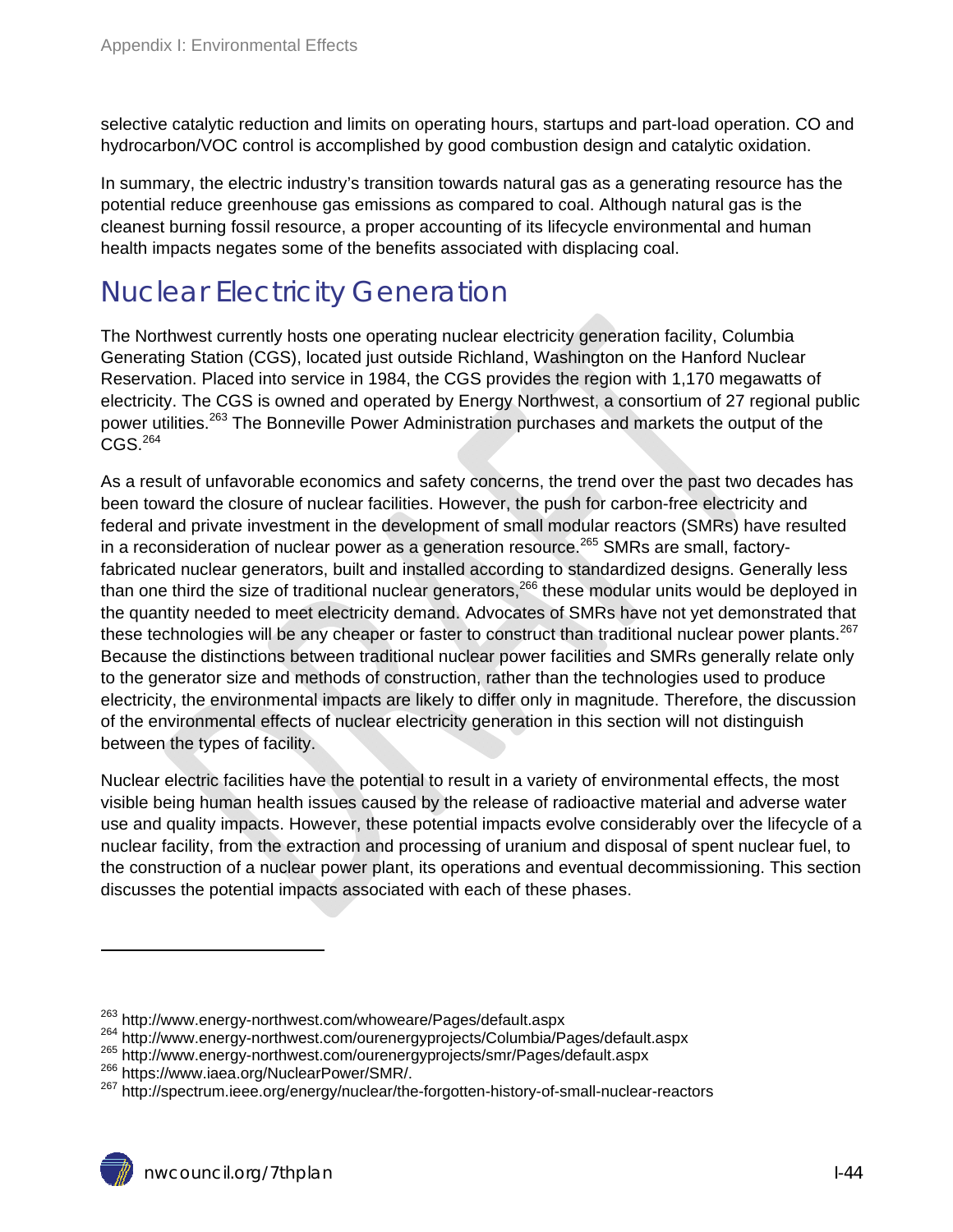## Impacts of Mining, Processing and Disposing of Nuclear Fuel

While the environmental impacts associated with the normal operation of a nuclear power plant are limited, the mining, processing and disposal of nuclear fuel create a variety of adverse environmental effects. Uranium, the typical fuel source for nuclear power generation, is generally mined in open pit mines or extracted through in situ leaching. Preparation of mine sites requires drilling, blasting and road construction, which may disrupt wildlife and existing land uses, in addition to potentially contaminating nearby waterbodies and groundwater. Water runoff from open pit mines may be contaminated with heavy metals and small levels of radioactive material, <sup>268</sup> while in situ leaching operations may also introduce drilling fluids and leaching solutions.<sup>269</sup> In situ leaching involves injecting a fluid (called a "lixiviant") that dissolves uranium, and then pumping that uraniumcontaining solution to the surface.<sup>270</sup> That fluid must then be processed to purify and dry the uranium from the solution.<sup>271</sup> The majority of operating uranium mines in the United States are in situ leaching mines.<sup>272</sup> Both types of uranium mining operations are required to obtain § 402 NPDES permits to discharge mine drainage, stormwater and sanitary wastewater.<sup>273</sup> These permits establish enforceable, facility-specific effluent limitations guidelines for the amount of each pollutant that may be discharged.

When uranium from a conventional mine arrives at a processing facility, the first step is to remove the excess material and pulverize the ore, after which a leaching agent is used to extract the uranium.<sup>274</sup> Once the uranium is leached from the ore, it is in contained in solution in much the same form as the product from an in-situ leaching mine. At this point, the uranium from both types of mines is concentrated from the solution into a product called "yellowcake," before undergoing a conversion process to produce uranium hexfluoride gas. The gas is purified and subjected to pressure and cooling until it solidifies for transport to an enrichment facility. There is a single commercial enrichment facility currently operating in the country, a United States Enrichment Company facility in Paducah, Kentucky. Employing a method called "gaseous diffusion", the enrichment facility processes uranium hexafluoride to increase its uranium-235 content.<sup>275</sup> As an isotope of the element, uranium-235 is the fissionable component of nuclear fuel. The potential impacts of concern relating to uranium processing and enrichment are chemical and radiological exposure, and accidental criticality, or an unintentional nuclear reaction, caused by the mishandling of enriched uranium.<sup>276</sup>

<sup>&</sup>lt;sup>268</sup> http://www.epa.gov/cleanenergy/energy-and-you/affect/nuclear.html<br><sup>269</sup> Generic Environmental Impact Statement for In Situ Leaching Uranium Milling Facilities at 4.2-19,

http://pbadupws.nrc.gov/docs/ML1509/ML15093A366.pdf.<br><sup>270</sup> http://www.abandonedmines.gov/wbd\_um.html

<sup>&</sup>lt;sup>271</sup> http://www.nrc.gov/materials/uranium-recovery/extraction-methods/isl-recovery-facilities.html<br><sup>272</sup> http://www.eia.gov/uranium/production/annual/<br><sup>273</sup> See, e.g.,<br><sup>273</sup> http://www.nrc.gov/materials/uranium-recovery/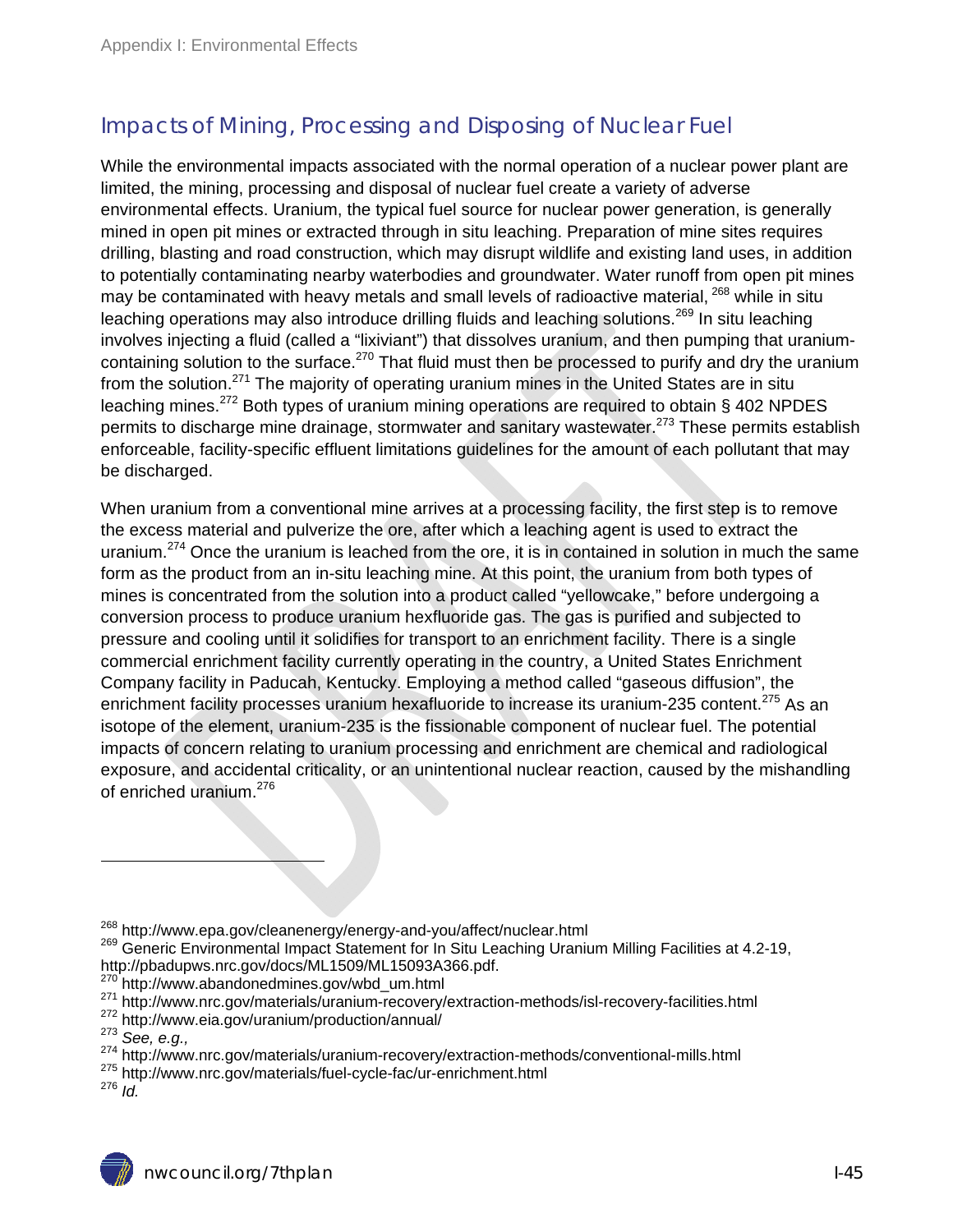Possession, use, transfer, and disposal of the milling byproduct and source material is regulated by the Nuclear Regulatory Commission (NRC).<sup>277</sup> The NRC imposes regulations to protect workers and the public against radiation exposure on all licensed entities involved in the mining, milling and transportation processes. The regulations require licensed entities to develop radiation protection programs to establish dose limits and limit the radiation doses of workers and members of the public.<sup>278</sup> While uranium produces minimal penetrating radiation, the presence of associated radium in the tailings is of greater radiological concern.<sup>279</sup> Accordingly, the NRC's regulations specify that uranium processing tailings should be isolated to avoid disturbance and dispersion, consolidated to avoid a proliferation of small tailings sites, and stored in a manner that limits the potential exposure of surface or ground waters.<sup>280</sup> The NRC also incorporates the EPA's groundwater protection standards for the disposal of hazardous wastes, which include disposal in lined surface impoundments and other site design criteria, maximum allowable groundwater pollutant levels for a variety of toxic constituents, monitoring requirements, and other standards.<sup>281</sup> On top of the NRC's regulations, the EPA regulates radon emissions from underground uranium mines, milling operations and disposal under the Clean Air Act NESHAP program.<sup>282</sup>

Uranium mining generally has sufficient federal involvement and environmental impacts to trigger the NEPA process. The NRC, as the action agency responsible for licensing uranium mines, has prepared a Generic EIS to assess the environmental effects "associated with the construction, operation, aquifer restoration, and decommissioning of an [in situ leaching] uranium recovery facility in four specified regions in the western United States."<sup>283</sup> Uranium mines that meet the criteria for which the GEIS applies may still be required to prepare a supplemental EIS to discuss project specific impacts. All other uranium mining projects may be required to complete a full EIS.

Although nuclear electricity generation does not directly produce any significant air pollution, the mining, processing and transportation of nuclear fuel all require energy inputs, which are typically drawn from other energy sources. Depending on the source of the energy, then, these steps may result indirectly in carbon dioxide and other emissions.<sup>284</sup> Even taking these emissions into account, however, the lifecycle greenhouse gas emissions of a nuclear power plant are a fraction of those produced in coal electricity generation.<sup>285</sup>

After a nuclear reactor consumes most of the fissile material in the uranium, the spent fuel is removed from the reactor into a spent fuel pool to cool for five to ten years.<sup>286</sup> Once it has

<sup>277</sup> http://www.nrc.gov/reading-rm/doc-collections/cfr/part020/part020-1002.html<br>
278 http://www.nrc.gov/reading-rm/doc-collections/cfr/part020/part020-1002.html<br>
279 http://www.nrc.gov/reading-rm/basic-ref/glossary/radium

<sup>&</sup>lt;sup>285</sup> http://www.world-nuclear.org/info/Nuclear-Fuel-Cycle/Conversion-Enrichment-and-Fabrication/Uranium-Enrichment/

<sup>&</sup>lt;sup>286</sup> http://www.nrc.gov/waste/spent-fuel-storage/faqs.html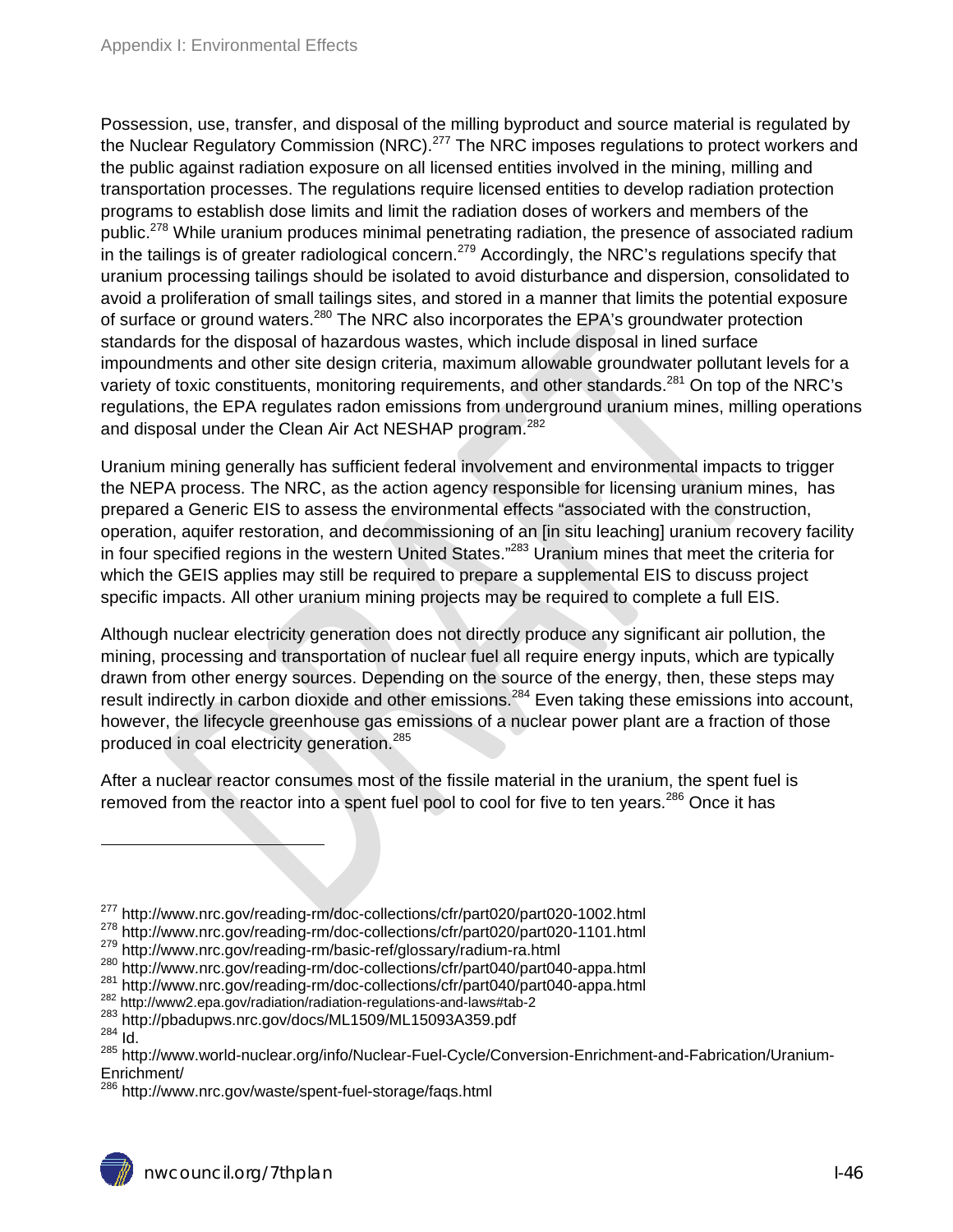adequately cooled, spent nuclear fuel is removed from the pool and transferred into dry storage casks, which are typically stored on-site at a nuclear facility. The dry storage casks pose little risk to the environment or human health, barring a catastrophic disruption of the radioactive materials.<sup>287</sup> Dry storage casks are stored on-site indefinitely, pending the construction of a deep geological storage repository. Congress contemplated the construction of a deep geological storage facility for high level nuclear waste at Yucca Mountain in Nevada in 1987,<sup>288</sup> but the facility has not yet been fully developed. The Department of Energy is contractually obligated to dispose of spent nuclear fuel, and is currently paying nuclear plant operators damages for breaching that obligation.<sup>289</sup> The Department of Energy estimates that breach of contract damages will reach \$21.4 billion by 2071, based on the assumption that the agency will begin taking possession of the spent nuclear fuel in 2021, a proposition that is far from certain.<sup>290</sup> It remains unclear when the federal government will develop a long-term storage solution; the Obama Administration supports permanently shuttering the Yucca Mountain site and studying alternative disposal methods for the material.<sup>291</sup> The environmental impacts of constructing and operating a nuclear waste repository will depend on the type and location of the facility eventually developed.

### Impacts of Operating a Nuclear Power Plant

The construction phase occurs prior to fuel loading, before radioactive material is introduced to the site. The environmental impacts of building a nuclear generator are similar to those of other large construction projects, including soil erosion and associated water quality impacts during site preparation, increased air emissions related to the transportation of construction material and the operation of heavy equipment, wildlife disruption and loss of habitat, and nuisances to adjacent property owners, including increased vehicular traffic, noise and dust. Additionally, the construction of a nuclear power plant typically generates carbon dioxide and other air emissions. These emissions result from the fabrication of steel, production of concrete, transportation of construction materials, and operation of construction equipment.<sup>292</sup> Most of these impacts last only while the plant is being built, although some impacts—specifically wildlife disruption and loss of habitat, and nuisances to adjacent landowners—may persist beyond the duration of the construction phase. Under the Clean Water Act, a developer is required to obtain a § 402 NPDES permit from the EPA or authorized state for stormwater discharges that occur during construction.<sup>293</sup>

The operation phase of a nuclear power plant may result in an array of environmental and human health effects. In general terms, a nuclear plant typically uses the energy from a nuclear fission reaction to heat water, which turns a turbine that produces power. The water used in this process is

<sup>&</sup>lt;sup>287</sup> Generic Environmental Impact Statement for Continued Storage of Spent Nuclear Fuel at 4-98, http://pbadupws.nrc.gov/docs/ML1419/ML14196A105.pdf.

<sup>288</sup> https://www.law.cornell.edu/uscode/text/42/10101

<sup>289</sup> http://www.gao.gov/assets/670/666454.pdf.<br>290 *Id.*<br><sup>291</sup> http://www.putimes.com/2012/01/27/science

http://www.nytimes.com/2012/01/27/science/earth/nuclear-waste-panel-urges-consent-basedapproach.html<br><sup>292</sup> http://news.bbc.co.uk/2/hi/science/nature/7371645.stm

<sup>&</sup>lt;sup>293</sup> http://water.epa.gov/polwaste/npdes/stormwater/EPA-Construction-General-Permit.cfm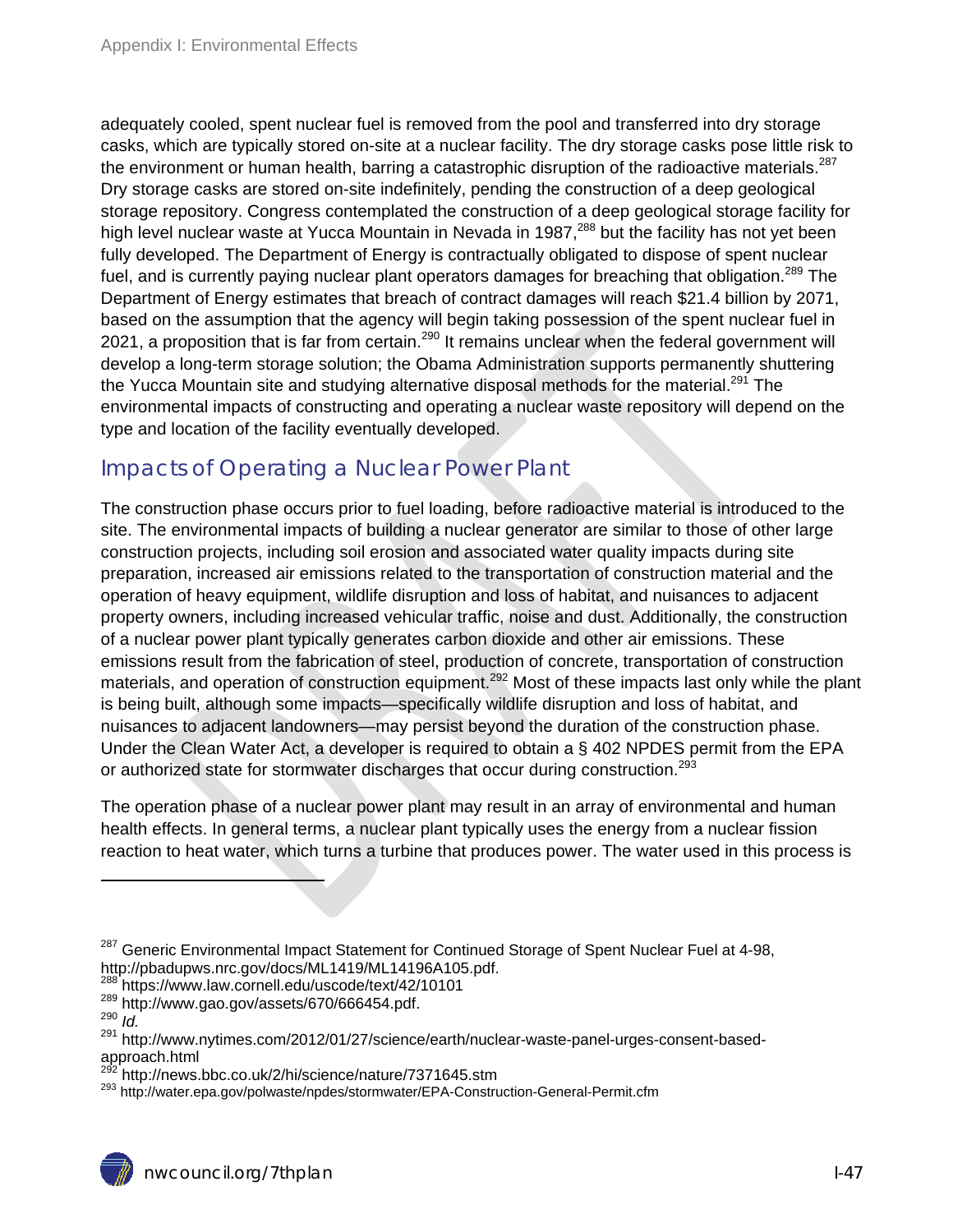then condensed in a cooling process and recycled through the reactor. The cooling water used in the condenser is part of a separate system and does not come into contact with the water used in the reactor. The operation a nuclear facility does not generally release carbon dioxide or result in any other significant air pollutants, although water vapor is emitted as part of the cooling process. The CGS is a boiling water reactor and generally fits the characteristics described above.

A release of radioactive material and the associated impacts are the most visible risks attendant with the operation of a nuclear facility. There are many common types of radiation that have little to no adverse human health or environmental impacts, including cosmic radiation (sunlight), x-rays, radio waves and radar waves. Safety concerns about radiation exposure are centered on "ionizing" radiation.<sup>294</sup> which can harm tissue in living organisms by breaking molecular bonds and displacing electrons from atoms. The potential health impacts of radiation exposure range from an increase in the likelihood of developing cancer and DNA damage in reproductive cells, to radiation sickness and death. Radiation also has the potential to impact other living organisms, including plants and wildlife. As is the case with humans, these impacts may include increased mortality, impaired reproduction and genetic effects. The severity of the effects for humans and other living organisms depends on the type of radiation and the magnitude and duration of exposure.<sup>295</sup> Internal exposure to radiation may continue long after a release of radioactive materials through contamination of agricultural and forest food products.<sup>296</sup> The duration of the risk of exposure depends on the decay rates of the specific radionuclides released. The half-lives of radioactive elements vary considerably: radioactive iodine, for example, has a half-life of about eight days, while the half-life of radioactive cesium is 30 years.<sup>297</sup>

Under normal operating conditions, a nuclear facility presents minimal risk of dangerous levels of radiation exposure. The levels of exposure for a person working in or living near a properly functioning nuclear power plant typically represent a miniscule percentage of the amount of background radiation that an average person receives from naturally occurring sources.<sup>298</sup> While the operation of a nuclear facility may emit radioactive airborne materials, filtration systems mitigate the release of radioactive particles and gases to safe levels.<sup>299</sup> While the risk of an unplanned largescale release of radioactive materials as the result of a natural disaster, accident or terrorist attack is low at any given nuclear facility, the effects of such a release may be significant. Nuclear accidents at Three Mile Island, Chernobyl, and Fukushima illustrate the array of potential harms resulting from such a release, including: health impacts to plant workers, emergency personnel and neighboring residents; long-term displacement of affected communities; and public anxiety regarding the safety of nuclear power. The NRC stresses that the risk of a significant release of radiation from a domestic nuclear plant is low, because licensed facilities employ an array safety measures to prevent such

<sup>&</sup>lt;sup>294</sup> For the purposes of this section, the term "radiation" refers to ionizing radiation.<br><sup>295</sup> http://www.world-nuclear.org/info/Safety-and-Security/Radiation-and-Health/Nuclear-Radiation-and-Health-Effects/<br><sup>296</sup> https://www.iaea.org/sites/default/files/chernobyl.pdf at 24 - 25.

 $^{297}$  http://www.scientificamerican.com/article/fukushima-water-fallout/<br> $^{298}$  http://www.nrc.gov/about-nrc/radiation/related-info/faq.html#8<br> $^{298}$  http://large.stanford.edu/courses/2012/ph241/dsouza1/docs/314046837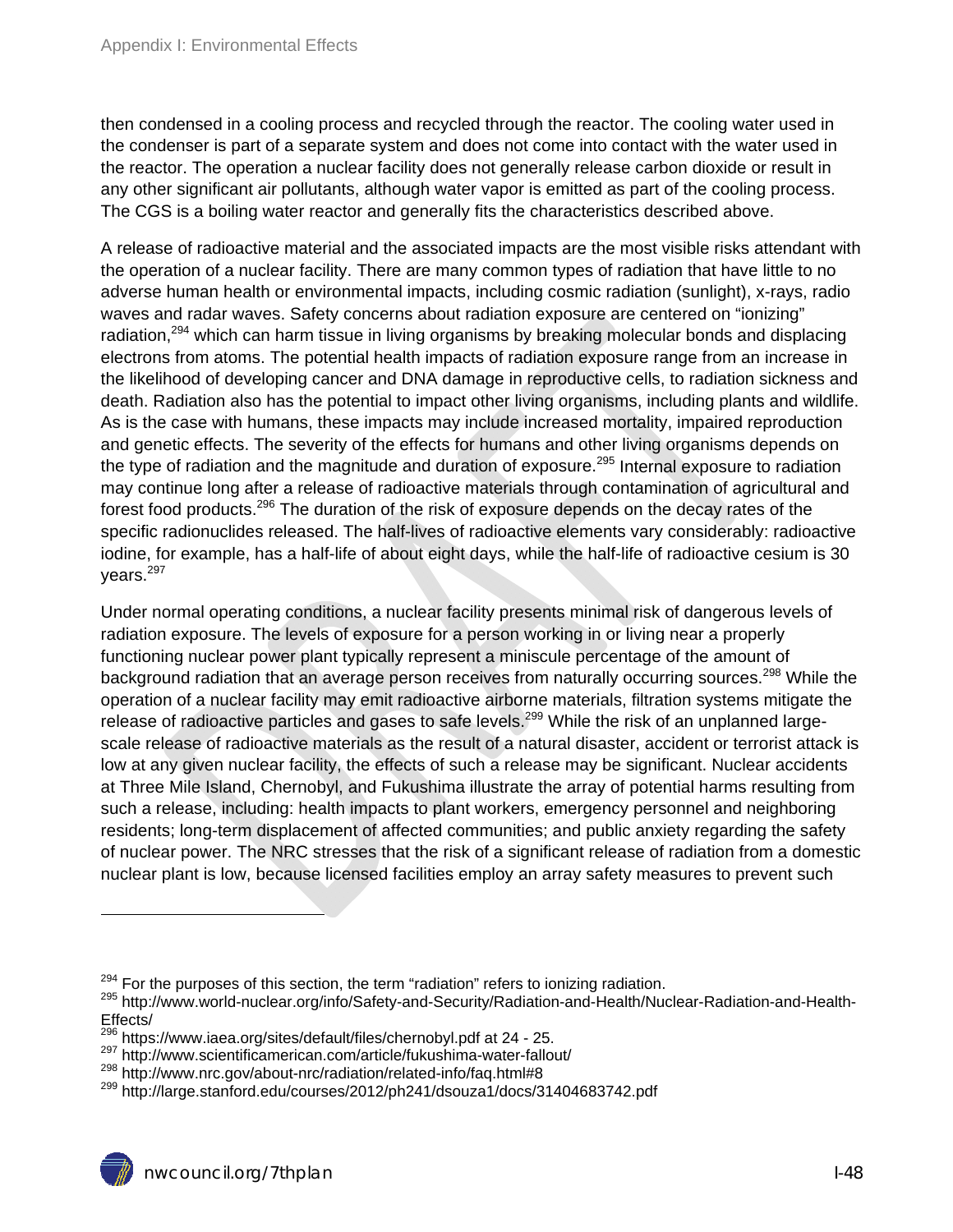accidents. Safety measures include diverse and redundant radiation barriers, internal safety systems, operator training, and routine testing and maintenance activities.<sup>300</sup>

The Atomic Energy Act of 1954 created the precursor to the NRC and empowered it to license and regulate civilian facilities engaged in the development and use of nuclear materials in order to "protect health and safety and minimize danger to life or property."<sup>301</sup> Subsequent legislation provided the EPA with the authority to establish environmental standards for protection against radiological harms. The NRC closely regulates who has access to nuclear materials, $302$  the physical protection requirements for plants and material in transit,<sup>303</sup> and the accounting of nuclear material.<sup>304</sup> The EPA has established environmental standards for levels of exposure for the general public resulting from normal operations of a nuclear plant.<sup>305</sup> Exposure may not exceed an annual dose of more than 25 millirems to the entire body, 75 millirems to the thyroid, and 25 millirems to any organ as a result of a plant's planned discharge of radiological material. The EPA regulations also establish limits on the discharge of a variety of radionuclides associated with nuclear power generation.306

The Fukushima disaster in 2011 led the NRC to review the safety of the United States nuclear power fleet. Although the NRC found that a sequence of events such as those leading to the Fukushima accident is unlikely to occur in the United States and continued operation of nuclear plants of similar design do not pose an imminent threat to public health and safety, the NRC elected to pursue upgrades to the design and operation of the nuclear power fleet to cope with external events beyond design criteria. In March 2012, the NRC issued three orders requiring operators of U.S. reactors to obtain and protect additional on- and off-site emergency equipment; install improved instrumentation for monitoring spent fuel pool water level; and improve and install emergency containment venting systems that can relieve pressure in case of a serious accident. Compliance with these orders is required by the end of 2016. The CGS is subject to all the NRC orders issued to date regarding actions in response to the Fukushima accident. Energy Northwest is in the process of implementing the measures required by the NRC orders, with a total of \$53 million currently budgeted for upgrades and an additional \$20.3 million included for compliance with future orders. In response to Fukushima, the NRC is also evaluating the risks associated with station blackout, fire, flooding and seismic activity, leaving open the possibility that the CGS will be subject to future compliance actions.

Nuclear power plants, including the CGS, typically withdraw a considerable amount of water from adjacent water bodies for cooling purposes. These withdrawals can impact water flows and entrain aquatic organisms, while water discharges from nuclear plants may be at higher temperatures than

<sup>&</sup>lt;sup>300</sup> http://www.nrc.gov/reading-rm/doc-collections/fact-sheets/reactor-risk.html<br><sup>301</sup> http://www.nrc.gov/about-nrc/governing-laws.html<br><sup>302</sup> http://www.nrc.gov/reading-rm/doc-collections/cfr/part025/<br><sup>303</sup> http://www.nrc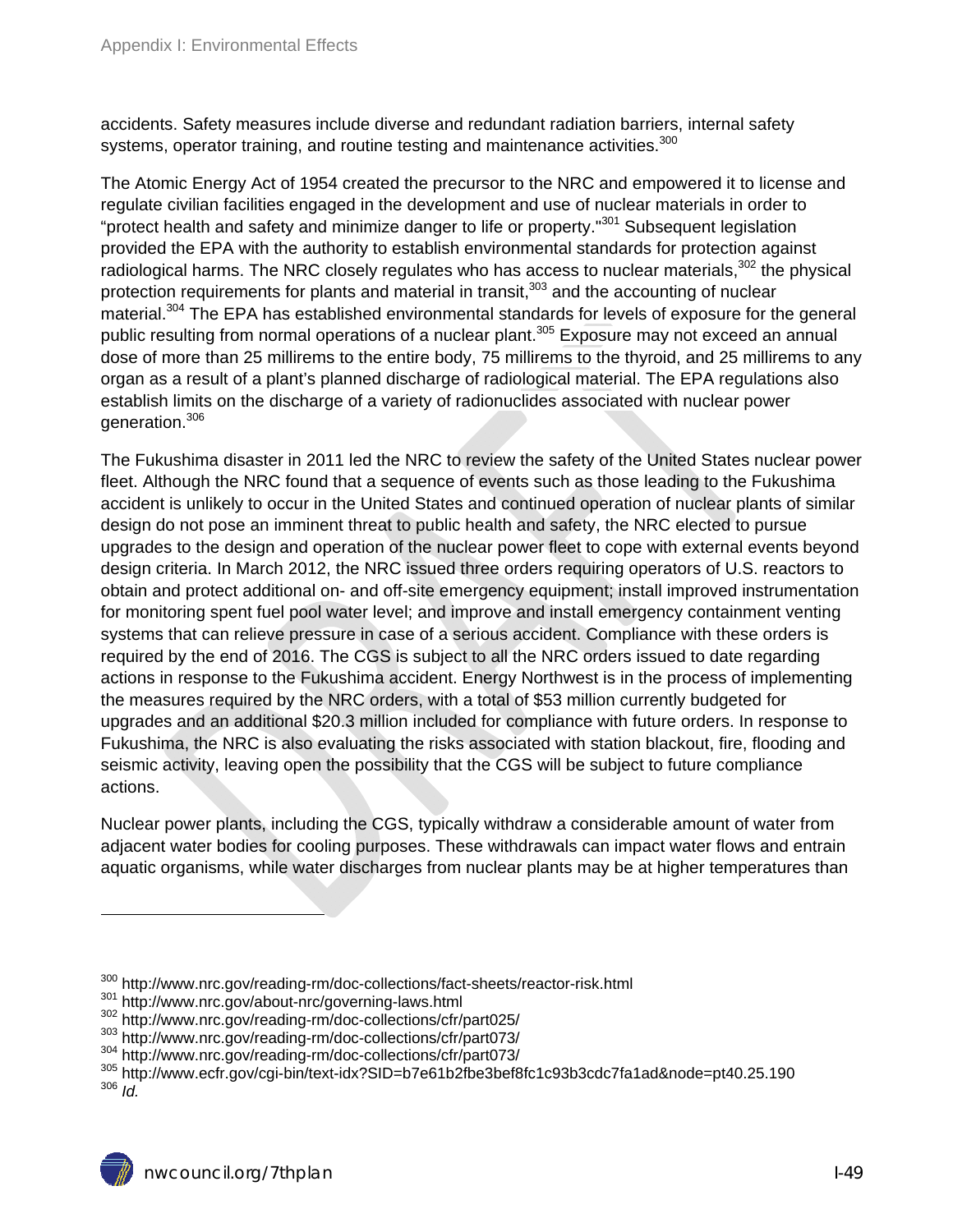the water source and contain toxic materials that dissolve into the water as it circulates through the cooling process.

Depending on the type of cooling system used, nuclear facilities have the potential to consume a significant amount of water through evaporation. Plants generally employ one of two types of cooling systems, a once-through cooling system or a recirculating cooling system. A once-through system withdraws more water than a recirculating system, but much of that water is returned to its source after use. Recirculating systems require lower withdrawals, but consume nearly twice as much water through evaporation as once-through systems. $307$  Located on the Columbia River, the CGS has access to ample water quantities, but future development of small modular reactors in the region should take water use and availability into account. The CGS employs a recirculating cooling system that withdraws approximately 20 million gallons of water from the Columbia River daily, and consumes on average 13,500 gallons of water per minute (19.4 million gallons per day).<sup>308</sup> Energy Northwest holds surface and groundwater rights for the CGS's water requirements.<sup>309</sup>

A nuclear power plant's water intake structures and effluents have the potential to impact aquatic organisms, notably sensitive fish species. Nuclear power plant intake structures draw in large volumes of water to meet cooling system demands. Depending on the type of cooling system and intake structure design, these structures have the potential to entrain or impinge aquatic organisms. Designing an intake structure to meet the water requirements of the associated facility and avoid adverse impacts to aquatic organisms is a considerable and site-specific feat. In the Hanford Reach of the Columbia River, where the CGS's intake structure is located, juvenile salmonid fish (including salmon and steelhead) are the primary species of concern. Young fish may be trapped against the screens designed to exclude organisms and debris from the system (impinged), or pass through the screens and into the cooling system (entrained).<sup>310</sup> Impingement and entrainment may be limited through appropriate intake structure design.

As discussed with respect to coal-fired power plants, the EPA issued new cooling water intake structure regulations in August 2014, establishing new entrainment and impingement standards. 311 Because the CGS withdraws more than two million gallons per day for cooling, it is subject to the impingement mortality standards, however, the plant's closed-cycle recirculating cooling system is in compliance with the new regulations. The new entrainment standards do not apply to the CGS, because it withdraws less than the 125 million gallons per day required to trigger the standards.

<sup>311</sup> *See* note 156

<sup>&</sup>lt;sup>307</sup> http://www.nei.org/corporatesite/media/filefolder/NEI\_Study\_Water\_June2009\_v3.pdf<br><sup>308</sup> CGS NPDES permit fact sheet,

http://www.efsec.wa.gov/Columbia%20Generating%20Station/EFSEC/CGS-NPDESFactSheet-Final.pdf <sup>309</sup> *See*

https://fortress.wa.gov/ecy/wrx/wrx/fsvr/ecylcyfsvrxfile/WaterRights/ScanToWRTS/CRO3/pdf/CRO300003988. pdf at 4. 310

http://www.efsec.wa.gov/Columbia%20Generating%20Station/EFSEC/20140905\_Final\_Dr.%20Coutant%20pa per%20and%20NMFS.pdf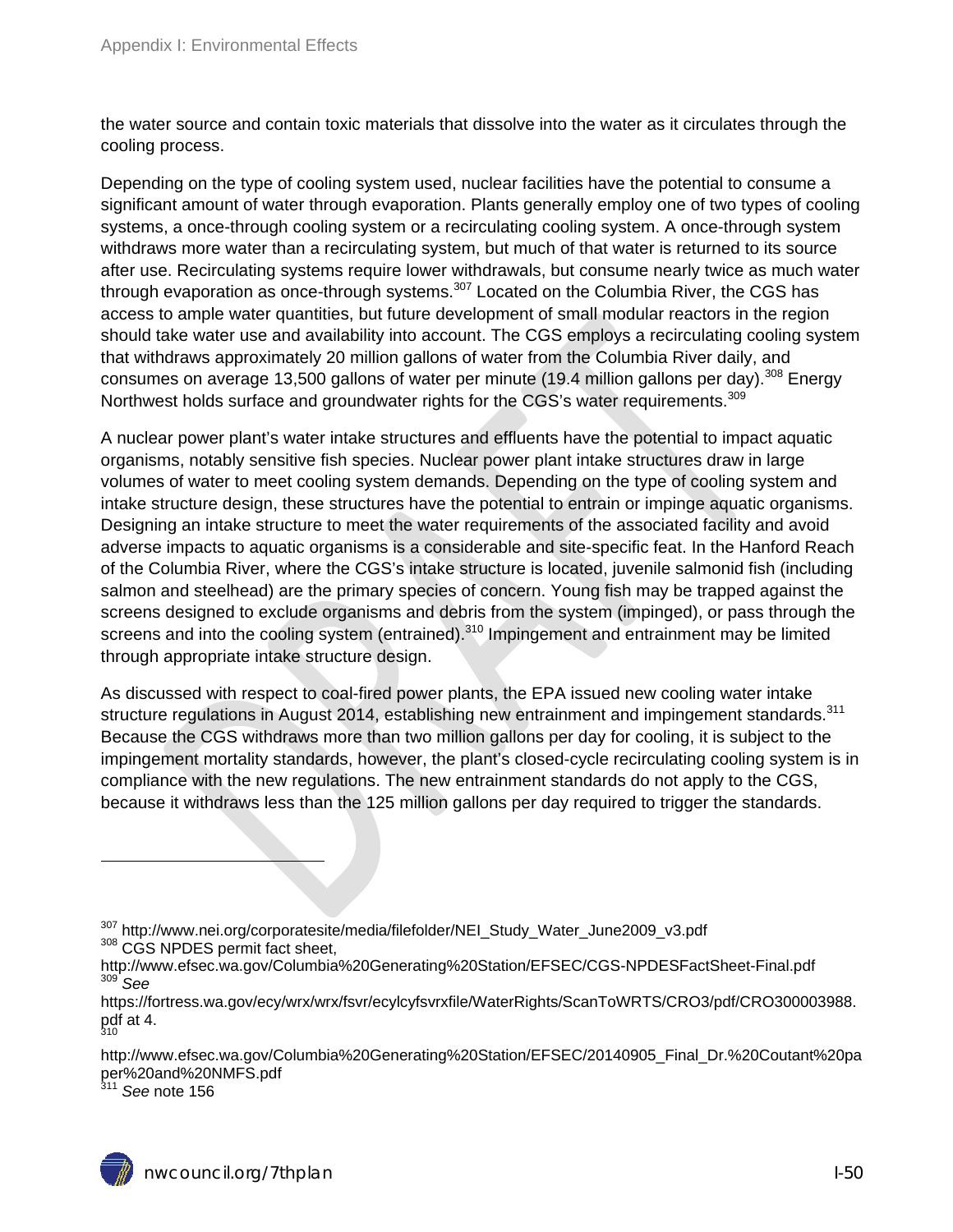Although in compliance with the EPA's new regulations, the CGS's cooling water intake structure is subject to some controversy. The structure design dates from the late 1970s, prompting the National Marine Fisheries Service and environmental groups to recommend during the § 402 NPDES permit renewal process that the CGS modify its intake structure design to comply with modern standards of protection for aquatic organisms.<sup>312</sup> Washington regulators renewed the permit on September 30, 2014, against the advice of the National Marine Fisheries Service, which argued that the CGS's intake structures fail to employ BTA and represent a risk to juvenile salmon. Environmental organizations filed suit in Washington State Superior Court on Oct. 30, 2014. The environmental plaintiffs' claims include an assertion that the CGS's water intake structure does not employ BTA and should be modernized to protect juvenile salmon. The suit is pending. A resolution in favor of the plaintiffs could result in significant costs for the CGS.<sup>313</sup>

The water that a nuclear power plant discharges may also impact aquatic organisms. Water temperature can affect salmonid fish survival rates, either directly, through exposure to lethal temperatures, or indirectly, by stressing a fish to the point at which its fitness to survive other stressors is compromised.<sup>314</sup> Salmonids may experience direct lethality from water temperatures above 26°C, while temperatures of 19°C to 23°C may impede migration.<sup>315</sup> Once-through cooling systems have a greater potential temperature impact, because they discharge a high volume of water that has absorbed heat in the cooling process. Accordingly, most nuclear facilities that employ once-through cooling dissipate heat from the water in long discharge canals before releasing it back into the source waterbody.<sup>316</sup> The temperature of water discharged from recirculating systems is also elevated, but it is released in considerably lower quantities. The CGS, which employs a recirculating cooling system, discharges into the Columbia River at an average rate of 1,695 gallons per minute (2.4 million gallons per day),  $317$  with effluent temperatures reported over 30°C.<sup>318</sup> With an average low flow rate of over 23 million gallons per minute through the Hanford Reach, 319 the water that CGS releases into the Columbia River has minimal direct impact on the temperature of the receiving water. However, the cumulative impact of thermal loading on river systems from facilities like CGS and numerous other sources (including loss of shading) represents a potentially significant risk to river ecosystems.<sup>320</sup>

Although a recirculating system causes less temperature impact than a once-through system, a recirculating system typically generates higher levels of pollutants than a once-through system. As

- <sup>312</sup> http://pbadupws.nrc.gov/docs/ML1409/ML14091A228.pdf<br><sup>313</sup> http://www.tri-cityherald.com/incoming/article32204469.html<br><sup>314</sup> http://www.nwfsc.noaa.gov/trt/wlc\_viabrpt/appendix\_l.pdf<br><sup>315</sup> Id at L-5.
- 
- 

 $^{316}$  http://www.nei.org/corporatesite/media/filefolder/NEI\_Study\_Water\_June2009\_v3.pdf at 13.<br> $^{317}$  Id.

<sup>318</sup> *See, e.g.,* Washington State Department of Ecology, Discharge Monitoring Report, Columbia Generating Station (Aug. 11, 2015), https://fortress.wa.gov/ecy/webdmrview/ViewSubmittedDMR.aspx?id=1541709.<br><sup>319</sup> CGS NPDES permit fact sheet at 28, http://pbadupws.nrc.gov/docs/ML1407/ML14071A159.pdf.<br><sup>320</sup> *See. e.a.*.

http://iaspub.epa.gov/tmdl\_waters10/attains\_waterbody.control?p\_list\_id=OR1240483462464\_0\_306%2E1&p \_cycle=2006&p\_report\_type=#tmdls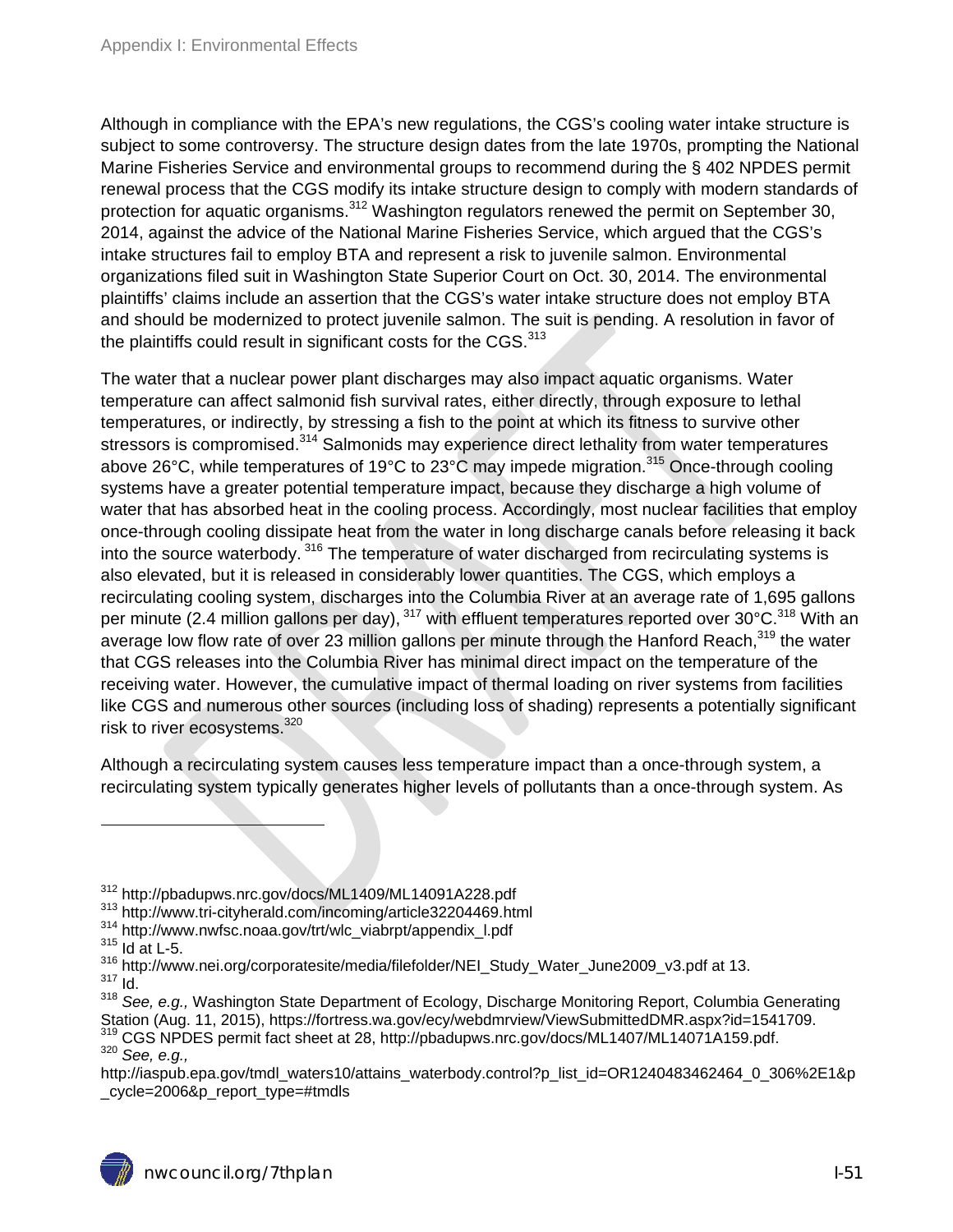cooling water circulates and evaporates in a recirculating cooling system, the salt and mineral content of the water increases, which can compromise system efficiency. As a result, nuclear plants typically discharge this warm, salt- and mineral-laden water—called "blowdown"—back into the water source. Blowdown may contain high concentrations of impurities found in the source water, caused by the evaporative process. In addition, blowdown may include dissolved metals and a variety of additives used to treat the cooling water as recirculates through the system. Salmonids are particularly sensitive to metals, particularly copper, <sup>321</sup> which may be present in a recirculating system's blowdown water. Cooling water can absorb copper if it is circulated through coppercontaining condenser infrastructure.<sup>322</sup> For that reason, The CGS recently replaced its brass condenser components with titanium parts.<sup>323</sup> Water in the cooling system does not come into contact with water used in the reactor, so radioactive materials are not present in a nuclear power plant's effluent stream.

The discharge of pollutants from a nuclear power plant into surface waters is regulated under the Clean Water Act § 402 NPDES permit program, which establishes plant-specific effluent limitation guidelines for flow volume, temperature, pH, turbidity, and a variety of other pollutants.<sup>324</sup> The Washington Energy Facility Siting and Evaluation Council (EFSEC) has delegated authority from the EPA to issue § 402 NPDES permits for energy facilities in the state.<sup>325</sup> The EFSEC granted Energy Northwest granted a permit renewal for the CGS on November 1, 2014.<sup>326</sup> The permit established an average monthly flow of 5.6 million gallons per day and a maximum daily flow of 9.4 million gallons per day. The CGS's permit also sets limits for the average monthly and maximum daily discharge of halogen, chromium, and zinc, and specifies that the facility's effluent may not include any polychlorinated biphenyl compounds or any detectable quantities of 126 priority pollutants (except chromium and zinc).<sup>327</sup> In addition the discharge must fall within a pH range of 6.5 to 9 standard units. Radiological material in the effluent is regulated by the NRC consistent with the standards for exposure discussed above.<sup>328</sup>

Decommissioning represents the final phase of a nuclear power plant's lifecycle, and may result in a variety of environmental and human health impacts. Decommissioning typically involves the removal and disposal of highly radioactive spent fuel, the demolition of structures and removal of debris, and the clean-up of contaminated soil and groundwater.<sup>329</sup> Decommissioning typically entails the immediate dismantling of a plant, deferred dismantling, or entombment. While immediate dismantling returns the site to an uncontaminated state the fastest, levels of radioactivity in the facility are higher than those involved in a deferred dismantling. Under a deferred dismantling,

 $\overline{a}$ 

<sup>328</sup> *Id* at S-1.

<sup>&</sup>lt;sup>321</sup> http://www.westcoast.fisheries.noaa.gov/publications/habitat/fact\_sheets/stormwater\_fact\_sheet.pdf <sup>322</sup> CGS NPDES permit fact sheet at 8.<br><sup>323</sup> *Id* 

<sup>324</sup> *See* http://www.efsec.wa.gov/Columbia%20Generating%20Station/EFSEC/CGS-NPDESPermit-Final-ElectronicSignature.pdf at S-2.

<sup>325</sup> http://apps.leg.wa.gov/WAC/default.aspx?cite=463-76-031 326 *Id.* 

<sup>327</sup> *Id.* 

<sup>&</sup>lt;sup>329</sup> http://www.unep.org/yearbook/2012/pdfs/UYB\_2012\_CH\_3.pdf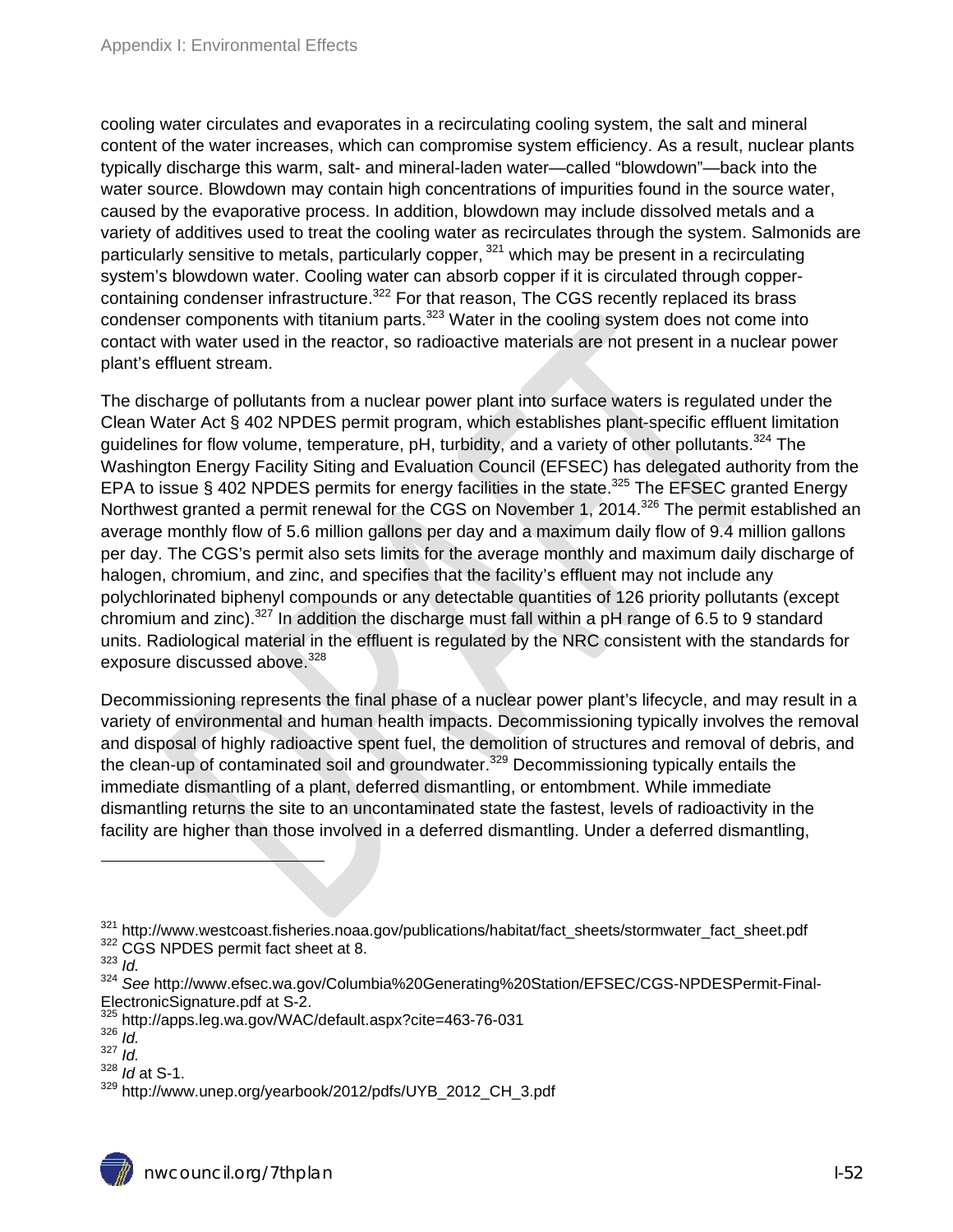demolition may not occur for 10-80 years after the closure of the facility. Entombment shields a decommissioned facility for a period of time while radiation decays, before it is ultimately dismantled. Most waste produced in decommissioning a nuclear facility is not radiologically contaminated or is minimally radioactive and may be landfilled. Intermediate level waste, such as fuel rod casings and reactor vessel parts, requires shielding and may be disposed of at shallow depths. High level nuclear wastes, such as the spent fuel stored on-site in casks or pools, requires cooling and shielding and may be reprocessed or disposed of in deep geological formations. The risk of a large scale release of radioactive material from decommissioning activities is low, however workers involved in decommissioning a nuclear facility may have heightened risks of exposure due to their interaction with the radioactive debris. The pathways for public exposure to radioactive material may arise from the demolition of structures and debris, which has the potential to release radioactive dust and gas, and the penetration of water into the disposal site, which may dissolve radioactive isotopes and transport them into the water system. These risks can be mitigated through the introduction of proper safety measures, such as protective barriers and monitoring programs. The carbon emissions impact of the decommissioning stage is typically limited to exhaust from worker and construction vehicles and transportation of waste materials.

The NRC requires a licensed facility to submit a decommissioning plan for NRC approval within 60 days of the decision to stop operating a facility.<sup>330</sup> The plan must include "controls and limits on procedures and equipment to protect occupational and public health and safety," among other information.331 After decommissioning is complete, the facility owner must certify that all radiological material has been disposed of in an appropriate manner and conduct a radiation survey that demonstrates that the premises is suitable for release.<sup>332</sup>

In 2012, the Nuclear Regulatory Commission renewed the CGS's operating license through 2043.<sup>333</sup> Unless the CGS is shuttered before the expiration of its license, it will not require decommissioning for decades. Decommissioning costs typically run about 10 to 15 percent of the initial capital cost of constructing the facility, or approximately \$500 million.<sup>334</sup>

In conclusion, the lifecycle impacts of nuclear electricity generation are different than other types of thermal generation, with limited greenhouse gas emissions, but a risk of environmental or human health impacts from radiological release. While a large-scale release of radioactive material is unlikely, the potential effects of such a release may be significant. During normal operations, the primary impacts of a nuclear power plant are land-use and water impacts associated with uranium mining, water quality and quantity effects from plant operations, and spent nuclear fuel disposal issues.

<sup>330</sup> http://www.nrc.gov/reading-rm/doc-collections/cfr/part072/part072-0054.html<br>331 *Id* 

<sup>332</sup> *Id.*<br><sup>333</sup> http://www.nrc.gov/info-finder/reactor/wash2.html

<sup>334</sup> http://www.unep.org/yearbook/2012/pdfs/UYB\_2012\_CH\_3.pdf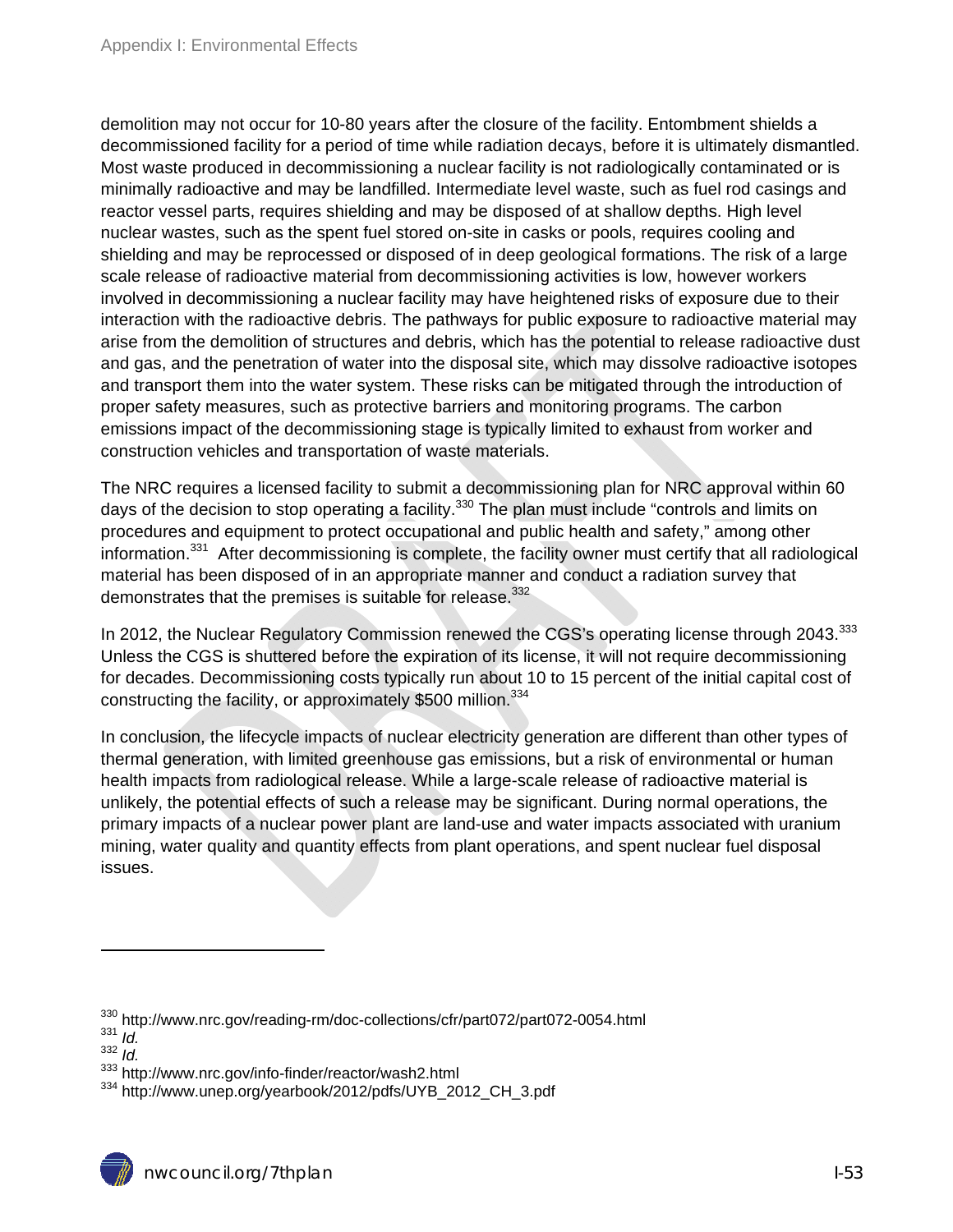# Wind Electricity Generation

Land-based wind energy is the largest source of renewable energy in the Northwest,  $335$  as a result of considerable wind power development in the past decade.<sup>336</sup> However, the rate of new wind deployment is expected to slow in response to uncertainty regarding the future of the federal incentives—primarily the Production Tax Credit (PTC).<sup>337</sup> Widespread development of wind facilities has the potential to cause a variety of impacts, including harm to wildlife, plants, water and air quality, human health, and cultural and historical resources.

Wind turbines consist of several components that are manufactured using a variety of materials, primarily steel, aluminum, copper, and laminates.<sup>338</sup> The blades of a turbine are collectively called its rotor and are typically constructed out of laminated materials such as composites, carbon fiber or fiberglass.<sup>339</sup> The hub is the point of connection between the rotor and the nacelle, which sits atop the tower and houses the drivetrain and yaw drive, among other components. The hub is typically made of cast iron weighing eight to ten tons. Within the nacelle is a drivetrain that includes a generator which turns mechanical energy from a rotating shaft into electrical energy, and a yaw drive that keeps the turbine oriented into the wind. $340$  The rotor and nacelle are perched atop a tower, generally between 260 to 320 feet tall, which provides the turbine with access to better wind resources.<sup>341</sup> The tower and the nacelle are typically constructed out of steel. The environmental impacts of the manufacturing process vary depending on the raw materials and source of energy used. These effects may include land use and water impacts from mining, and air impacts from energy generation. The transportation and assembly of turbine components also produce some air emissions concerns associated with the use of vehicles and machinery that rely on petroleum products to operate. The process of constructing wind facilities may additionally result in fugitive dust from of blasting operations, road construction, and vehicle traffic on gravel roads. Any air quality impairment from wind development, however, is likely to be minimal and temporary. According to the National Academy of Sciences, the energy payback time for a wind project, or the time it takes a generation facility to produce more energy than the energy consumed during its lifetime, can range from 0.26 to 0.39 years.<sup>342</sup> Wind power is among the lowest lifecycle greenhouse gas emitters of any generation technology.<sup>343</sup>

Wind projects have the potential to affect a variety of wildlife, including birds, bats, and non-flying animal species. Wind development in the Northwest typically occurs in sagebrush habitat,<sup>344</sup> which

 $\begin{array}{l} \text{335 } \text{http://acore.org/images/documents/Western\_Region\_Report\_2014.pdf.}\\ \text{336 } \text{http://energy.gov/maps/wind-farms-through-years\#buttn.}\\ \text{337 } \text{http://www.utilility dive.com/news/2015-looks-grim-for-wind-energy-hour-will-the-industy-adapt/345786/} \\ \text{338 } \text{http://www.awea.org/Resources/Content.aspx?ItemNumber=5083} \\ \text{339 } \text{14} \end{array}$ 

 $\frac{340}{341}$  *Id.* 

<sup>341</sup> *Id.* 

<sup>342</sup> http://www.nap.edu/read/12619/chapter/7#199 at 199-200. 343 *Id* at 204.

<sup>344</sup> Compare this sagebrush habitat map: http://sagemap.wr.usgs.gov/FTP/images/fig1.1.jpg, with this wind resources map: http://www.rnp.org/sites/default/files/images/NW%20wind%20map\_rgb\_web.jpg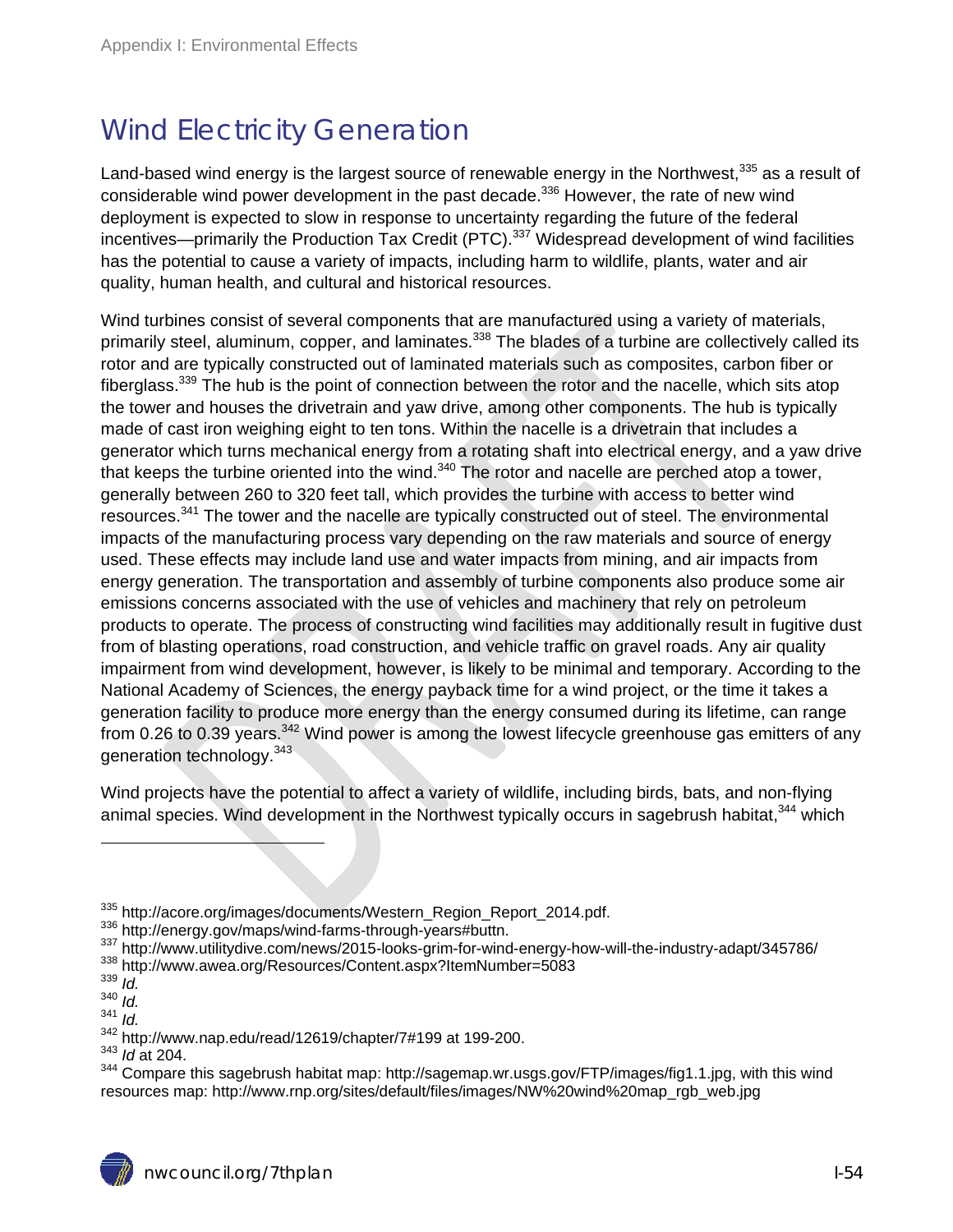supports a variety of sensitive species.<sup>345</sup> This impact may occur in at least three ways: direct contact with the turbine blades, contact with areas of rapidly changing pressure near spinning turbines, and habitat disruption from the construction and operation of turbines.

Wind facilities kill an estimated 140,000 to 328,000 birds annually in the U.S., although the precise figures are subject to considerable debate.<sup>346</sup> Bird deaths are primarily the result of direct contact with spinning wind turbines, the tips of which can travel at speeds ranging from 150 to 200 miles per hour.<sup>347</sup> The average wind project reports fewer than four bird fatalities per megawatt (nameplate capacity) per year, the majority of which are songbirds.<sup>348</sup> Eagles and other raptors may be affected by the operation of wind facilities in and around their soaring locations, through direct contact with spinning turbine blades. Raptor mortality from wind development, however, does not appear to be as significant a concern in the Northwest as it is in California.<sup>349</sup> Wind developers and project owners can limit a facility's impact on raptors by engaging in a pre-development site evaluation to determine raptor abundance, siting in areas of low prey density, and mitigation measures designed to curtail turbine operation when raptors are present.<sup>350</sup> Environmental Impact Statements prepared in support of wind projects in the Northwest identify several special-status raptor species that may be affected by wind development including the Northern Goshawk, Ferruginous Hawk, and the Peregrine Falcon.351

The Bald and Golden Eagle Protection Act (BGEPA), the Migratory Bird Treaty Act (MBTA), and the Endangered Species Act (ESA) make it illegal to kill many bird species, including raptors. The Bald and Golden Eagle Protection Act, originally enacted in 1940, prohibits anyone from wounding, killing, molesting or disturbing either species without a permit.<sup>352</sup> The penalty for taking an eagle without a permit can be up to a \$200,000 fine and imprisonment for a year. In 2013, pursuant to its authority under the BGEPA, the U.S. Fish and Wildlife Service (FWS) issued a rule extending the duration of eagle take permits from five to 30 years.<sup>353</sup> The longer permit insulates project developers against BGEPA liability and the potential for evolving permit requirements over time. In order to obtain an eagle take permit, wind project developers must demonstrate that eagle takes are unavoidable after the implementation of Advanced Conservation Practices (ACPs). ACPs are defined as "scientifically supportable measures that are approved by the Service and represent the best available techniques to reduce eagle disturbance and ongoing mortalities to a level where remaining take is

- http://www.nytimes.com/2011/03/21/science/21birds.html?\_r=0.<br><sup>347</sup> http://www.aweo.org/windmodels.html.
- 

<sup>345</sup> http://www.washingtonpost.com/news/energy-environment/wp/2015/09/03/western-sagebrush-is-vanishingand-these-10-animals-are-just-trying-to-hang-on/

<sup>&</sup>lt;sup>346</sup> http://www.sciencedirect.com/science/article/pii/S0006320713003522. This figure represents only a fraction of the birds killed by domestic cats, buildings, and transportation.

<sup>348</sup> http://www1.eere.energy.gov/wind/pdfs/birds\_and\_bats\_fact\_sheet.pdf.<br>349 *Id* 

<sup>350</sup> *Id.* 

<sup>&</sup>lt;sup>351</sup> http://www.blm.gov/or/districts/prineville/plans/wbw\_power\_row/files/wbw\_power\_row\_final\_EIS.pdf.<br><sup>352</sup> http://www.fws.gov/midwest/MidwestBird/EaglePermits/bagepa.html<br><sup>353</sup> http://www.gpo.gov/fdsys/pkg/FR-2013-12-09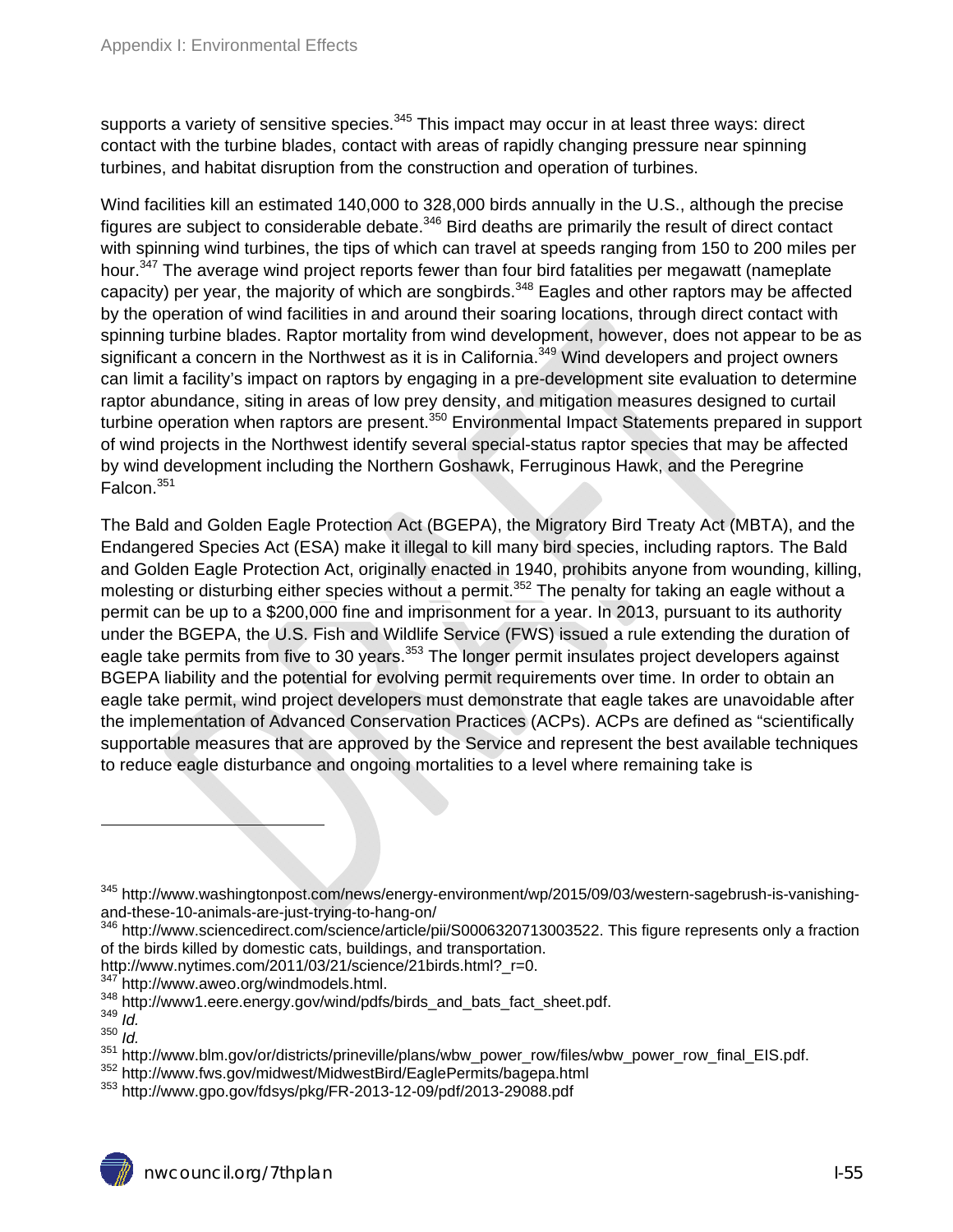unavoidable."<sup>354</sup> After implementing ACPs and determining that take is unavoidable, permit applicants are required to develop an Eagle Conservation Plan that includes a site assessment, a site survey, a risk assessment, impact avoidance and mitigation measures, and ongoing monitoring. The FWS has issued guidelines for wind energy developers to follow in drafting Eagle Conservation Plans.

The MBTA impacts wind project development and operations by making it unlawful to "pursue, hunt, take, capture, [or] kill" over 800 migratory bird species protected by of a number of international conventions.<sup>355</sup> The MBTA, unlike the BGEPA, does not include a provision authorizing incidental take of protected species. Consequently, courts have traditionally interpreted the MBTA as a strict liability statute; any action that results in the death or take of a protected species is a de facto violation of the law, regardless of intent.<sup>356</sup> To avoid potential liability for violations of the MBTA, wind developers typically enter into handshake agreements with the FWS under which the FWS will not pursue enforcement against a developer for bird deaths as long as the developer takes steps to comply with the Land-Based Wind Energy Guidelines.<sup>357</sup> On the other hand, the FWS may pursue MBTA enforcement against a project owner or developer that declines to follow the Guidelines.<sup>358</sup> Consequently, one of the conflicts in developing a new wind project is deciding whether to dedicate the resources necessary to comply with the Guidelines and thereby limit potential liability, or build a facility without regard to the FWS's recommendations and risk potentially significant penalties.

The Guidelines provide a developer with a framework to comply with wildlife regulations associated with the MBTA, as well as the BGEPA and the ESA. Under the Guidelines, prior to construction, a developer is supposed to conduct a site evaluation, document the habitat and species present and forecast impacts of the project. During operations, the Guidelines recommend that project owners continue to monitor and estimate impacts. When risks are presented during construction or operation, a developer or project owner is encouraged to modify the project, mitigate the impacts, increase monitoring, or abandon the project.<sup>359</sup> Bird deaths may still occur at a wind facility that is compliant with the Land-Based Wind Energy Guidelines, although the magnitude of the deaths is likely to be limited. Several recent federal district court decisions signal a potential shift away from a

<sup>359</sup> *Id* at vi-vii.

<sup>&</sup>lt;sup>354</sup> https://www.law.cornell.edu/cfr/text/50/22.3<br><sup>355</sup> http://www.fws.gov/migratorybirds/regulationspolicies/mbta/mbtandx.html<br><sup>356</sup> See, e.g., U.S. v. Manning, 787 F.2d 431, 435 n.4 (8th Cir. 1986).<br><sup>357</sup> http://www.fws voluntary and does not relieve any individual, company, or agency of the responsibility to comply with laws and regulations. However, if a violation occurs the Service will consider a developer's documented efforts to communicate with the Service and adhere to the Guidelines."

<sup>&</sup>lt;sup>358</sup> In 2013, Duke Energy pleaded guilty to violations of the MBTA in U.S. District Court in Wyoming for the deaths of 14 golden eagles and 149 other migratory birds. The court ordered Duke Energy to pay \$1 million worth in restitution, fines and community service payments, in addition to imposing a five-year probationary period. http://www.justice.gov/opa/pr/utility-company-sentenced-wyoming-killing-protected-birds-wind-projects. Similarly, in 2014, PacifiCorp entered a settlement agreement with the government to pay \$2.5 million in fines for migratory bird deaths at the company's Wyoming wind facilities.

http://www.rechargenews.com/wind/1387234/Buffetts-PacifiCorp-fined-2.5m-for-bird-deaths-at-Wyoming-windfarms.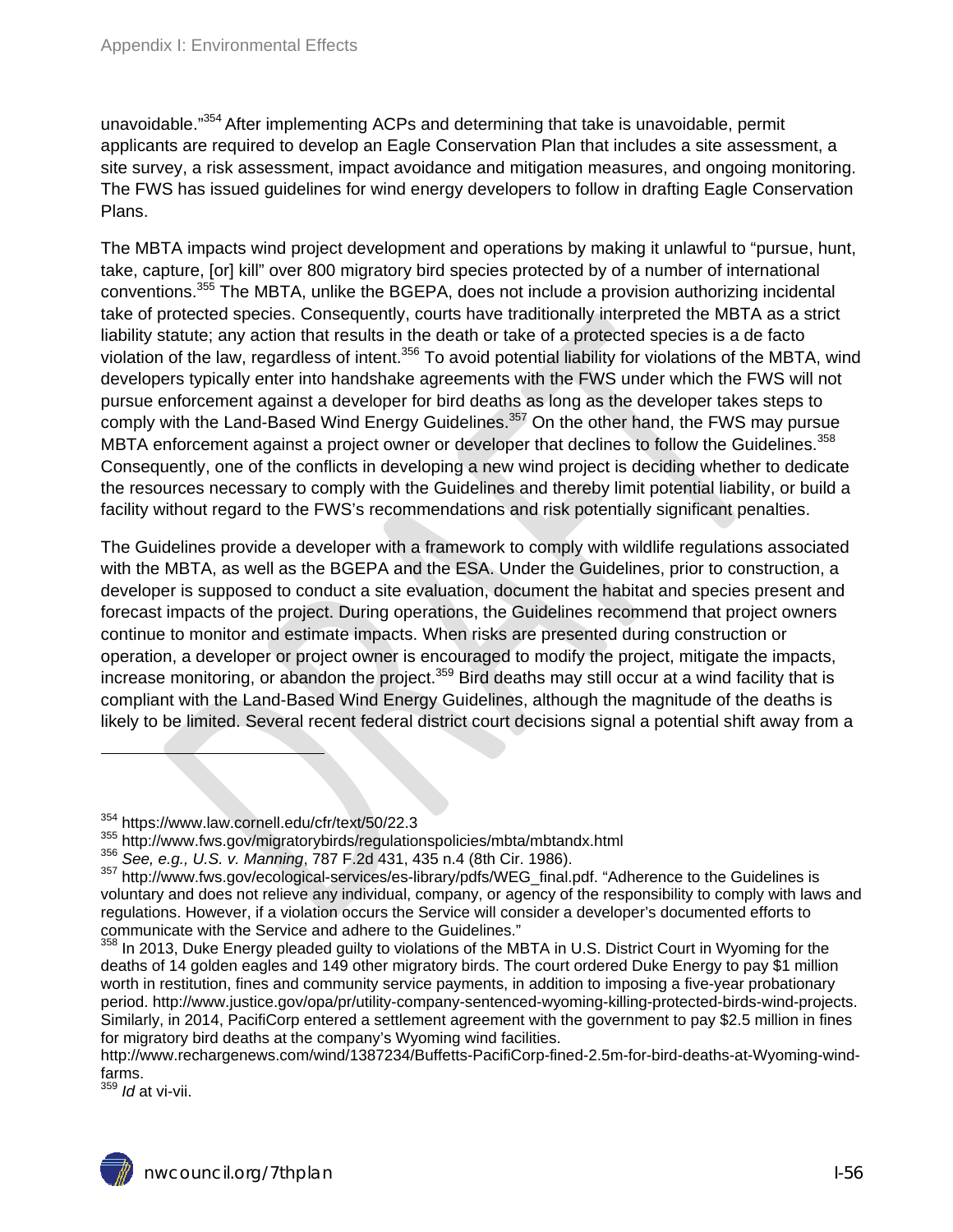strict liability interpretation of the MBTA, but Northwest courts have not yet adopted this view.<sup>360</sup> Although there is no incidental take permitted under the MBTA, a wind project developer may apply for a Special Purpose Utility permit that allows the collection, transportation, and temporary possession of migratory birds for avian mortality monitoring and disposal purposes.<sup>361</sup>

The Greater Sage Grouse is a species of particular concern, because its range coincides with prime wind resources in the region.<sup>362</sup> The sage grouse is primarily affected by habitat disruption resulting from wind development, because the animals tend to avoid human infrastructure.<sup>363</sup> The cumulative impacts of wind development in sage grouse habitat may decrease the area of that habitat to the point where survival and reproduction of the animals are in jeopardy.<sup>364</sup> A review of Environmental Impact Statements prepared in support of Northwest wind projects identifies other special-status bird species may be vulnerable to wind project development as well, including: the Sage Sparrow, Loggerhead Shrike, Lewis' Woodpecker and Mountain Quail.<sup>365</sup>

The U.S. Fish and Wildlife Service (FWS) recently elected not to list the Greater Sage Grouse as either threatened or endangered under the ESA.<sup>366</sup> Many policymakers from the Western states advocated to keep the sage grouse off the Endangered Species List to avoid the limitations on development that a listing entails. Although the Department of Interior declined to list the sage grouse, the Forest Service and Bureau of Land Management, the two largest landowners of sagebrush habitat, have agreed to revise their land-use plans to protect the sage grouse while permitting some development in its habitat.<sup>367</sup> It remains to be seen if and how the sage grouse conservation effort will impact wind development in the Northwest. Many states also operate under protective measures designed to support sage grouse populations. Other sensitive bird species may be present in areas selected for wind development in the region. With regard to these species, the project owner or developer is required to obtain an ESA incidental take permit as discussed above.

Many bat species are also affected by wind energy development, through both contact with the spinning blades and contact with areas of rapidly changing pressure caused by the turbines. Abrupt changes in pressure may cause barotrauma in bats, resulting in internal hemorrhaging that can be fatal.<sup>368</sup> At least one study, however, questions barotrauma as a mechanism of bat mortality.<sup>369</sup> Wind

<sup>&</sup>lt;sup>360</sup> In 2012, for example, the federal District Court of North Dakota dismissed misdemeanor criminal charges against three oil and gas companies for migratory bird deaths, because the conduct that resulted in the bird deaths represented a "legal, commercially useful activity," and the harm caused to protected birds was not intentional. http://www.stoel.com/federal-court-holds-that-the-migratory-bird-treaty. While that decision applied to oil and gas companies, the principle could be extended to wind project owners and developers, which<br>similarly harm migratory birds in the process of conducting legal commercial activity.

<sup>&</sup>lt;sup>361</sup> http://www.fws.gov/forms/3-200-81.pdf<br><sup>362</sup> http://www.pnl.gov/main/publications/external/technical\_reports/PNNL-18567.pdf at 2.2.<br><sup>363</sup> *Id* at 4.1.<br><sup>364</sup> http://www.blm.gov/or/districts/prineville/plans/wbw\_power\_r

<sup>366</sup> http://www.washingtonpost.com/news/energy-environment/wp/2015/09/22/fewer-than-500000-sage-grouseare-left-the-obama-administration-says-they-dont-merit-federal-protection/<br><sup>367</sup> http://www.fws.gov/greatersagegrouse/findings.php<br><sup>368</sup> http://www1.eere.energy.gov/wind/pdfs/birds\_and\_bats\_fact\_sheet.pdf.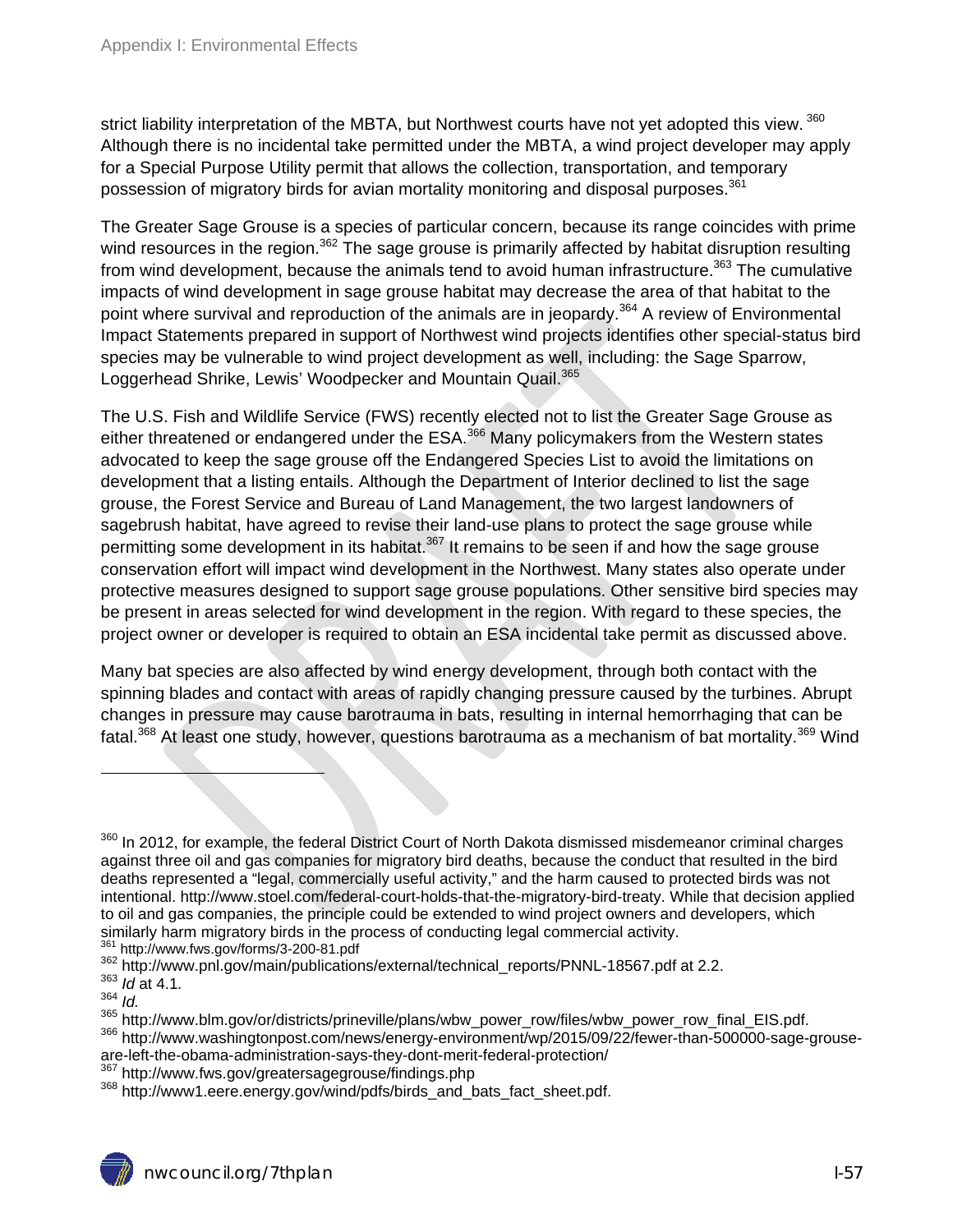turbines kill an estimated 600,000 to 900,000 bats annually in the U.S. Particularly vulnerable are tree roosting species, including the Hoary Bat, the Eastern Red Bat and the Silver-haired Bat. These species are not on the Endangered Species List as threatened or endangered.<sup>370</sup> Risk to bats cans be reduced significantly by curtailing operation during wind speeds at which bats are active, typically below 7.8 miles per hour.<sup>371</sup> Other mitigation measures include feathering turbine blades to be parallel with the wind direction during periods of low wind and curtailing operation during temperatures at which bats are active.<sup>372</sup> Although the economic cost of doing so has not yet been quantified, wind project owners may able to reduce bat fatalities between 50 percent and 72 percent with proper mitigation.<sup>373</sup> Special-status bat species present near Northwest wind projects include: the Pallid Bat, Townsend's Big-eared Bat, Spotted Bat, Silver-haired Bat, Small-footed Myotis, Longeared Myotis, Fringed Myotis, and Yuma Myotis.<sup>374</sup>

Other non-flying animal and plant species may be impacted by wind project development and operation, however data is limited on the extent of the impacts. The risks presented by wind projects to non-flying animals and plants include contact with vehicular traffic and construction equipment, destruction of subterranean habitat by soil compaction, animal avoidance of human activity, infrastructure and sounds, and effluent impacts on aquatic species.<sup>375</sup> The animal species in the Northwest that appear to exhibit particular vulnerability to wind development include antelope and mule deer, which tend to avoid human infrastructure; ground squirrels, which exhibit increased vigilance as a result of wind turbine noise; and fish and amphibians, which are sensitive to sediment load in spawning areas. $376$  Special-status animal and plant species that may be affected by the development and operation of wind projects, including: the Northern Sagebrush Lizard, Pygmy Rabbit and Green-tinged Paintbrush.<sup>377</sup> While it seems likely that wind project development will have

369 http://www.nrel.gov/wind/news/2013/2149.html. 370 *Id.* 

1

371 http://www.popsci.com/blog-network/eek-squad/wind-turbines-kill-more-600000-bats-year-what-should-wedo, *see also* http://www.smithsonianmag.com/smart-news/scientists-save-bats-and-birds-from-wind-turbineslaughter-130262849*/.* 372

http://www.batsandwind.org/pdf/Operational%20Mitigation%20Synthesis%20FINAL%20REPORT%20UPDAT ED.pdf.

 $373$  *Id.* 

 $\frac{374}{375}$  http://www.blm.gov/or/districts/prineville/plans/wbw\_power\_row/files/wbw\_power\_row\_final\_EIS.pdf.

https://profile.usgs.gov/myscience/upload\_folder/ci2012Dec1411215633446Wind%20energy%20and%20wildli fe%20Lovich%20and%20Ennen.pdf.

<sup>376</sup> *Id.* 

<sup>377</sup> http://www.blm.gov/or/districts/prineville/plans/wbw\_power\_row/files/wbw\_power\_row\_final\_EIS.pdf.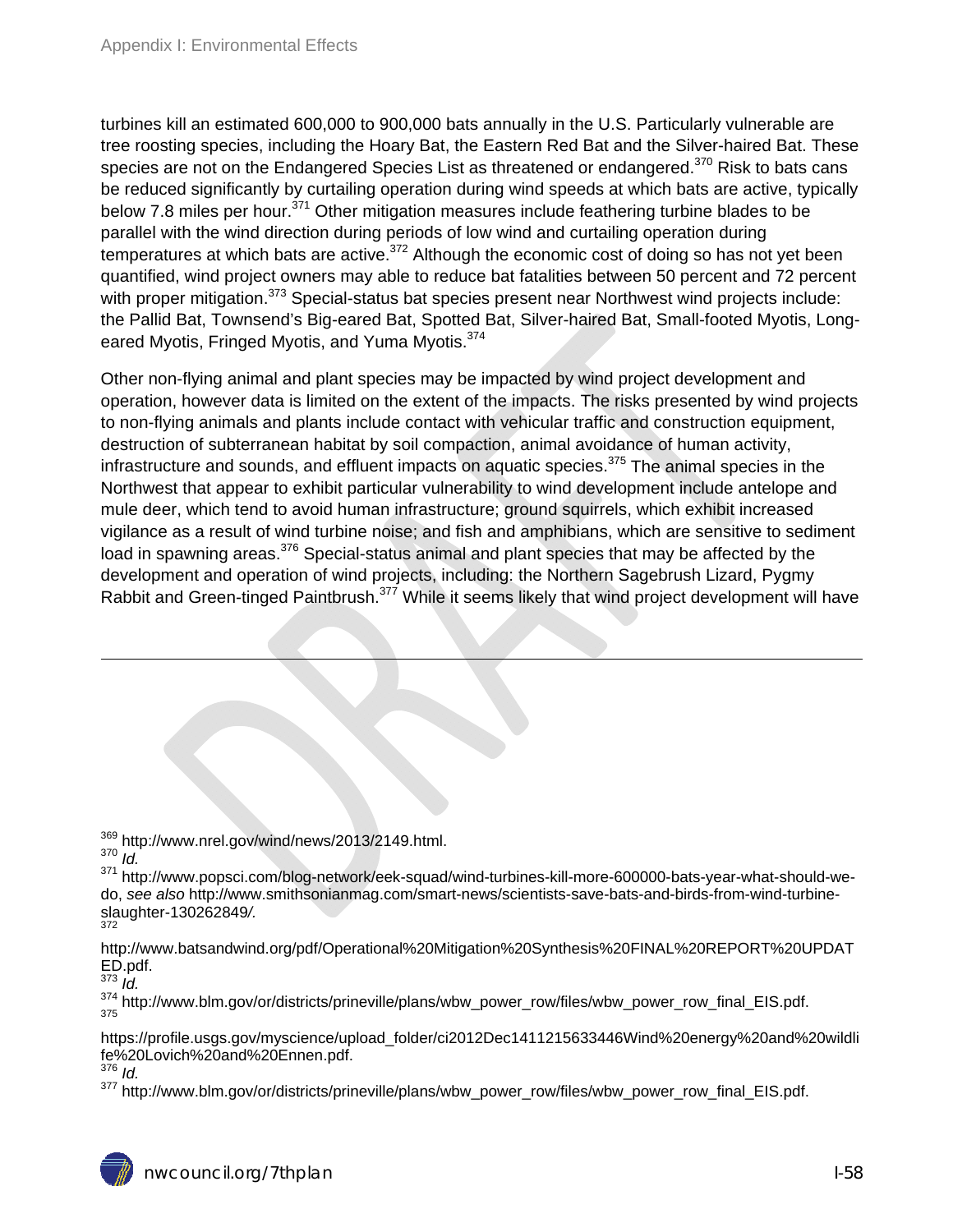negative impacts on a variety of non-flying animals, more information is necessary to understand the scope of these impacts.

The ESA may limit wind development in regions where sensitive species are present. To the extent that a listed species or critical habitat is present at a site, a wind project developer may be required to prepare a habitat conservation plan and obtain an incidental take permit consistent with the requirements in § 10 of the ESA. In addition, federal involvement in a wind project triggers the § 7 consultation requirement.<sup>378</sup> Because the law allows incidental take where the permitted activity is otherwise lawful and is not likely to jeopardize the continued existence of a listed species, wind development still has the potential to affect the welfare of sensitive species to a small degree.

The NEPA environmental analysis requirements are also triggered to the extent that a wind project involves a federal entity. In 2005, the Bureau of Land Management (BLM) issued its Final Programmatic EIS for Wind Energy Development on BLM-Administered Lands in the Western United States.<sup>379</sup> The Programmatic EIS addressed the impacts from a proposed wind energy development program designed to expedite the construction of wind facilities on federal land. A project developers may also be required to work with federal agencies to conduct a project-specific NEPA analysis that examines the impacts associated with and alternatives to the development of a proposed facility. Because of the time and expense required to conduct a NEPA analysis, project developers may be incentive to avoid federal involvement to the extent practicable.

A wind project may have adverse impacts on water quality during its construction, operation and decommissioning phases, depending on the location of the project and its proximity to surface waters. These water quality impacts are not likely to be significant. The construction phase of wind project development typically requires the removal of vegetation, and the building of concrete foundations and access roads, all of which have the potential to alter drainage patterns, increase sediment runoff and introduce pollutants into surface waters.<sup>380</sup> Building access roads may require the construction of bridges or culverts to cross perennial, ephemeral and intermittent drainages.<sup>381</sup> Additionally, the operation of a wind project often requires the vehicular travel over gravel roads and the application of water for dust control and the use of herbicides to maintain clear access to the facilities. These measures can also contribute to sediment and contaminant runoff in proximate surface waters. Overall, the water quality impacts of wind project development and operation are minimal. To the extent that a wind project channelizes stormwater and discharges it into an adjacent waterbody, the project owner may be required to obtain a § 402 NPDES permit under the Clean Water Act.

Wind project development and operation may result in a variety of human health impacts, as well as impacts to cultural and historical resources. The human health impacts may include: viewshed and aesthetic harms, and disruption caused by noise from project construction and operation, shadow

 $^{378}$  Federal involvement includes a lease of federal land or a federal licensing requirement.<br> $^{379}$  http://www.windeis.anl.gov/documents/fpeis/maintext/Vol1/Vol1Complete.pdf<br> $^{380}$  http://teeic.indianaffairs.gov/er/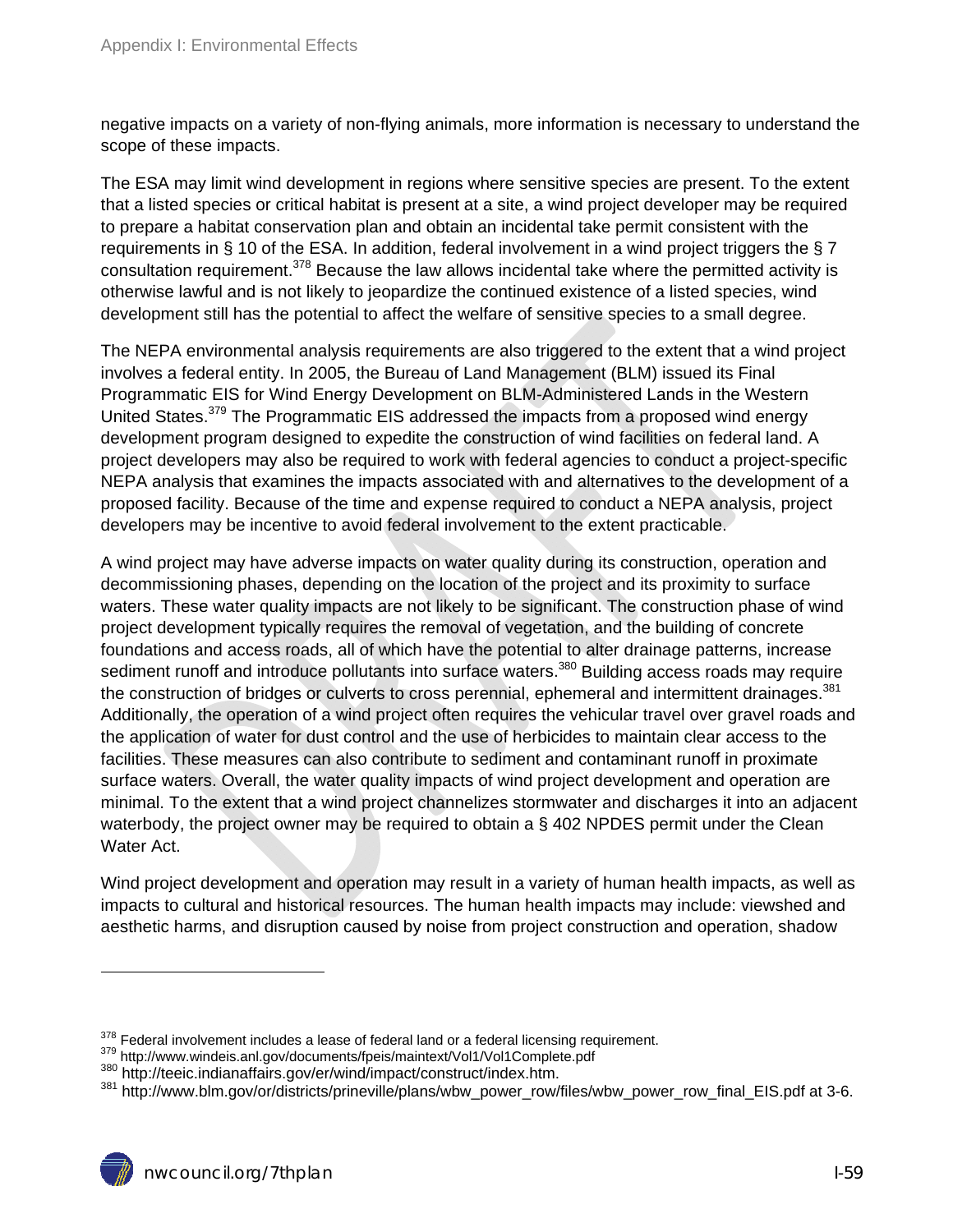flicker, and aviation safety lighting. Neighboring landowners may also simply object to the presence of wind facilities near their properties.

Viewshed and aesthetic harms are caused by the construction of wind turbines and associated infrastructure, such as roads, transmission lines and substations. Because wind projects are spread over large parcels of land, they tend to be sited in otherwise minimally developed areas. As a result of their large scale and siting in undeveloped areas, wind projects may generate complaints about the viewshed or aesthetic impacts from neighboring land-owners.<sup>382</sup> Noise impacts may result from the construction, operation and decommissioning phases of a wind project. In both the construction and decommissioning phases, vehicular traffic and the operation of heavy machinery may generate noise at levels that can disturb neighboring landowners. During the operation phase, a wind project consistently produces noises that are both aerodynamic—the sound of the turbine blades moving through air—and mechanical—the sound of electrical generation—which people may find disturbing.<sup>383</sup> Shadow flicker and aviation safety lighting may be an annoyance to nearby homeowners. Shadow flicker occurs when the sun casts the shadow of a spinning wind turbine, causing people located nearby to perceive a constant flickering. No health impacts have been scientifically tied to shadow flicker, but it may be considered a nuisance.<sup>384</sup> The flickering effect can be mitigated in a number of ways, including conscientious siting, vegetative buffers, window blinds for affected buildings, and curtailment during the hours of expected occurrence.<sup>385</sup> Aviation safety lighting, the blinking red lights atop wind turbines, may similarly be considered a nuisance for nearby landowners. No adverse health effects from exposure to these lights are evident. Some characteristics of a wind project, such as noise and shadow flicker, may represent a legitimate nuisance to adjacent landowners, but the overall human health impacts of wind development are likely minimal if proper siting and mitigation measures are taken. Many of the purported human health impacts of wind projects may be manifestations of general opposition to wind development.

Cultural and historical resource impacts of wind developments may include the physical disruption of important artifacts or sites, and the visual disruption of culturally significant areas. Of primary concern for wind developers are tribal resources, both in terms of artifacts and culturally important lands.<sup>386</sup> Completing a site survey of the development area early in the process and avoiding areas of potential value can minimize the physical disruption of cultural and historical resources. Similarly, visual disruption of culturally important sites can be mitigated through consultation with the potentially affected tribes and relevant state and federal agencies.

Finally, the electricity generated by the individual turbines at a wind project must be collected before delivery to a transmission system. The collector system transports the power from individual turbines to a series of local transformers and then a point of common coupling, after which a step-up

<sup>382</sup> http://teeic.indianaffairs.gov/er/wind/impact/construct/index.htm.<br><sup>383</sup> *Id* 

<sup>384</sup> http://www.masscec.com/content/shadow-flicker.<br><sup>385</sup> *Id* 

<sup>&</sup>lt;sup>386</sup> http://www.eenews.net/stories/1059964429.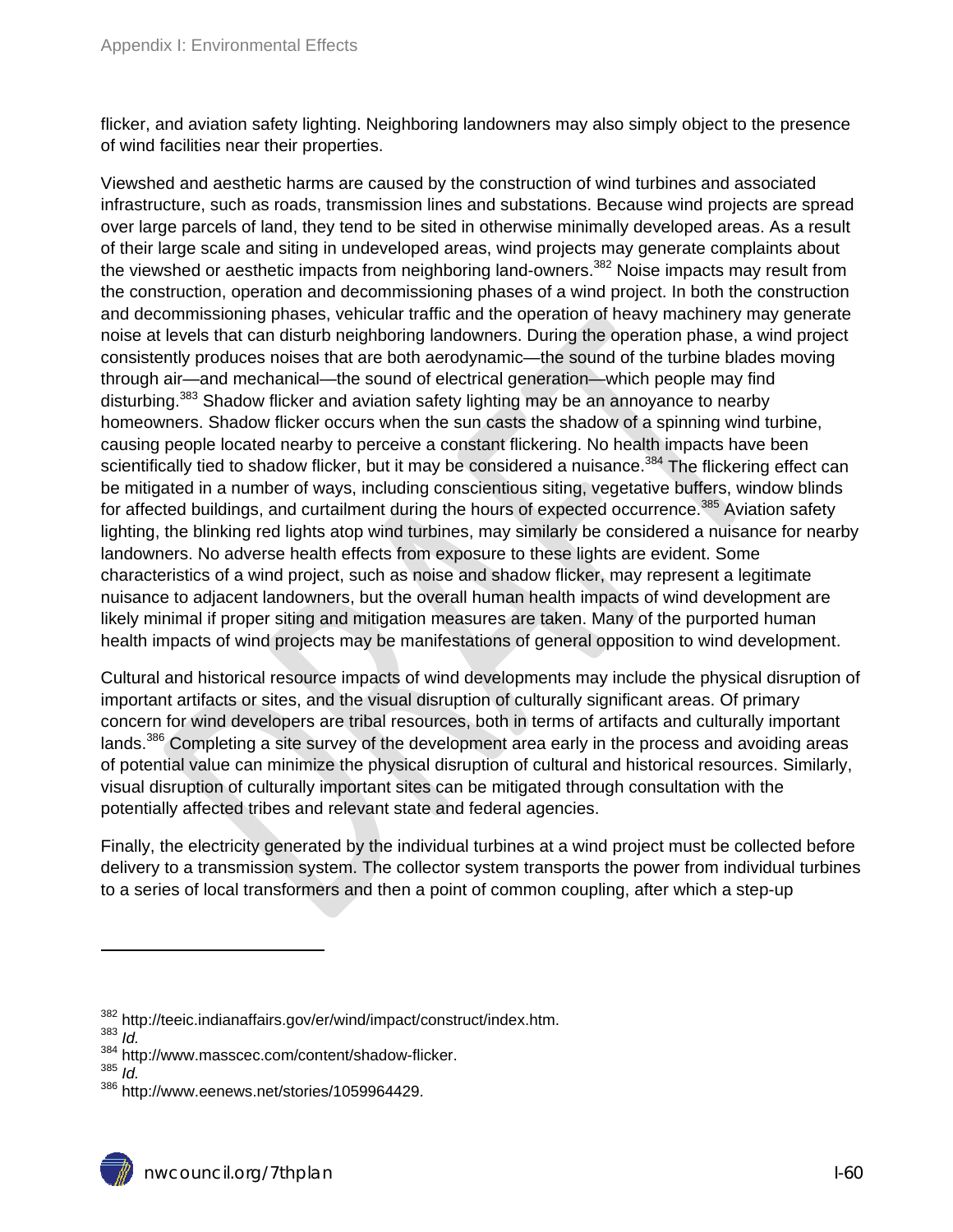transformer increases the voltage for long-distance transmission.<sup>387</sup> In addition to the distance that the collector system must span to connect individual turbines, the power from the step up transformer must sometimes be delivered long distances to the transmission line. In addition, modifications may be required to the transmission system to increase capacity to accommodate more power. The infrastructure necessary to transport electricity generated by wind projects may result in environmental impacts that are discussed more fully in the Transmission section below.

In sum, a variety of environmental concerns arise during wind project development and operation; risks to plants and wildlife being the most visible issues. The risks of direct mortality for flying species and the fragmentation of sagebrush habitat are of primary concern in the Northwest. The extent of environmental damage caused by wind development depends primarily on the location and size of the project. Many of these harms, however, can be minimized through the use of appropriate mitigation measures.

# Solar Electricity Generation

Solar energy is currently experiencing a period of rapid growth in the United States., as a result of declining prices for solar panels, federal and state subsidies, and growing concerns over carbon emissions.<sup>388</sup> This growth is occurring in the form of distributed solar energy projects, utility-scale solar photovoltaic (PV) installations, and concentrating solar facilities. PV systems are typically flat panels made of silicon, which converts sunlight directly into electricity.<sup>389</sup> Distributed solar refers to a small-scale solar PV installation located near the point of consumption. Sometimes referred to as rooftop solar, distributed solar facilities are often sited on the premises of an electric customer.<sup>390</sup> Utility-scale solar PV refers to a large-scale PV installation used to generate electricity for sale at wholesale. Utility-scale solar PV installations are typically located in more remote areas, away from electricity end-users.<sup>391</sup> Concentrating solar facilities use a configuration of mirrors to concentrate the sun's heat to generate electricity thermally.<sup>392</sup> Diffuse light conditions in the Pacific Northwest limit the potential for concentrating solar, which requires consistent direct sunlight.<sup>393</sup> Although the environmental impacts of solar are generally minimal, each type of solar installation poses potential environmental risks.

The production of solar PV panels requires the acquisition of raw materials, the use of toxic chemicals, the consumption of electricity, and the disposal of waste products, all of which have attendant environmental risks. In addition to silicon, which is relatively abundant and the largest component of a solar panel, the production of a PV system typically requires rare or precious metals,

<sup>&</sup>lt;sup>387</sup> http://www.windsystemsmag.com/article/detail/741/beyond-the-turbine-understanding-the-collector-system<br><sup>388</sup> http://www.scientificamerican.com/article/solar-power-sees-unprecedented-boom-in-u-s/.<br><sup>389</sup> http://www.nre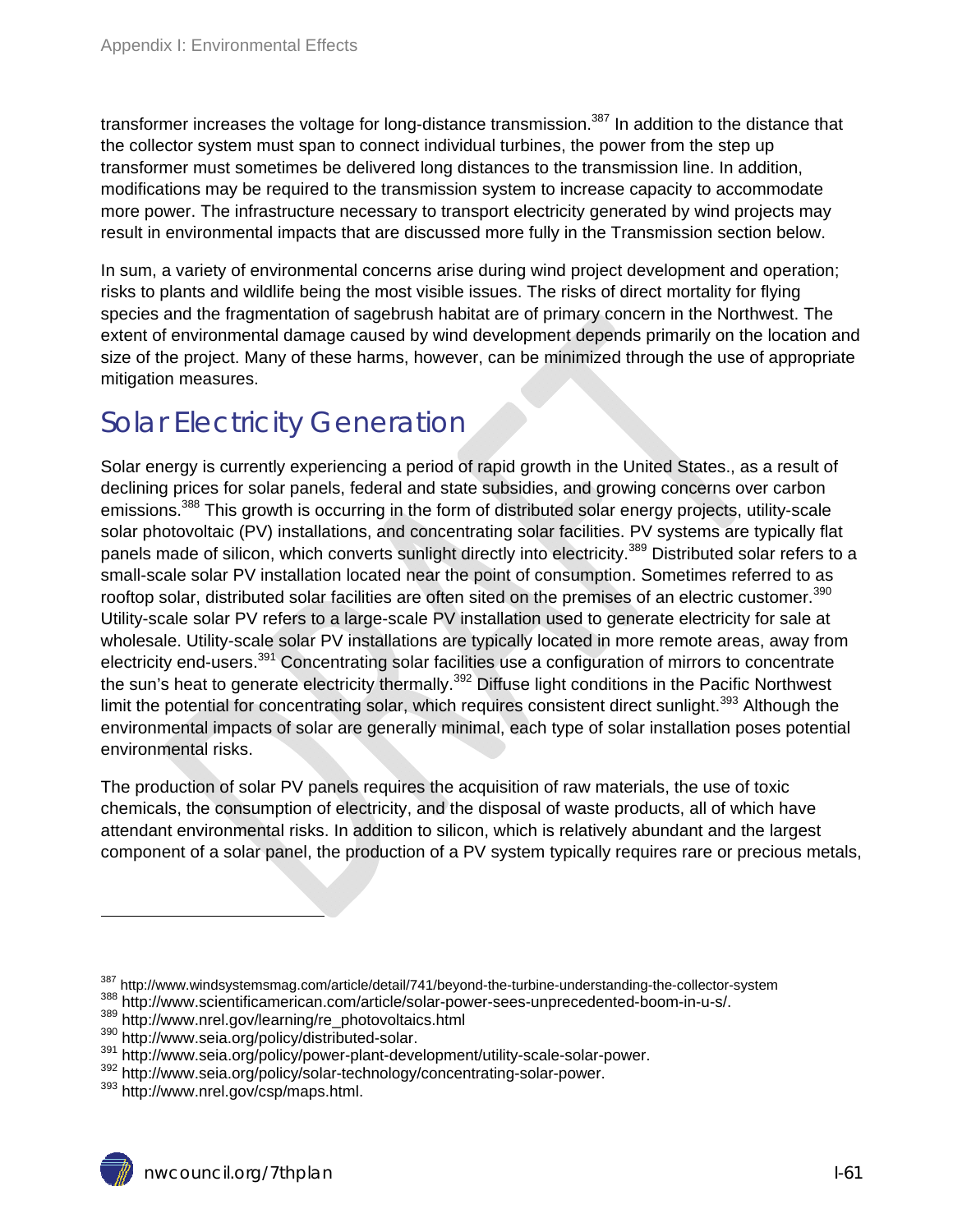such as silver, tellurium and indium.<sup>394</sup> These rare metals may be mined by exploited workers and supplied from areas of conflict.<sup>395</sup> Although abundant, silica can cause the lung disease silicosis in workers responsible for mining the material.<sup>396</sup> Silica is generally mined in the form of quartz, which must be initially refined into silicon and then into polysilicon before it may be used in a solar panel.<sup>397</sup> The initial refining process requires the use of energy-intensive furnaces, the operation of which may result in greenhouse gas and other air emissions depending on the energy source used.<sup>398</sup> The energy payback time for solar panels, the amount of time it takes for panels to generate the power required during their lifecycle, typically ranges from six months to two years.<sup>399</sup> The second refining process produces silicon tetrachloride, a toxic chemical that produces hydrochloric acid in the presence of water. Although silicon tetrachloride may be recycled at a savings to the refining facility, some refiners dispose of the liquid as waste.<sup>400</sup> The polysilicon is then formed into blocks that are sliced into thin wafers, and cleaned and etched with hydrofluoric acid.<sup>401</sup> Hydrofluoric acid is the same extremely corrosive compound used in some types of natural gas extraction, causing damage to human tissue and bone to the extent that a person is exposed.<sup>402</sup> Unintentional releases of the acid can contaminate nearby water and soils. Researchers are looking into alternatives to hydrofluoric acid in the polysilicon manufacturing process. Thin-film manufacturing methods, which represent a less material- and energy intensive manner of manufacturing PV panels, may obviate the need for many of the steps described above. But thin-film technologies typically require components that contain cadmium, itself a carcinogen and genotoxin.<sup>403</sup> As a result, thin-film manufacturers are working on reducing or eliminating the need for cadmium in their products. The overall environmental impacts of solar panel production largely depend on the materials and processes used by the panel manufacturer.<sup>404</sup> The majority—58 percent—of solar panels are manufactured in China.<sup>405</sup> Although China's environmental standards are sometimes eyed with suspicion, they are generally seen to be improving.<sup>406</sup>

In addition to PV panels, a solar facility needs an inverter to convert the direct current power that the panels produce to the alternating current electricity that is the standard on the United States electricity grid. An inventory of the materials required to manufacture a solar inverter has proven

<sup>&</sup>lt;sup>405</sup> http://solarlove.org/wp-content/uploads/2014/10/PV-solar-cell-production-by-region.png<br><sup>406</sup> See, e.g., https://www.wilsoncenter.org/publication/making-green-green-how-improving-the-environmentalperformance-supply-chains-can-be-win



<sup>&</sup>lt;sup>394</sup> http://news.nationalgeographic.com/news/energy/2014/11/141111-solar-panel-manufacturing-sustainabilityranking/<br><sup>395</sup> http://ngm.nationalgeographic.com/2013/10/conflict-minerals/gettleman-text

<sup>396</sup> http://spectrum.ieee.org/green-tech/solar/solar-energy-isnt-always-as-green-as-you-think<br>397 http://spectrum.ieee.org/green-tech/solar/solar-energy-isnt-always-as-green-as-you-think<br>398 Id

 $\frac{399}{400}$  *Id.* 

<sup>400</sup> *Id.* In 2011, China set a standard of 98.5% recycle rate for silicon tetrachloride. 401 *Id.* 

 $\frac{402}{403}$  *Id.* 

<sup>&</sup>lt;sup>403</sup> *Id.*<br><sup>404</sup> http://www.solarscorecard.com/2014/2014-SVTC-Solar-Scorecard.pdf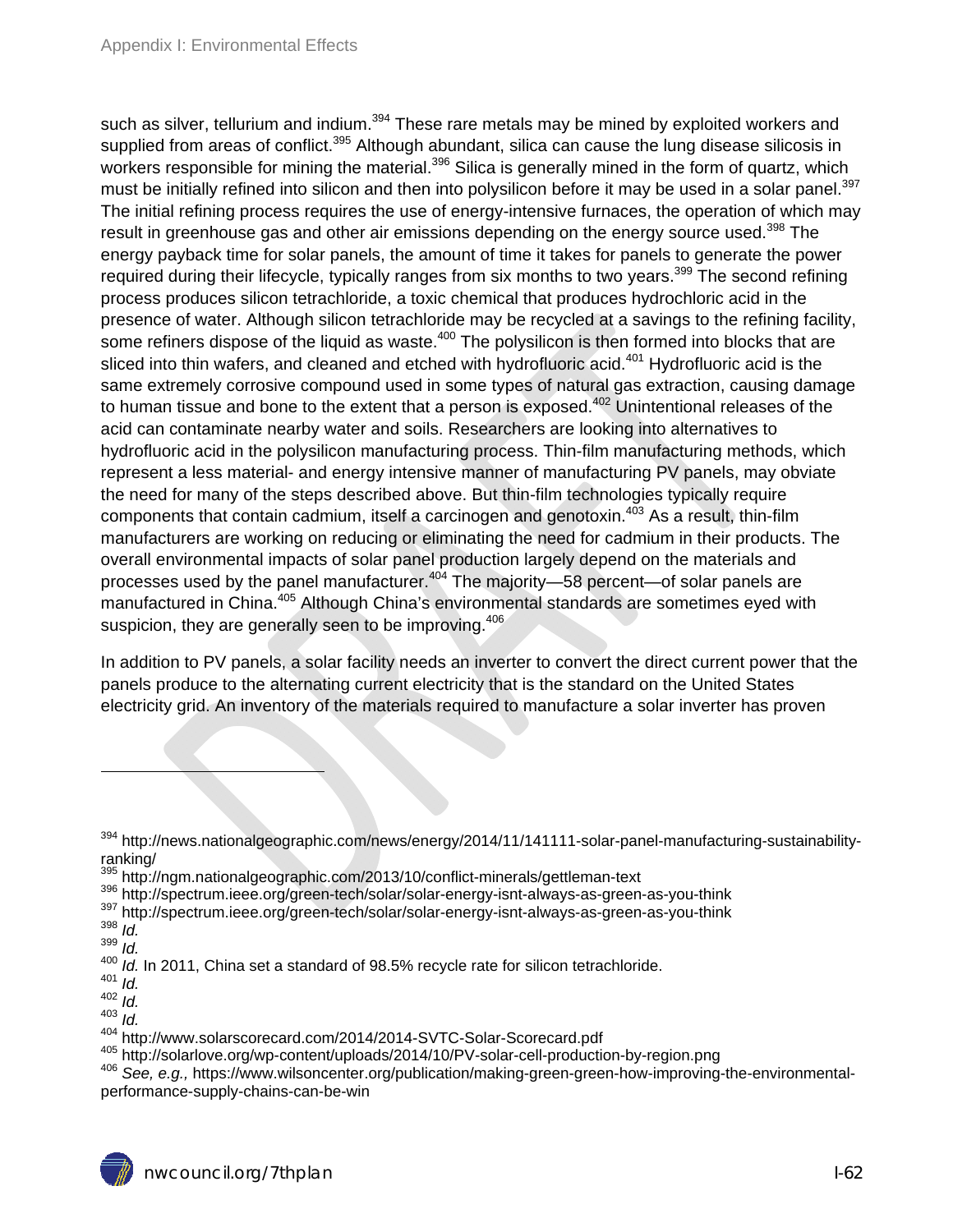difficult to track down, but the technology typically includes copper components and electronics.<sup>407</sup> The lifecycle environmental impacts of a solar PV project may vary depending on the materials and processes used to manufacture the associated solar inverter.

The development of solar PV facilities require an average of approximately 8 acres of land per megawatt of capacity,<sup>408</sup> as compared to an average of 85 acres per megawatt of capacity for wind development.409 However, solar facilities are generally developed at a density at which the land cannot be used for other purposes, while wind turbines do not preclude other uses, such as agriculture and grazing. The Northwest has experienced limited utility-scale solar PV development,<sup>410</sup> but interest from developers is growing. The largest solar PV facility currently sited in the Northwest is the 40 acre, 5.7 megawatt Outback Solar Project in Christmas Valley, Oregon.<sup>411</sup> The development of utility-scale and distributed solar PV is expected to continue to grow in the Northwest.

As is the case with wind energy, the environmental impacts of the operation of a solar installation vary by project size, type and location. These risks include harm to vulnerable plants and wildlife, impacts on air and water quality, and impacts to human health and cultural and historical resources. Overall, however, the portfolio of environmental risks posed by solar energy appear to be similar to, but less severe than, those posed by wind. $412$ 

Some types of solar development have the potential impact vulnerable plant and wildlife species through habitat destruction or direct contact with facilities. Utility-scale PV and concentrating solar are the primary technologies of concern with regards to plant and wildlife impacts, because they tend to be large-scale developments in previously undeveloped areas. Distributed solar energy has minimal wildlife impacts, because it is typically sited in locations that are already developed for other  $_{\text{uses}}^{413}$ 

Habitat disruption is the primary risk to plants and wildlife posed by utility-scale solar PV.<sup>414</sup> The best solar resources in the Northwest are typically situated in high desert areas, so desert species are the most vulnerable to solar development. Utility-scale solar facilities typically consist of multiple rows of solar panels mounted on a concrete foundation. Once constructed, plants and wildlife are excluded from these facilities, so utility-scale PV development reduces available habitat. Solar PV development also brings with it human noise, activity and infrastructure, which may affect adjacent wildlife. Contact with increased vehicular traffic to and from the site, both during construction and

- %20Cost%20and%20environmental%20impact%20comparison.pdf at 4.2 408 http://spectrum.ieee.org/energywise/green-tech/solar/report-counts-up-solar-power-land-use-needs.
- 
- 

<sup>&</sup>lt;sup>407</sup> See http://www.clca.columbia.edu/papers/21%20EUPVSC%20-%20deWild%20et%20al%20-<br>%20Cost%20and%20environmental%20impact%20comparison.pdf at 4.2

<sup>&</sup>lt;sup>410</sup> https://openpv.nrel.gov/utility-scale.<br><sup>411</sup> http://www.bpa.gov/news/newsroom/Pages/Twas-bright-before-Christmas.aspx.<br><sup>412</sup> http://www.ucsusa.org/clean\_energy/our-energy-choices/renewable-energy/environmental-impact of.html#.VUfpcmR4oq9.

<sup>413</sup> http://www1.eere.energy.gov/solar/pdfs/47927\_chapter7.pdf. 414 http://teeic.indianaffairs.gov/er/solar/impact/op/index.htm.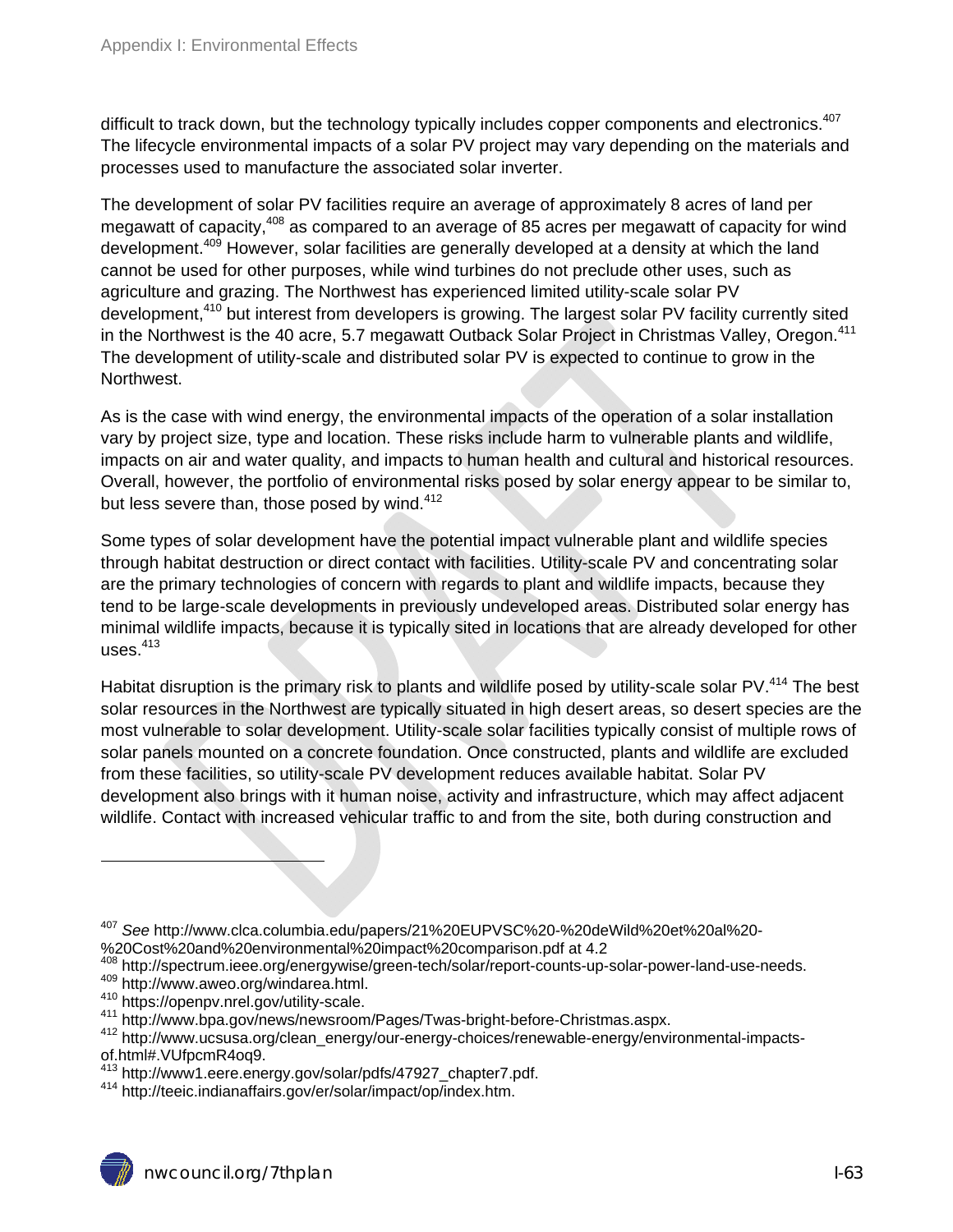operation could result in additional harm to wildlife. Mitigation measures, including limiting development to disturbed areas or existing facilities, establishing protective buffers between the facility and sensitive areas, and avoiding significant activity around the facility during mating periods can limit the risk of wildlife disruption.<sup>415</sup>

Concentrating solar causes more troubling and visible wildlife impacts than solar PV, occasionally causing birds to ignite midair.<sup>416</sup> Concentrating solar facilities use mirrors to direct the sun's energy into a receiver in the form of heat, that heat is typically used to drive a steam turbine. There are four basic types of concentrating solar plant: Parabolic Trough, Compact Linear Fresnel Reflector, Power Tower and Dish-Engine.<sup>417</sup> Parabolic Troughs use curved mirrors to reflect the sun's energy into receiver tubes that run down the center of the trough. Compact Linear Fresnel Reflector facilities use the same principle, however the mirrors are flat, rather than curved, and arranged in a manner that mimics a trough. In Power Tower facilities, a large column serves as the receiver at the center of a field of mirrors. Dish-Engine facilities employ a parabolic dish of mirrors that direct the sun's energy into a receiver mounted in front of that dish. Bird deaths occur at some concentrating solar facilities when the animals enter the "solar flux," or the stream of concentrated solar energy created by the mirrors.<sup>418</sup> The dramatic nature of these bird deaths has led to sensationalistic press coverage. In some cases, the unfortunate animals are referred to as "streamers," for the trail of smoke and water vapor they release as they fall from the sky.<sup>419</sup> These deaths occur only at Power Tower facilities, which have much higher operating temperatures than other concentrating solar plants. Aside from bird deaths caused by contact with solar flux, concentrating solar has many of the same potential wildlife impacts due to habitat fragmentation as solar PV.

Similar to wind energy development, the potential for a solar facility to cause adverse impacts to birds and other wildlife may trigger compliance requirements under the BGEPA, MBTA and ESA. The California and Nevada regional office of the FWS drafted a template letter to provide guidance to solar developers for complying with these statutes.<sup>420</sup> In it, a solar developer is encouraged to work with the FWS to take measures to mitigate impact during project development and continue to adapt management practices throughout the operation of a facility to avoid take of protected species. In furtherance of these goals, a developer is encouraged to develop and adopt an avian plan and identify and implement all reasonable, prudent and effective measure to avoid killing birds and other wildlife protected under any of the three laws. $421$  A solar developer is also encouraged to apply for and obtain BGEPA and ESA § 10 incidental take permits, as well as a Special Purpose Utility permit under the MBTA. As was the case with wind energy, these steps are voluntary, but project owners that comply with the FWS's guidance are less likely to face enforcement action

<sup>&</sup>lt;sup>415</sup> *Id.*<br><sup>416</sup> http://www.popsci.com/solar-power-towers-are-vaporizing-birds.

<sup>417</sup> http://www.seia.org/policy/solar-technology/concentrating-solar-power.<br><sup>418</sup> http://www.kcet.org/news/redefine/rewire/solar/concentrating-solar/scores-of-birds-killed-during-test-ofsolar-project-in-nevada.html.

<sup>419</sup> http://www.dailymail.co.uk/sciencetech/article-2965070/Solar-farm-sets-130-birds-FIRE-Extreme-glowpower-plant-ignites-creatures-mid-air-tests.html.

<sup>&</sup>lt;sup>420</sup> https://www.fws.gov/cno/images/Solar%20Letter%20template.pdf<br><sup>421</sup> *Id.*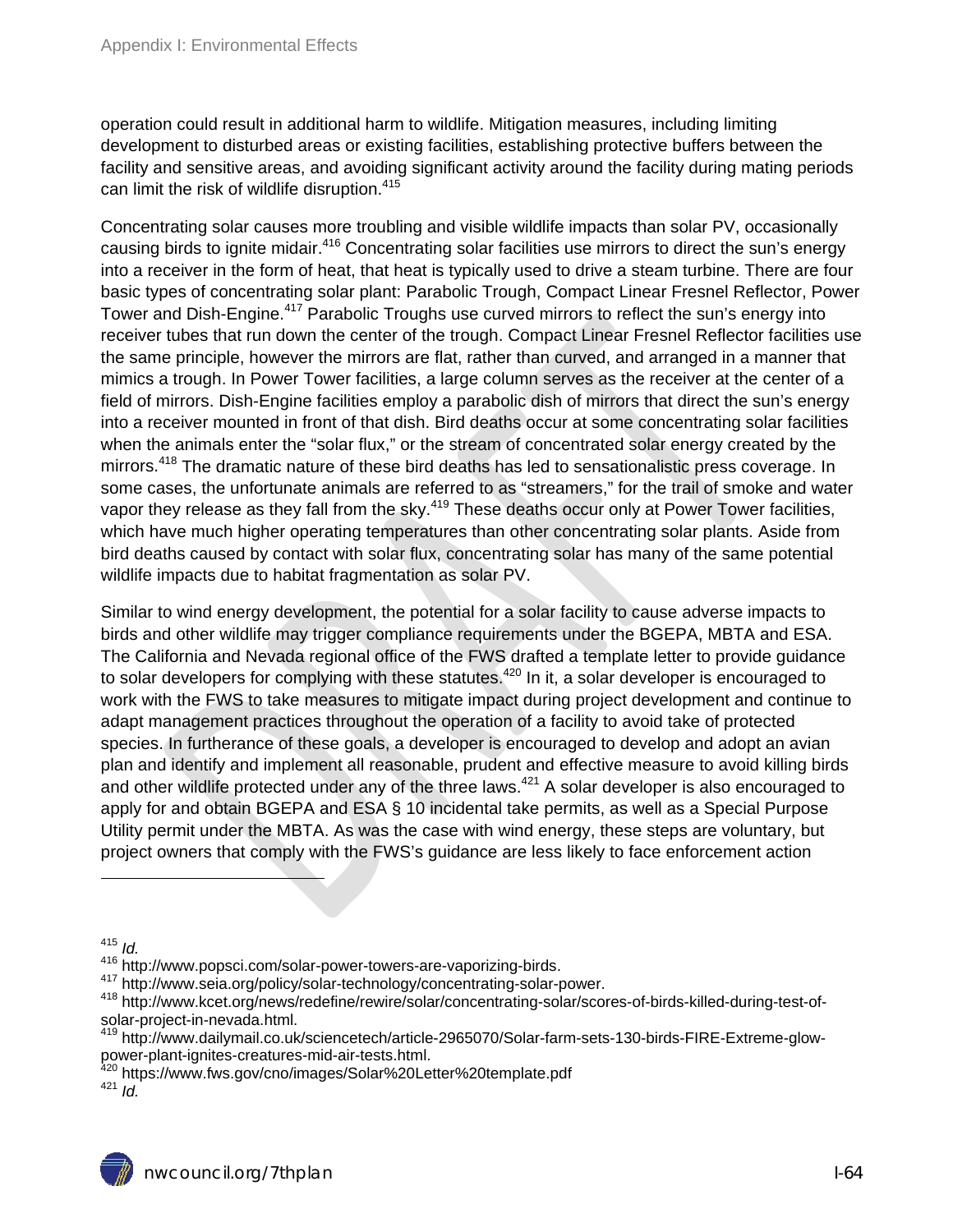should a take occur.<sup>422</sup> While the guidance letter discussed above was issued by a FWS regional office that does not oversee the Northwest, it likely the position reflects the nationwide policy of the FWS.

Solar energy development has modest impacts on water and air quality. These impacts are primarily limited to the larger solar installations, utility-scale PV and concentrating solar. The water and air impacts of distributed solar PV appear to be minimal. Solar energy development my impact water quality to the extent that vegetation is removed and drainage patterns are altered.<sup>423</sup> PV svstems consume water for dust control and panel cleaning, up to 395 million gallons during construction 6.8 million gallons during operation.<sup>424</sup> Concentrating solar facilities typically consume more than that, requiring freshwater to drive steam turbines and cool the facilities. Concentrating solar is disadvantaged in this way, because prime solar resource areas tend to overlap with waterconstrained areas.<sup>425</sup> A solar facilities may require a § 402 NPDES permit under the Clean Water Act for stormwater discharges.

Solar energy development does not have a significant impact on air quality. Because solar power is a non-emitting resource, the construction phase of solar development is the only period in which air quality may be affected. Even then, the impacts are limited to vehicle exhaust and dust from blasting, grading and vehicular traffic. $426$ 

Solar energy development is unlikely to cause many human health impacts. Utility-scale PV and concentrating solar facilities require large infrastructure in remote regions and, therefore, may cause aesthetic or viewshed harms.<sup>427</sup> Aside from non-development of a solar facility, limited mitigation options exist for these impacts.428 In addition, solar facilities have the potential to create glare, cause by the sun's reflection off of solar infrastructure. Glare for adjacent landowners can easily be avoided through the careful configuration of solar facilities.<sup>429</sup> A solar energy development's impact on cultural and historical resources may be limited through appropriate mitigation. Of particular concern in remote areas considered for solar energy development would be the removal or destruction of artifacts, and visual impacts to sacred sites and landscapes.<sup>430</sup> The impacts to artifacts can be mitigated through a review of known archeological sites and a comprehensive site survey. The visual impacts of solar facilities to cultural resources can be mitigated through consultation with the relevant tribes.<sup>431</sup>

- 426 http://teeic.indianaffairs.gov/er/solar/impact/construct/index.htm.<br><sup>427</sup> *Id.*<br><sup>428</sup> http://www.bia.gov/cs/groups/xieed/documents/document/idc1-021617.pdf.
- 

<sup>&</sup>lt;sup>422</sup> *ld.*<br><sup>423</sup> http://teeic.indianaffairs.gov/er/solar/impact/construct/index.htm.

<sup>&</sup>lt;sup>424</sup> http://spectrum.ieee.org/green-tech/solar/solar-energy-isnt-always-as-green-as-you-think<br><sup>425</sup> http://www.circleofblue.org/waternews/wp-content/uploads/2010/08/Solar-Water-Use-Issues-in-Southwest.pdf.

 $^{429}$  http://www.oregon.gov/ODOT/HWY/OIPP/docs/solar\_glarepotentialwl.pdf.<br> $^{430}$  http://teeic.indianaffairs.gov/er/solar/mitigation/index.htm.<br> $^{430}$  http://teeic.indianaffairs.gov/er/solar/mitigation/index.htm.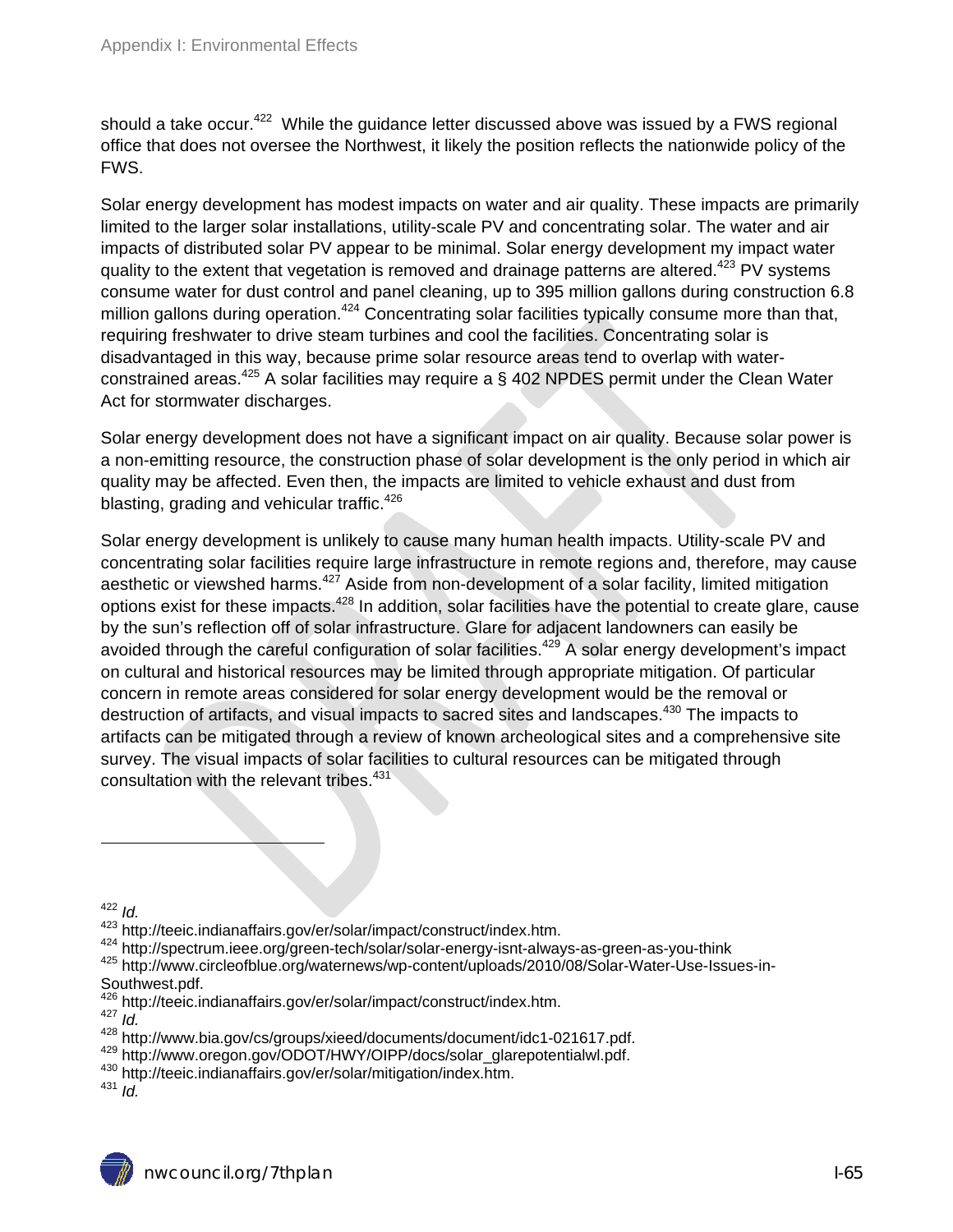A solar energy project that is built on federal land or requires a federal permit or license to operate will trigger the NEPA's environmental analysis requirement. While the BLM has issued a Programmatic EIS<sup>432</sup> for its program to facilitate solar development on BLM-administered lands in the Southwest,<sup>433</sup> no similar plan exists in the Northwest. A developer seeking to build a utility-scale solar PV or concentrating solar project that requires federal involvement, then, will be required to work with the relevant federal agencies to prepare an EA or EIS.

A solar energy facility, like a wind project, may not be built with the convenience of interconnection to the transmission system in mind. For that reason, a solar project may require a considerable length of delivery infrastructure to interconnect to transmission lines. In addition, the capacity of the recipient transmission system may need to be increased to accommodate the increase in electricity. Both the construction of interconnection facilities and the expansion of the transmission system have the potential to produce environmental impacts that are more fully considered in the Transmission section below.

In conclusion, while the generation of electricity from solar facilities produces limited environmental impacts, a lifecycle assessment that includes the manufacture of components and developing necessary transmission infrastructure results in a broader accounting of environmental effects. In addition to wildlife habitat disruption associated with project construction, the effects may include environmental and human health impacts that may be outsourced to the areas where materials are mined and panels are manufactured abroad. The magnitude of the impacts caused by solar power production, however, is significantly less than those associated with fossil fuel-fired generation.

# Biomass Electricity Generation

In the electricity context, biomass energy describes several types of generating resources in which fuel is burned to create steam that drives a turbine to produce power. The term biomass includes solid fuel, such as wood, wood waste and agricultural residues, as well as methane produced by the decay of organic material in landfills, sewage treatment facilities, and farming operations. These resources, while part of the energy portfolio in the Northwest, provide only modest contributions to the region's electricity sector. For this reason, this section includes a brief look at these resources and their impacts.

There is about 1,000 megawatts of installed biomass in the region. In recent years, there have been several small (on average three megawatts) animal waste and landfill gas plants developed on existing dairy farms and landfill operations. With the economic recession in the late 2000's, several of the region's paper and textile plants have shut down, reducing the supply of pulping liquor for pulp and paper biomass plants. In addition, Portland General Electric is considering converting its 660 megawatt Boardman coal-fired generation facility into a 40 to 50-megawatt biomass facility when the plant is slated to cease coal-burning operations in 2020.<sup>434</sup> Biomass is relatively more expensive

<sup>&</sup>lt;sup>432</sup> http://solareis.anl.gov/<br><sup>433</sup> http://blmsolar.anl.gov/sez/<br><sup>434</sup> http://www.energybiz.com/magazine/article/288483/boardman-goes-biomass.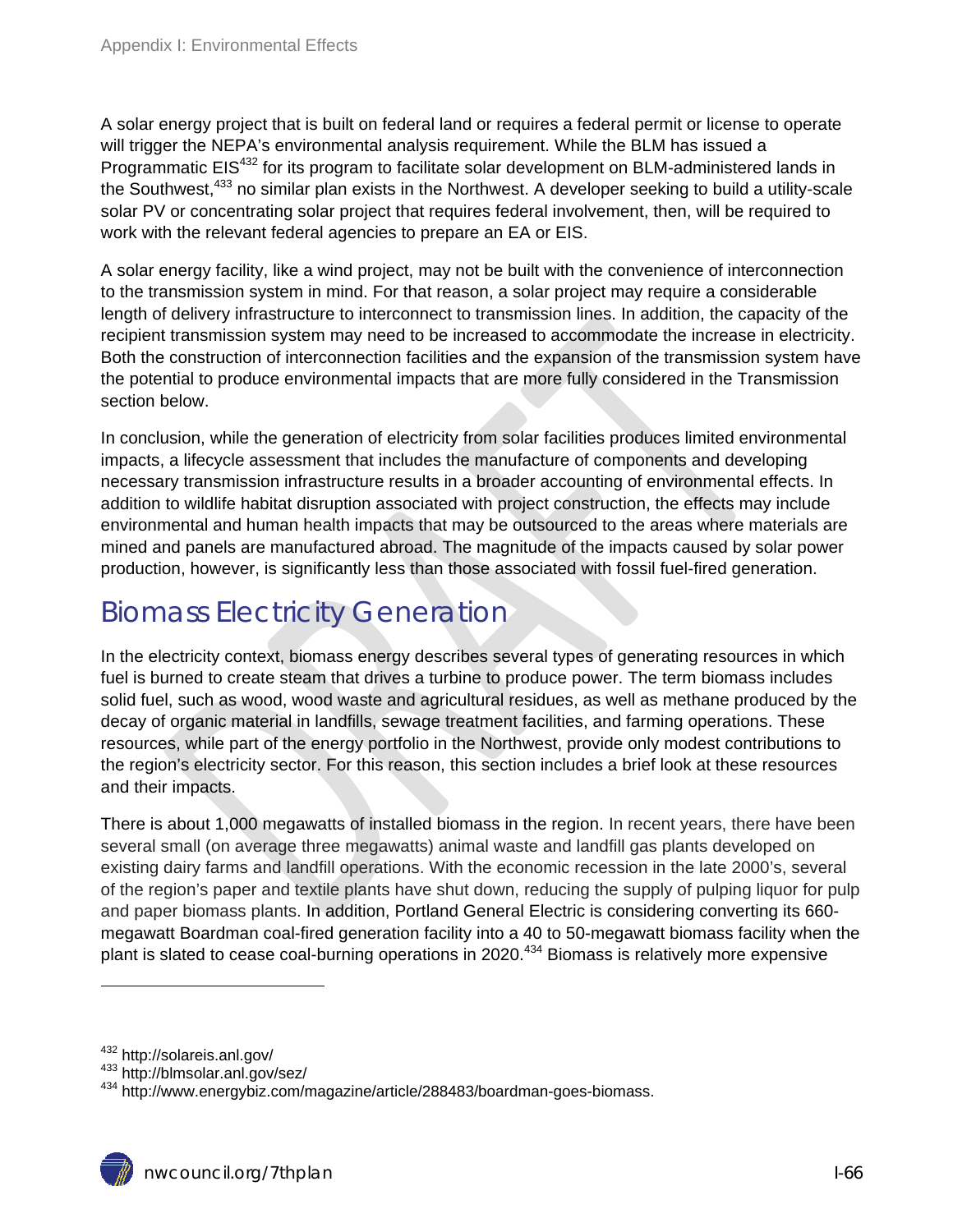than other fuels, so, although it provides similar operational characteristics to coal and natural gas, the electric industry is not likely to embrace the fuel to any significant extent unless states mandate higher levels of renewable energy.<sup>435</sup> Direct use of biomass in applications such as home heating can also reduce electricity demand, to the extent that it supplants electric heating. While direct use of biomass does have environmental impacts, it is outside of the scope of this Appendix.

Since biomass energy refers to a diverse array of fuels and technologies, the potential environmental and human impacts that result from biomass-fueled electricity generation is varied. The primary concerns are water and land use impacts associated with feedstock production and air quality concerns relating to biomass combustion.

Feedstock refers to the organic materials that are either used directly as biomass fuels or used to produce biomass fuels. These may include round wood, woody residues, agricultural byproducts, and municipal solid waste.<sup>436</sup> Feedstock can be broken down into three types: primary feedstock, which includes crops grown specifically to produce biomass energy; secondary feedstock, which includes byproducts like manure, food waste, wood processing residue and pulping liquor; and tertiary feedstock, which includes municipal solid and sanitary waste, landfill gas, and urban wood waste.<sup>437</sup> Primary feedstock production results in the most significant environmental impacts, because it typically requires the devotion of land to agricultural purposes, as well as water and fertilizer inputs. For this reason, impacts associated with the production of primary feedstock may include: agricultural runoff in rivers and streams, habitat destruction, and human health impacts associated with pesticide use. These water quality impacts may be regulated under the Clean Water Act to the extent that the runoff is channelized, however, agricultural runoff is generally nonpoint source runoff and thus not covered by the statute.<sup>438</sup> Agricultural runoff contributes significantly to water quality impairment nationwide, although biomass feedstock production generates only a small fraction of agricultural runoff. Secondary and tertiary feedstocks utilize waste products for energy, and impacts relating to their production are relatively modest. The majority of the biomass used in the electricity sector is comprised of residues from the production processes associated with the pulp and paper industries, which is also the case in the Northwest.<sup>439</sup> Accordingly, the environmental impacts associated with the production of biomass feedstock in the regional electric industry are minimal.

The process of combusting biomass to generate electricity results in air quality and climate change impacts. The primary air emissions produced during biomass combustion include nitrogen oxides, sulfur dioxide, carbon monoxide, mercury, lead, volatile organic compounds, particulate matter, and dioxins.440 Lifecycle emissions vary by type of biomass resource, but, in general, a biomass facility

<sup>&</sup>lt;sup>435</sup> http://www.eia.gov/oiaf/analysispaper/biomass/.<br><sup>436</sup> http://www.energy.gov/eere/bioenergy/biomass-feedstocks.<br><sup>437</sup> http://teeic.indianaffairs.gov/er/biomass/impact/siteeval/index.htm.<br><sup>438</sup> http://water.epa.gov/po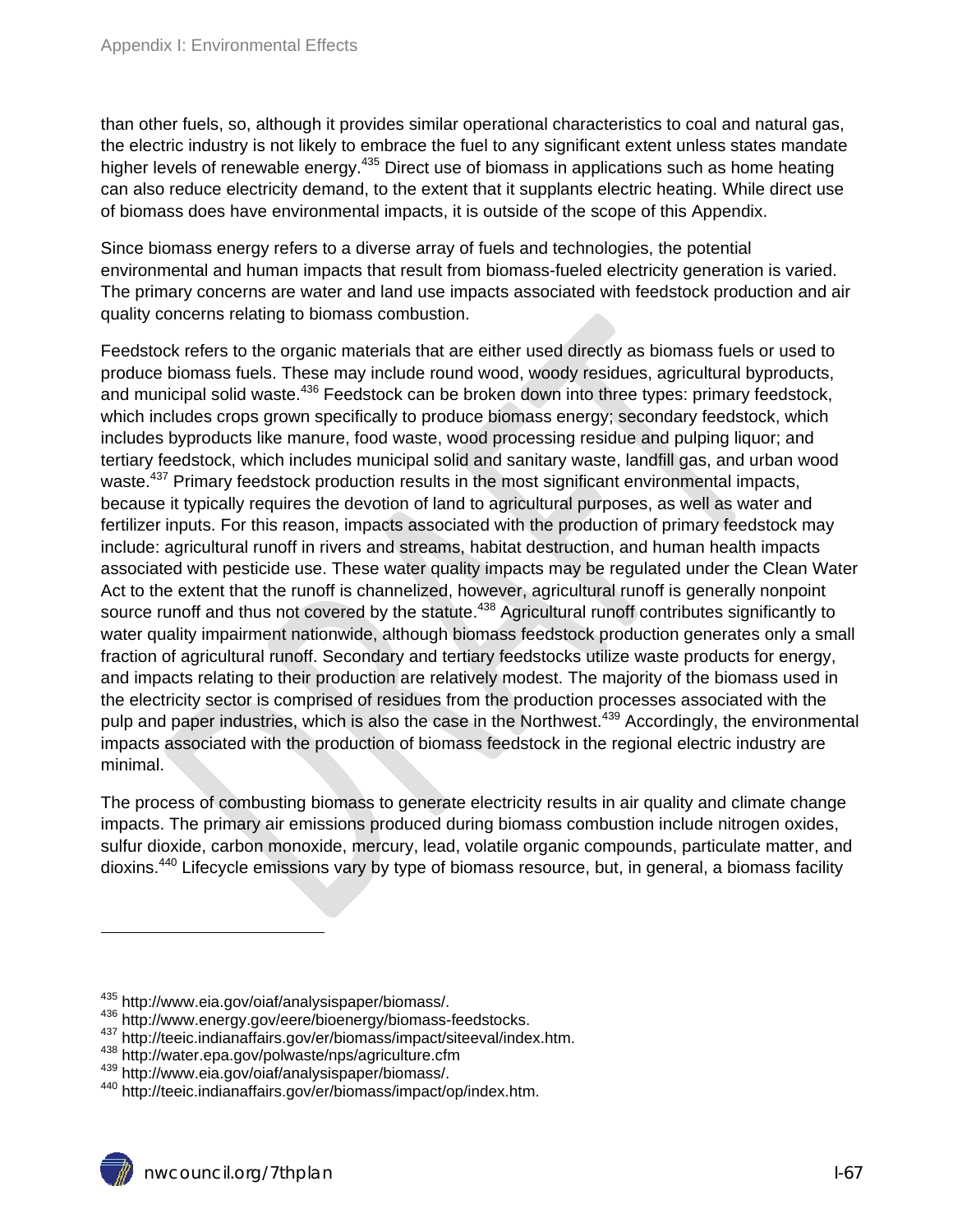emits fewer pollutants at lower levels than its fossil fuel counterparts.<sup>441</sup> Municipal solid waste facilities, also known as trash to energy plants, are typically associated with the emission of mercury and other heavy metals.<sup>442</sup> Plants that burn gas captured from landfills, manure digesters and sewage treatment produce emissions similar to natural gas-fired electricity generators. However, the capture and beneficial use of biogas as a fuel may have a net emissions benefit to the extent that it reduces methane emissions. Facilities that combust wood products emit carbon dioxide, nitrogen oxides and other pollutants. However, the process of growing trees sequesters carbon from the atmosphere, meaning that the carbon dioxide released from wood product combustion is nominally offset by the growth of new trees. According to this logic, the EPA is currently considering whether to exclude carbon emissions produced by the combustion of biogenic feedstocks from the compliance requirements under the Clean Power Plan.<sup>443</sup> However, there is some controversy surrounding the idea that biogenic carbon should be excluded, with opponents suggesting that such a position might lead to deforestation and a worsening of climate change.<sup>444</sup> The Clean Air Act generally requires compliance with emissions limitations and technology-based standards for a variety of pollutants that may result from biomass combustion. Biomass facilities are required to comply with the NAAQS, which establish emissions limits for six criteria pollutants, as well as the NESHAPS, which restrict emissions of hazardous air pollutants.

Depending on the type of biomass used, combustion may also result in water quality and quantity impacts. Biogas is a pipeline-quality methane product that may be used interchangeably with natural gas, so the water impact of using biogas as a fuel source is limited.<sup>445</sup> Steam electric biomass generation facilities employ boilers and cooling systems similar to coal plants. These facilities are commonly associated with solid waste and wood products, but may use a variety of solid and gaseous fuels.<sup>446</sup> The water impacts associated with steam electric biomass facilities are similar to those associated with coal plant operations, potentially including water withdrawals and discharges of cooling water blowdown and air pollution control equipment byproducts. A steam electric biomass facility that is discharging into surface waters must obtain a Clean Water Act § 402 NPDES permit. Biomass is commonly used in combined heat and power facilities, which utilize the waste steam after it has been used to generate electricity for industrial or heating purposes.<sup>447</sup>

The NEPA may impose environmental analysis requirements on the production of biomass feedstocks or the operation of an electric generation facility to the extent that a federal entity is involved.

<sup>&</sup>lt;sup>441</sup> http://www.ucsusa.org/clean\_energy/our-energy-choices/renewable-energy/environmental-impactsbiomass-for-electricity.html#.VVJg9WR4oq8.

 $442$  *Id.* 

<sup>443</sup> http://biomassmagazine.com/articles/12260/epa-releases-clean-power-plan-uncertainty-for-biomassremains. *See also* http://www3.epa.gov/climatechange/downloads/Biogenic-CO2-Emissions-Memo-111914.pdf

<sup>444</sup> http://www.politico.com/magazine/story/2015/01/obama-climate-plan-threatens-us-forests-

<sup>114718#</sup>ixzz3RTcr3D71<br><sup>445</sup> http://www.afdc.energy.gov/fuels/natural gas renewable.html

<sup>446</sup> http://www3.epa.gov/chp/documents/biomass\_chp\_catalog\_part6.pdf<br><sup>446</sup> http://www3.epa.gov/chp/documents/biomass\_chp\_catalog\_part6.pdf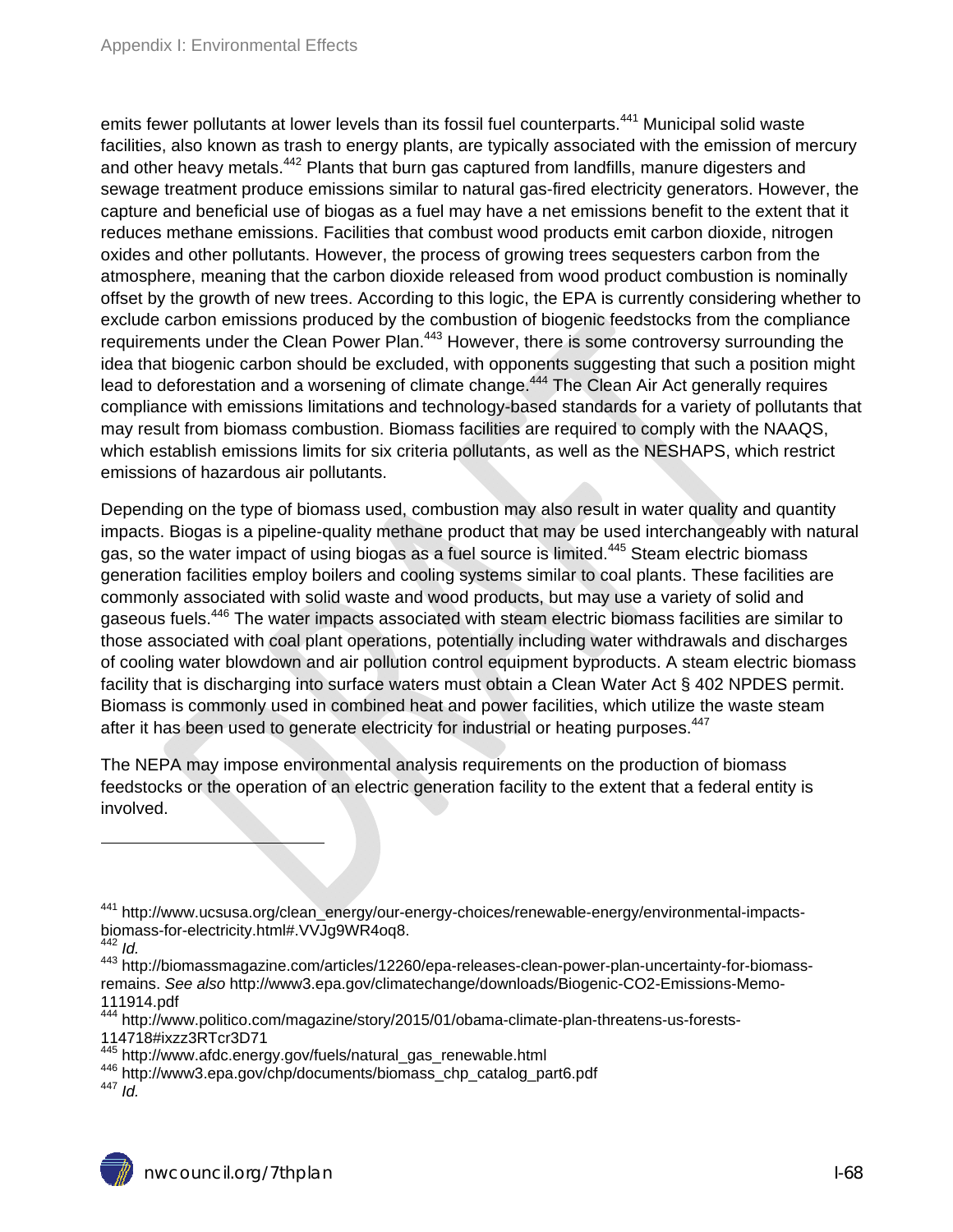In sum, the environmental impacts of biomass vary considerably depending on the type of fuels and technologies used. Because the Northwest principally relies on wood waste, air quality and water impacts are the region's primary concern with regards to biomass-fired electricity generation. Though only a small component of the region's current energy mix, biomass may see a growing role as a generating resource as state renewable portfolio standards become more stringent, especially if the EPA elects to exclude biogenic carbon emissions from the Clean Power Plan requirements.

# Geothermal Electricity Generation

Although the region boasts promising geothermal resources, the Northwest is currently home to only three geothermal electricity plants. The largest facility is 28.5 megawatt Neal Hot Springs plant, near Vale, Oregon. A smaller 3 megawatt facility is located in Paisley, Oregon.<sup>448</sup> Cassia County, Idaho also hosts a 13 megawatt facility called Raft River.<sup>449</sup> While the installed capacity of geothermal electric plants in the Northwest is minimal, the region has areas of strong potential for geothermal development.<sup>450</sup> Development to this point has been limited by the high cost of exploration and the general location of geothermal resources in environmentally sensitive areas.

Geothermal energy may be used to generate electricity by one of three processes: dry steam, flash steam or binary cycle. Dry steam facilities draw from underground steam resources to drive a turbine. Flash steam plants draw pressurized hot water from underground reservoirs. The water boils into steam when the pressure is decreased. Binary cycle facilities operate with water temperatures below 212 degrees Fahrenheit, using a working fluid with a low boiling point. As the working fluid is pumped through a heat exchanger in the geothermal water, the working fluid boils to form a gas that drives a turbine. Heat from geothermal resources may be used directly in certain applications, like space heating and industrial processes. The direct use of geothermal energy does not produce electricity, but may reduce overall electricity demand by displacing electric heating appliances. The development of geothermal resources for electricity generation can result in a variety of environmental and human health impacts, including harm to water quantity and quality, air quality and visual resources.

Depending on the type of system used to generate power, geothermal electricity generation facilities may use as much as 1700 to 4000 gallons of water per megawatt-hour.<sup>451</sup> Binary cycle plants do not consume water, because the working fluid is heated and cooled in a closed-loop system.<sup>452</sup> Dry steam and flash steam systems require water inputs, using steam to drive a turbine. The steam is

<sup>&</sup>lt;sup>448</sup> *ld.*<br><sup>449</sup> http://www.energy.idaho.gov/renewableenergy/geothermal.htm.

<sup>450</sup> http://www.eia.gov/todayinenergy/detail.cfm?id=3970. Based on geothermal resources in the Cascade Range, Washington has the potential to produce up to 300 MW. http://www.nrel.gov/docs/fy05osti/36549.pdf. Montana has identified 15 high temperature geothermal sites for potential development.

http://deq.mt.gov/energy/geothermal/sites.mcpx. Idaho is the state with the 3<sup>rd</sup> best geothermal resource in the U.S. http://www.energy.idaho.gov/renewableenergy/geothermal.htm.<br><sup>451</sup> http://www.ucsusa.org/clean\_energy/our-energy-choices/renewable-energy/environmental-impacts-

geothermal-energy.html#.VVDYimR4oq8.

<sup>&</sup>lt;sup>452</sup> http://teeic.indianaffairs.gov/er/geothermal/impact/op/index.htm.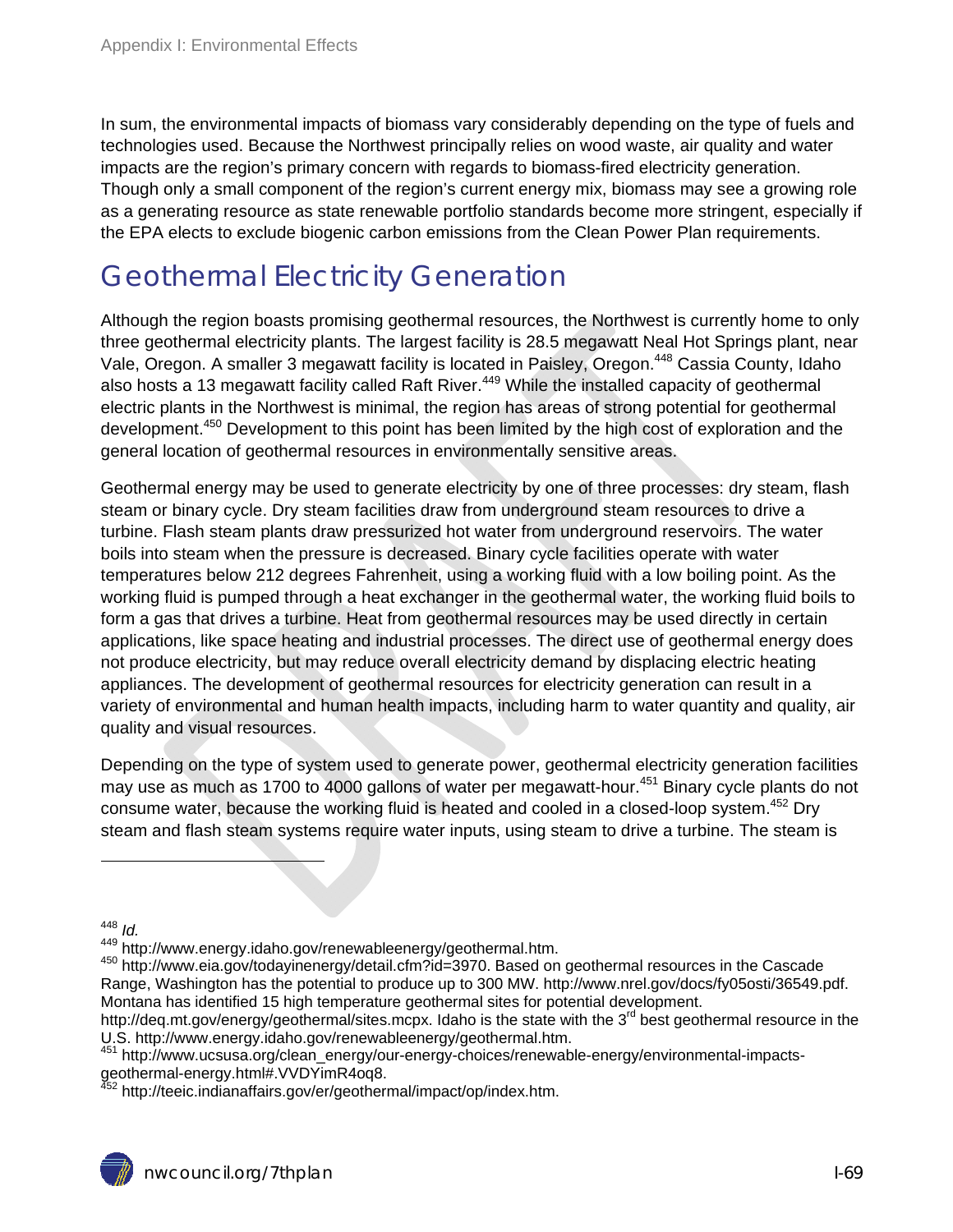then cooled and condensed, a process in which hot water is exposed to ambient air in cooling towers, before being reinjected into the geothermal reservoir. Some of this cooling water evaporates into the air as steam. Water that is consumed in the cooling process must be replaced with water from an outside source to prevent subsidence of the geothermal aquifer, however, this water may be non-potable.<sup>453</sup> The U.S. geothermal electricity generation fleet universally employs wet-recirculating cooling technologies, which constantly condense and reuse cooling water, without discharging it back into the waterway from which it was withdrawn.<sup>454</sup> Because geothermal facilities do not generally result in any discharges into surface waters, the Clean Water Act has limited applicability. The underground injection control regulations of the Safe Drinking Water Act, however, may impose restrictions on geothermal facility operations.<sup>455</sup>

The cooling process may also result in modest air quality impacts, because geothermal water tends to have high levels of dissolved minerals that are released into the air as a result of evaporation. Air emissions are only associated with dry and flash steam geothermal plants, binary cycle facilities do not produce any emissions. The primary air pollutant caused by geothermal evaporation is hydrogen sulfide, which turns into sulfur dioxide in the atmosphere.<sup>456</sup> Sulfur dioxide is a component of acid rain, and can cause heart and lung disease in humans.<sup>457</sup> However, emissions from geothermal plants generate 30 times less sulfur dioxide than coal plants per megawatt hour of electricity produced. In addition, hydrogen sulfide abatement systems can reduce these levels to levels between 0.0002 pounds per megawatt-hour for dry steam to 0.35 pounds per megawatt hour for flash steam.<sup>458</sup> Geothermal electric facilities are subject to the emissions limitations established under the NAAQS and NESHAPs programs of the Clean Air Act.<sup>459</sup>

Finally, the siting of geothermal plants is dependent on the quality of the geothermal resource. To the extent that high-quality geothermal resources are found in otherwise undeveloped or scenic areas, geothermal plants may have wildlife impacts or cause aesthetic harms. For example, many of the best sites in the Northwest lie in the Cascade Range and high desert of Eastern Oregon and Southern Idaho, areas with limited existing human infrastructure.<sup>460</sup> Development of geothermal resources in these areas may have an adverse impact on wildlife and aesthetic values, similar to the impacts of solar and wind development discussed above.

<sup>453</sup> *Id.*

 $\overline{a}$ 

<sup>454</sup> http://www.ucsusa.org/clean\_energy/our-energy-choices/energy-and-water-use/water-energy-electricitycooling-power-plant.html#.VVop0mR4oq8.<br><sup>455</sup> http://www.geo-energy.org/reports/Environmental%20Guide.pdf at 21.

456 http://www.ucsusa.org/clean\_energy/our-energy-choices/renewable-energy/environmental-impactsgeothermal-energy.html#.VVpP42R4oq\_.

<sup>457</sup> *Id.* 

458 http://geo-

energy.org/events/Air%20Emissions%20Comparison%20and%20Externality%20Analysis\_Publication.pdf.<br><sup>459</sup> http://www.geo-energy.org/reports/Environmental%20Guide.pdf at 20-21.

http://www.smu.edu/~/media/Site/Dedman/Academics/Programs/Geothermal%20Lab/Graphics/SMUHeatFlow Map2011 CopyrightVA0001377160 jpg.ashx?la=en.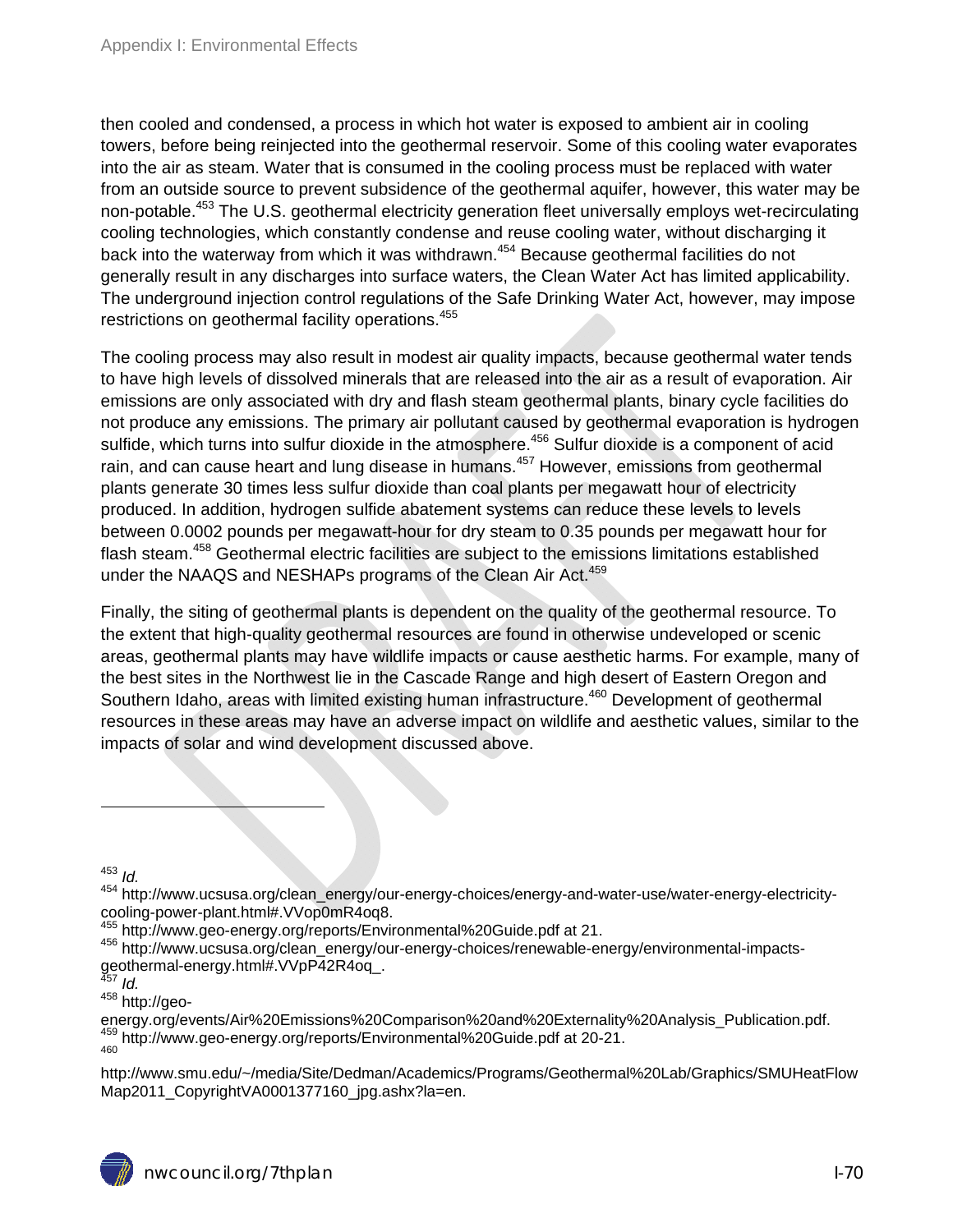Geothermal electric facilities sited on public land or requiring a federal permit or license to operate may be subject to environmental analysis requirements under the NEPA.

In sum, the development of geothermal resources may have modest environmental and human health impacts, but those impacts are less significant than the environmental impacts associated with fossil fuel-fired electricity generation. Although the Northwest hosts developable geothermal resources, their development does not appear to be imminent.

# Electricity Storage

Energy storage systems convert electricity into a storable form of energy at one point in time and release the energy back as electricity at a later point in time. Some storage systems, such as pumped hydro and compressed air storage systems require specific geographies to operate. Battery storage systems are not geographically dependent and can be utilized at multiple locations and for a variety of applications.

#### Pumped Storage

Pumped storage hydroelectric projects share many of the environmental effects that hydroelectric dams do. Pumped storage projects generate electricity by moving water between two reservoirs, an upper and lower, with the ability to store energy for later use. Open-loop pumped storage systems are located directly on existing or diverted waterways, while closed loop systems recycle water from man-made reservoirs and therefore can be located anywhere. Similar to hydroelectric projects, pumped storage produces no serious air emissions or solid waste. Closed-loop systems usually undergo more extensive construction periods and have larger land footprints than hydroelectric projects, but they face the same environmental impacts.

Closed-loop systems have fewer environmental effects because they are not directly interacting with existing waterways and aquatic habitats. The initial development and construction of the two reservoirs disrupts the environment where the project is sited, causing potential erosion and effects from construction such as noise, dust, and aesthetic impacts. Water is needed to fill the reservoirs, and replacement water is brought in as needed to counteract the natural effects of evaporation and seepage.<sup>461</sup>

### Battery Storage

 $\overline{a}$ 

Electrochemical battery technologies convert electricity to chemical potential to store, and then convert back to electricity as needed. These technologies are smaller in scale than other storage technologies and provide shorter discharge times, anywhere from a few seconds to around six hours. Battery storage systems may be especially valuable when used in combination on-site with a renewable resource such as solar PV. Battery storage systems may be an important component of

<sup>461</sup> http://www.hydro.org/wp-content/uploads/2012/07/NHA\_PumpedStorage\_071212b1.pdf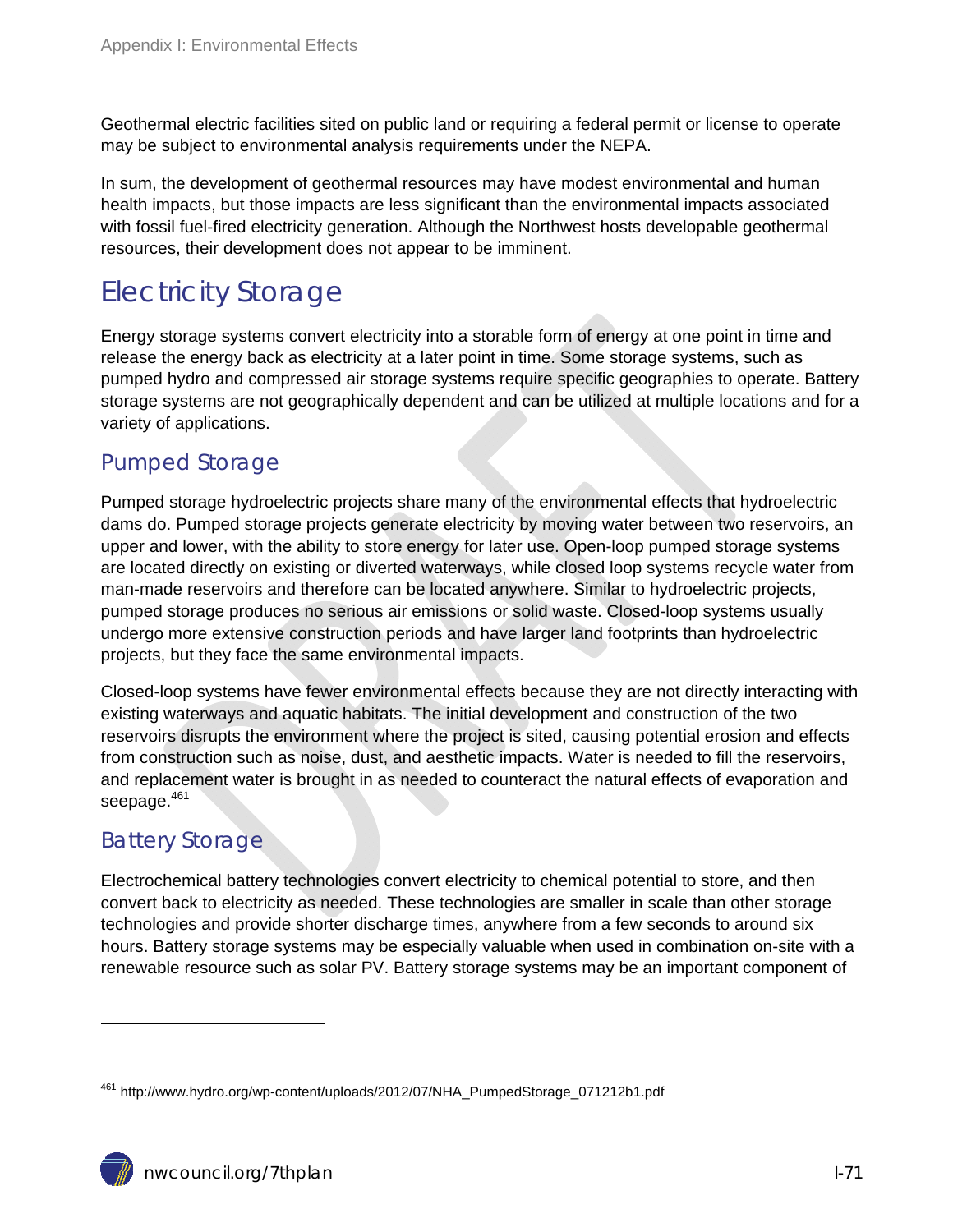the future power system since battery technologies are rapidly improving, manufacturing is ramping, costs are expected to decline, and the technology pairs well with solar power.

Battery technologies can be more easily sited and built than other storage technologies, but have not enjoyed widespread deployment yet due to power performance, limited lifetimes, and high system cost. Conventional batteries are composed of cells which contain two electrodes - a cathode and an anode - and electrolyte in a sealed container. During discharge a reduction-oxidation reaction occurs in the cell and electrons migrate from the anode to the cathode. During recharge, the reaction is reversed through the ionization of the electrolyte. Many different combinations of electrodes and electrolytes have been developed. Three common battery storage technologies include lead-acid, sodium-sulfur, and lithium-ion.

Lead acid batteries are the most mature of the technologies. They are the low cost solution, though they suffer from short life cycles, high maintenance requirements, and toxicity. Green Mountain Power, a Vermont public utility, is currently constructing the Stafford Hill Solar Farm and micro-grid. This project will pair 2 megawatts of solar PV with 4 megawatts of lead-acid battery storage.

Lithium-ion (Li-ion) batteries are composed of a graphite negative electrode, a metal-oxide positive electrode, and organic electrolyte with dissolved lithium ions and a micro-porous polymer separator. When the battery is charging, lithium ions flow from the positive metal oxide electrode to the negative graphite electrode, and when discharging the flow of ions is reversed.

Lithium-ion battery technology has long been used in consumer electronics and electric vehicles; and is also quickly emerging as a favored choice for grid-scale storage systems in the U.S. In the Northwest, Puget Sound Energy (PSE), Portland General Electric (PGE), and the Snohomish County Public Utility District (SnoPUD) are establishing storage projects using lithium-ion battery technology. PSE's Glacier Battery Storage Project (2 megawatts and 4.4 megawatt-hours) will serve as a backup power source, reduce system load during high demand periods, and help integrate intermittent renewable generation on the grid. The project is expected to come on-line in late 2015. PGE's Smart Power Project (5 megawatt) is a working smart grid demonstration. It will also test the ability of battery storage to provide dispatchable backup power, provide demand response, and integrate solar power. SnoPUD is currently installing a battery storage system comprised of three lithium-ion batteries and one flow battery. The project is being developed to improve reliability and integrate variable resources.

Typically, battery storage systems are constantly monitored for high temperatures and alarms are raised if there are issues. Battery storage often contains exotic materials which require special handling during normal operations, and particularly during emergency conditions such as fire, flooding, or earthquakes.<sup>462</sup> Large scale storage applications are often utility-owned and operated. These systems are governed by codes and standards, including the National Electrical Safety Code®.

<sup>462</sup> DOE/EPRI Electricity Storage Handbook, February 2015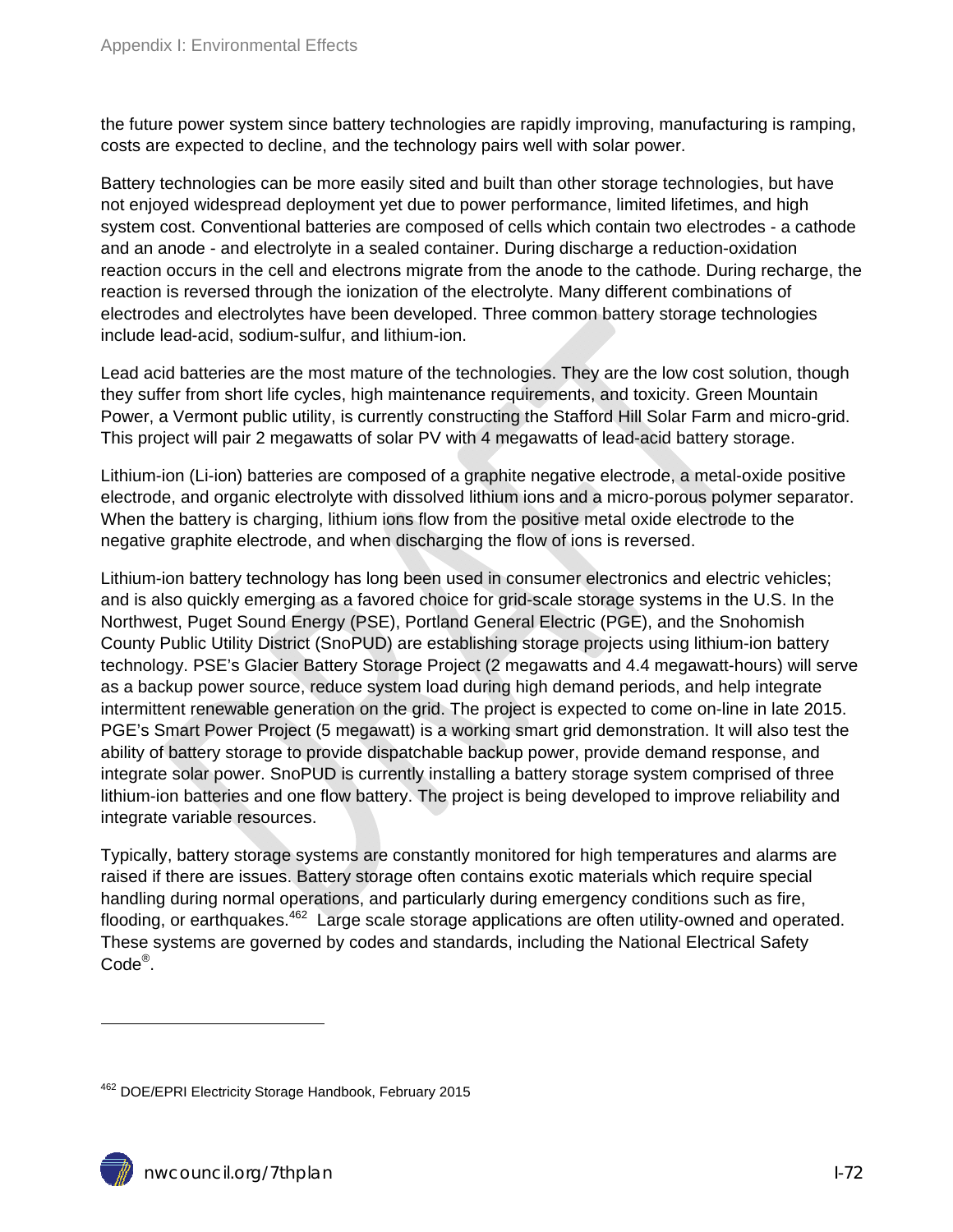The environmental impacts associated with battery storage depend on the type of battery. Lead-acid batteries are the oldest form of rechargeable battery technology; often used in automobiles, boats, planes, etc. In lead-acid battery systems, the positive electrode is comprised of lead dioxide  $PbO<sub>2</sub>$ , the negative electrode metallic lead Pb and the electrolyte sulfuric acid. Lead and sulfuric acid are considered hazardous. Contact with sulfuric acid can burn the skin and irritate the membranes of the eyes or respiratory system.<sup>463</sup> Lead poisoning can cause comas, convulsions, mental retardation, seizures and even death.<sup>464</sup> Proper disposal of the batteries at the end of their lifecycle is very important. Lead-acid batteries are the most recycled product in the world<sup>465</sup>. During disposal, the battery components are separated into component parts, the lead plates and grids are smelted to be used in new batteries, and the acid electrolyte is neutralized and scrubbed to remove dissolved  $lead<sup>466</sup>$ .

Sodium-sulfur batteries (NaS) hold potential for grid services because of their lengthy discharge period (up to 6 hours). There are several installations of the technology for grid support across the world; the largest individual installation (34 megawatts) is in Northern Japan where the system is used for wind stabilization.<sup>467</sup> These batteries use potentially hazardous materials – including metallic sodium – which is combustible if exposed to water. These systems require air tight doubled walled stainless-steel enclosures.<sup>468</sup> At the end of life, the sodium, sulfur, and sulfur poly sulfide components need to be properly disposed of and/or recycled.

Flow battery systems are large scale storage systems which have a unique construction. Unlike other battery technologies, the electrolyte material is stored in tanks, external to the electrodes. During discharge and charge, electrolyte is pumped from its container into the cell to interact with the electrodes. These systems require added measures for on-site containment of electrolyte spills. These measures may require construction of dams or berms.<sup>469</sup> Vanadium redox flow batteries are one type of flow battery. This is a developing technology that utilizes vanadium ions. When decommissioning, the solid-ion exchange cell membranes may be highly acidic or alkaline and are toxic.<sup>470</sup> The liquid electrolyte may be recycled.

Lithium-ion battery systems are the fastest growing platform for stationary storage applications. These batteries are deployed in electric vehicles, plug-in hybrid electric vehicles, and for power services such as distribution grid support, frequency regulation, and solar integration. Typical anode materials include graphite and other conductive additives. Cathodes (positive electrode) are composed of metal oxides. Chemistries include lithium manganese oxide and lithium nickel cobalt manganese oxide (Li-NCM). Electrolyte solutions are composes of lithium salt and organic solvents.

<sup>&</sup>lt;sup>463</sup> California Integrated Waste Management Board, Lead-Acid Batteries – Hazards and Responsible Use, www.ciwmb.ca.gov/Publications/<br><sup>464</sup> Ibid.

<sup>&</sup>lt;sup>466</sup> DOE/EPRI Electricity Storage Handbook, February 2015<br><sup>466</sup> Ibid.<br><sup>468</sup> DOE/EPRI Electricity Storage Handbook, February 2015<br><sup>469</sup> DOE/EPRI Electricity Storage Handbook, February 2015<br><sup>470</sup> Ibid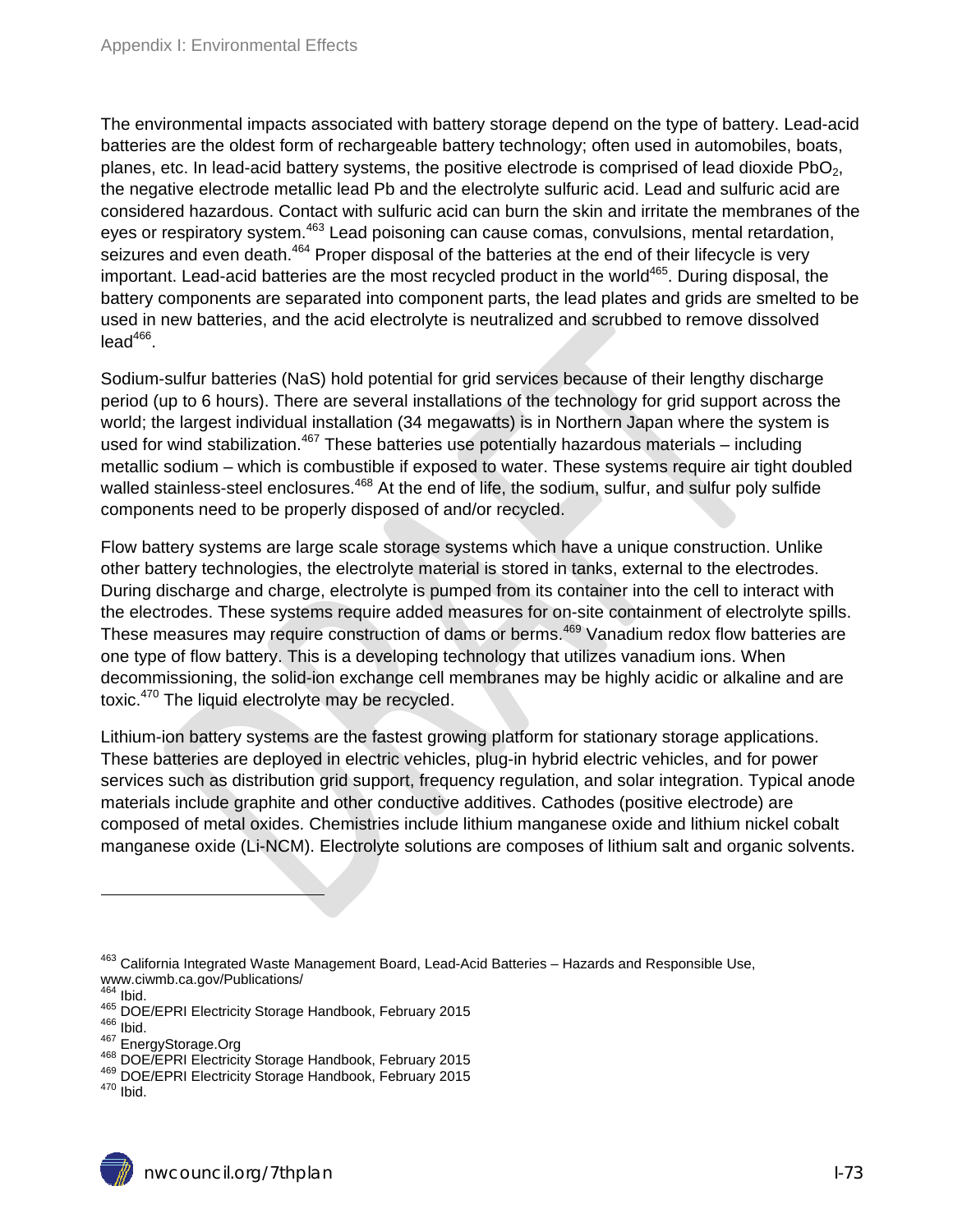The life-cycle of a lithium battery includes:

- 1. Materials extraction and processing: lithium brine extracted from saline lakes in Chile comprise the largest mass input, other materials include copper, aluminum, and other metals
- 2. Components manufacture: electrode coatings, subsystems
- 3. Product Manufacture: battery cell and battery packs
- 4. Product Use: grid support
- 5. End of life: metal recovery, landfill, incineration. <sup>471</sup>

The choice of battery chemistry influences the resulting environmental impacts, particularly the choice of materials for the cathode.<sup>472</sup> The Li-NCM cathode chemistry relies on the metals cobalt and nickel. These metals have impact potential for significant toxicity. Exposure to these metal compounds in the production, processing and use of these batteries can cause adverse respiratory, pulmonary, and neurological effects.<sup>473</sup> There are ways to reduce these impacts, such as substituting different materials for the cathode, and recycling of metals from the batteries. There is incentive for battery recyclers to recover lithium, and nickel from used batteries since these materials have value.

Grid connected battery storage systems may play an important role in the future power system, providing such services as electric energy time shifting, peaking capacity, ancillary series, and renewable generation firming. Environmental impacts depend on the battery technology and choice of materials and battery chemistries. Recycling battery systems at the end of life is a key component to reducing the impact of battery use in the energy industry.

# GREENHOUSE GAS EMISSIONS FROM THE NORTHWEST ELECTRIC INDUSTRY

The electricity sector generates more greenhouse gas than any other industry in the United States, accounting for 31 percent of all emissions.<sup>474</sup> Greenhouse gases, which include components and byproducts of electricity generation such as carbon dioxide, methane and nitrous oxide (among others), impact the climate by trapping heat in the atmosphere.<sup>475</sup> The lifespan and behavior of each of these compounds in the atmosphere varies, so their potency is expressed in terms of their Global Warming Potential (GWP).<sup>476</sup> The GWP reflects each gas' ability to absorb energy over a 100-year timescale. Carbon dioxide serves as the reference, and thus has a GWP of one. Methane is considerably more potent, with a GWP of 28-36, meaning that it is 28 to 36 times more potent a

<sup>&</sup>lt;sup>471</sup> United States Environmental Protection Agency, Application of Life Cycle Assessment to Nanoscale Technology: Lithium-ion Batteries for Electric Vehicles, April 2013<br><sup>472</sup> Ibid.

<sup>473</sup> Ibid.<br><sup>473</sup> Ibid.<br><sup>474</sup> http://www3.epa.gov/climatechange/ghgemissions/sources/electricity.html

<sup>475</sup> http://www3.epa.gov/climatechange/ghgemissions/gases.html<br><sup>476</sup> http://www3.epa.gov/climatechange/ghgemissions/gwps.html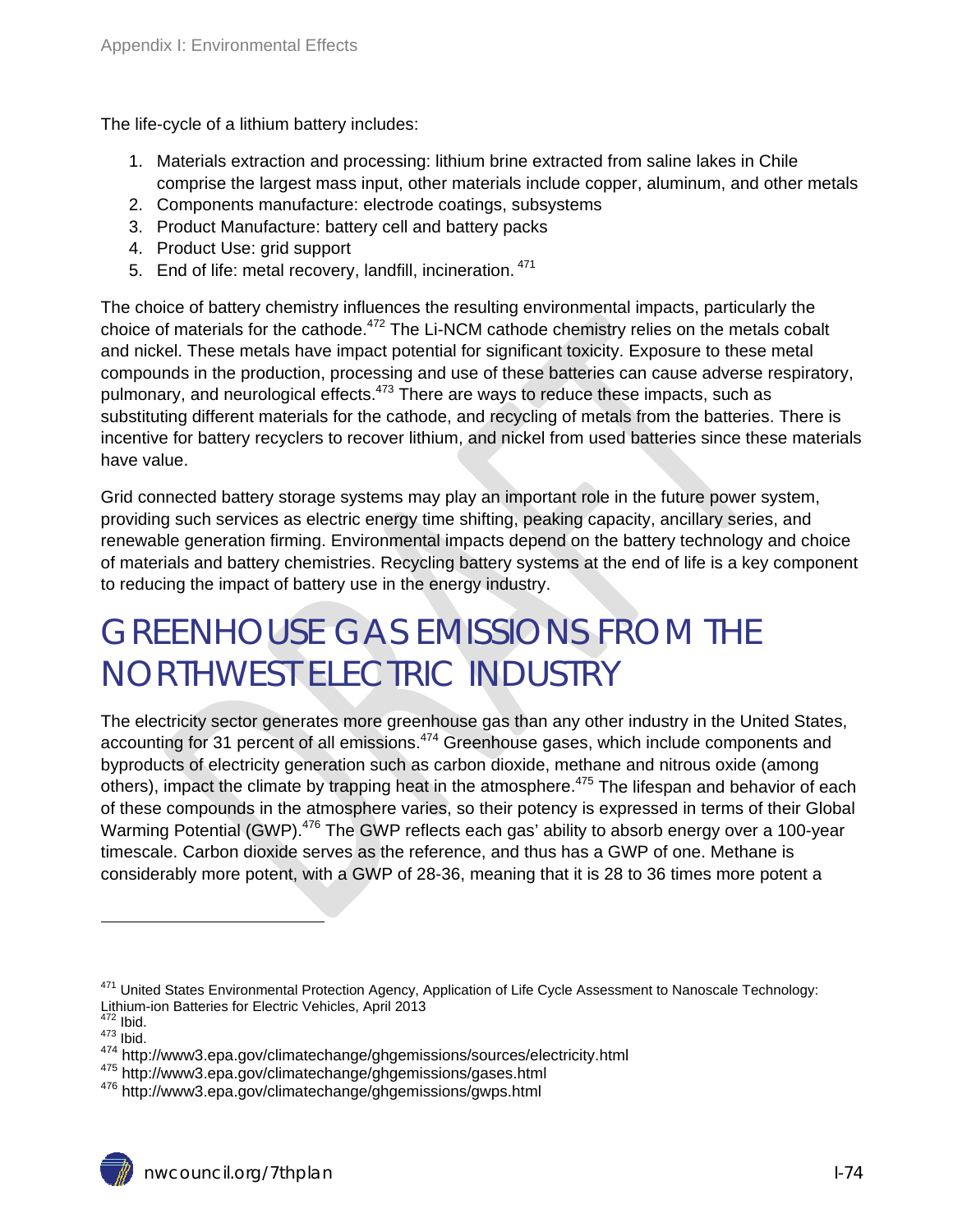greenhouse gas than carbon dioxide.<sup>477</sup> These two gases represent the compounds of primary concern when discussing electric industry emissions. Coal plants are the most carbon intensive generating resource, producing between 214 and 228 pounds of carbon dioxide per million British thermal units (Btu) of energy. Natural gas produces nearly half as much carbon dioxide as coal at 117 pounds per Btu. Although it has carbon emissions benefits over coal, natural gas is primarily composed of methane. As discussed above, methane leakage has the potential to negate some of the climate benefits associated with natural gas.

According to estimates from the Energy Information Administration, the Northwest electric industry was responsible for 29.4 million metric tons of carbon emissions in 2012.<sup>478</sup> Coal-fired electricity generators were the primary source of carbon dioxide, accounting for 20.7 million metric tons. Of the four Northwest states, Montana's carbon emissions footprint was the greatest at 15.6 million metric tons.<sup>479</sup> The planned retirements of several of the region's coal-fired electric plants will reduce the region's carbon footprint considerably.

A legal and regulatory framework for addressing greenhouse gas emissions is starting to take shape in the United States. The EPA has recently promulgated regulations to limit carbon dioxide emissions from the electricity sector and proposed a rule to address fugitive methane emissions from the oil and gas sector. Additionally, states have enacted Renewable Portfolio Standards (RPS) to promote the development of renewable energy resources. This section will briefly discuss these policies and their impact on greenhouse gas emissions in the Northwest.

## Clean Power Plan

On August 3, 2015, the EPA issued its final rule to cut carbon emissions from the electricity sector.<sup>480</sup> The stated goal of the Clean Power Plan is to reduce carbon dioxide emissions from the United States electric industry by 32 percent from 2005 levels by 2030. The regulations, promulgated under § 111(d) of the Clean Air Act, allow the EPA to establish state-by-state emissions targets that states have the responsibility to comply with.<sup>481</sup> The rule requires states to file a state implementation plan for compliance with EPA's targets, but provides states with some flexibility in selecting the means of emissions reductions, including permitting regional cooperation and emissions trading.<sup>482</sup> The final rule gives states until September 6, 2016 to submit final plans or requests for extension, with a final deadline no later than September 6, 2018. $483$ 

<sup>477</sup> *Id.* 

<sup>&</sup>lt;sup>478</sup> http://www.eia.gov/environment/emissions/state/<br><sup>479</sup> *Id.*<br><sup>480</sup> http://www2.epa.gov/cleanpowerplan/fact-sheet-overview-clean-power-plan

<sup>&</sup>lt;sup>481</sup> http://www2.epa.gov/sites/production/files/2015-08/documents/cpp-final-rule.pdf<br><sup>482</sup> http://www2.epa.gov/cleanpowerplan/fact-sheet-overview-clean-power-plan<br><sup>483</sup> http://www2.epa.gov/cleanpowerplan/fact-sheet-overvi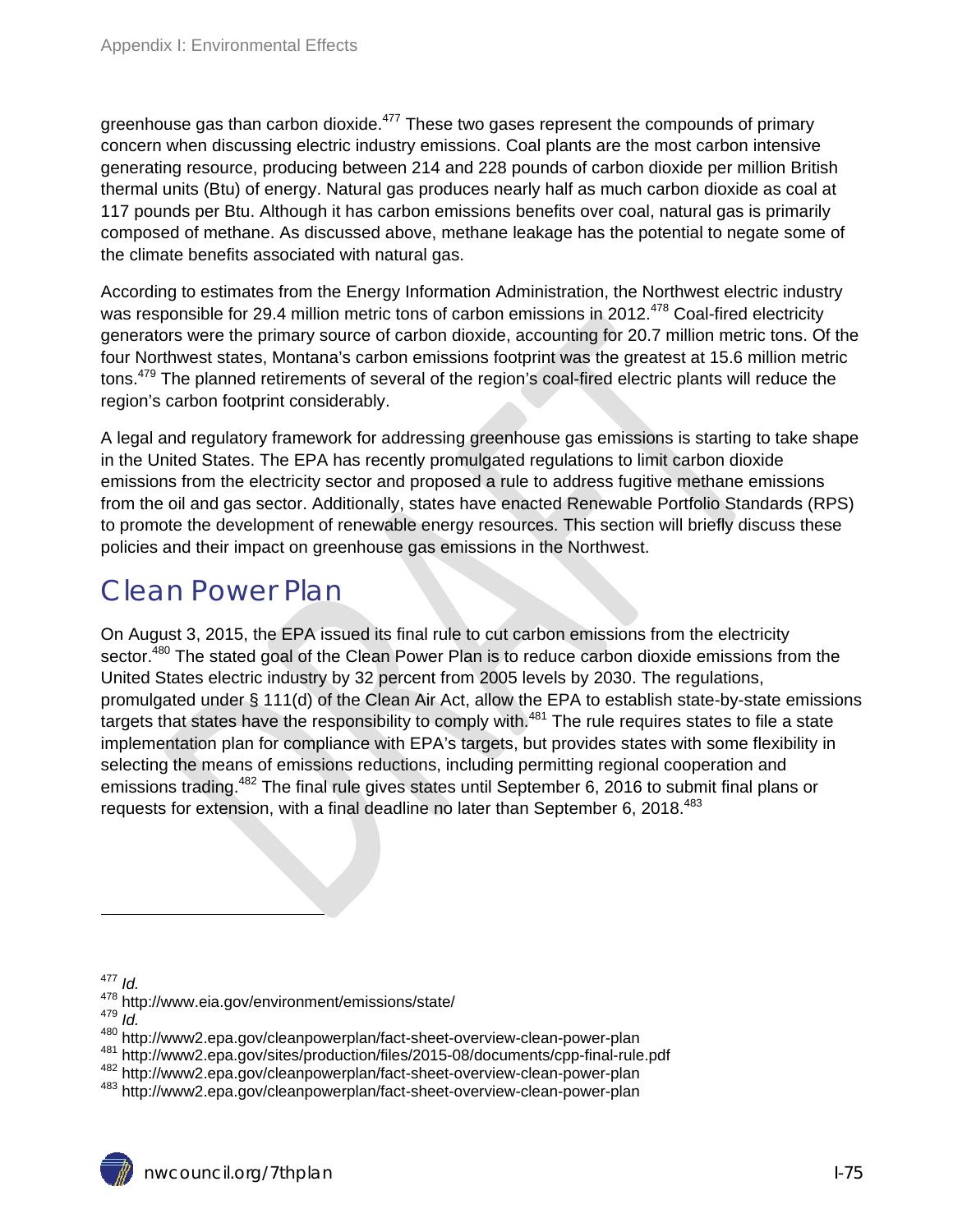Primarily impacted by the carbon emissions requirement in the Clean Power Plan will be coal-fired electricity generation facilities, which will likely be shuttered in favor of natural gas plants.<sup>484</sup> Renewable energy in the region is also likely to benefit from these regulations. With abundant hydroelectric resources and four scheduled coal plant retirements in the next decade, the Clean Power Plan's impact on the generating resource mix in the Northwest is likely to be muted.

While the EPA has issued its final rule, the fate of the Clean Power Plan is uncertain. A number of states and industry groups have lined up to challenge the EPA's authority to promulgate the regulations under the Clean Air Act, and it seems likely that a protracted legal battle will ensue.<sup>485</sup> The ultimate impact on the Northwest electric industry will be determined by the outcome of the challenge.

### Fugitive Methane Emissions

Concerns about the environmental impacts of methane emissions led the Obama Administration, on January 14, 2015, to announce plans to cut methane emissions from the oil and gas industry by 40 percent to 45 percent from 2012 levels by 2025.<sup>486</sup> To accomplish these reductions, the President directed the EPA to propose new methane and volatile organic compound (VOC) emissions regulations. The EPA issued its proposed rule on August 18, 2015 as part of the New Source Performance Standards program of the Clean Air Act.<sup>487</sup> Under the proposed rule, the EPA would establish methane emissions standards for a broad array of oil and gas extraction and transportation equipment, including well sites, compressors, pneumatic controllers, and pneumatic pumps, among others.<sup>488</sup> The EPA estimates that these regulations, once finalized, will reduce methane emissions by 340,000 to 400,000 tons in 2025.<sup>489</sup> The primary impact of these regulations on the Northwest electric industry will come from increased fuel prices that reflect the cost of compliance.

# Renewable Portfolio Standards

Renewable portfolio standards (RPS) are regulatory mandates enacted by individual states to increase the development and generation of eligible renewable resources. A RPS legally obligates a qualifying retail electricity supplier to meet a specified amount of its electricity sales from the generation of renewable energy resources.<sup>490</sup> A RPS usually takes the form of a target that includes

<sup>484</sup> http://www.washingtonpost.com/news/energy-environment/wp/2015/10/14/why-natural-gas-is-catching-upto-coal-in-powering-u-s-homes/<br><sup>485</sup> http://www.utilitydive.com/news/colorado-will-join-legal-challenge-to-epas-clean-power-plan/404892/

<sup>486</sup> http://www.whitehouse.gov/the-press-office/2015/01/14/fact-sheet-administration-takes-steps-forwardclimate-action-plan-anno-1

<sup>487</sup> http://www3.epa.gov/airquality/oilandgas/pdfs/og\_nsps\_pr\_081815.pdf 488 *Id.* <sup>489</sup> *Id* at 20.

<sup>490</sup> Most state RPS are based on energy generated (megawatt hours) and not installed capacity (megawatts). While capacity standards also encourage renewable development, they do not necessarily lead to the generation of those developed renewable resources. Iowa and Texas are the only states with a capacity-based standard. Kansas is also unique in that its standard is based on a percentage of peak demand.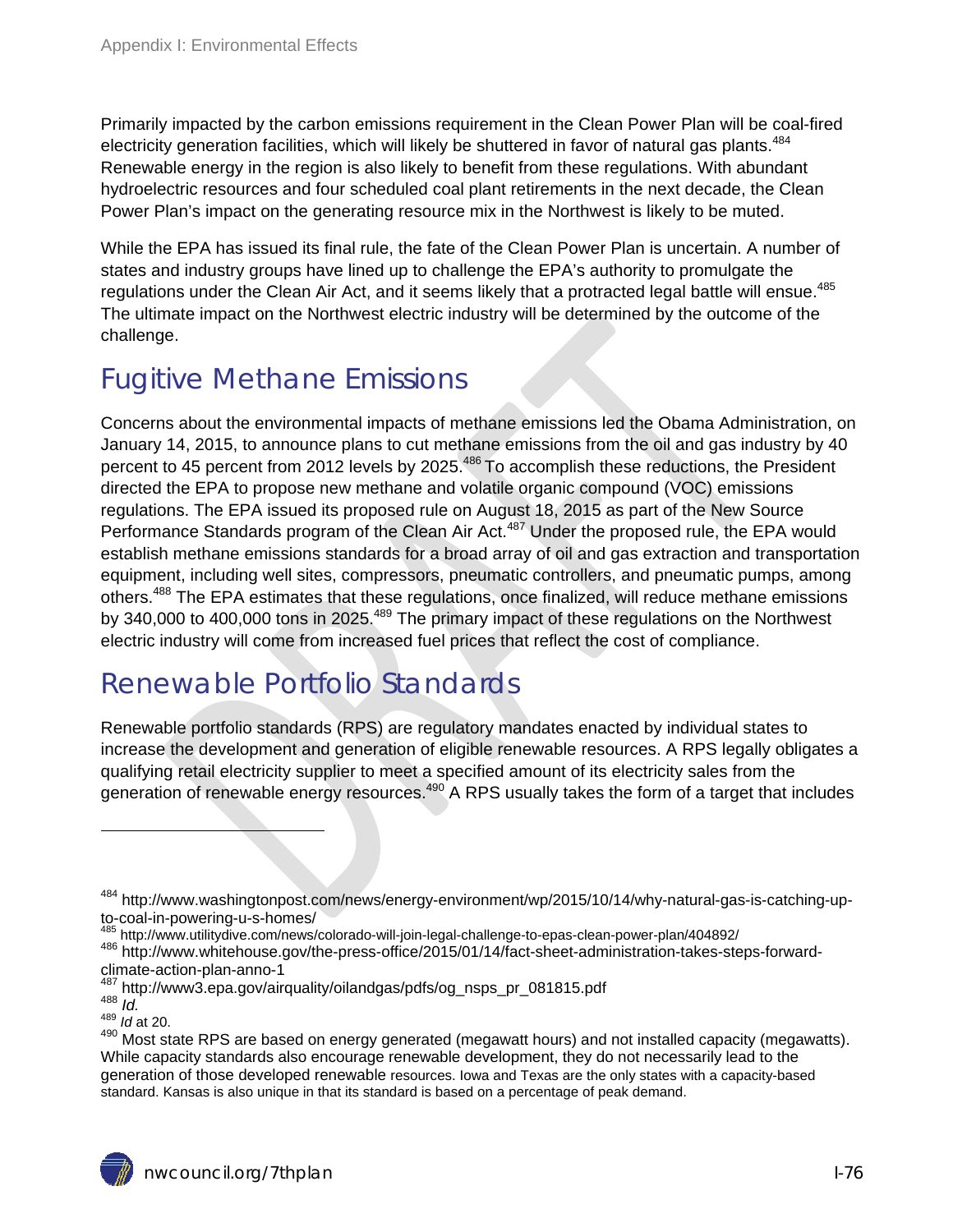a percentage of sales that must be met by a certain date. Currently, 29 states have adopted a RPS, while an additional eight states have similar, but voluntary, renewable goals.<sup>491</sup> A state will pursue a RPS or goal to encourage and increase the development of renewable resources, diversify the resource portfolio mix, boost economic development, and reduce greenhouse gas emissions. There is no overarching federal RPS policy in place.

Each state has defined what an eligible renewable resource is for compliance with its RPS. These resources can come from different vintages (for example, some states allow for certain resources that were built prior to the enactment of the RPS to count towards compliance), can have minimum or maximum requirements, and can allow for a resource to count as more than one credit toward compliance (multiplier) to encourage development of that particular resource.

A megawatt hour that is generated from an eligible renewable resource is called a renewable energy  $c_{\text{redit}}^{492}$  (REC) - one megawatt hour is equal to one REC. In general, power from an eligible renewable resource can be sold with and without the accompanying REC. For example, utility A can sell the power it generates from its renewable resource to utility B and sell the credit (RECs) for that generation to utility C. Power that has been stripped of its REC is known as "null" or "brown" power. Another term commonly used to describe a REC that is sold without the generation is "unbundled"; conversely the REC sold with the generation is "bundled." RECs can be sold and traded through the REC market, which in the West is governed by the Western Renewable Energy Generation Information System (WREGIS). States have different rules concerning whether (or what percentage of) RECs must be accompanied by the generation.

In the Pacific Northwest, Montana, Washington, and Oregon adopted state renewable portfolio standards in the mid 2000's. The RPS "targets" in the Pacific Northwest are fairly consistent with the rest of the nation. One of the biggest outliers is California, who in October 2015 revised its standard and adopted a 50 percent RPS by 2030. Each RPS is detailed and unique in its requirements, eligibilities, and allowances. Table I-1 consolidates at a high level many of the details, nuances, and unique qualities that make up the Pacific Northwest states' RPS policies.

http://www.ncsl.org/research/energy/renewable-portfolio-standards.aspx#sd

491 Source: Information maintained and produced by the DSIRE. http://www.dsireusa.org/resources/detailed-summarymaps/

<sup>492</sup> Alternatively called a certificate.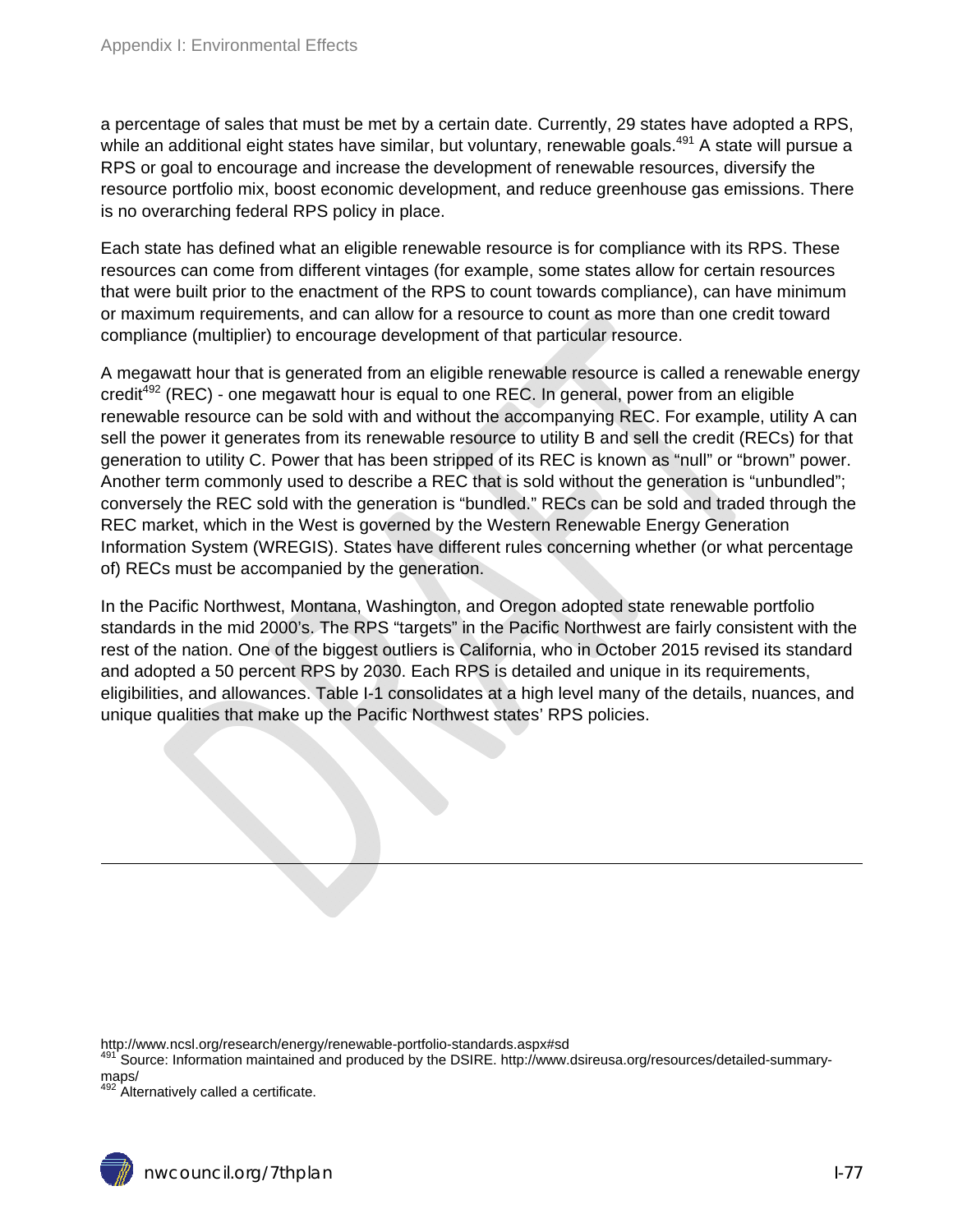|                                                        | <b>Montana</b>                         | Washington                                                        | Oregon                                     |
|--------------------------------------------------------|----------------------------------------|-------------------------------------------------------------------|--------------------------------------------|
| <b>Standard</b>                                        | 15% in 2010                            | 15% in 2020                                                       | 25% in 2025                                |
| <b>Date of Adoption</b>                                | 2005                                   | 2006                                                              | 2007                                       |
| <b>Sourcing Limits of</b><br><b>Eligible Resources</b> | Located in MT; or<br>deliverable to MT | Located in PNW; or<br>deliverable to WA                           | Located in WECC                            |
| <b>Technology</b><br><b>Minimums</b>                   |                                        |                                                                   | 20 MW AC Solar PV<br>by 2020               |
| <b>Banking</b>                                         | 2 years                                | 1 year                                                            | Unlimited                                  |
| <b>Credit Multipliers</b>                              |                                        | Distributed generation x 2;<br>union apprenticed labor<br>$x$ 1.2 | Solar PV x 2<br>(developed before<br>2016) |

|  |  | Table I - 1: RPS in the Pacific Northwest |  |
|--|--|-------------------------------------------|--|
|--|--|-------------------------------------------|--|

During the past several state legislative sessions in Montana, Washington and Oregon, there have been efforts to revise the state RPS. Some of these efforts seek to strengthen the targets by raising the percentage or moving the compliance dates forward, while others have the effect of weakening the RPS (for example by broadening the list of eligible resources to include certain existing resources and therefore lessening the necessity to develop new renewable resources). The following sections summarize each state's RPS as it stands today. For more detailed accounts on each state's RPS, the DSIRE website is a resource that catalogs all renewable and energy efficiency state policies.

### Montana.

Montana adopted the Montana Renewable Power Production and Rural Economic Development Act in 2005. Included in this policy is a renewable portfolio standard of 5 percent in 2008, 10 percent in 2010, and 15 percent in 2015 (and each year thereafter) for its investor owned utilities (IOUs) and competitive electricity suppliers serving 50 or more customers. Eligible resources must either be located in Montana or directly deliverable via existing transmission routes into Montana. A REC can be used for compliance in the year it was generated, or carried over (banked) for compliance for two subsequent years before it is retired. Failure to comply with the RPS in Montana results in a \$10 per megawatt hour administrative penalty. Montana has a cost cap built into its policy that precludes the utility from having to meet the annual target if the cost of purchasing or procuring a REC is greater than 15 percent of the cost of any alternative resource.

Montana's RPS includes a provision for community renewable energy projects (CREPs), which are locally owned renewable projects less than or equal to 25 megawatts installed nameplate capacity. This requirement obligates utilities (competitive electricity suppliers are exempt) to enter into contracts with CREP projects for the REC and its associated output. For compliance years 2012 through 2014, utilities must have CREP contracts totaling at least 50 megawatts. In compliance year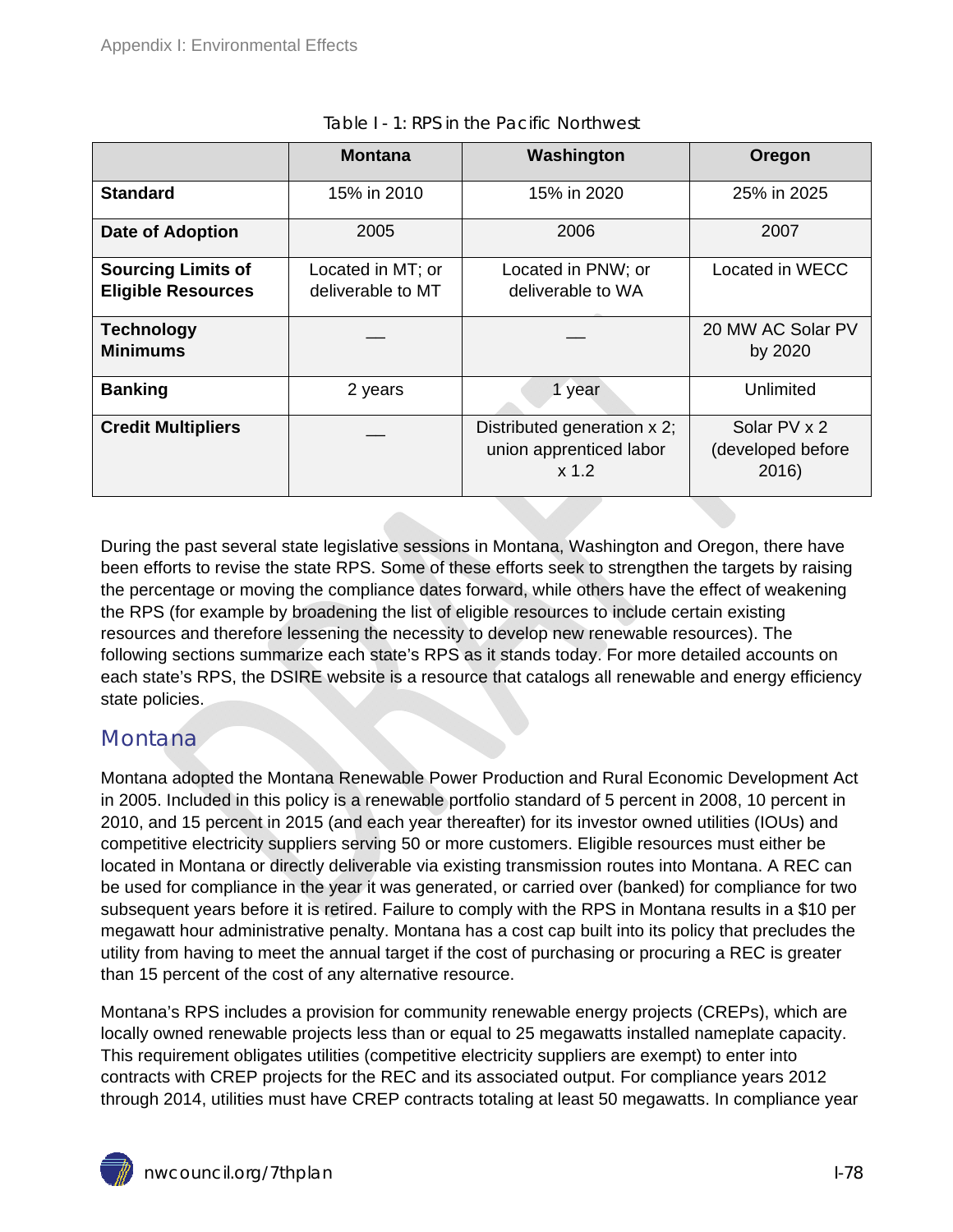2015 and each year thereafter, the CREP requirement is 75 megawatts. The purpose of the CREP requirement is to stimulate economic development within Montana, particularly in rural areas.

#### **Washington**

Washington adopted the Renewable Energy Standard by way of ballot initiative 937 in 2006. Washington's targets for renewable resources include 3 percent by 2012, 9 percent by 2016, and 15 percent by 2020 (and each year thereafter) for its utilities serving 25,000 customers or more. In addition to renewable resource requirements, Washington's standard includes separate energy efficiency targets. Eligible renewable resources can be located anywhere within the Pacific Northwest region, or delivered to Washington from outside the region on a real-time basis. For example, PacifiCorp's wind projects in Wyoming are eligible to meet RPS compliance in Washington. Washington's banking rules allow for a REC to be used within the year it was generated, or one year prior or subsequent. For example, if a REC is generated in 2015, it can be used for compliance year 2014, 2015, or 2016, and it expires in 2017. Washington allows for two multipliers in its standard. For eligible distributed generation projects less than five megawatts, the RECs generated can be multiplied by two (doubled) and if union-apprenticed labor is used in the development of an eligible renewable project, the RECs generated can be multiplied by 1.2. Failure to comply with the RPS in Washington triggers an administrative penalty of \$50 per megawatt hour.

In addition to meeting the RPS by generating or procuring RECs, Washington has two alternative means of compliance. A utility is considered to be in compliance with the annual target if it has spent 4 percent of its retail revenue requirement on the incremental cost of the REC and/or if the utility experiences zero or negative load growth, it is not required to spend more than 1 percent of its retail revenue requirement on RECs.

#### Oregon

Oregon adopted the Renewable Portfolio Standard in 2007. Oregon defines its targets by three different utility sizes. Large utilities serving more than 3 percent of the state's load have targets of 5 percent by 2011, 15 percent by 2015, 20 percent by 2020, and 25 percent by 2025. Medium utilities serving between 1.5 percent and 3 percent of the state's load have a target of 10 percent by 2025. Finally, small utilities serving less than 1.5 percent of the state's load have a target of 5 percent by 2025. Eligible renewable resources can be located anywhere within the Western Electricity Coordinating Council (WECC) region. Oregon has the most lenient banking rules of all the Pacific Northwest states, allowing for unlimited banking that can be used indefinitely for future compliance years. The Oregon RPS has a technology carve-out, or minimum, that states that together the large utilities must procure a total of 20 megawatts (alternating current) solar photovoltaic by 2020. If the solar PV is developed by 2016, the RECs generated can be multiplied by two (doubled). Like Montana and Washington, Oregon utilizes a cost cap in its policy in which the cost of compliance cannot exceed 4 percent of the utility's annual revenue requirement.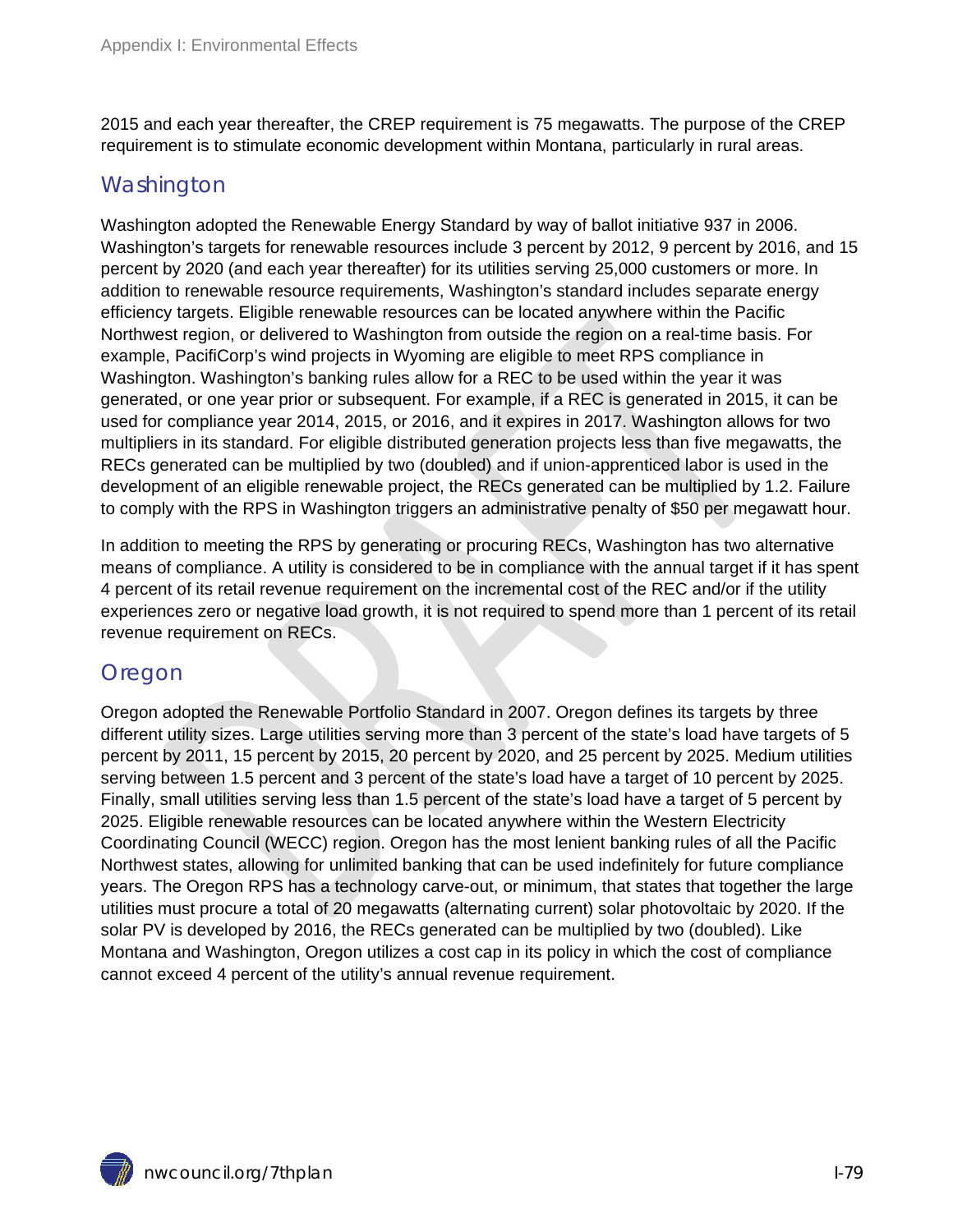An alternative form of compliance in Oregon is the alternative compliance payment, which is a dollar per megawatt sum that is paid in lieu of purchasing or procuring RECs. For the 2014/2015 compliance year, the alternative compliance payment was \$110 per megawatt hour.<sup>493</sup>

# REGULATORY COMPLIANCE ISSUES AFFECTING EXISTING NORTHWEST GENERATING PLANTS

Numerous federal rulemakings intended to reduce safety risks or environmental impacts of power generation have been adopted in recent years or are currently being proposed. Compliance with these rules often requires modifications to the design or operation of power generation facilities. These modifications may entail capital investment in pollution control and safety equipment and increased operating and maintenance costs. Plant performance and operational characteristics may also be affected.

Environmental Protection Agency (EPA) rulemakings with potential financial or operational impacts on existing Northwest generating units include the Regional Haze Rule, the Mercury and Air Toxics Standards for Utilities (MATS), the Coal Combustion Residuals Rule (CCR), the Cooling Water Intake Structure Rule, the Effluent Guidelines for Steam Power Generation and the proposed Carbon Pollution Standards for Existing Power Plants (Clean Power Plan). A rulemaking of considerable significance in the eastern part of the country, the Cross-state Air Pollution Rule (CSAPR) does not affect Western plants. These rulemakings primarily affect coal-fired generating units, though nuclear and gas-fired combined-cycle plants may incur some, probably minor, costs of compliance with the Cooling Water Intake Structure Rule and the Effluent Guidelines for Steam Power Generation.

A set of rulemakings in response to the severe damage to the Fukushima Dai-ichi nuclear power station resulting from the 2011 Tohuku earthquake and subsequent tsunami are being issued by the Nuclear Regulatory Commission. These rules will require additional capital investment at the region's only nuclear facility, Columbia Generating Station.

Table I-2 summarizes the key characteristics of the major Pacific Northwest generating units potentially affected by federal regulatory compliance requirements.

<sup>493</sup> http://programs.dsireusa.org/system/program/detail/2594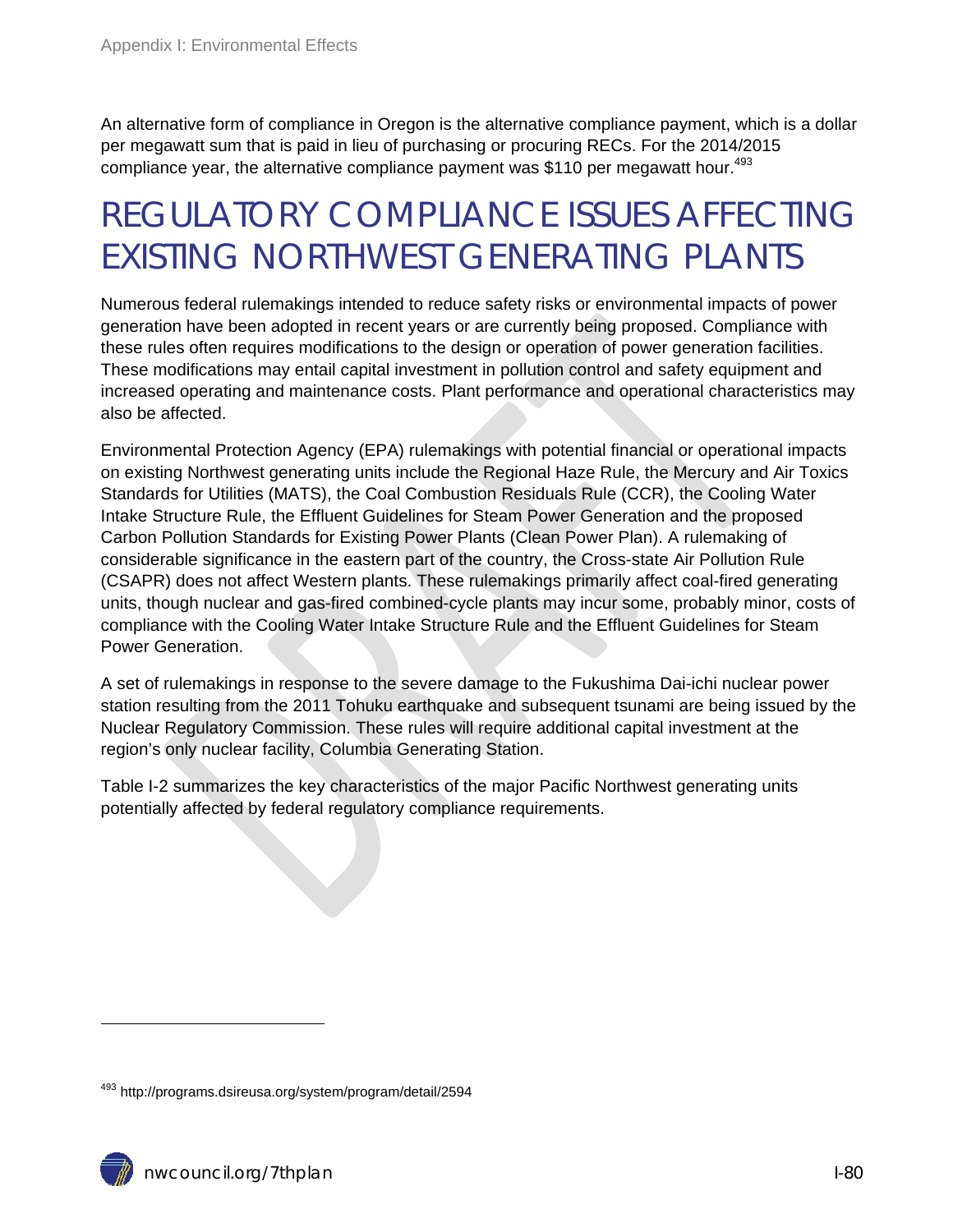Table I - 2: Pacific Northwest electric generating units potentially significantly affected by recent and prospective environmental and safety rulemaking compliance requirements

|                |                |                 | <b>Capacity</b> | Year of        | <b>Existing Air Pollution Controls</b>     |                    |
|----------------|----------------|-----------------|-----------------|----------------|--------------------------------------------|--------------------|
| <b>Plant</b>   | <b>Type</b>    | <b>Location</b> | $(MW_{net})$    | <b>Service</b> | and Principal Target Pollutants            | <b>Note</b>        |
| Boardman       | Coal-steam     | Boardman,       | 585             | 1980           | New generation low-NO <sub>x</sub> burners | Scheduled to       |
|                |                | <b>OR</b>       |                 |                | and overfire air (NOx)                     | cease coal-firing  |
|                |                |                 |                 |                | Low-sulfur coal (SOx)                      | by end of 2020.    |
|                |                |                 |                 |                | Dry sorbent injection (SOx)                |                    |
|                |                |                 |                 |                | Activated carbon injection (Hg)            |                    |
|                |                |                 |                 |                | ESP (Particulates, SOx, Hg)                |                    |
| Centralia      | Coal-steam     | Centralia,      | Unit 1 - 670    | Unit 1 - 1973  | Low-NOx burners, overfire air,             | One unit to retire |
| (TransAlta     |                | <b>WA</b>       | Unit 2 - 670    | Unit 2 - 1975  | SNCR (NOx)                                 | in 2020; second    |
| Centralia)     |                |                 |                 |                | Coal blending (SOx)                        | unit to retire in  |
|                |                |                 |                 |                | Activated carbon injection (Hg)            | 2025.              |
|                |                |                 |                 |                | FGD (SOx, Hg)                              |                    |
| Colstrip       | Coal-steam     | Colstrip, MT    | Unit 1 - 307    | Unit 1 - 1973  | U1 & U2 Low-NOx burners (NOx)              |                    |
|                |                |                 | Unit 2 - 307    | Unit 2 - 1975  | U3 & U4 Low-NOx burners                    |                    |
|                |                |                 | Unit 3 - 740    | Unit 3 - 1976  | w/overfire air (NOx)                       |                    |
|                |                |                 | Unit 4 - 740    | Unit 4 - 1984  | Bromine coal treatment (All units);        |                    |
|                |                |                 |                 |                | Activated carbon injection (all            |                    |
|                |                |                 |                 |                | units); FGD additive (U3 & U4) (Hg)        |                    |
|                |                |                 |                 |                | Wet FGD (all units) (SOx, Hg)              |                    |
| J. E.          | Coal-steam     | Billings, MT    | 153             | 1968           | Low-sulfur coal (SOx)                      | Scheduled to       |
| Corette        |                |                 |                 |                | Activated carbon injection (Hg)            | retire in August   |
|                |                |                 |                 |                | ESP (Particulates, Hg)                     | 2015               |
| Jim Bridger    | Coal-steam     | Point of        | Unit 1 - 531    | Unit 1 - 1974  | Low-NOx burners (NOx)                      |                    |
|                |                | Rocks, WY       | Unit 2 - 523    | Unit 2 - 1975  | SCR (NOx)                                  |                    |
|                |                |                 | Unit 3 - 527    | Unit 3 - 1976  | $ACI$ (Hg)                                 |                    |
|                |                |                 | Unit 4 - 530    | Unit 4 - 1979  | Wet FGD (SOx, Hg)                          |                    |
|                |                |                 |                 |                | <b>ESPs (Particulates)</b>                 |                    |
| <b>North</b>   | Coal-steam     | North Valmy,    | Unit 1 - 254    | Unit 1 - 1981  | Low-NOx burners (NOx)                      |                    |
| Valmy          |                | <b>NV</b>       | Unit 2 - 268    | Unit 2 - 1985  | Dry FGD (U2) SOx                           |                    |
|                |                |                 |                 |                | <b>Fabric filters (Particulates)</b>       |                    |
| Columbia       | <b>Boiling</b> | Richland,       | 1,140           | 1984           |                                            |                    |
| Generating     | Water          | <b>WA</b>       |                 |                |                                            |                    |
| <b>Station</b> | Reactor        |                 |                 |                |                                            |                    |

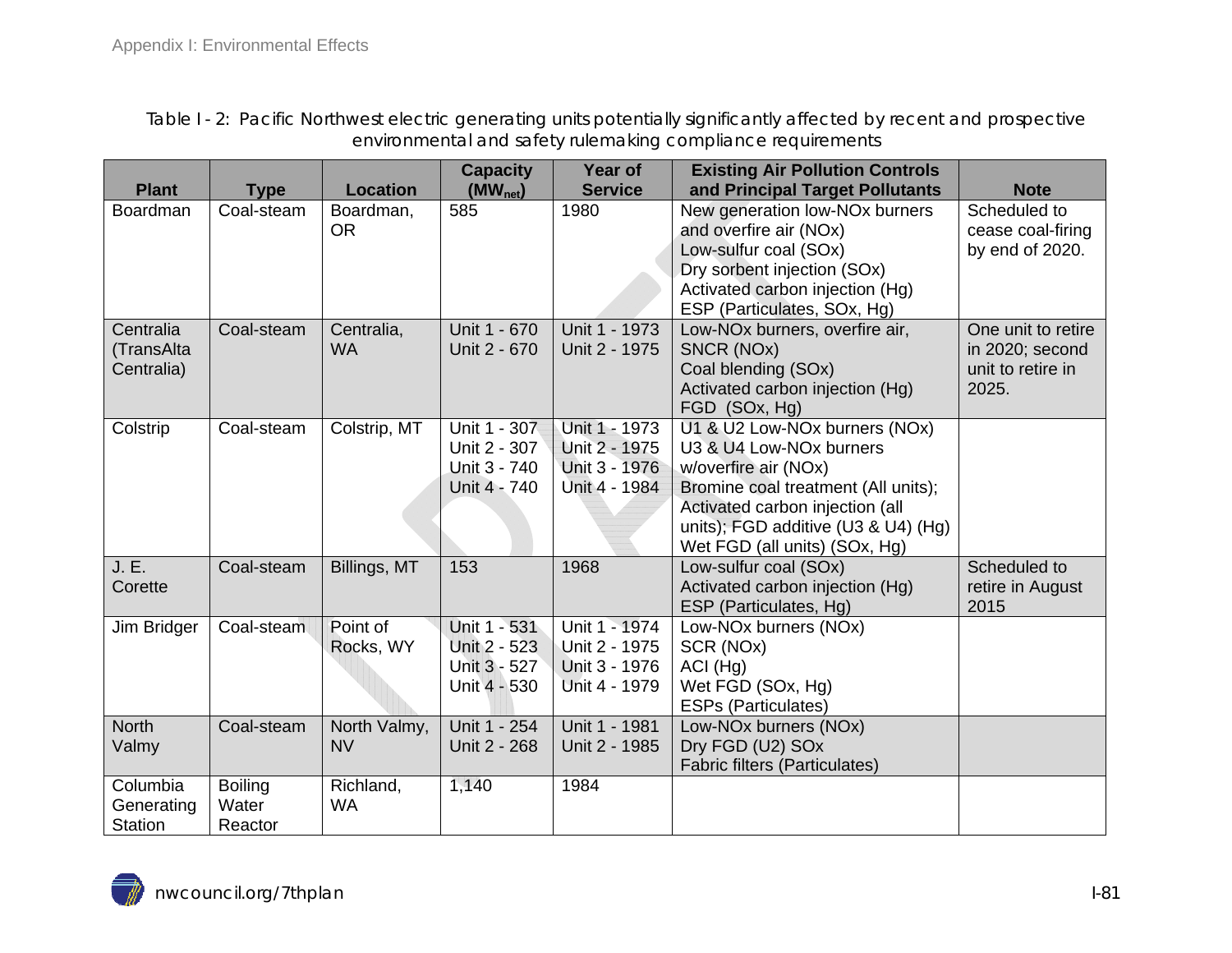## Regulatory Compliance Actions with Potentially Significant Effects for Existing Northwest Generating Units

The following regulatory compliance actions may have a significant effect on existing generating units in the Pacific Northwest.

### National Ambient Air Quality Standards

The Clean Air Act of 1970 (subsequently amended in 1977 and 1990) requires the EPA to establish ambient air quality standards for common and widespread air pollutants. The EPA has established standards for six "criteria pollutants". These are particulate matter<sup>494</sup>, ozone, sulfur dioxide (SO<sub>2</sub>), nitrogen dioxide ( $NO<sub>2</sub>$ ), carbon monoxide (CO), and lead. Two levels of standards are established: Primary standards, based on human health impacts and Secondary standards, based on environmental and property damage. The standards are established based on scientific evidence, and reviewed every five years.

The National Ambient Air Quality Standards (NAAQS) are attained and maintained through emission reduction strategies set forth in State Implementation Plans (SIPs). The EPA designates counties and other areas as "attainment" or "non-attainment" based on data supplied by the states. If insufficient monitoring data are available, areas may receive interim designations of "unclassifiable" (insufficient monitoring data) or "unclassifiable/attainment" (insufficient monitoring data, but expected to be in attainment). The states then develop a SIP designed to bring non-attainment areas into compliance by deadlines established by EPA. The SIPs are reviewed and approved by the EPA. The SIPs may require existing power generation facilities to install Best Available Retrofit Technology (BART) to control specific pollutants as part of the plan to bring non-attainment areas into compliance. Costs of compliance are considered in developing the implementation plans. Nonattainment areas, once brought into compliance, are designated "maintenance areas" and the SIPs must include provisions for maintaining these as attainment areas. (The general aspects of this implementation process are used for most EPA rulemakings described in this section.)

Coal-fired power generating facilities are important potential sources of "criteria pollutants," including sulfur dioxide, nitrogen oxides and particulates. Natural gas-fired power plants are potential sources of nitrogen oxides. Reduction of sulfur dioxide, nitrogen oxides and particulate emissions is accomplished by fuel selection, combustion controls and post-combustion (flue gas) cleanup. All Northwest coal and gas-fired units are currently in compliance with NAAQS.

### Regional Haze Rule

Regional haze is geographically widespread impairment of atmospheric clarity, visual range or coloration. Regional haze is produced by airborne fine particulate matter and secondary products of

 $494$  Particulate regulations address two classes of particulates: PM<sub>2.5</sub> (fine, less than 2.5 microns in diameter) and PM<sub>10</sub> (coarser, less than 10 microns in diameter).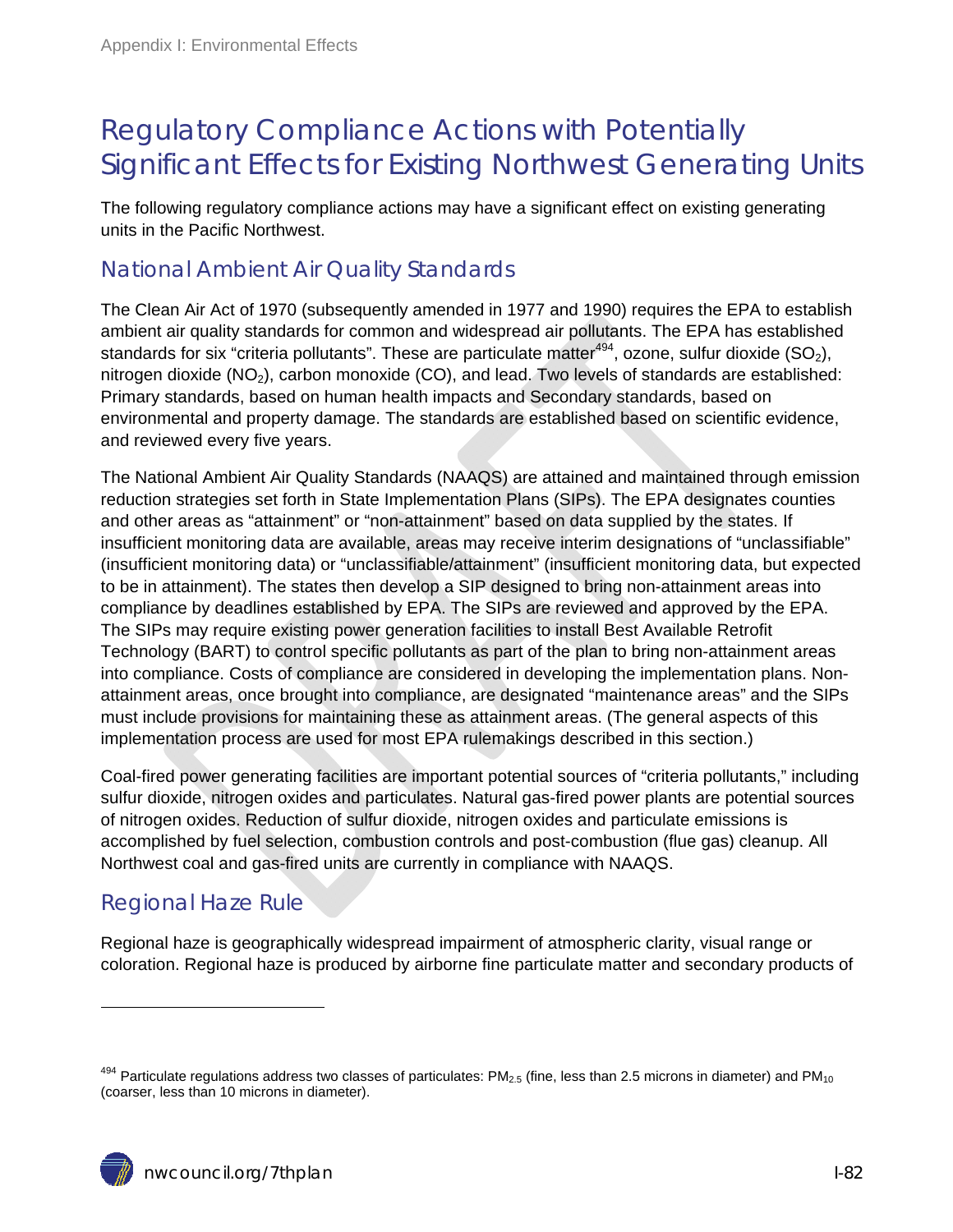nitrogen oxides, sulfur dioxide and other air pollutants. Though episodic natural events such as wildfire and dust storms may increase regional haze on a short-term basis, certain power generation and industrial facilities and motor vehicles are chronic sources of the pollutants that create regional haze.

The 1977 amendments to the Clean Air Act created a program to restore and protect visibility in national parks, wilderness areas and other visually sensitive areas. The 1990 amendments to the Clean Air Act specifically addressed regional haze and established 2007 as the deadline for states to submit implementation plans for regional haze control. The EPA adopted the Regional Haze Rule in 1999 for the purpose of improving visibility in 156 national parks and wilderness areas. The Regional Haze Rule is generally implemented through SIPs. While the majority of states opted to establish SIPs for control of regional haze, several, including Montana, opted not to prepare a regional haze SIP. In these cases, the EPA prepares a Federal Implementation Plan (FIP).

The 1999 Regional Haze Rule includes provisions for a comprehensive analysis of the regional haze state implementation plans every 10 years and a progress report every five years. Should progress in reducing regional haze not be satisfactory, installation of additional controls on electric generating units may be required.

Reduction in emissions of particulates and precursors of haze-inducing compounds from power generation facilities is typically accomplished by installation of controls for sulfur dioxide, nitrogen oxides and particulate matter. The technologies for haze control are generally similar to those required for compliance with NAAQS, although more stringent levels of control may be required.

Boardman, Centralia 1 & 2, and North Valmy 1 & 2 are currently in compliance with the Regional Haze Rule. Additional controls are being installed, or are scheduled for installation, at Colstrip 1 & 2 (2017), Bridger 1 (2022), Bridger 2 (2021), Bridger 3 (2015), and Bridger 4 (2016). The future progress provision of the Regional Haze rule is expected to require additional nitrogen oxide controls on Colstrip 3 & 4 by 2027<sup>495</sup>. Future control upgrades might be required on North Valmy 1 and 2, depending on future progress<sup>496</sup>.

#### Mercury and Air Toxics Standards

The Mercury and Air Toxics Standards (MATS) are intended to reduce air emissions of heavy metals including mercury, arsenic, chromium, and nickel, and acid gasses including hydrochloric (HCI) and hydrofluoric acid (HF). These pollutants, released during the combustion of certain coals or oils, are known, or suspected of, causing cancer and other serious health effects.

The EPA issued the Clean Air Mercury Rule (CAMR) in March 2005 to reduce mercury emissions under a cap and trade program. However, the CAMR was vacated in February 2008 with the court finding the rule inconsistent with the Clean Air Act. In December 2011, the vacated CAMR was

<sup>&</sup>lt;sup>495</sup> Portland General Electric. 2013 Integrated Resource Plan. March 2014. P 123.<br><sup>496</sup> Idaho Power Company. 2011 IRP Update: Coal Unit Investment Analysis for the Jim Bridger and North Valmy Coal-Fired Power Plants. February 2013.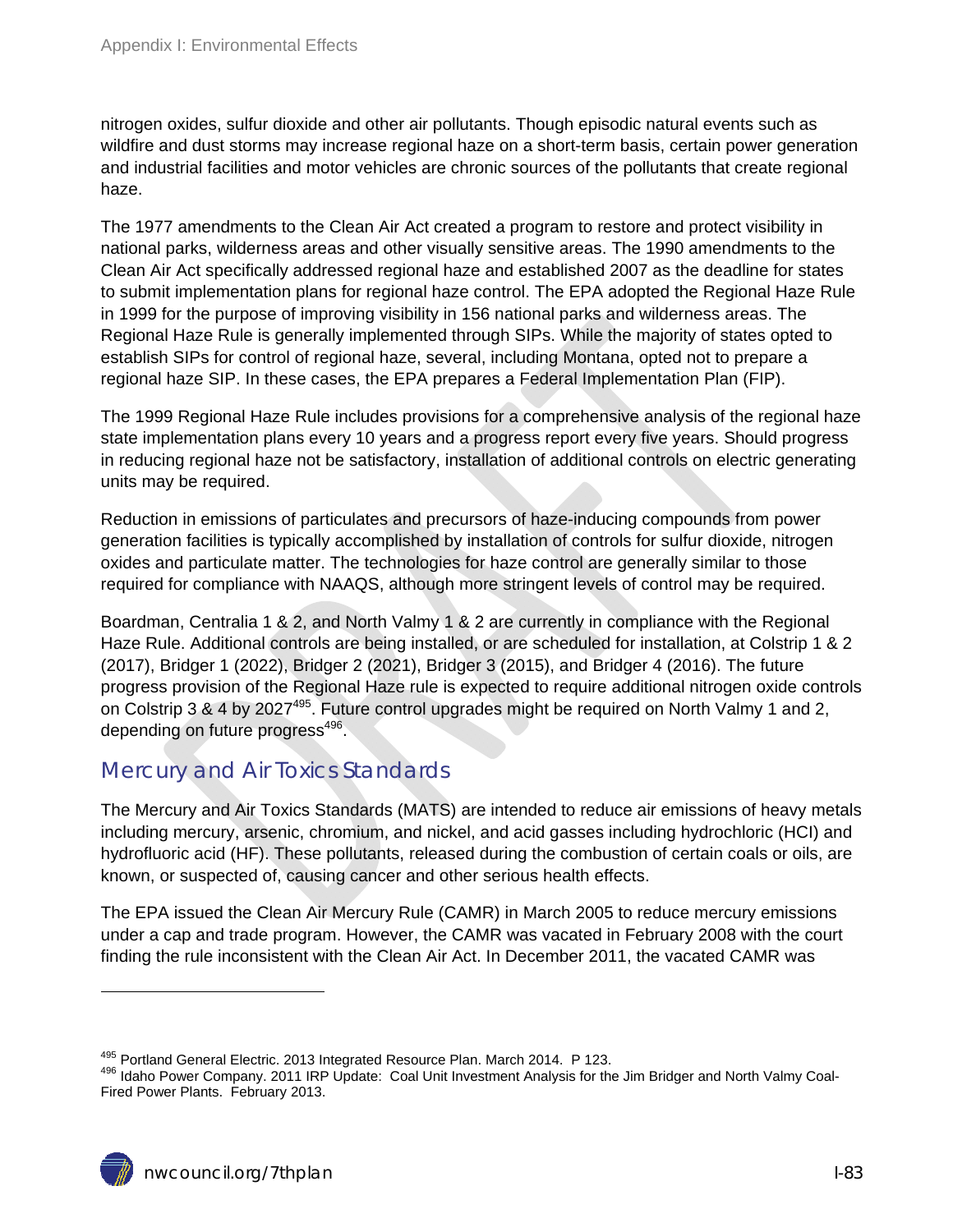replaced by Final New Source Performance Standards (NSPS) for the release of mercury and other air toxics from new and existing coal and oil-fired steam-electric power plants. Updates to MATS for new plants were finalized in March 2013. Subsequent updates pertain to reporting requirements and monitoring and testing requirements relating to startup and shutdown of new coal and oil-fired power plants. The final rule sets numerical limits for release of mercury and other air toxics. Compliance requires use of maximum achievable control technology though alternative compliance measures, including a more restrictive sulfur dioxide emission limit in lieu of the hydrochloric acid limit, are allowed. The standards for existing units take effect in 2015 with a one-year extension available at state option and a second year extension available under extreme circumstances. MATS is estimated to reduce mercury emissions from coal-fired power plants by 90 percent and reduce acid gas emissions by 88 percent. The rule is also projected to reduce sulfur dioxide emissions<sup>497</sup>.

MATS control strategies vary, depending upon coal qualities, existing pollutant control technologies, unit operating conditions, and ash disposal practices. Combinations of controls are frequently employed. Some capture of mercury occurs in wet flue gas desulfurization systems. This can be enhanced by treating the coal with a mercury oxidizing agent, but is often not sufficiently effective to meet MATS emission standards. Additional controls often consist of injection of powdered activated carbon (PAC or ACI) or proprietary non-carbon dry sorbents into the flue gas in combination with treatment of the coal with an oxidizing agent. Mercury and other heavy metals and their compounds are absorbed onto the particles which are captured by the plant's particulate control or flue gas desulfurization (FGD) system. A downside of this approach may be a reduction in the market value of fly ash (a key ingredient in concrete) as a result of increased mercury levels and heavy metal contamination.

Acid gasses are neutralized by dry injection of sorbents (DSI) such as hydrated lime into the flue gas stream with downstream capture of the particles in the plant's particulate control system.

Because of variations in coal composition and type of FGD, particulate controls and instrumentation that may already be installed on a unit, the extent of retrofit required for MATS compliance varies widely. The MATS potentially affect all power plants of 25 megawatts capacity or greater that are fired by coal, petroleum coke, or oil. Among major Northwest coal units, Boardman<sup>498</sup>, Centralia 1 &  $2^{499}$ , and North Valmy 2 are in compliance. Plants needing additional control or monitoring equipment to comply with MATS include Bridger  $1 - 4$  (activated carbon injection), Colstrip  $1 - 4$ (addition of sieve trays to the existing wet FGD systems to improve particulate capture) and North Valmy 1 (dry sorbent injection for acid gas control).

<sup>497</sup> U.S. Environmental Protection Agency, Final Mercury and Air Toxics Standards (MATS) for Power Plants, http://www.epa.gov/mats/actions.html; Resources for the Future. Mercury and Air Toxics Standards Analysis Deconstructed: Changing Assumptions, Changing Results. April 2013.

<sup>498</sup> PGE Boardman Plant Air Emissions (portlandgeneral.com). Boardman is also in compliance re: NOx and SO2 emissions

<sup>499</sup> SWCAA Permit No. SW98-8-R4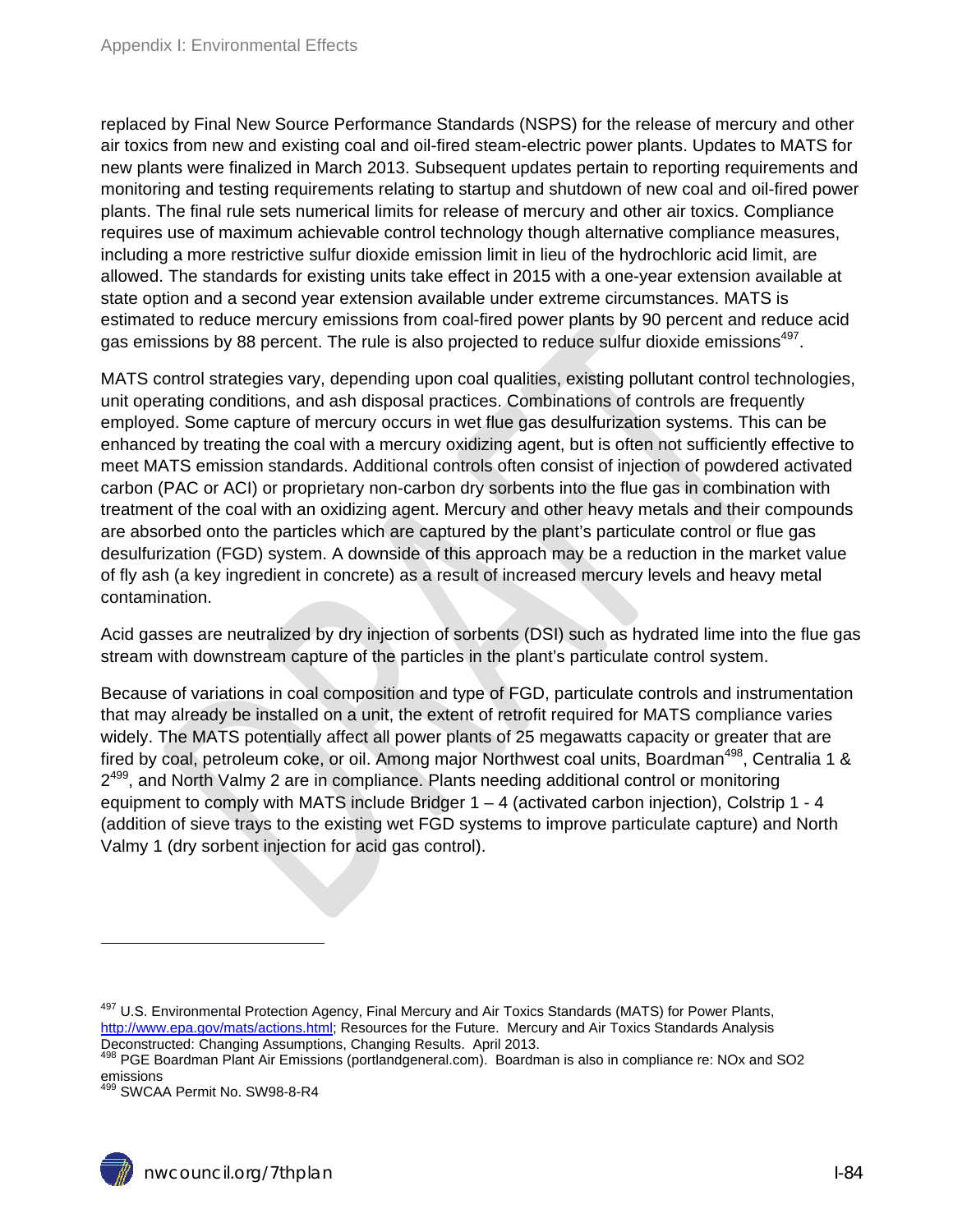A federal appellate court upheld the new mercury and air toxics standards in the face of a number of challenges.<sup>500</sup> The U.S. Supreme Court accepted petitions for further review from the State of Michigan, the Utility Air Regulatory Group, and the National Mining Association. The U.S. Supreme Court heard oral arguments in March of 2015<sup>501</sup> and in June reversed the federal appellate court ruling with a 5-4 decision, finding that the EPA adopted MATS without properly considering industry compliance costs. 502 Although the ultimate fate of the MATS rule will be decided by the D.C. Circuit on remand, many utilities have already taken steps to comply with the EPA's standards.<sup>503</sup>

### Coal Combustion Residuals

Coal combustion residuals (CCRs) include boiler bottom ash, fly ash (ash carried in the flue gas), boiler slag and products of flue gas desulfurization. As produced, these may be in dry or slurry form and contain varying concentrations of toxic substances originally present in the coal. Nationwide, about 40 percent of CCRs are recycled for concrete, road fill, and other purposes. The remainder is transferred to impoundments or dewatered and disposed in landfills, most on-site. CCRs have historically been exempt from federal regulation under an amendment to the Resource Conservation and Recovery Act (RCRA). Concerns rising from groundwater contamination, blowing of contaminants into the air as dust, and catastrophic impoundment failure led the EPA in June 2010 to propose regulation of the disposal of these materials. The EPA Administrator signed the final rule establishing technical requirements for CCR landfills and surface impoundments on December 19, 2014, with an effective date of October 19, 2015. $504$ .

The final rule defines CCRs as non-hazardous waste, regulated under Section 316(d) of the RCRA. The rule establishes minimum federal criteria for both existing and new CCR landfills, surface impoundments and expansions to existing landfills and surface impoundments. The criteria include structural integrity requirements and periodic safety inspections for surface impoundments; groundwater monitoring requirements; groundwater remediation requirements where contamination has been detected; location and design requirements for new CCR landfills and surface impoundments; operating, record keeping and notification criteria; and, provisions regarding inactive units. The EPA anticipates that the new CCR regulations will be implemented through revision to state Solid Waste Management Plans. The rule does not affect CCRs determined to be beneficially used or CCRs disposed in coal mines.

EPA is finalizing national minimum criteria for existing and new CCR landfills and existing and new CCR surface impoundments and lateral expansions. These criteria consist of location restrictions, design and operating criteria, groundwater monitoring, corrective action for existing groundwater

nwcouncil.org/7thplan I-85

<sup>500</sup> *White Stallion Energy Center, LLC v Environmental Protection Agency*, United States Court of Appeals for the District of Columbia, No. 12-1100 (April 15, 2014).

<sup>501</sup> *Michigan v EPA* No. 14-46, http://www.supremecourt.gov/search.aspx?filename=/docketfiles/14-46.htm; *Utility Air Group v. EPA*, No. 14-47, http://www.supremecourt.gov/search.aspx?filename=/docketfiles/14-47.htm; *National Mining*<br>Assn v. EPA, No. 14-49, http://www.supremecourt.gov/search.aspx?filename=/docketfiles/14-49.htm.<br><sup>502</sup> h

<sup>&</sup>lt;sup>502</sup> http://www.ibtimes.com/supreme-court-rules-against-epa-mercury-air-toxics-standards-us-coal-plants-1985841<br><sup>503</sup> http://www.utilitydive.com/news/what-the-supreme-court-mats-ruling-means-for-utilities-and-the-epa-clea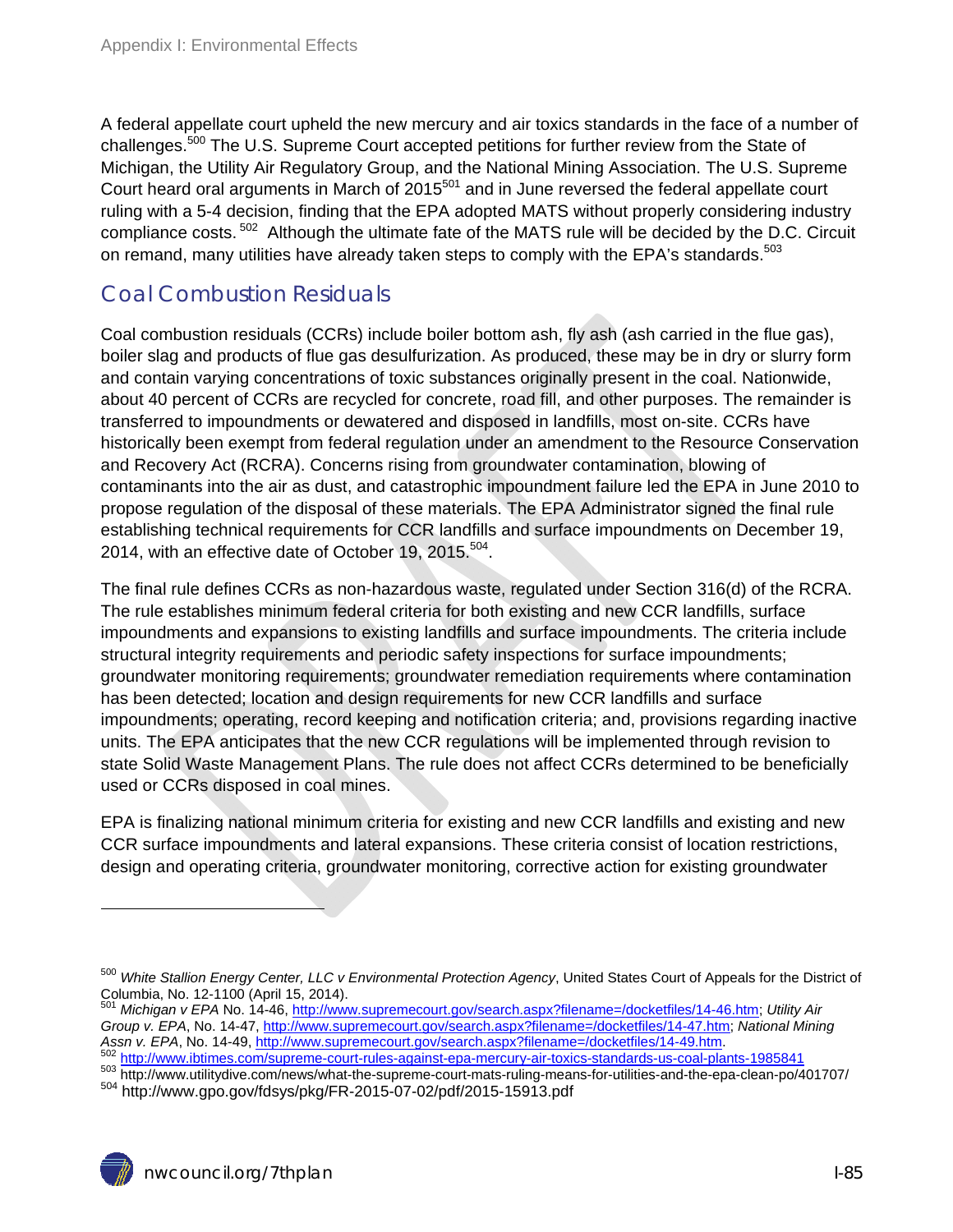contamination, closure requirements and post closure care, and recordkeeping, notification, and internet posting requirements.<sup>505</sup> The rule requires any existing unlined CCR surface impoundment that is contaminating groundwater above a regulated constituent's groundwater protection standard to stop receiving CCR and either retrofit or close, except in limited circumstances. It also requires the closure of any CCR landfill or CCR surface impoundment that cannot meet the applicable performance criteria for location restrictions or structural integrity. Finally, those CCR surface impoundments that do not receive CCR after the effective date of the rule, but still contain water and CCR will be subject to all applicable regulatory requirements, unless the owner or operator of the facility dewaters and installs a final cover system on these inactive units within three years from publication of the rule.

All coal plants will be subject to the inspection and reporting requirements of the rule. The incremental cost of these requirements is not expected to be significant. Landfill disposal is used at Boardman, Centralia and North Valmy, so it is unlikely that significant additional costs will be incurred for CCR compliance at these plants.

More costly structural modifications are expected to be required at Colstrip and Jim Bridger where impoundments are used for CCR disposal. Nationwide, it is expected that most plants using impoundment disposal will shift to dry landfill disposal<sup>506</sup>. This will typically require the addition of dewatering equipment, slurry transportation facilities, landfill expansion and impoundment decommissioning. Puget Sound Energy (PSE), a co-owner of Colstrip 1 and 2, in its 2013 IRP estimated the costs for Colstrip to comply with the various CCR rules under consideration at the time. PSE assumed that installation of an on-site dry ash system (ash slurry dewatering system) would be required by 2018 for compliance with a Subtitle D (non-hazardous) rulemaking<sup>507</sup>. Portland General Electric (PGE), a co-owner of Colstrip 3 and 4, in its 2013 IRP plans on lining of the existing slurry disposal ponds by 2020.

No specific CCR compliance actions for Jim Bridger are identified in the draft PacifiCorp 2015 IRP case fact sheets<sup>508</sup>, though all cases include the cost of meeting known and assumed compliance obligations for CCR (and other) rules. Idaho Power Company, a co-owner of Jim Bridger in its 2013 Coal Unit Investment Analysis assumed that CCR disposal at Jim Bridger would be shifted to landfills in 2014<sup>509</sup>, though no estimate of compliance cost was provided. In 2013 the EPA completed a survey of above ground impoundments containing coal combustion residuals, rating both the hazard potential and structural integrity. The Bridger impoundments were rated as "significant"

<sup>&</sup>lt;sup>505</sup> Environmental Protection Agency. Pre-Publication Version of Coal Combustion Residuals Final Rule. December 19, 2014.

<sup>&</sup>lt;sup>506</sup> Power Engineering. "The Coal Ash Rule: How the EPA's recent ruling will affect the way plants manage CCRS". February 2015.

<sup>&</sup>lt;sup>507</sup> At the time, CCR options under consideration included treatment as hazardous and non-hazardous material. The nonhazardous option was chosen in the final rulemaking.

<sup>&</sup>lt;sup>508</sup> PacifiCorp. 2015 IRP Handout – Core Case Fact Sheets with Draft Results. November 14, 2014.<br><sup>509</sup> Idaho Power Company. 2013 IRP Coal Study Presentation "Coal Unit Investment Analysis".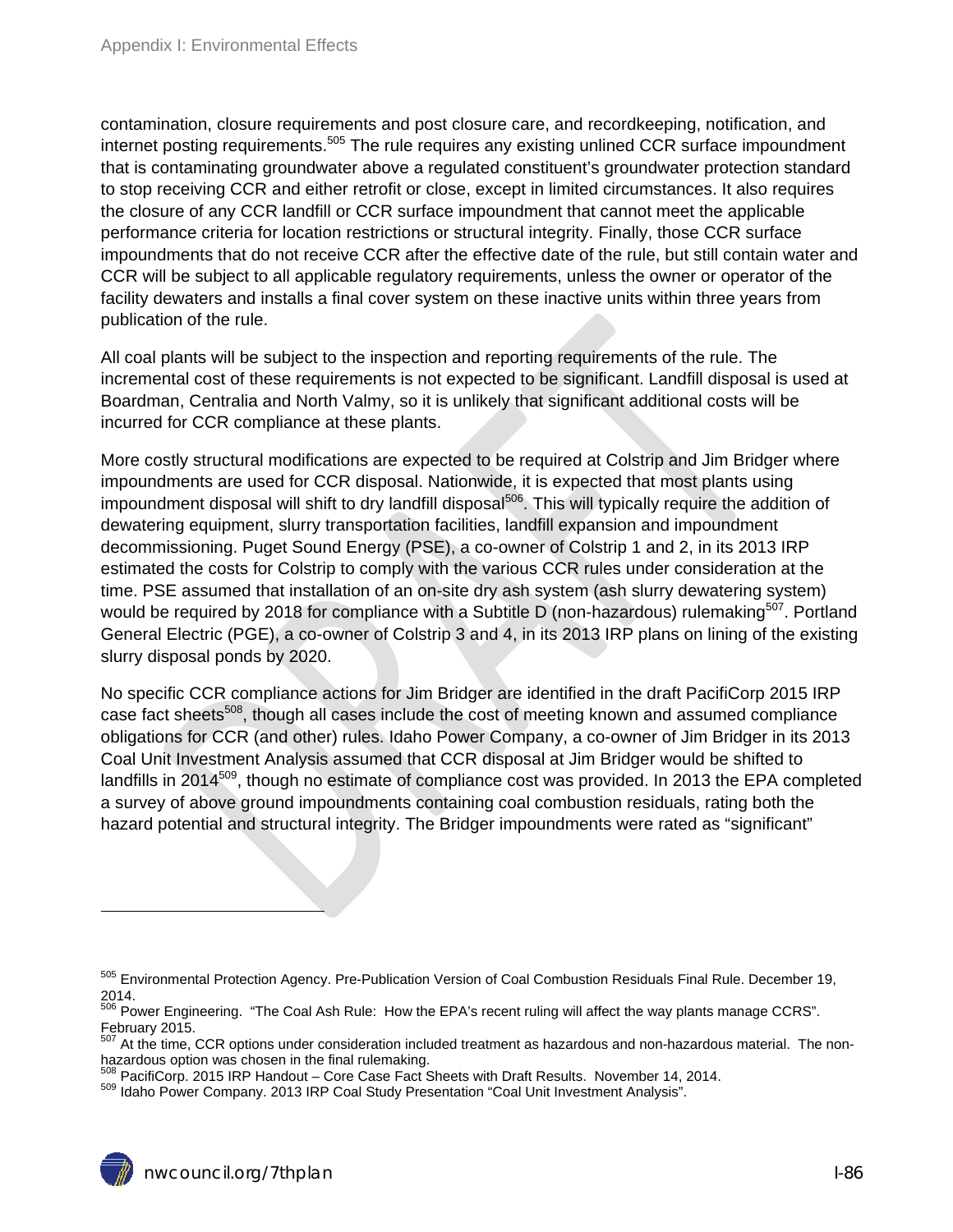hazard and in "fair" condition<sup>510</sup>. The cost of structural deficiency remediation has not been reported but would be incurred irrespective of future plant operation.

The incremental O&M costs of shifting to landfill disposal are likely to be minor and not substantially affect plant dispatch.

#### Cooling Water Intake Structures

Water withdrawal from surface water bodies may result in the injury or death of aquatic organisms by heat, chemicals or physical stress as a result of impingement on intake screens or entrainment in the intake water. Under the authority of the Clean Water Act Section 316(b), the EPA in August 2014 concluded a multiphase rulemaking process with the publication of the National Pollutant Discharge Elimination System—Final Regulations To Establish Requirements for Cooling Water Intake Structures at Existing Facilities and Amend Requirements at Phase I Facilities; Final Rule,<sup>511</sup> effective October 14, 2014. The purpose of the rule is "to reduce impingement and entrainment of fish and other aquatic organisms at cooling water intake structures used by certain existing power generation and manufacturing facilities for the withdrawal of cooling water from waters of the United States."

The general rule applies to existing power generation and industrial facilities withdrawing more than two million gallons per day and using at least 25 percent of withdrawn water for cooling purposes. Compliance is based on the Best Technology Available (BTA) for minimizing adverse environmental impacts. Separate standards apply to impingement mortality and entrainment. Impingement mortality standards consist of implementation of BTA, defined as any one of seven alternatives. These include closed-cycle recirculating cooling systems. Entrainment standards apply to cooling water intake structures having average intake flows of 125 million gallons per day, or more. An Entrainment Characterization Study is required for these facilities. Compliance requirements are then established on a case-by-case basis, based on the permitting agency's determination of BTA for entrainment reduction.

The rule will be implemented through the National Pollutant Discharge Elimination System (NPDES) permit program as NPDES permits are renewed. Permit renewal applications submitted after July 2018 (45 months following the effective date) will require full and complete studies. Applications due before this date may request that certain studies be submitted later on an agreed-upon schedule because of the time needed to complete the monitoring and analysis required for these studies. Interim BTA requirements must be proposed in these applications, however.

Any impingement or entrainment of a federally listed species is considered a taking under the Endangered Species Act, and will require a taking permit or Incidental Take Statement provided through a Fish and Wildlife Service or National Marine Fisheries Service biological opinion.

<sup>&</sup>lt;sup>510</sup> US EPA letter of August 13, 2013 to Nathan Graves Safety of Dams Engineer, Wyoming State Engineers Office.<br><sup>511</sup> U.S. EPA, Water: Cooling Water Intakes (316b), <u>http://water.epa.gov/lawsregs/lawsguidance/cwa/316b/</u>; Parts 122 and 125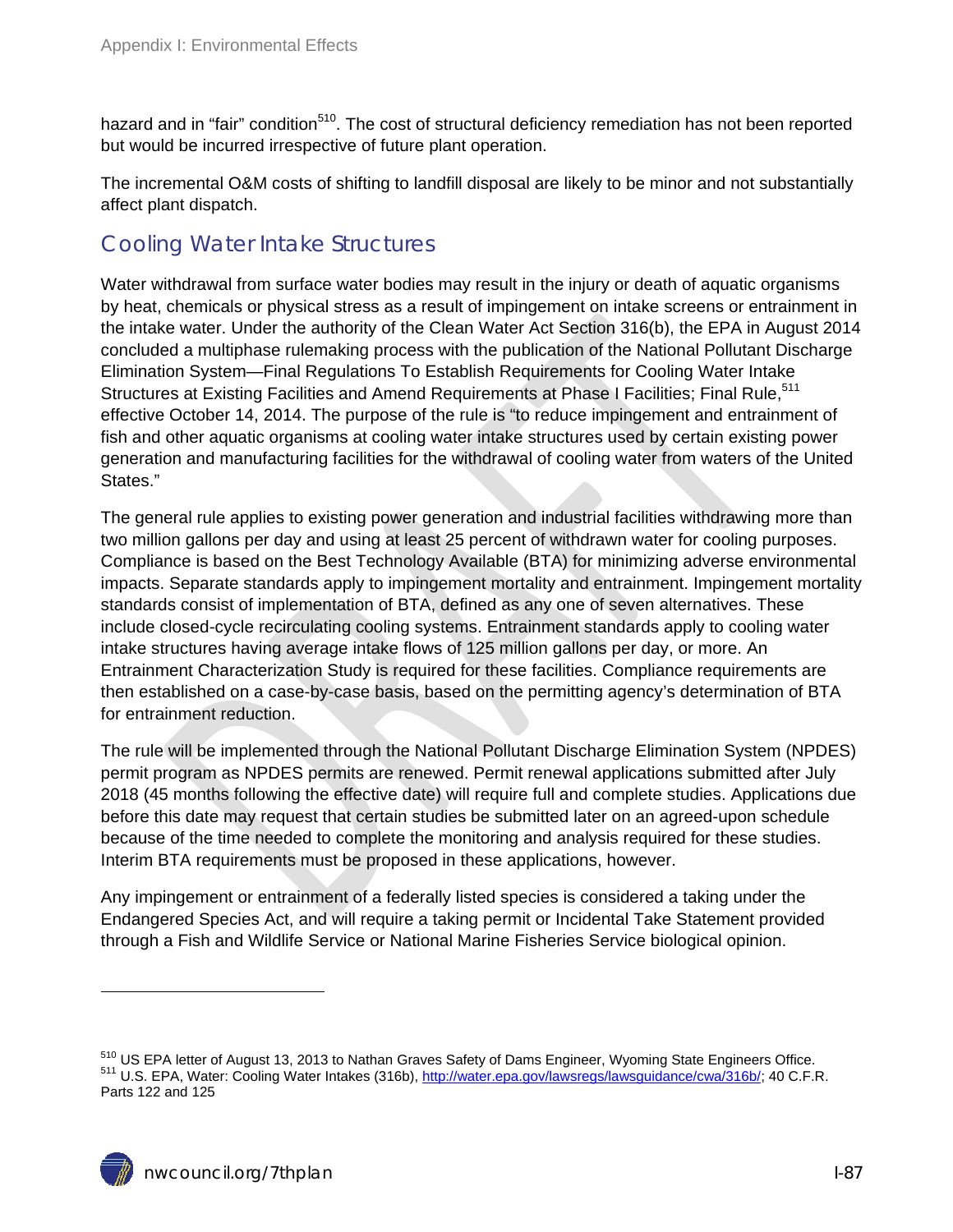All major Northwest coal, nuclear and gas combined-cycle generating units are equipped with closed-cycle recirculating cooling systems and are therefore likely to be in compliance with the impingement standards. Boardman is the only major thermal unit with cooling water intake exceeding 125 million gallons per day and potentially subject to entrainment standards. However, the Boardman NPDES does not expire until April 2023 so an entrainment analysis and BTA recommendations would only be required if the plant were converted to a biomass-fired facility and continued operation beyond 2020. Moreover, if the converted plant, as contemplated, operated only during peak periods, intake flows may drop below the 125 MMgpd annual average trigger for entrainment regulation.

Although in compliance with the EPA's new regulations, the CGS's cooling water intake structure is subject to some controversy. The structure design dates from the late 1970s, prompting the National Marine Fisheries Service and environmental groups to recommend during the § 402 NPDES permit renewal process that the CGS modify its intake structure design to comply with modern standards of protection for aquatic organisms.<sup>512</sup> Washington regulators renewed the permit on September 30, 2014, against the advice of the National Marine Fisheries Service, which argued that the CGS's intake structures fail to employ BTA and represent a risk to juvenile salmon. Environmental organizations filed suit in Washington State Superior Court on Oct. 30, 2014. The environmental plaintiffs' claims include an assertion that the CGS's water intake structure does not employ BTA and should be modernized. The suit is pending. A resolution in favor of the plaintiffs could result in significant costs for the CGS. $513$ 

#### Effluent Guidelines for Steam Electric Power Generation

In June 2013, the EPA proposed revisions to its effluent regulations for steam electric power generators pursuant to its authority under the Clean Water Act. The EPA issued its final rule on September 30, 2015, which will become effective 60 days after it is published in the Federal Register.<sup>514</sup> The revisions strengthen existing controls and reduce wastewater discharges of toxic materials and other pollutants associated with coal-fired electricity generation, including mercury, arsenic, lead and selenium, from steam electric plants into surface waters. The region's existing coal plants are the only facilities likely to be significantly impacted by the regulations.

The EPA first adopted its regulations for steam electric power generation facilities in 1974, subsequently amending them in 1977, 1978, 1980, and most recently in 1982. In the years since they were last revised, new and shifting waste streams from coal steam-electric units have resulted in increasing levels of pollutant discharges; levels that the EPA estimates currently account for 50 percent to 60 percent of all toxic pollutants discharged into surface waters by regulated industries.<sup>515</sup> Those pollutants can cause harm to human life as well as fish and wildlife, and the toxic materials

af14\_finalrule\_preamble\_2015-09-30\_prepub.pdf

 $^{512}$  http://pbadupws.nrc.gov/docs/ML1409/ML14091A228.pdf<br> $^{513}$  http://www.tri-cityherald.com/incoming/article32204469.html<br> $^{514}$  http://www2.epa.gov/sites/production/files/2015-09/documents/steamelg\_2040-

<sup>515</sup> Federal Register Vol. 78, No. 110, June 7, 2013 at 34435, *available at***:** http://www.gpo.gov/fdsys/pkg/FR-2013-06- 07/pdf/2013-10191.pdf.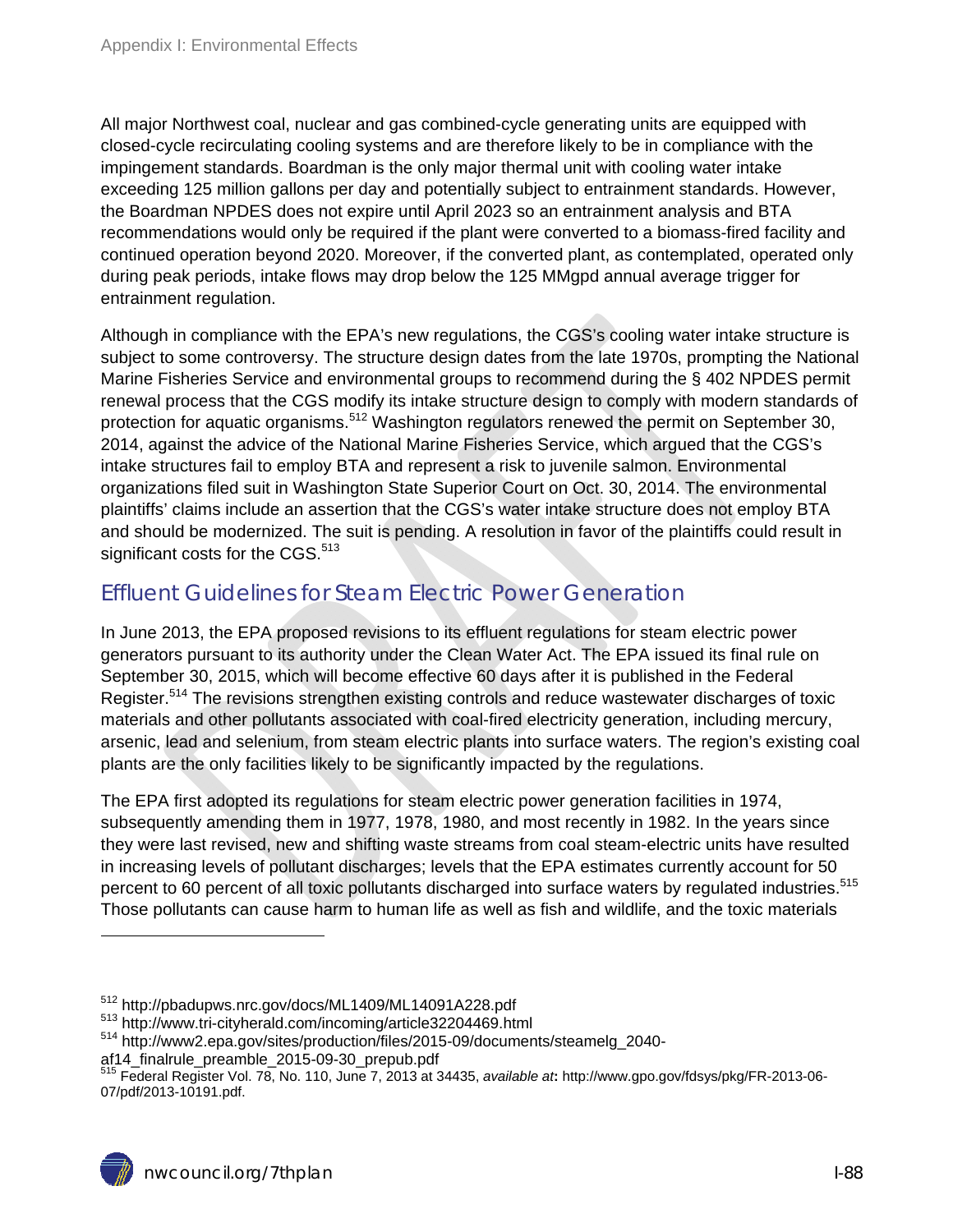can build up in sediments. Many of those discharges are the result of the installation of air pollution control technologies that utilize water for capturing and transporting air pollutants and precursors. In March 2012, the District Court of the District of Columbia approved a consent decree between the EPA and environmental organizations (Defenders of Wildlife and the Sierra Club), which obligated the EPA to take final action on steam electric effluent guidelines no later than January 31, 2014.<sup>516</sup> That deadline for final EPA action was extended by mutual agreement of the parties until September 30, 2015.517

The regulations apply to the steam electric power generating point source category, which includes thermal generators using fossil or nuclear fuels, and limits discharges associated with flue gas desulfurization, fly ash, bottom ash, combustion residual leachate, flue gas mercury control, nonchemical metal cleaning wastes, and gasification of fuels such as coal and petroleum coke. Coal and petroleum coke-fueled generators are the most likely to be impacted by the proposed rule, because the higher volume waste streams that the rule proposes to regulate originate from flue gas pollution control systems and ash handling systems. Nuclear and gas-fired combined cycle plants may be affected to a minor degree because the rule also addresses metal cleaning and other low volume wastes that might originate from these plants. Because of the low volume of these wastes, the compliance costs for nuclear and gas combined-cycle plants are expected to be minimal.

The EPA intends that the effluent limitations guidelines regulations for steam electric generators will operate in conjunction with its coal combustion residuals (CCR) rule under the Resource Conservation and Recovery Act (RCRA). That rule regulates the disposal of fly ash, bottom ash, and flue gas desulfurization (FGD) wastes not used for beneficial purposes.

The EPA's regulations restrict the discharge of pollutants associated with coal combustion and emissions controls from existing plants on the basis of the Best Technology Economically Achievable. The limitations vary depending on waste stream, but generally place a numeric limit on total suspended solids, and either establish a numeric limit or prohibit entirely the discharge of mercury, arsenic, selenium, nitrate and nitrite.<sup>518</sup> New facilities are required to meet more stringent standards, including zero-discharge requirements for fly ash and bottom ash transport water and flue gas mercury controls, and numeric standards for mercury, arsenic, selenium and total dissolved solids in other waste streams.<sup>519</sup> As an added benefit, the proposed regulations provide an incentive for coal plants to reduce water use in their air pollution control systems, so water withdrawals will decrease accordingly.<sup>520</sup> Steam electric facilities are required to comply with the new regulations upon renewal of their NPDES permits. The permitting authority will determine the precise date of

<sup>516</sup> Consent Decree, *Defenders of Wildlife and Sierra Club v. Lisa P. Jackson* (DC Cir. March 19, 2012), *available at*:

Consent Decree Modification and Joint Stipulation, *Defenders of Wildlife and Sierra Club v. Lisa P. Jackson* (DC Cir., April 27, 2014), *available at:* http://water.epa.gov/scitech/wastetech/guide/steam-electric/upload/Consent-Decree-Extension-4-April-7-2014.pdf.

<sup>518</sup> http://www2.epa.gov/sites/production/files/2015-09/documents/steamelg\_2040-

af14\_finalrule\_preamble\_2015-09-30\_prepub.pdf at 18-19 519 *Id* at 19-20

<sup>520</sup> *Id* at 3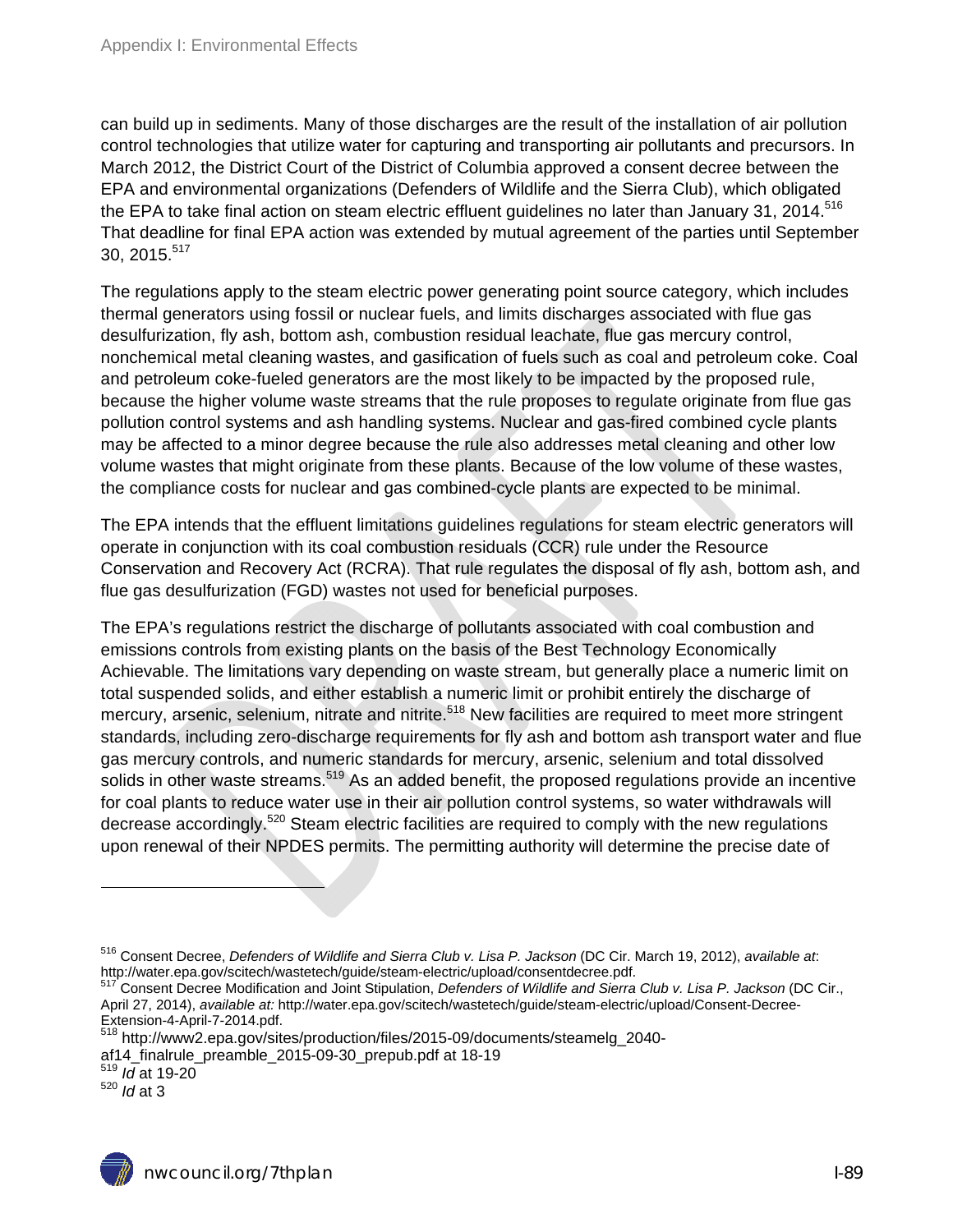compliance, but EPA's regulations require that it be as soon as possible within the next permit cycle after November 1, 2018, but before December 31, 2023.<sup>521</sup>

All of the Northwest's coal plants employ some, if not all, of the technologies and processes targeted by the EPA's proposed effluent limitations guidelines for steam electric generation. For example, all of the coal plants in the Northwest employ wet or wet and dry bottom ash transport handling systems, one of the regulated waste streams under the proposed rule, while only two facilities use wet flue gas desulfurization systems.<sup>522</sup>

Based on the EPA's estimates and the fact that there are limited affected facilities in the Northwest, the region's compliance costs are not likely to be significant.<sup>523</sup> J.E. Corette was retired in August 2015. Boardman and Centralia are scheduled to cease burning coal or retire in the next decade, Boardman in 2020 and Centralia in 2020 (unit one) and 2025 (unit two). Boardman's NPDES permit extends through 2023, so it will not be required to comply with the new regulations, unless it transitions to biomass and continues operations. Centralia is expected to receive a renewal of its NPDES permit in 2015, which will remain in force through 2020. For that reason, Centralia's Unit Two may be affected by the new regulations. Colstrip, Jim Bridger and North Valmy are "Zero Liquid Discharge" (ZLD) facilities and unlikely to be affected. Some of the region's gas-fired plants and the Columbia Generating Station might be affected by the provisions of the proposed regulation regarding metal cleaning waste streams. Metal cleaning wastes are a very minor waste stream, however, so compliance is unlikely to have a major financial impact.

#### Fukushima Upgrades

 $\overline{a}$ 

On March 11, 2011 the magnitude 9.0 Tohoku earthquake struck off the coast of the Japanese island of Honshu, the site of the six-unit Fukushima Dai-ichi nuclear power plant. Grid power was lost and units 1, 2 and 3 automatically shut down (Units 4, 5 and 6 were offline for refueling and maintenance). Emergency diesel generators supplied power to critical systems and plant conditions were stabilized. About 40 minutes following the earthquake a tsunami estimated at 46 feet in height inundated the plant, causing extensive damage and the loss of all emergency power to units 1 through 4. One diesel-generator supplying power to units 5 and 6 continued to operate, enabling these units to be maintained in safe shutdown. Steam and battery-power safety systems at Units 1, 2 and 3 failed within 24 hours. Emergency core cooling was subsequently lost and all three reactors overheated, causing fuel damage, coolant system over-pressurization and hydrogen leaks to the containment. Operators were unable to operate the containment venting systems, leading to containment over-pressurization and hydrogen explosions that destroyed the containment buildings

<sup>521</sup> http://www2.epa.gov/sites/production/files/2015-09/documents/steamelg\_2040-af14\_finalrule\_preamble\_2015-09- 30\_prepub.pdf at 86.

<sup>522</sup> EPA Technical Questionnaire Database, 2010, *available at*: http://water.epa.gov/scitech/wastetech/guide/steamelectric/questionnaire.cfm. *See also* EPA, *Technical Development Document for the Proposed Effluent Limitations Guidelines and Standards for the Steam Electric Power Generating Point Source Category*, EPA-821-R-13-002 (April 2003) at 4-22 – 4-26, *available at*: http://water.epa.gov/scitech/wastetech/guide/steam-electric/upload/Steam-Electric\_TDD\_Proposed-rule\_2013.pdf<br> $^{523}$  http://water

http://water.epa.gov/scitech/wastetech/guide/steam-electric/upload/SteamElectric\_RIA\_Proposedrule\_2013.pdf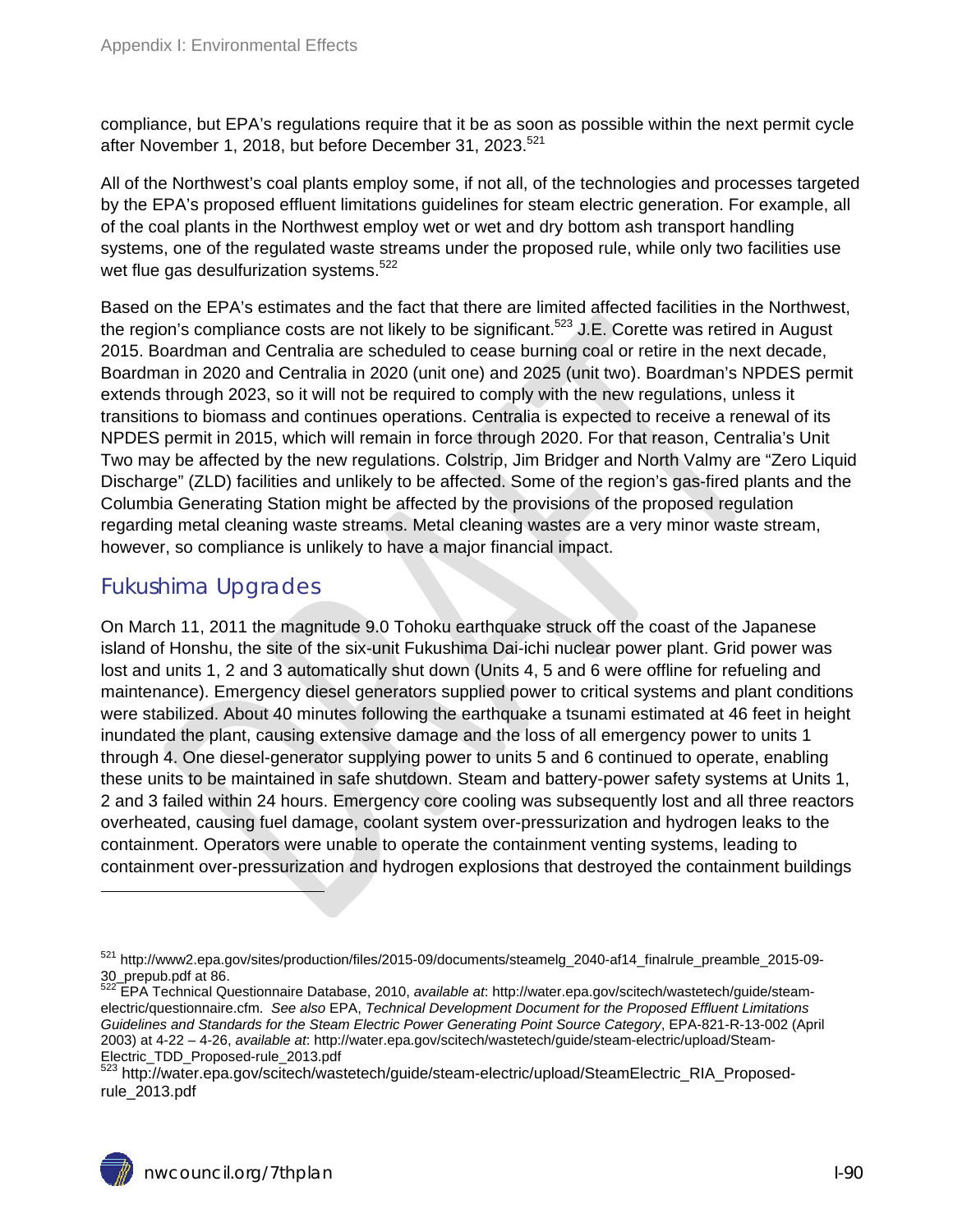of Units 1, 2 and 4. Radioactive contamination spread over large areas requiring relocation of tens of thousands of people. The reactors were eventually stabilized but work continues to isolate the damaged reactors and radioactive contamination.

Following a review of the Fukushima events, the Nuclear Regulatory Commission (NRC) concluded that a sequence of events such as those leading to the Fukushima accident is unlikely to occur in the U.S. and continued operation of nuclear plants of similar design would not pose an imminent threat to public health and safety. However, the NRC also concluded that upgrades to the design and operation of U.S. plants are needed to cope with external events beyond design criteria. In March 2012, the NRC issued three orders requiring operators of U.S. reactors to:

- Obtain and protect additional on- and off-site emergency equipment, such as pumps, generators, batteries and fuel to support reactors in case of natural disaster and loss of offsite power (applicable to all reactor designs)
- Install improved instrumentation for monitoring the spent fuel pool water level (applicable to all reactor designs)
- **IMPROVE** and install emergency containment venting systems ("reliable hardened vents<sup>524</sup>") that can relieve pressure in case of a serious accident (applicable to boiling water reactors (BWRs) employing Mark I or Mark II containment systems)

Plants are to be in compliance with respect to these orders by the end of 2016.

The NRC acknowledged that questions remained regarding maintaining containment integrity and limiting release of radioactive materials if the containment venting system was used during severe accident conditions. Regarding these concerns, NRC staff in November 2012 presented the Commission with four options for consideration<sup>525</sup>. These were: 1) reliable hardened containment vents as ordered in March 2012, 2) reliable hardened containment vents capable of reliable operation under severe accident conditions, including situations involving core damage, 3) installation of an engineered filter on the containment venting system to prevent the release of significant amounts of radioactive material following dominant severe accident sequences, and 4) performance-based confinement strategies. NRC staff recommended approval of Option 3.

In March 2013, the Commission directed staff to issue an order for modification of hardened BWR containment venting systems to be capable of reliable operation under severe accident conditions, including situations involving core damage (Option 2). The Commission also instructed staff to initiate a rulemaking regarding filtering strategies (Filtering Strategies Rulemaking) (Option 3). In

<sup>&</sup>lt;sup>524</sup> "Hardened" means these vents must withstand the pressure and temperature of the steam generated early in an accident. The vents must also withstand possible fires and small explosions if they are used to release hydrogen later in an accident. The vents must be reliable enough to be operated even if the reactor loses all electrical power or if other<br>hazardous conditions exist. (NRC at http://public-blog.nrc-gateway.gov/2012/04/24/whats-so-hardened-abou hazardous commission SECY-12-0157. November 26, 2012. http://www.nrc.gov/reading-rm/doccollections/commission/secys/2012/2012-0157scy.pdf.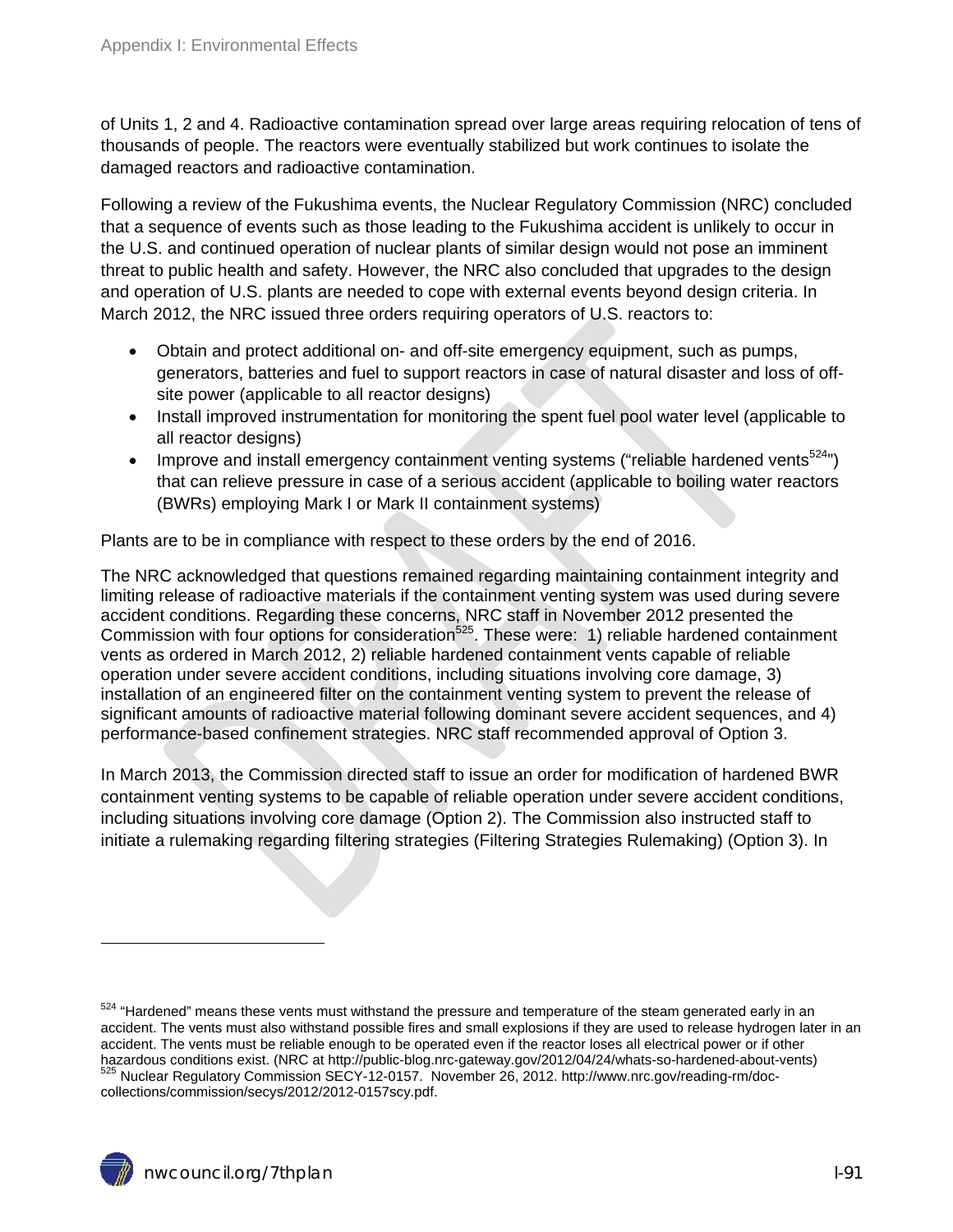June 2013, the Commission ordered the modification of hardened BWR containment venting systems to be capable of reliable operation under severe accident conditions.<sup>526</sup>

The filtering strategies rulemaking is in process. In recognition of a less costly alternative to filtration that may provide collateral benefits (addition of water to the containment drywell under severe accident conditions) the rulemaking has been renamed Containment Protection and Release Reduction with Mark I and II Containments (CPRR Rulemaking). A proposed rule is scheduled for December 2015 and the final rule by March 2017.

Generic estimates of the costs of certain Fukushima-related compliance actions in addition to those currently ordered have been prepared by the Nuclear Energy Institute. The capital cost of severe accident capable water injection is estimated to be \$3.72 million per unit. The capital cost of containment vent filtration is estimated to range from \$35.4 million (small filter) to \$54.9 million (large filter). These costs include direct and indirect (engineering, project management and other indirect costs) plus a 50 percent contingency as befitting their preliminary and generic nature.<sup>527</sup> Incremental operating, maintenance and decommissioning costs were not estimated.

The Columbia Generating Station is a boiling water reactor employing a Mark II containment system, so is subject to all NRC orders to date regarding actions in response to the Fukushima accident. Energy Northwest is in the process of implementing the NRC March 2012 and June 2013 orders. A total of \$53 million from FY 2015 through FY 2019 is budgeted to this effort<sup>528</sup>. The outcome of the CPRR Rulemaking is uncertain and, as noted above, the potential cost of actions resulting from this rulemaking could vary widely. Currently, Energy Northwest has included a Fukushima Filter Requirements Risk in its Management Discretion - Special Projects budget line item. This line item totals  $$20.3$  million from FY 2016 through FY 2024 $^{529}$ .

Additional evaluations are being undertaken in response to the Fukushima accident including assessments of station blackout, fire, flooding and seismic risks. Possible station upgrades and other actions in response to these issues have not yet been determined.

### Fugitive Methane Reduction

 $\overline{a}$ 

The electric industry is increasingly turning to natural gas as an alternative fuel source to coal,<sup>530</sup> at least partly for the perceived carbon emissions reduction benefits. However, the production and

<sup>526</sup> Nuclear Regulatory Commission. EA-13-109. Issuance of Order to Modify Licenses with Regard to Reliable Hardened Containment Vents Capable of Operation under Severe Accident Conditions. June 6, 2013. http://pbadupws.nrc.gov/docs/ML1314/ML13143A321.pdf

<sup>527</sup> Nuclear Energy Institute and Boiling Water Reactor Owners' Group. Industry Incremental Cost Estimate – External Filtration and Water Addition. NRC Public Meeting, June 18, 2014.

http://pbadupws.nrc.gov/docs/ML1417/ML14170A055.pdf. Year dollars not specified.

<sup>528</sup> Energy Northwest. Fiscal Year 2015 Columbia Generating Station Long Range Plan.

<sup>529</sup> Energy Northwest. Fiscal Year 2015 Columbia Generating Station Long Range Plan.

<sup>&</sup>lt;sup>530</sup> *See, e.g.,* http://www.nerc.com/pa/RAPA/ra/Reliability%20Assessments%20DL/NERC\_PhaseII\_FINAL.pdf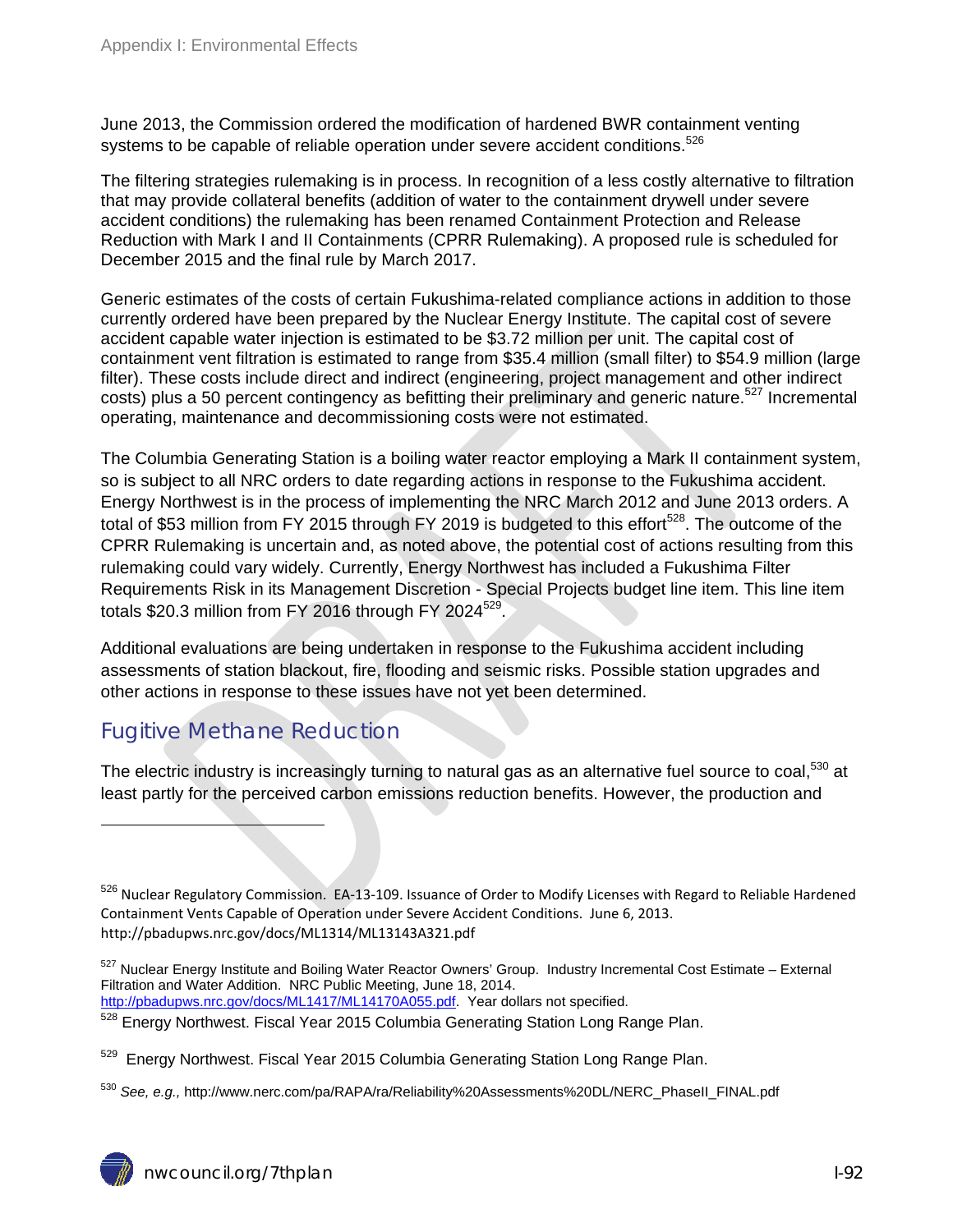transportation of natural gas results in the release of methane, a potent greenhouse gas with the potential to negate the climate change benefits associated with switching fuels. Concerns about the environmental impacts of methane emissions led the Obama Administration, on January 14, 2015, to announce plans to cut methane emissions from the oil and gas industry by 40 percent to 45 percent from 2012 levels by 2025.<sup>531</sup> To accomplish these reductions, President Obama directed the EPA to propose new methane and volatile organic compound (VOC) emissions regulations. The EPA issued its proposed rule in September 2015,<sup>532</sup> with final guidelines due in 2016. The rule would amend the NSPS for methane and VOC emissions for certain equipment, processes, and activities for the oil and natural gas category.

The EPA does not currently impose limits on methane emissions, instead operating a voluntary methane emissions reduction program. These new regulations will impact the Northwest electric industry by increasing the compliance costs associated with producing and transporting natural gas for the oil and gas industry, which will translate to higher fuel costs for the electric industry.

Switching from coal to natural gas as a fuel source for electricity generation may have climate benefits, as long as methane leakage is minimized. Natural gas combustion emits about half as much carbon dioxide as coal combustion in relation to the energy that each produces,<sup>533</sup> a fact that has led some policymakers to view the fuel as a bridge to a clean energy future.<sup>534</sup> However, methane, the primary component of natural gas, is a greenhouse gas with a global warming potential in the atmosphere of 25 times that of carbon dioxide over a 100-year period.<sup>535</sup> So, while natural gas may represent a net climate benefit as compared to coal, that benefit will only be realized if methane leakage remains below 3.2 percent from well delivery to power plant.<sup>536</sup>

According to EPA estimates, the oil and gas industry accounts for around 30 percent of U.S. methane emissions. In 2009, the EPA estimated methane leakage rates in the oil and gas industry to be 2.4 percent. That estimate has been the subject of controversy, however, with some studies measuring leakage rates of over 10 percent in certain oil and gas basins.<sup>537</sup> The current climate calculus, then, may favor natural gas over coal, but that distinction is not as clear as it seems when looking solely at carbon dioxide emissions from combustion. Complicating the equation is the fact that coal extraction also releases methane.

The EPA does not currently limit methane emissions from the oil and gas industry, instead offering a voluntary methane emissions reduction program called Natural Gas STAR.538 The Natural Gas



<sup>531</sup> http://www.whitehouse.gov/the-press-office/2015/01/14/fact-sheet-administration-takes-steps-forward-climate-actionplan-anno-1

<sup>532</sup> https://www.federalregister.gov/articles/2015/09/18/2015-21023/oil-and-natural-gas-sector-emission-standards-for-newand-modified-sources<br><sup>533</sup> http://www.eia.gov/tools/faqs/faq.cfm?id=73&t=11

<sup>533</sup> http://www.eia.gov/tools/faqs/faq.cfm?id=73&t=11 534 See President Obama, *State of the Union*, 2014, http://www.whitehouse.gov/the-press-office/2014/01/28/presidentbarack-obamas-state-union-address<br>
<sup>535</sup> http://epa.gov/climatechange/ghgemissions/gases/ch4.html

 $536$  http://www.pnas.org/content/109/17/6435.full#ref-6<br> $537$  http://www.eenews.net/stories/1060007693<br> $538$  http://www.epa.gov/gasstar/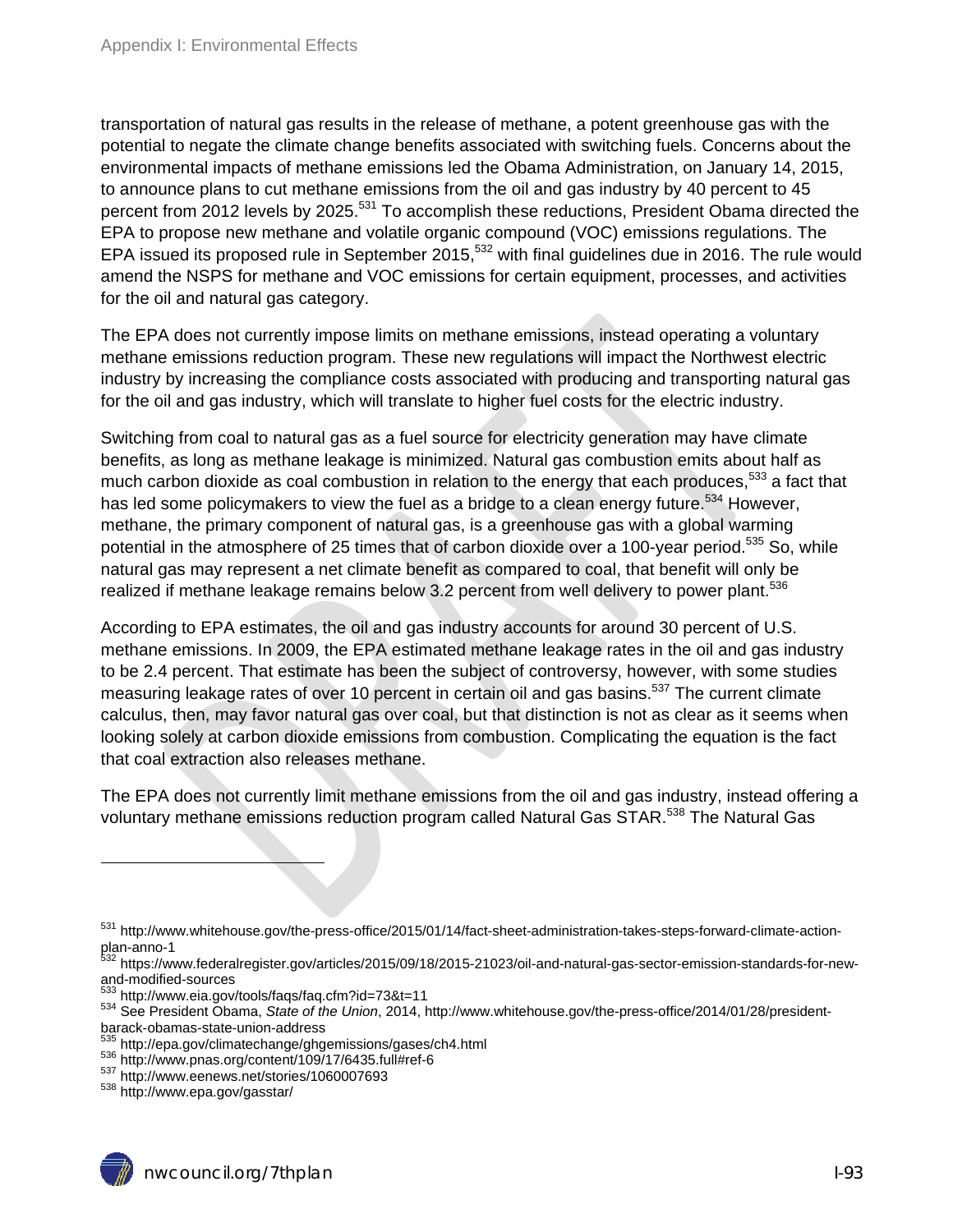STAR program provides the oil and gas industry with technical guidance, and opportunities for information sharing and technology transfer to encourage fugitive methane capture and emissions reductions. The oil and gas industry has long maintained that voluntary programs are sufficient to restrict methane emissions, because the nature of natural gas as a commodity provides the industry an economic incentive to bring it to market. The EPA's proposed methane emissions regulations will impose enforceable standards on the oil and gas industry.

The EPA plans to regulate methane and VOC emissions from new sources pursuant its authority to set New Source Performance Standards (NSPS) under Section 111(b) of the Clean Air Act (CAA).<sup>539</sup> The NSPS program requires certain sources of emissions to comply with standards performance consistent with the best adequately demonstrated system of emissions reductions.<sup>540</sup> These NSPS regulations will not affect existing oil and gas facilities. Instead, existing sources in National Ambient Air Quality Standards (NAAQS) nonattainment areas will face VOC reduction requirements pursuant to the EPA's authority under Sections 108 and 109 of the CAA.<sup>541</sup> The EPA classifies methane as a VOC,<sup>542</sup> so any requirements to reduce VOCs will necessarily also limit methane emissions.

In addition to establishing methane emissions standards, the EPA would also ramp up voluntary emissions reductions programs already in place. The EPA proposed creating a more stringent voluntary program, called Natural Gas STAR Gold, that would provide participants the opportunity to be recognized as "Gas STAR Gold" facilities in exchange for meeting certain protocols.<sup>543</sup>

The EPA estimates the oil and gas industry's cost of compliance to be \$170 - \$180 million in 2020.<sup>544</sup> Economic impacts for the electric industry in the short term are likely to be minimal, as existing oil and gas facilities will largely escape regulation under the EPA's proposal. As the compliance costs associated with the methane emissions regulations rise for the oil and gas industry, however, those costs will be passed along to Northwest utilities through increased fuel prices for natural gas plants. These cost increases will likely be mitigated somewhat by the fact that any captured methane leakage can be brought to market. At this point, it can be assumed that the EPA's actions on this matter will have an economic impact on the electric industry in the Northwest, but the costs associated with the proposed methane emissions regulations are not clear at this time.

 $^{539}$  42 U.S.C. § 7411.<br> $^{540}$  42 U.S.C. § 7411(a)(1).<br> $^{541}$  42 U.S.C. §§ 7408-7409.<br> $^{542}$  40 CFR 51.100(s)<br> $^{543}$  http://www.epa.gov/methane/gasstar/documents/Gas\_STAR\_Gold\_proposedframework.pdf#page=9<br> $^{543}$  ht and-modified-sources#h-94.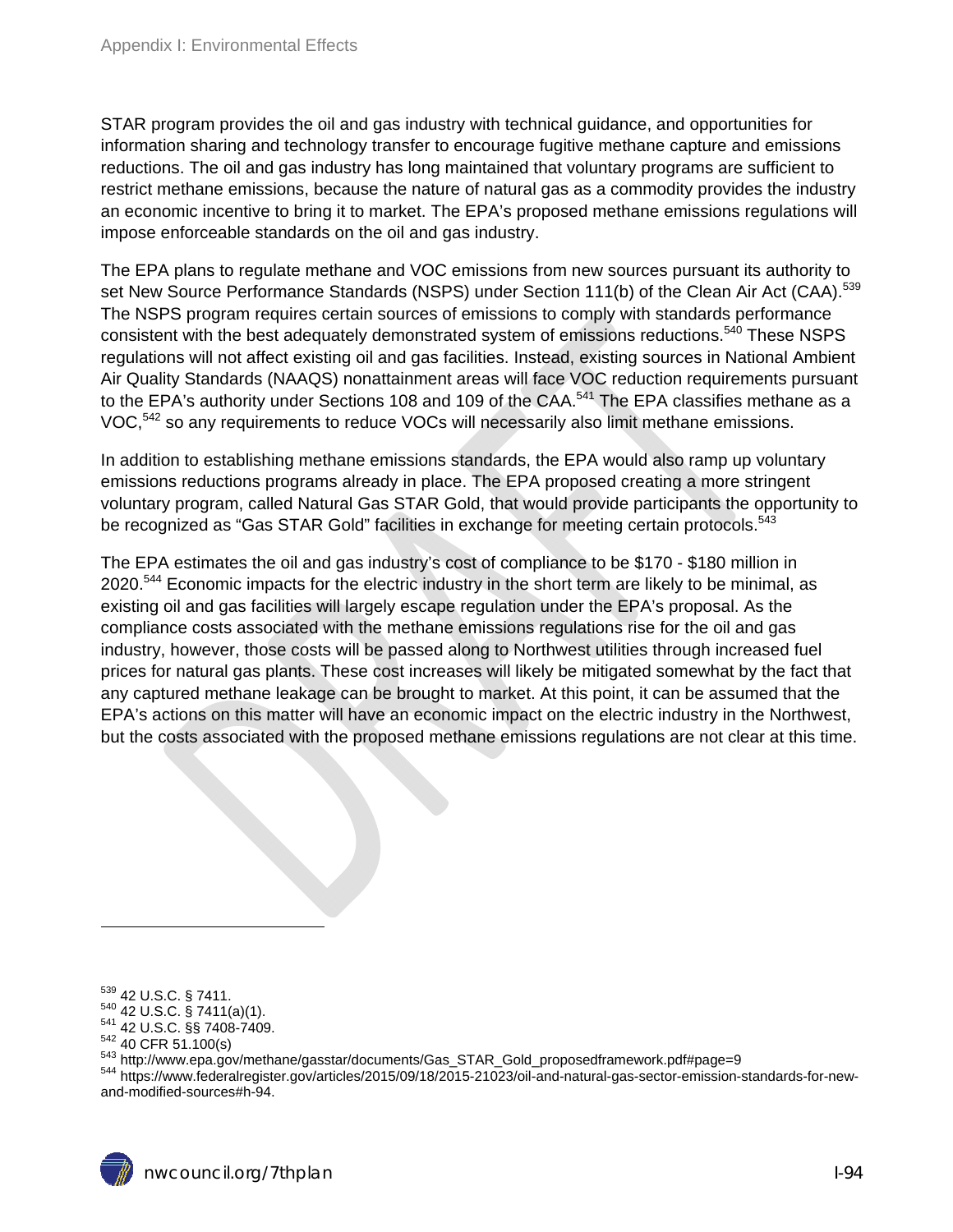## Effects of Current and Prospective Regulatory Compliance Actions on Affected Northwest Generating **Units**

Table I-3 summarizes the recent and prospective compliance actions for the major Pacific Northwest generating units affected by the regulations described in the previous section. Estimates of incremental capital investment costs and fixed and variable operating and maintenance costs are provided where available.

Budget-authorization quality, or better, plant-specific cost estimates are the preferred source of compliance cost information. These, however, are not available for all compliance actions. Next-best are plant-specific feasibility or conceptual estimates. In cases where these are not located, the best available generic cost estimates have been used.

In some cases, no cost estimates appear to be available. This is either because final regulations have not yet been adopted, or have only recently been adopted and the compliance actions have not been determined, or because the compliance actions are highly plant-specific and the costs have not been released by the plant owners. In general, it appears that actions for which cost information is not available are those whose costs are expected to be relatively minor (cooling water intake modifications), or those that are remedial in nature (such as retention pond cleanup). The capital costs of the latter will have to be expended irrespective of future plant operation, so will not affect the future of the plant. Moreover, the operational costs of these measures are likely to be small, and not significantly affecting plant dispatch or going forward costs.

Uncommitted capital costs and fixed and variable costs of non-remedial compliance actions could be avoided if the plant were retired, and thus bear on decisions regarding continued plant operation. Some actions are "remedial" in nature (e.g., cleanup of contaminated groundwater) and would have to be accomplished no matter what future plant operation might be. These will normally not greatly affect decisions regarding future plant operation. Incremental variable operating costs affect the hour-to-hour economic dispatch of a plant, so bear on short-term operational decisions as well as long-term investment and retirement decisions.

Certain compliance actions increase consumption of power or steam for internal loads or otherwise affect plant performance parameters such as net output and heat rate. Little quantitative information is available regarding these effects. These effects tend to be fairly minor for most compliance actions.

The "Assumed Status of Investment" in the fourth column of Table I-3 represents the assumed status of the investment in response to the compliance action. This is an important staff assumption as it divides the estimated compliance costs by committed and near-term uncommitted costs – estimates that are fairly certain to occur and therefore included in the Regional Portfolio Model's (RPM) existing power system and potentially affecting dispatch – and long-term uncommitted costs that are uncertain both in whether they will even occur and the accuracy of the estimates and therefore not included in the RPM at this time. This breakdown is more evident as it is carried through in summary to Table I-4, where the cost estimates included and not included in the RPM at this time are clearly identified.

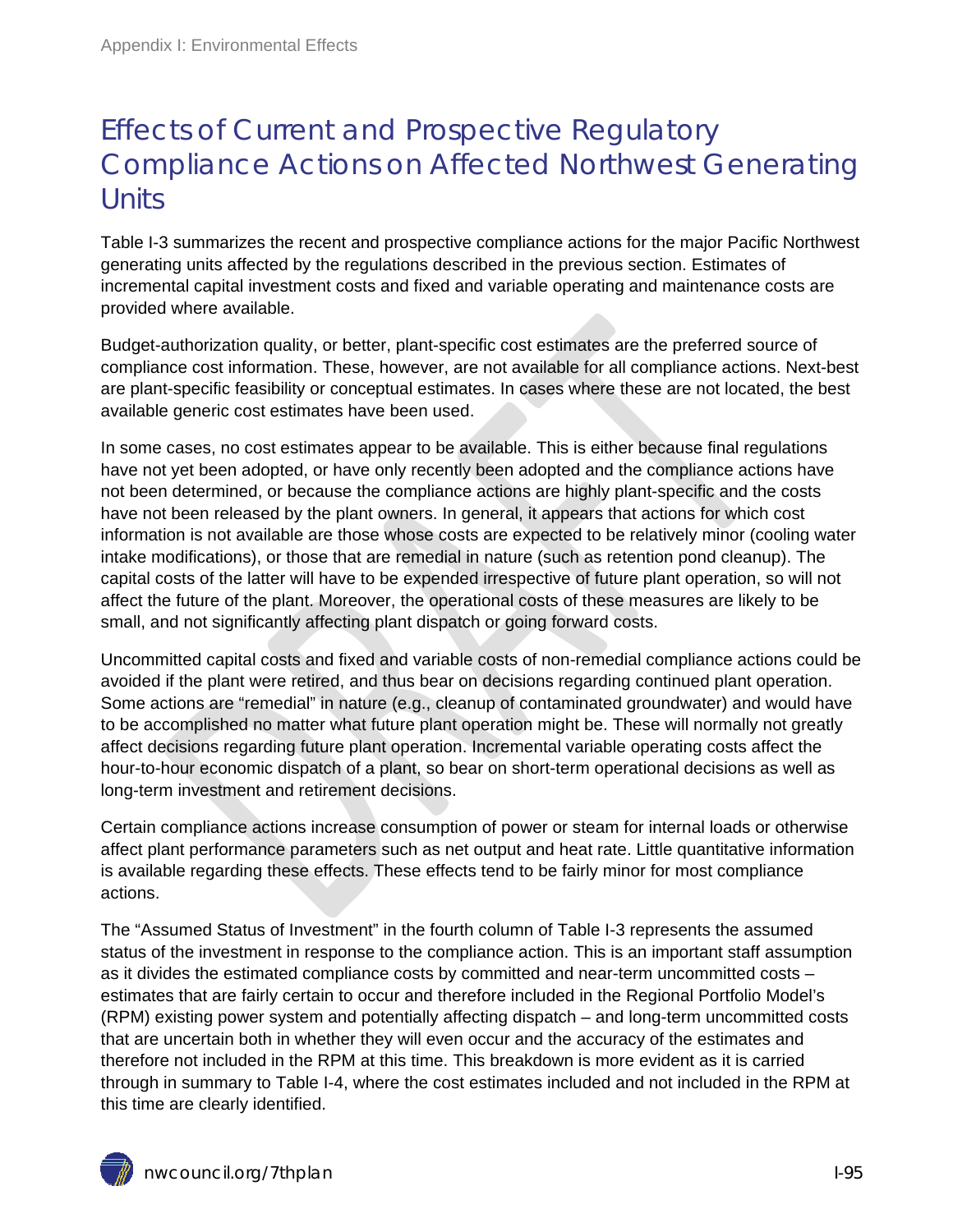The costs shown in Table I-3 and I-4 have been normalized to year 2012 dollar values and to common metrics (capital investment and fixed O&M in \$/kW(net)-yr; variable O&M in \$/MWh) to remain consistent with and to facilitate comparison to other costs appearing in the Seventh Power Plan work. The original sources are indicated in the footnotes.

nwcouncil.org/7thplan I-96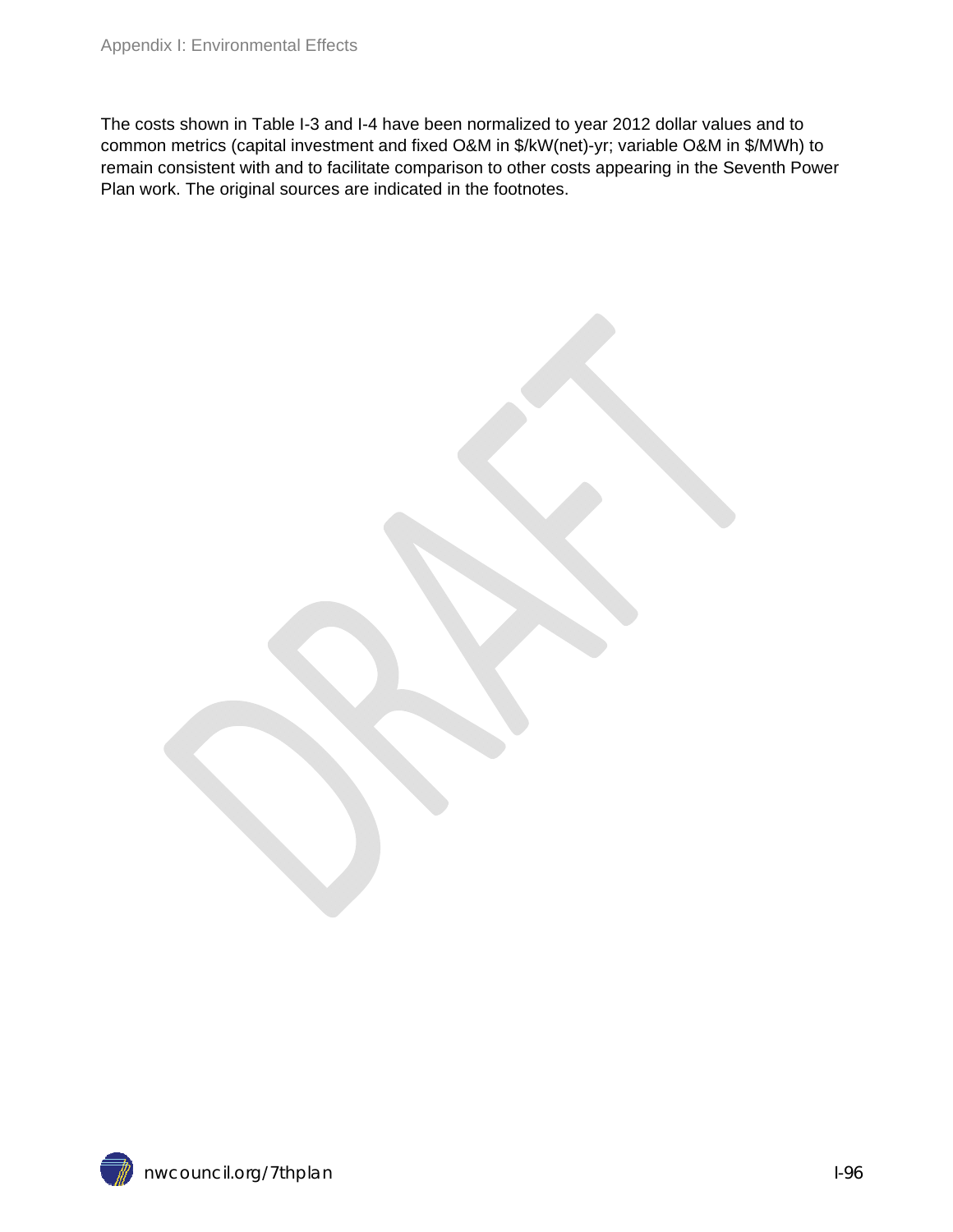| <b>Unit</b>                               | <b>Regulation</b>                           | <b>Controls or Actions; Compliance</b>                                                                                                     | <b>Assumed Status of</b>  | <b>Capital</b>           | <b>Incremental</b>       | <b>Operational</b>            |
|-------------------------------------------|---------------------------------------------|--------------------------------------------------------------------------------------------------------------------------------------------|---------------------------|--------------------------|--------------------------|-------------------------------|
|                                           |                                             | <b>Date</b>                                                                                                                                | Investment <sup>545</sup> | <b>Investment</b>        | <b>O&amp;M Cost</b>      | <b>Impacts</b>                |
| Boardman                                  | <b>NAAQS</b>                                | In compliance (DSI and low-sulfur<br>coal, 2014)                                                                                           |                           |                          |                          |                               |
|                                           | <b>Regional Haze</b>                        | In compliance (LNB & MOFA, 2011);<br>Termination of coal firing (2020)                                                                     |                           |                          | $- -$                    |                               |
|                                           | <b>MATS</b>                                 | In compliance (ACI, 2011)                                                                                                                  | $- -$                     | $--$                     | $\overline{\phantom{a}}$ | $- -$                         |
|                                           | <b>Coal Combustion</b><br><b>Residuals</b>  | Unknown                                                                                                                                    |                           | $\overline{\phantom{m}}$ | $\overline{\phantom{a}}$ |                               |
|                                           | <b>Cooling Water Intakes</b>                | IMS - Probable compliance                                                                                                                  |                           | <b>Unknown EMS</b>       | <b>Unknown EMS</b>       |                               |
|                                           |                                             | (recirculating cooling system)                                                                                                             |                           | cost (if                 | cost (if                 |                               |
|                                           |                                             | EMS - Evaluation probably required                                                                                                         |                           | converted to             | converted to             |                               |
|                                           |                                             | for continued operation as biomass                                                                                                         |                           | biomass                  | <b>biomass</b>           |                               |
|                                           |                                             | unit                                                                                                                                       |                           | operation)               | operation)               |                               |
|                                           | <b>Effluent Limitation</b>                  | Final control requirements not                                                                                                             |                           | Expected to be           | Expected to be           |                               |
|                                           | Guidelines                                  | established                                                                                                                                |                           | minor                    | minor                    |                               |
|                                           | <b>Carbon Pollution</b><br><b>Standards</b> | Termination of coal firing (Dec 2020)                                                                                                      | --                        |                          | --                       | Termination of coal<br>firing |
| Centralia<br>(TransAlta<br>Centralia) 1 & | <b>NAAQS</b>                                | Currently in compliance (LNB, OFA,<br>SNCR, 2012), Coal blending, FGD,<br>DESP)                                                            |                           | --                       | $-$                      |                               |
|                                           | Regional haze                               | In compliance (Flex Fuel, SNCR,<br>$2012)^{546}$                                                                                           |                           |                          | --                       |                               |
|                                           | <b>MATS</b>                                 | In compliance (ACI, 2011)                                                                                                                  |                           | $\overline{\phantom{m}}$ | $\qquad \qquad -$        |                               |
|                                           | Coal combustion residuals                   | In compliance (Dry ash sold for<br>beneficial use; balance disposed in<br>former coal mine; wet scrubber<br>waste treatment in compliance) |                           |                          |                          |                               |

Table I - 3: Current and prospective environmental compliance actions for major Northwest units

Council staff and leads to a division of near-term and long-term costs in Table 3.<br><sup>546</sup> Flex Fuel – Use of Powder River Basin coal and associated boiler modifications to reduce haze precursors.

<sup>&</sup>lt;sup>545</sup> Assumed status of investment for compliance actions: Committed (Obligated, Under Construction), Uncommitted (Near-term through 2022), Uncommitted (Long-term post 2022). This status is an assumption from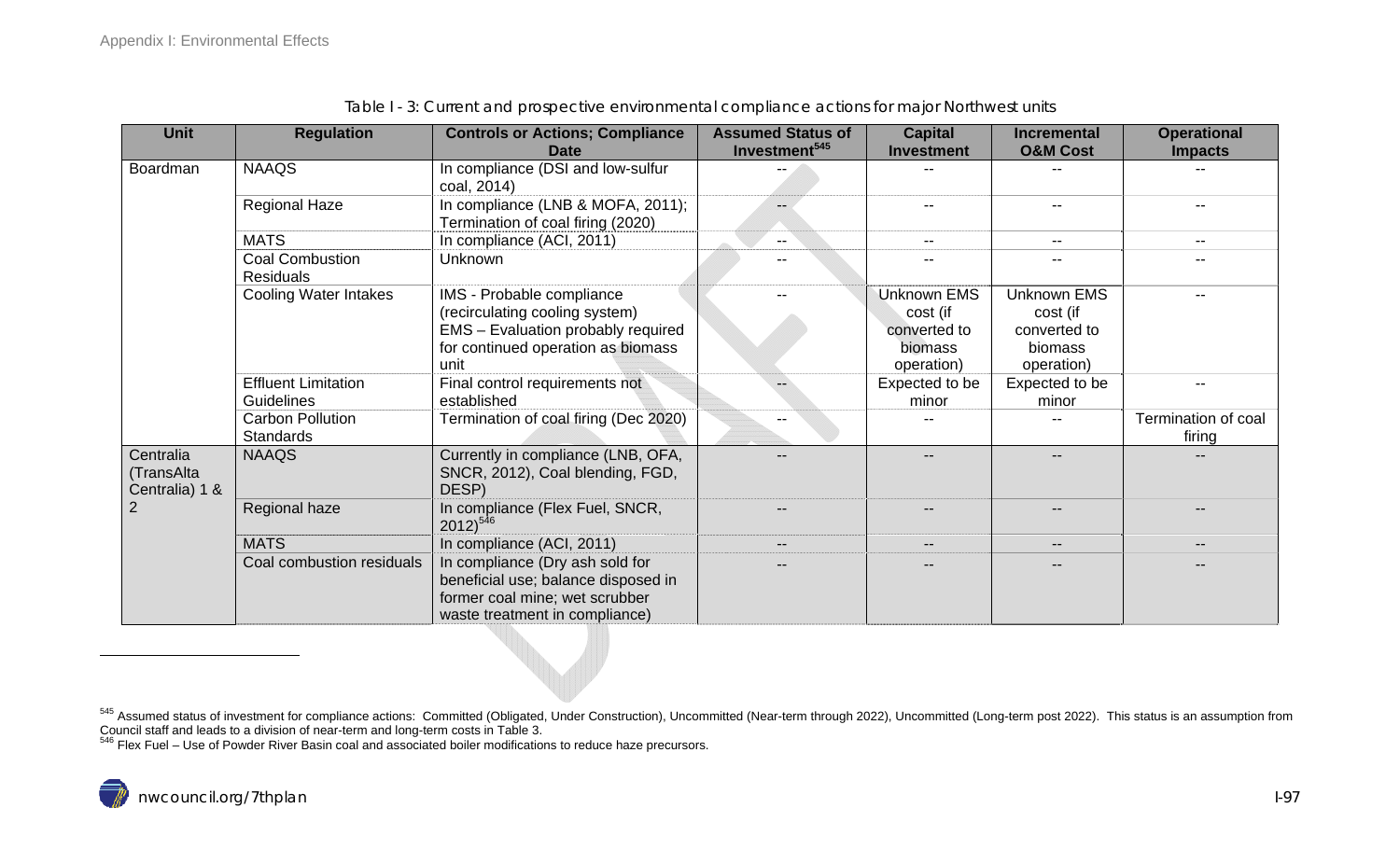| <b>Unit</b>  | <b>Regulation</b>                               | <b>Controls or Actions; Compliance</b><br><b>Date</b>                                              | <b>Assumed Status of</b><br>Investment <sup>545</sup>    | <b>Capital</b><br><b>Investment</b>                                     | <b>Incremental</b><br><b>O&amp;M Cost</b>                | <b>Operational</b><br><b>Impacts</b> |
|--------------|-------------------------------------------------|----------------------------------------------------------------------------------------------------|----------------------------------------------------------|-------------------------------------------------------------------------|----------------------------------------------------------|--------------------------------------|
|              | <b>Cooling Water Intakes</b>                    | IMS - Probable compliance<br>(recirculating cooling system)                                        |                                                          |                                                                         |                                                          |                                      |
|              |                                                 | EMS - Probable exemption (< 125<br>MMgpd)                                                          |                                                          |                                                                         |                                                          |                                      |
|              | <b>Effluent Limitation</b><br><b>Guidelines</b> | Final control requirements not<br>established                                                      |                                                          | Expected to be<br>minor                                                 | Expected to be<br>minor                                  |                                      |
|              | <b>Carbon Pollution</b><br><b>Standards</b>     | Termination of coal firing for one unit<br>(Dec 2020)                                              |                                                          |                                                                         | $- -$                                                    | Scheduled<br>retirement              |
|              |                                                 | Termination of coal firing for second<br>unit (Dec 2025)                                           |                                                          |                                                                         |                                                          |                                      |
| Colstrip 1&2 | <b>NAAQS</b>                                    | Currently in compliance                                                                            |                                                          |                                                                         |                                                          |                                      |
|              | <b>Regional Haze</b>                            | SOFA + SNCR (NOx); Lime<br>injection (DSI) and additional<br>scrubber vessel (SOx) (2017)          | Uncommitted (Near-<br>term)                              | \$254/kW <sup>547</sup>                                                 | Vr: \$1.49/MWh                                           | Minor derate                         |
|              | <b>MATS</b>                                     | Addition of sieve trays to FGD<br>system for enhanced particulate<br>removal (2016) <sup>548</sup> | Committed                                                | \$30/kW <sup>549</sup>                                                  | Fx: \$0.33/kW-yr<br>Vr: \$0.00/MWh                       | Negligible                           |
|              | <b>Coal Combustion</b><br><b>Residuals</b>      | Onsite dry ash disposal system<br>(2018)<br>Slurry pond lining (2020)                              | Dry ash: Uncommitted<br>(Near-term)<br>Lining: Committed | Dry ash:<br>\$23/kW <sup>550</sup><br>Lining:<br>\$36/kW <sup>551</sup> | Fx: \$1.63/kW-yr<br>Vr: \$0.23/MWh<br>Lining: negligible |                                      |

<sup>551</sup> Capital costs for pond lining from Portland General Electric 2013 Integrated Resource Plan. March 2014 T. 7-4. Average of estimated PGE share of Colstrip 3 & 4 (\$9.8 - 12.0 MM) extrapolated to all Colstrip units and expressed as 2012 \$/kW. Cost is likely committed irrespective of future operation of Colstrip units. Pond lining assumed to have negligible effect on operating costs.



<sup>547</sup> Capital costs derived from Puget Sound Energy 2013 IRP, Appendix J – four cost scenarios, one assumes SCR installed in 2022, another in 2027. PSE quantified the total cost of SCR to all participants (owners) at \$156 million for units 1 and 2, or \$254/kW. https://pse.com/aboutpse/EnergySupply/Documents/IRP\_2013\_Appendices.pdf. O&M costs derived from Environmental Protection Agency Approval and Promulgation of Implementation Plans; State of Montana; State Implementation Plan and Regional Haze Federal Implementation Plan, Proposed Rule (77 Federal Register No. 77 (April 20, 2012) p. 23988 – 24101). Cost estimates submitted by PPL 548 State of Montana Department of Environmental Quality. Operating Permit Technical Review Document. Colstrip Steam Electric Station. February 9, 2015. The MT DEQ granted PPL Montana a one-year extension<br>for MATS complian

<sup>549</sup> Capital and O&M costs for upgrade to existing scrubber system from Puget Sound Energy. 2013 Integrated Resource Plan, Appendix J, Case 1 - Low Cost Colstrip 1 & 2. May 2013. PSE share is pro-rated to full

capacity.<br><sup>550</sup> Capital and O&M costs for onsite dry ash disposal system from Puget Sound Energy. 2013 Integrated Resource Plan, Appendix J. May 2013. Colstrip 1 & 2 Low and Mid-cost cases (Non-hazardous CCR<br>determination)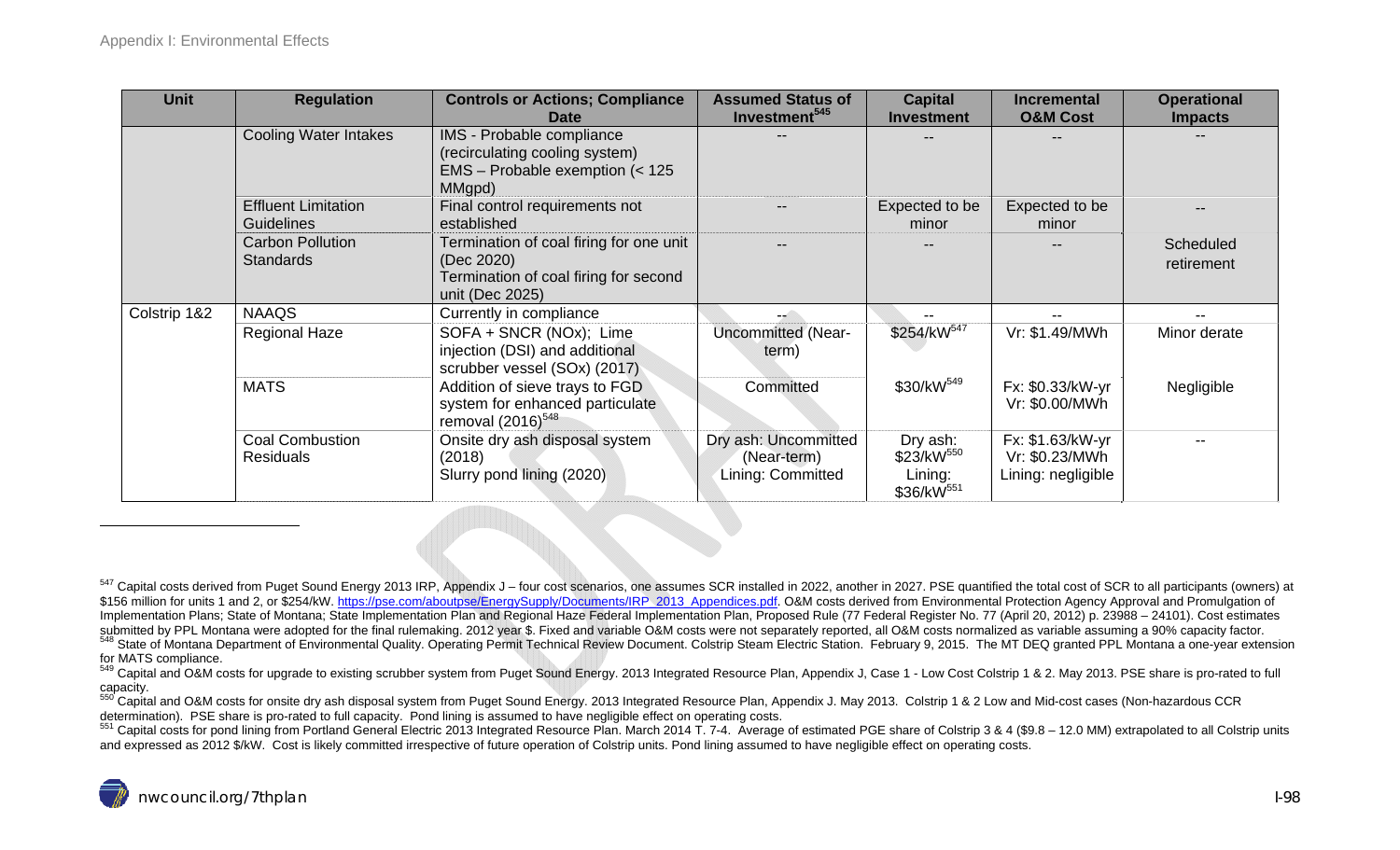| <b>Unit</b>    | <b>Regulation</b>                               | <b>Controls or Actions; Compliance</b><br>Date                                                                | <b>Assumed Status of</b><br>Investment <sup>545</sup>    | <b>Capital</b><br><b>Investment</b>                 | <b>Incremental</b><br><b>O&amp;M Cost</b> | <b>Operational</b><br><b>Impacts</b>                      |
|----------------|-------------------------------------------------|---------------------------------------------------------------------------------------------------------------|----------------------------------------------------------|-----------------------------------------------------|-------------------------------------------|-----------------------------------------------------------|
|                | <b>Cooling Water Intakes</b>                    | IMS - Probable compliance<br>(recirculating cooling system)<br>EMS - Probable exemption (< 125<br>MMgpd)      |                                                          |                                                     |                                           |                                                           |
|                | <b>Effluent Limitation</b><br>Guidelines        | Zero liquid discharge (ZLD) facility                                                                          |                                                          | $\overline{\phantom{m}}$                            | $- -$                                     |                                                           |
|                | <b>Carbon Pollution</b><br><b>Standards</b>     | Heat Rate improvement, Redispatch<br>$(2020 - 30)$                                                            |                                                          | Not determined<br>at this time                      | Not determined<br>at this time            | Potential redispatch<br>(reduction in<br>capacity factor) |
| Colstrip 3 & 4 | <b>NAAQS</b>                                    | Currently in compliance                                                                                       |                                                          |                                                     |                                           |                                                           |
|                | <b>Regional Haze</b>                            | Currently in compliance; 5-year<br>"reasonable progress" reviews will<br>likely require SCR retrofit by 2027. | <b>Uncommitted (Near-</b><br>term)                       | \$514/kW552                                         | Fx: \$0.27/kW-yr<br>Vr: \$1.00/MWh        | Minor derate                                              |
|                | <b>MATS</b>                                     | Addition of sieve trays to FGD<br>system for enhanced particulate<br>removal (2016) <sup>553</sup>            | Committed                                                | <b>See MATS</b><br>costs for<br>Colstrip 1 & 2      | See MATS costs<br>for Colstrip 1 & 2      |                                                           |
|                | <b>Coal Combustion</b><br><b>Residuals</b>      | Onsite dry ash disposal system<br>(2018)<br>Slurry pond lining (2020)                                         | Dry Ash: Uncommitted<br>(Near-term)<br>Lining: Committed | See CCR costs<br>for Colstrip 1 &<br>$\overline{2}$ | See CCR costs<br>for Colstrip 1 & 2       |                                                           |
|                | <b>Cooling Water Intakes</b>                    | IM - Probable compliance<br>(recirculating cooling system)<br>$EM$ – Probable exemption (< 125<br>MMgpd)      |                                                          |                                                     |                                           |                                                           |
|                | <b>Effluent Limitation</b><br><b>Guidelines</b> | Zero liquid discharge (ZLD) facility                                                                          |                                                          |                                                     | $\overline{\phantom{a}}$                  |                                                           |
|                | <b>Carbon Pollution</b><br><b>Standards</b>     | Heat Rate improvement, Redispatch<br>$(2020 - 30)$                                                            |                                                          | Not determined<br>at this time                      | Not determined<br>at this time            | Potential redispatch<br>(reduction in<br>capacity factor) |

<sup>552</sup> Capital and O&M costs from Puget Sound Energy. 2013 Integrated Resource Plan, Appendix J. May 2013. Mid-cost case Colstrip 3 & 4. PSE costs pro-rated to entire unit.<br><sup>553</sup> While Colstrip Units 3 and 4 are in complian installation of sieve trays, and comply with MATS emission requirements using weighted average emission rates from all four units. The MT DEQ granted the extension on January 5, 2015.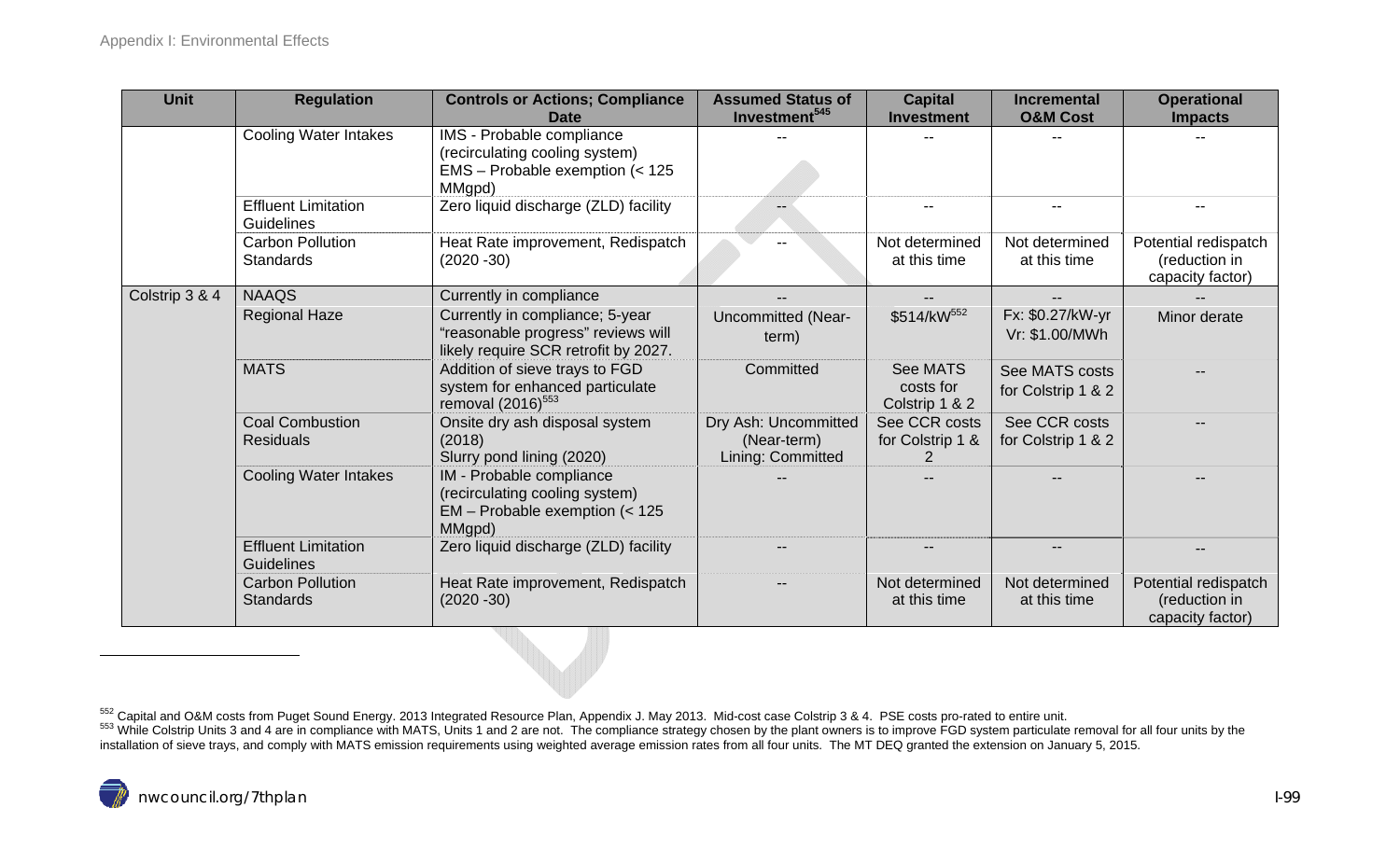| <b>Unit</b>            | <b>Regulation</b>                           | <b>Controls or Actions; Compliance</b><br><b>Date</b>                                               | <b>Assumed Status of</b><br>Investment <sup>545</sup> | <b>Capital</b><br><b>Investment</b>                    | <b>Incremental</b><br><b>O&amp;M Cost</b> | <b>Operational</b><br><b>Impacts</b>                      |
|------------------------|---------------------------------------------|-----------------------------------------------------------------------------------------------------|-------------------------------------------------------|--------------------------------------------------------|-------------------------------------------|-----------------------------------------------------------|
| Jim Bridger 1          | <b>NAAQS</b>                                | Currently in compliance                                                                             |                                                       |                                                        |                                           |                                                           |
| 82                     | <b>Regional Haze</b>                        | SCR (Unit 1, 2022; Unit 2, 2021)                                                                    | <b>Uncommitted (Near-</b><br>term)                    | \$377/kW <sup>554</sup>                                | Fx: \$0.86/kW-yr<br>Vr: \$0.41/MWh        | Minor derate                                              |
|                        | <b>MATS</b>                                 | ACI + wet FGD additive + coal<br>additive (2015)                                                    | Committed                                             | \$14/kW <sup>555</sup>                                 | Fx: \$0.10/kW-yr<br>Vr: \$2.80/MWh        |                                                           |
|                        | <b>Carbon Pollution</b><br><b>Standards</b> | Heat Rate improvement, Redispatch<br>(Prospective, 2020 -30)                                        |                                                       | Not determined<br>at this time                         | Not determined<br>at this time            | Potential redispatch<br>(reduction in<br>capacity factor) |
| Jim Bridger 3          | <b>NAAQS</b>                                | Currently in compliance                                                                             |                                                       |                                                        | $\qquad \qquad -$                         |                                                           |
| & 4                    | <b>Regional Haze</b>                        | SCR (Unit 3 completion by Dec<br>2015; Unit 4 completion by Dec<br>2016) (LNB & SOFA in place 2010) | Committed                                             | Unit 3: \$326/kW<br>Unit 4:<br>\$380/kW <sup>556</sup> | Assume similar<br>to JB1.                 | Minor derate                                              |
|                        | <b>MATS</b>                                 | ACI wet FGD additive + coal additive<br>(2015)                                                      | Committed                                             | $$14/kW^{557}$                                         | Fx: \$0.10/kW-yr<br>Vr: \$2.80/MWh        |                                                           |
|                        | <b>Carbon Pollution</b><br><b>Standards</b> | Heat Rate improvement, Redispatch<br>(Prospective, 2020 -30)                                        |                                                       | Not determined<br>at this time                         | Not determined<br>at this time            | Potential redispatch<br>(reduction in<br>capacity factor) |
| Jim Bridger<br>(Plant) | Coal combustion residuals                   | Possible impoundment modifications<br>and further shift to landfill disposal.                       |                                                       | Not available                                          | Not available                             |                                                           |

<sup>554</sup> Capital costs from Wyoming PSC estimate in letter to EPA, December 2013 - http://psc.state.wy.us/pscdocs/dwnload/ChairmansLetter-JanetMcCabe.pdf. O&M costs from CH2M-Hill (2007): BART Analysis for Jim Bridger Unit 1. Prepared by CH2M-Hill for PacifiCorp. Dec 2007. Economic Analysis Summary. T. 3-3, LNB + OFA + SCR less LNB w/OFA. Normalized to 2012 year dollars. Unit 2 costs assumed to be similar to those of Unit 1.

<sup>555</sup> Capital and fixed O&M costs were estimated using methodology of Table 1 of Sargent & Lundy. IPM Model - Revisions to Cost and Performance for APC Technologies, Mercury Control Cost Development Technology. March 2011. Variable O&M costs will vary depending on lost revenue and corresponding disposal cost from previously marketed fly ash rendered unsuitable for cement production and other alternative

uses. The variable O&M value shown assumes 44% of fly ash was previously marketed at \$30/ton and must be landfilled at \$50 ton following installation of mercury control equipment.<br><sup>556</sup> Commitment cost estimates, including

<sup>557</sup> Capital and fixed O&M costs were estimated using methodology of Table 1 of Sargent & Lundy. IPM Model - Revisions to Cost and Performance for APC Technologies, Mercury Control Cost Development Technology. March 2011. Variable O&M costs will vary depending on lost revenue and corresponding disposal cost from previously marketed fly ash rendered unsuitable for cement production and other alternative uses. The variable O&M value shown assumes 44% of fly ash was previously marketed (US average) at \$30/ton and is landfilled at \$50 ton following installation of mercury control equipment.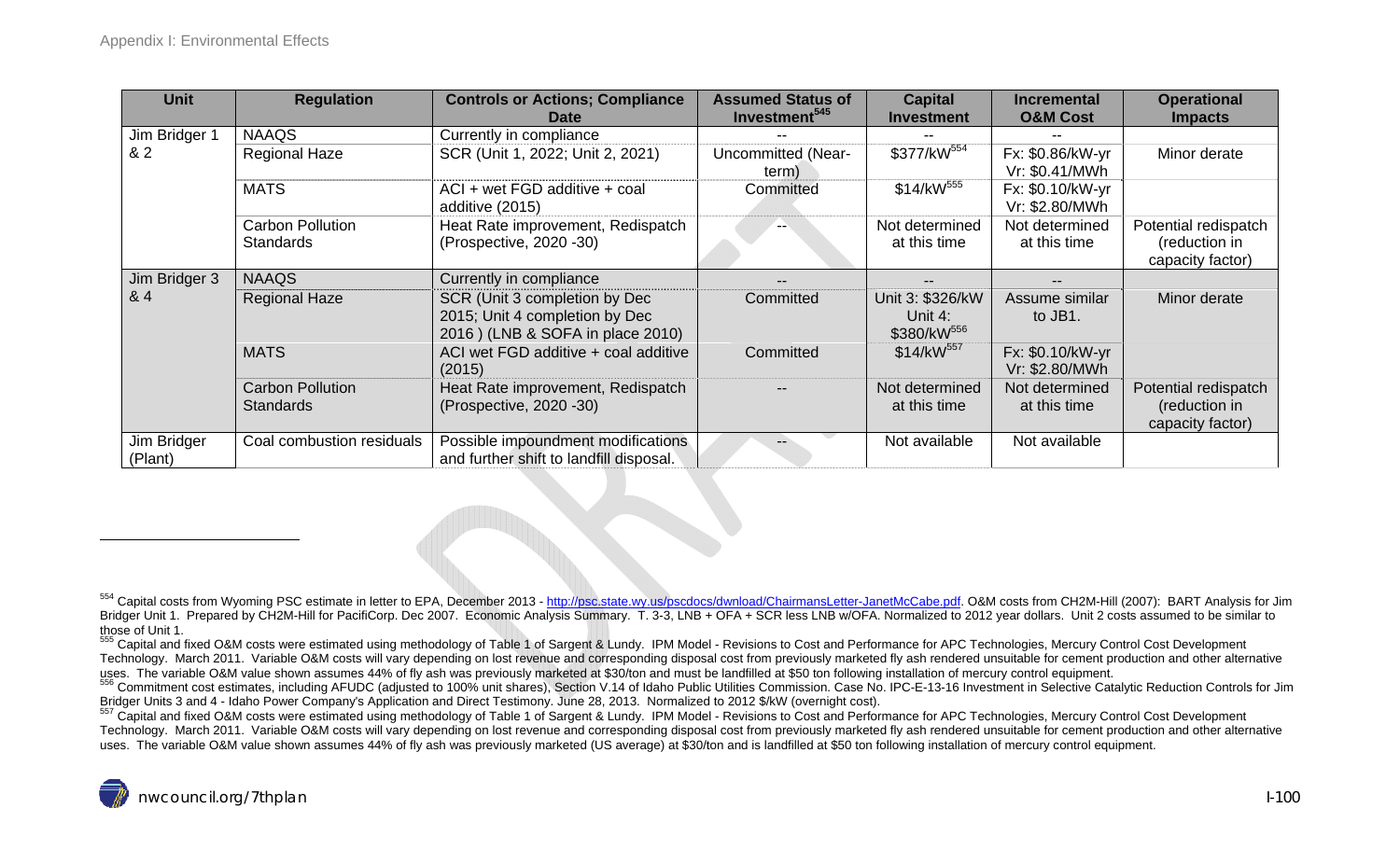| <b>Unit</b>   | <b>Regulation</b>                               | <b>Controls or Actions; Compliance</b><br><b>Date</b>                                                                                     | <b>Assumed Status of</b><br>Investment <sup>545</sup> | <b>Capital</b><br><b>Investment</b> | <b>Incremental</b><br><b>O&amp;M Cost</b> | <b>Operational</b><br><b>Impacts</b>                      |
|---------------|-------------------------------------------------|-------------------------------------------------------------------------------------------------------------------------------------------|-------------------------------------------------------|-------------------------------------|-------------------------------------------|-----------------------------------------------------------|
|               | <b>Cooling Water Intakes</b>                    | IMS - Probable compliance<br>(recirculating cooling system)<br>EMS - Probable exemption (< 125<br>MMgpd)                                  |                                                       |                                     |                                           |                                                           |
|               | <b>Effluent Limitation</b><br>Guidelines        | Zero liquid discharge (ZLD) facility                                                                                                      |                                                       | $\overline{\phantom{m}}$            | $\overline{\phantom{m}}$                  |                                                           |
| North Valmy 1 | <b>NAAQS</b>                                    | Currently in compliance                                                                                                                   |                                                       |                                     | $- -$                                     |                                                           |
| 82            | <b>Regional Haze</b>                            | Currently in compliance. 5-year<br>"reasonable progress" reviews may<br>require addition of SCR and wet<br>FGD in the future $(-2025-30)$ | Uncommitted (Long-<br>term)                           | SCR:<br>\$257/kW <sup>558</sup>     | Fx: \$0.91/kW-yr<br>Vr: \$1.70/MWh        |                                                           |
|               |                                                 |                                                                                                                                           |                                                       | FGD: \$603/kW                       | Fx: \$16.95/kW-<br>yr<br>Vr: \$1.41/MWh   |                                                           |
|               | <b>MATS (HCL)</b>                               | Unit 1 DSI (2015)                                                                                                                         | Committed                                             | \$14/kW <sup>559</sup>              | Fx: \$1.16/kW-yr<br>Vr: \$5.83/MWh        |                                                           |
|               | <b>Coal Combustion</b><br><b>Residuals</b>      | Probable compliance (landfill<br>disposal in current use)                                                                                 |                                                       |                                     |                                           |                                                           |
|               | <b>Cooling Water Intakes</b>                    | IMS & EMS - Probable exemption<br>(wellfield supply)                                                                                      |                                                       |                                     |                                           |                                                           |
|               | <b>Effluent Limitation</b><br><b>Guidelines</b> | Zero liquid discharge (ZLD) facility                                                                                                      | $\overline{\phantom{m}}$                              |                                     | $\overline{\phantom{a}}$                  |                                                           |
|               | <b>Carbon Pollution</b><br><b>Standards</b>     | Heat Rate improvement, Redispatch<br>(Prospective, 2020 - 30)                                                                             |                                                       | Not determined<br>at this time      | Not determined<br>at this time            | Potential redispatch<br>(reduction in<br>capacity factor) |

<sup>558</sup> Capital and O&M costs for SCR and FGD retrofits are from Energy Information Administration. Annual Energy Outlook 2014: Electricity Working Group Meeting. July 24, 2013. Slide 6, Average cost of environmental retrofits

<sup>559</sup> Capital cost from Application of Sierra Pacific Power Company d/b/a NV Energy Seeking Acceptance of its Triennial Integrated Resource Plan covering the period 2014-2033 and Approval of its Energy Supply Plan for the period 2014-2016. Vol 11 of 16 Generation, Fuel and Purchase Power, Fuel, Renewable Narrative, and Technical Appendix. Year dollars not specified, assumed to approximate 2012 year dollars. O&M costs from Energy Information Administration. Annual Energy Outlook 2014: Electricity Working Group Meeting. July 24, 2013. Slide 6, Average cost of environmental retrofits (Dry Sorbent Injection, 100 – 299 MW unit).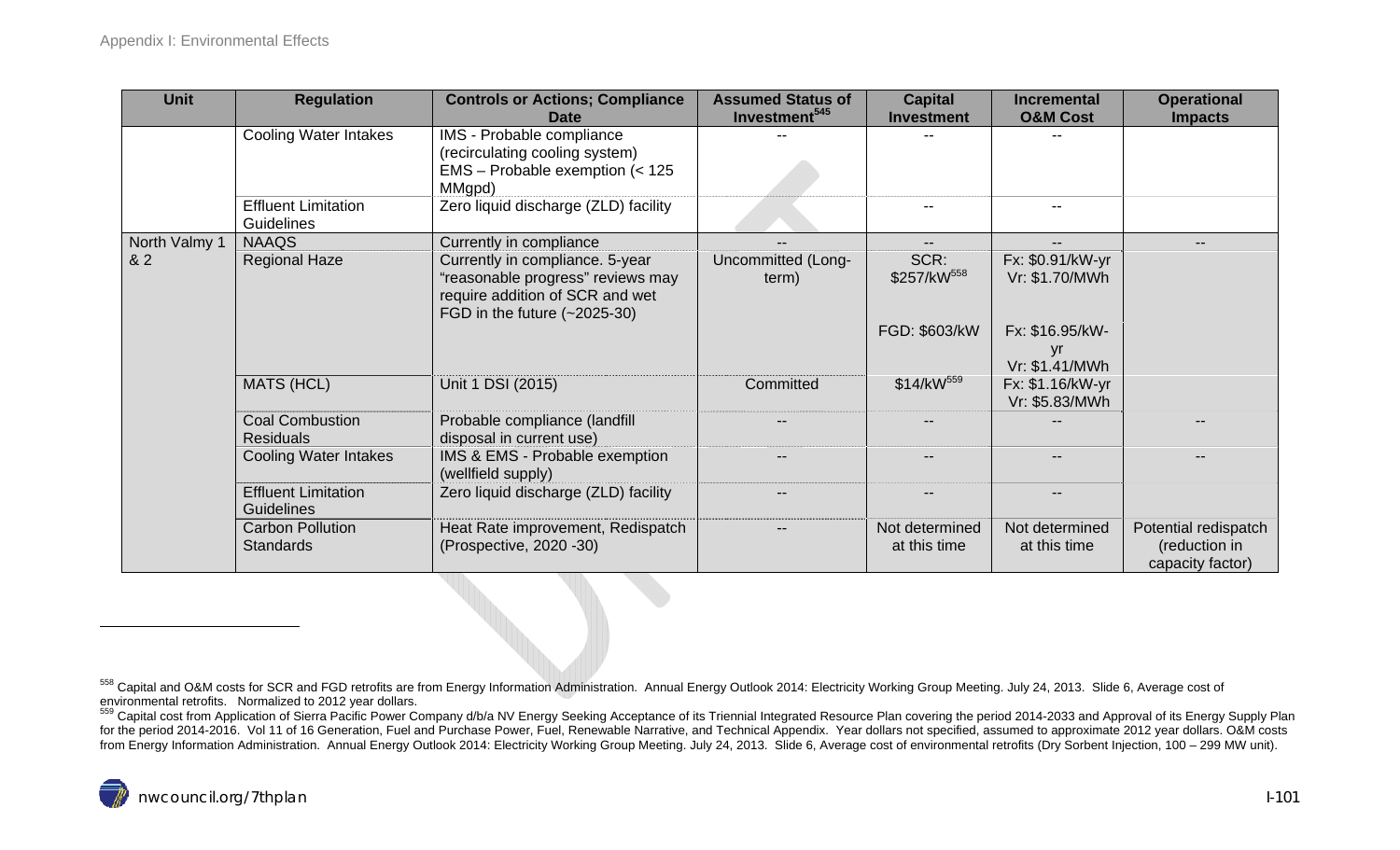| <b>Unit</b>                       | <b>Regulation</b>                        | <b>Controls or Actions; Compliance</b><br><b>Date</b>                                                                                                               | <b>Assumed Status of</b><br>Investment <sup>545</sup> | <b>Capital</b><br><b>Investment</b>                                   | <b>Incremental</b><br><b>O&amp;M Cost</b> | <b>Operational</b><br><b>Impacts</b> |
|-----------------------------------|------------------------------------------|---------------------------------------------------------------------------------------------------------------------------------------------------------------------|-------------------------------------------------------|-----------------------------------------------------------------------|-------------------------------------------|--------------------------------------|
| Columbia<br>Generating<br>Station | Fukushima Upgrades<br>(Ordered)          | Mitigation strategies<br>Spent fuel instrumentation<br>Containment vents capable of<br>operating under severe accident<br>conditions                                | Committed                                             | $$46/kW^{560}$                                                        | Not available                             |                                      |
|                                   | <b>CPRR Rulemaking (In-</b><br>process)  | Accident- capable drywell water<br>injection,<br>or Containment vent filters<br>Actions relating to station blackout,<br>fire, flooding or seismic hazards<br>(NRC) | Uncertain; rulemaking<br>in process                   | Water injection<br>- \$3/kW<br>Vent filters -<br>$$30 - $46/kW^{561}$ | Not available                             |                                      |
|                                   | <b>Cooling Water Intakes</b>             | IM - Probable compliance<br>(recirculating cooling system)<br>$EM$ – Probable exemption (< 125)<br>MMgpd)                                                           |                                                       |                                                                       |                                           |                                      |
|                                   | <b>Effluent Limitation</b><br>Guidelines | Possible minor impacts                                                                                                                                              |                                                       |                                                                       |                                           |                                      |

 $^{560}$  Energy Northwest. Fiscal Year 2015 Columbia Generating Station Long Range Plan, adjusted to 2012 yr dollars.<br><sup>561</sup> Assuming the Nuclear Energy Institute estimates are in 2014 year dollar values.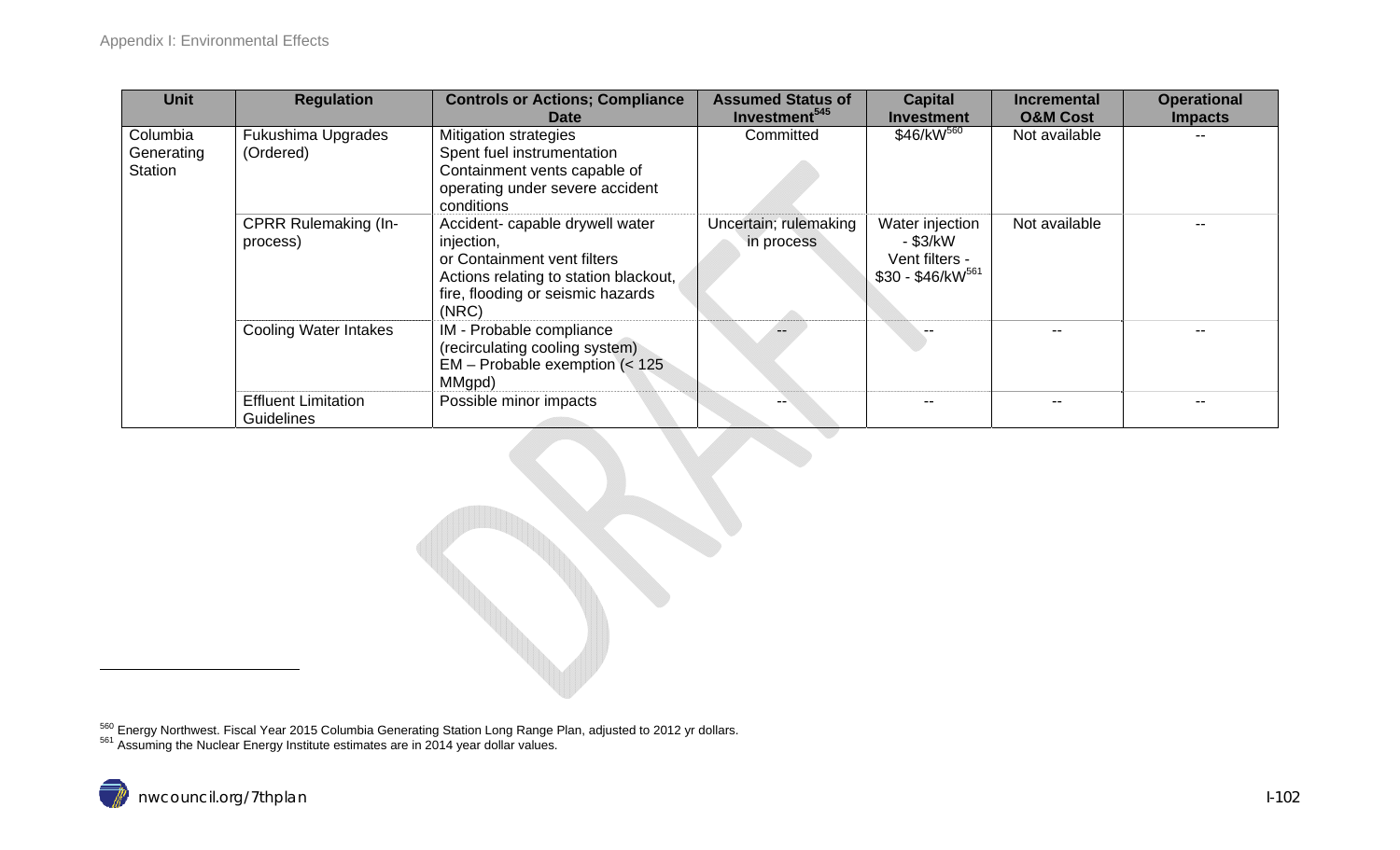Costs of complying with recent and proposed environmental and safety regulations can affect the economics of existing power generation facilities in several ways. Some compliance costs, such as those associated with upgrades to existing effluent ponds are likely to be required irrespective of future plant operation. Obligated compliance costs such as these are equivalent to sunk costs and unlikely to greatly affect decisions regarding future plant operation. In contrast, high capital cost compliance actions required to be undertaken only if a plant continues in service, for example, installation of flue gas desulfurization equipment for regional haze control, can render alternative resource options such as new generation, demand side options or market purchases, more attractive than retrofit for continued operation. Compliance actions with significant variable costs such as sorbent injection for mercury control, will affect dispatch cost and thereby the extent to which the plant can compete in the power market against other power generation facilities or demand-side measures. A plant thus affected may continue to operate, though to a lesser extent than previously.

Compliance actions or combinations of compliance actions potentially affect decisions regarding future plant operation when variable costs increase to a level significantly affecting the number of hours in which a unit can economically dispatch against competing units or when avoidable going forward costs increase to levels comparable to the cost of alternative resource options. In the former case, a unit might continue to serve as an economic source of capacity. In the latter, retirement in favor of more cost-effective resource options might be a preferred course of action. The capacity as well as the energy value of an existing plant must be considered in these comparisons. Wholesale energy market prices do not include capacity value except during resource shortages. Nor do all potential new supply or demand-side resource options supply the capacity value of the coal or nuclear units most affected by recent regulatory actions.

Remaining plant life affects capital investment decisions. Most coal-fired units in the Northwest have been operating 30 to 40 years. Though coal steam-electric plants can operate for 60 years or more, and nuclear operating licenses are routinely extended to 60 years (and potentially 80 years), increasing routine maintenance costs, declining efficiency compared to newer plants, and, for coal units, exhaustion of nearby sources of fuel may limit the attractiveness of investing in compliance actions.

A final consideration is the risk to continued operation of coal units posed by climate change policy. Unlike most environmental and safety regulatory actions, the proposed compliance requirements of the Clean Power Plan are not targeted at individual units. Rather, a mix of demand and supply-side actions are proposed, including a shift of dispatch from coal to gas combined-cycle units. Also, proposed state-level climate policy in Washington and Oregon prohibiting or taxing import of electricity from coal-fired plants would further reduce the value of power from these units.

Table I-4 provides a summary of the estimated significant incremental compliance costs for the major affected Northwest generating units that was included in the RPM as part of the existing system cost. This is an important differentiation from Table I-3 because Boardman, Centralia and J.E. Corette are omitted since these units are scheduled for early retirement or cession of coal-firing.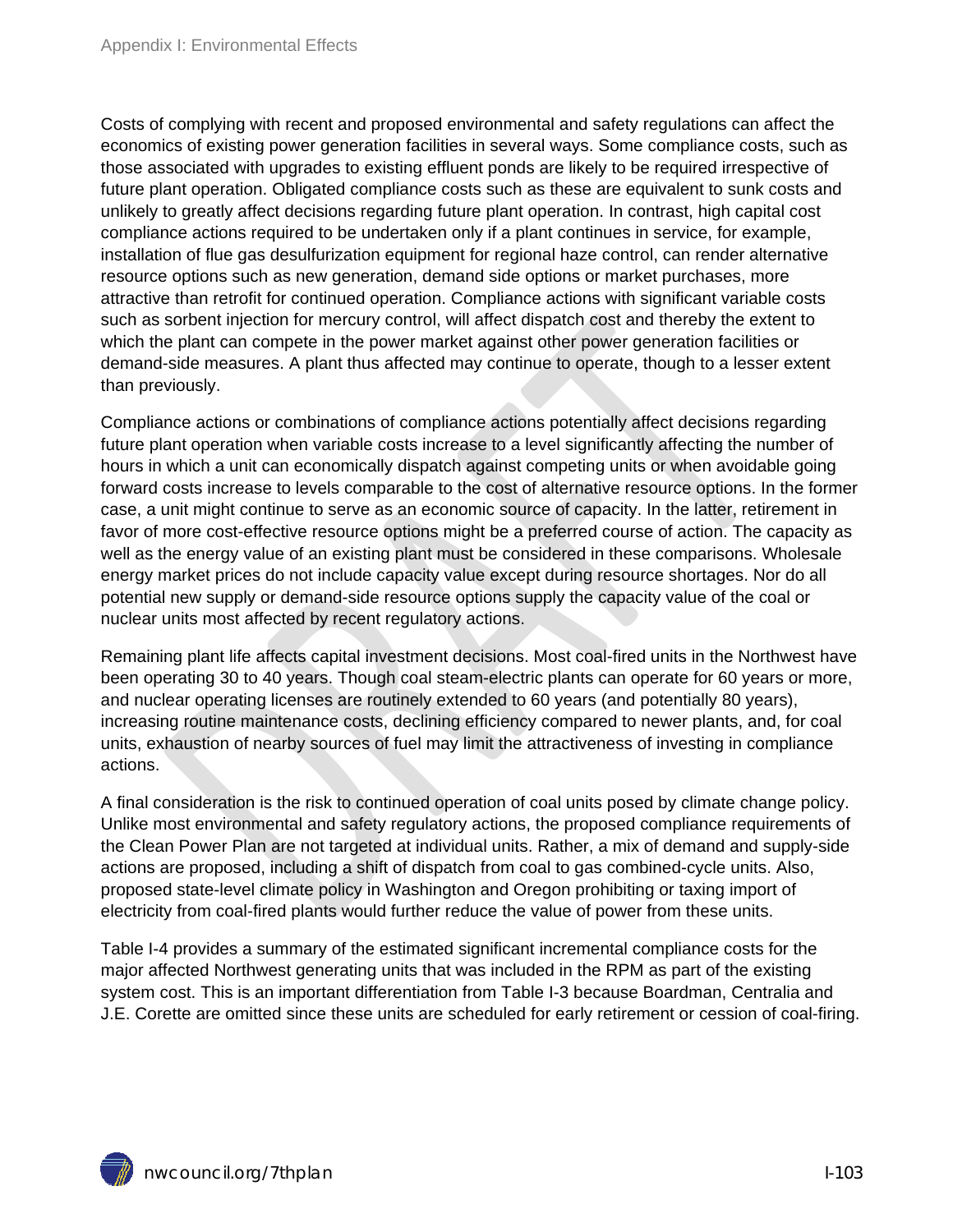| <b>Units</b>              | <b>Action</b>                                       | <b>Assumed Status</b><br>of Investment | <b>Capital and</b><br>Cumulative <sup>563</sup> O&M |
|---------------------------|-----------------------------------------------------|----------------------------------------|-----------------------------------------------------|
|                           |                                                     | (from Table $I-3$ ) <sup>562</sup>     | <b>Costs</b>                                        |
| Colstrip 1 & 2            | FGD sieve trays; SOFA,                              | Committed +                            | Capital - \$343/kW                                  |
|                           | SNCR, DSI, scrubber;                                | Uncommitted                            | Fx O&M - \$1.96/kW-yr                               |
|                           | Dry ash disposal, slurry<br>pond lining             | (Near-term)                            | Vr O&M - \$1.72/MWh                                 |
| Colstrip 3 & 4            | FGD sieve trays; Dry ash                            | Committed +                            | Capital - \$603/kW                                  |
|                           | disposal; Slurry pond                               | Uncommitted (Near-                     | Fx O&M - \$2.23/kW-yr                               |
|                           | lining; SCR                                         | term)                                  | Vr O&M - \$1.23/MWh                                 |
| Jim Bridger 1 & 2         | ACI; SCR                                            | Committed +                            | Capital - \$391/kW                                  |
|                           |                                                     | Uncommitted                            | Fx O&M - \$0.96/kW-yr                               |
|                           |                                                     | (Near-term)                            | Vr O&M - \$3.21/MWh                                 |
| Jim Bridger 3             | ACI; SCR                                            | Committed +                            | Capital - \$340/kW                                  |
|                           |                                                     | Uncommitted                            | Fx O&M - \$0.96/kW-yr                               |
|                           |                                                     | (Near-term)                            | Vr O&M - \$3.21/MWh                                 |
| Jim Bridger 4             | ACI; SCR                                            | Committed +                            | Capital - \$394/kW                                  |
|                           |                                                     | Uncommitted                            | Fx O&M - \$0.96/kW-yr                               |
|                           |                                                     | (Near-term)                            | Vr O&M - \$3.21/MWh                                 |
| North Valmy 1 & 2         | DSI (Unit 1 only;                                   | Committed +                            | Capital - \$6.72/kW                                 |
|                           | estimates have been                                 | Uncommitted                            | Fx O&M - \$0.56/kW-yr                               |
|                           | normalized to include<br>both units) <sup>564</sup> | (Near-term)                            | Vr O&M - \$2.84/MWh                                 |
| North Valmy 1 & 2         | $FGD + SCR$                                         | Uncommitted (Long-                     | Capital - \$860/kW                                  |
|                           |                                                     | term)                                  | Fx O&M - \$18.42/kW-                                |
|                           |                                                     |                                        | yr                                                  |
|                           |                                                     |                                        | Vr O&M - \$5.95/MWh                                 |
| Columbia                  | Fukushima retrofits                                 | Committed +                            | Capital - \$46/kW                                   |
| <b>Generating Station</b> | (Ordered)                                           | Uncommitted                            | $Fx$ O&M $- n/a$                                    |
|                           |                                                     | (Near-term)                            | $Vr$ O&M $-$ n/a                                    |

Table I - 4: Estimated Revenue Requirements Impact of Economically Significant Compliance Actions

<sup>563</sup> If the assumed status is "Uncommitted (Long-term), then the capital cost is representative of that compliance order; however the O&M costs are cumulative and include the "Committed" and "Uncommitted (Near-term)" O&M costs as well.

564 DSI is being installed on Unit 1 for reduction in acid gas emissions. The costs shown, assume that the unit 1 installation brings the entire plant into compliance and are therefore allocated to the full plant capacity.

<sup>&</sup>lt;sup>562</sup> If the status of the investment is "Committed" or "Uncommitted (Near-term)", Council staff assumed these compliance actions were fairly certain and therefore the estimates were included in the Regional Portfolio Model (RPM). If the status of the investment is "Uncommitted (Long-term)", Council staff assumed there was too much uncertainty around both the occurrence of the compliance action and the cost estimates, so these estimates are for illustrative purposes only and were not included in the RPM at this time.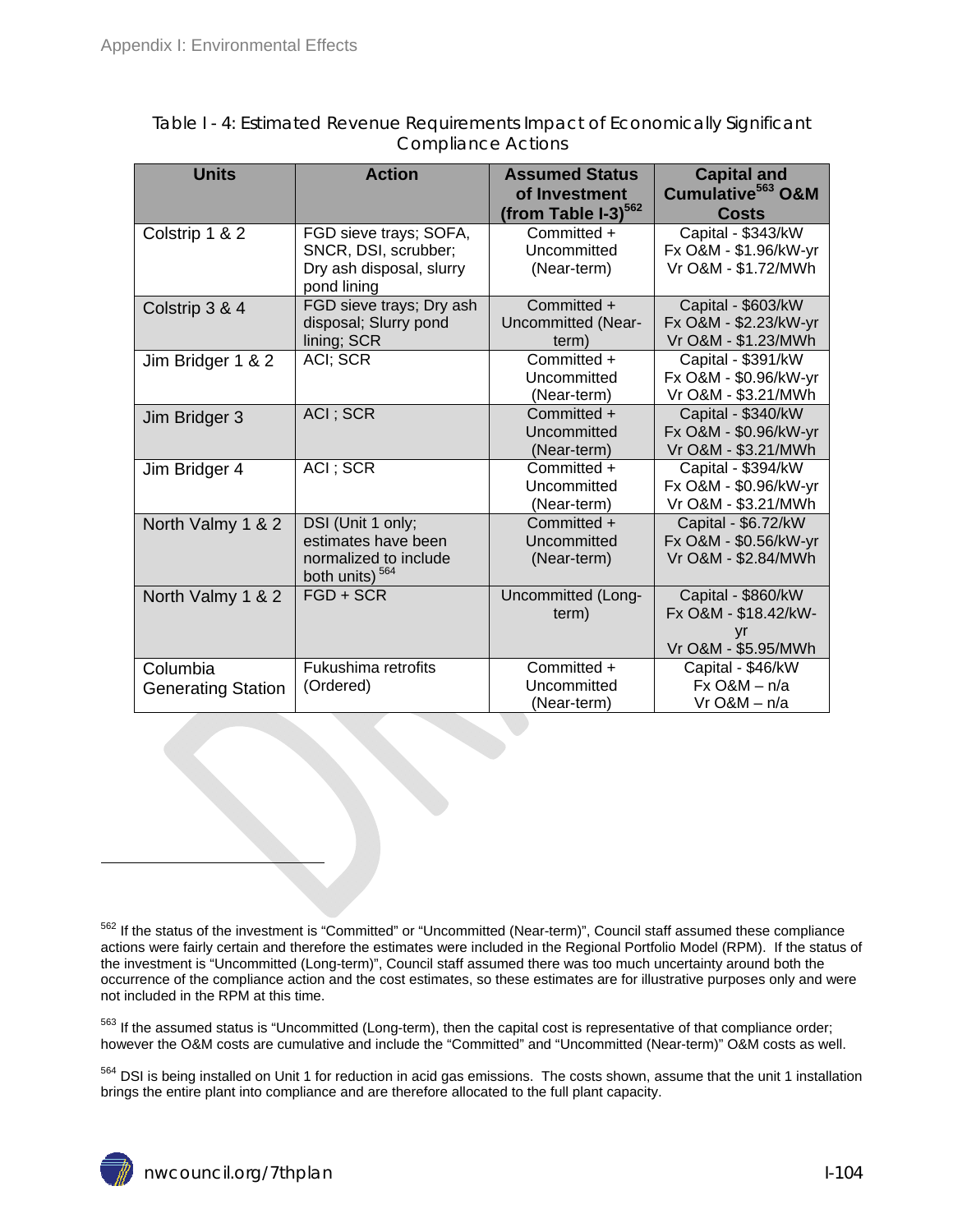# ENVIRONMENTAL IMPACTS OF ASSOCIATED TRANSMISSION AND APPLICABLE REGULATIONS

The development and expansion of electricity transmission infrastructure is, in part, a consequence of the development of generating resources. An analysis of the environmental effects of electricity generation should also consider to some extent the environmental impacts of associated transmission development. These impacts include wildlife disruption and habitat fragmentation, modest water and air quality impacts, adverse effects on scenic and aesthetic qualities, and potential effects on cultural resources.

Transmission facilities may be developed and owned by public or private entities. In the Northwest, around 75 percent of the transmission infrastructure, over 15,000 circuit miles, is owned by the Bonneville Power Administration.<sup>565</sup>

The most significant impacts associated with transmission infrastructure construction and operations are the effects on wildlife and habitat. Habitat disturbance is the primary impact of transmission lines, although avian electrocution is also a concern with some transmission designs. These impacts have the potential to affect several vulnerable species in the Northwest.

Human activity may cause wildlife disturbance during the construction phase of transmission development. While some degree of disturbance is inevitable during the construction phase, developers can mitigate the impacts by avoiding construction during critical periods, such as nesting or wintering.<sup>566</sup> Displacement of species as a result of human activity associated with the construction phase is likely to be temporary. However, land cleared for transmission development may continue to allow increased human access in otherwise undeveloped areas after construction is complete.<sup>567</sup>

Transmission lines and rights-of-way may also lead to habitat fragmentation, as a result of permanent changes in the vegetation around the infrastructure. Transmission rights-of-way are maintained to keep vegetation from growing to a height that would interfere with the delivery of electricity. The Bonneville Power Administration, for example, typically limits vegetation height in rights-of-way to 10 feet tall.<sup>568</sup> Transmission system owners employ a variety of methods to limit vegetation growth, including manual and mechanical cutting, and the use of biological agents and herbicides.<sup>569</sup> This change in the vegetative structure may make rights-of-way unsuitable as habitat for some species. Habitat fragmentation causes displaced animals to seek new habitat, leading to

<sup>&</sup>lt;sup>565</sup> http://www.bpa.gov/news/pubs/GeneralPublications/gi-BPA-Facts.pdf<br><sup>566</sup> *Id.*<br><sup>567</sup> http://energy.gov/sites/prod/files/nepapub/nepa\_documents/RedDont/EIS-0422-DEIS-2010.pdf.

<sup>568</sup> http://energy.gov/sites/prod/files/nepapub/nepa\_documents/RedDont/EIS-0285-FEIS-01-2000.pdf at 13.<br>569 http://energy.gov/sites/prod/files/nepapub/nepa\_documents/RedDont/EIS-0285-FEIS-01-2000.pdf.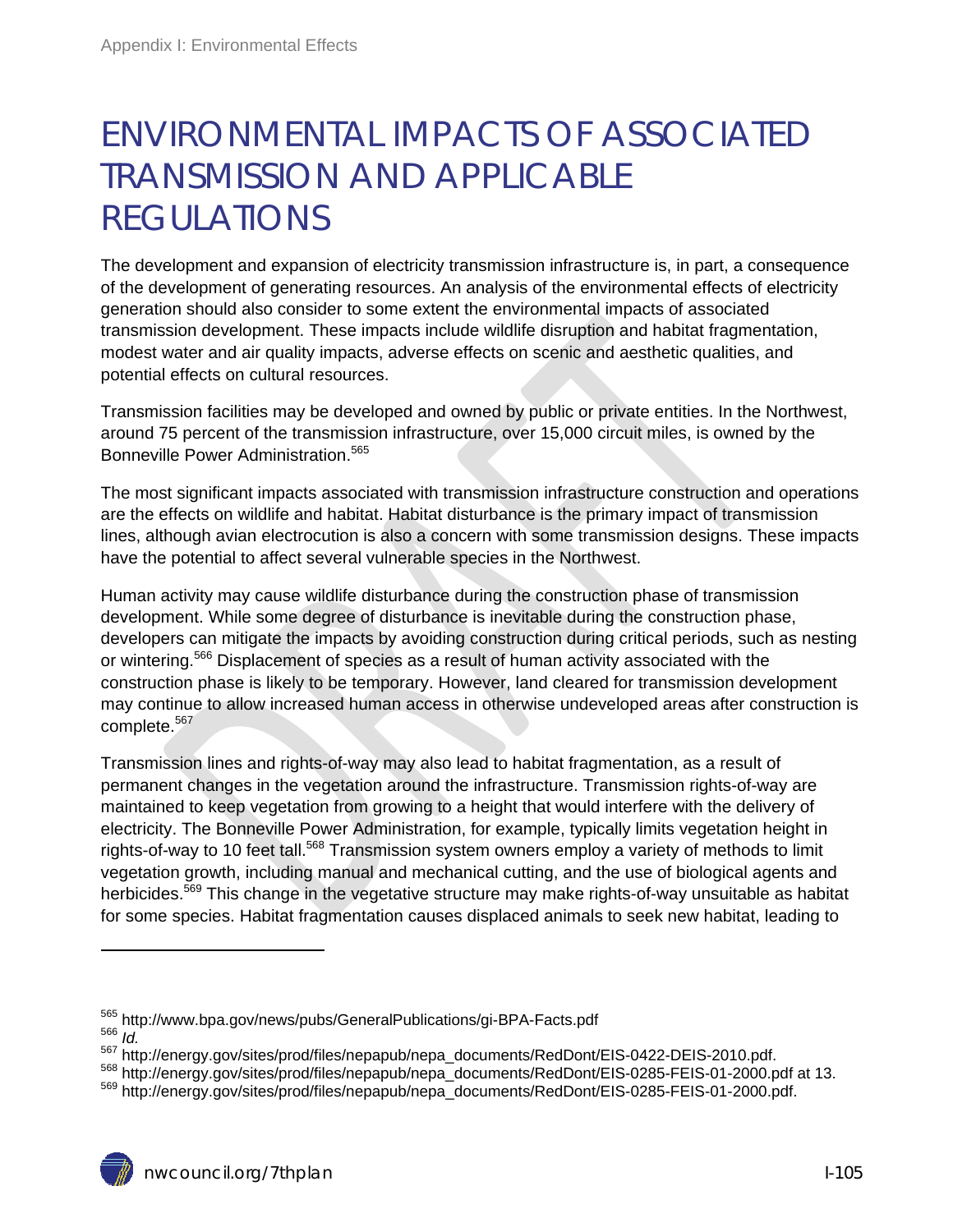increased competition for resources. In addition to the removal of vegetation during construction and the maintenance of vegetation during operation, transmission development may introduce nonnative or invasive species to previously undisturbed areas.<sup>570</sup> Mitigation measures are generally limited to avoiding transmission development in sensitive habitat.

Bird species are the most likely to be impacted by direct contact with the transmission facilities. Because transmission lines are non-insulated, a bird that establishes circuit by contacting the energized line and a grounded structure will be electrocuted.<sup>571</sup> Of primary concern are eagles and raptors, which have large wingspans and often nest on transmission infrastructure.<sup>572</sup> Avian electrocution risk can be mitigated by simply separating energized lines from grounded objects by a distance greater than the span of the birds.<sup>573</sup> Electrocution risk can also be mitigated by burying the lines. $574$ 

The species impacted by the construction and operation of transmission infrastructure include big game, birds, ground species, and sensitive plants. Big game such as mule deer, pronghorn and elk are likely to avoid areas of transmission development during the construction phase as a result of increased human activity. These impacts are not generally permanent, because human activity declines after construction is complete and transmission infrastructure does not include the installation of any fences that would impede big game behavior.<sup>575</sup> Birds are affected by all stages of transmission development, but the primary impacts appear to be the loss of habitat resulting from the alteration of vegetative structures within rights-of-way. Ground species are similarly affected by the alteration of habitat resulting from transmission development. Several Environmental Impact Statements prepared in support of transmission projects in the Northwest identify a familiar array of species of concern. These species include: the Greater sage grouse, Golden eagle, Ferruginous hawk, Sage sparrow, Preble's shrew, Merlin, Peregrine falcon, Loggerhead shrike, Black-tailed jackrabbit, Washington ground squirrel, Pygmy rabbit, Mule deer, Northern sagebrush lizard, and Green-tinged paintbrush.576 The siting of a transmission project, its size, and its relation to sensitive habitat determines the precise contours of its wildlife impacts.

Wildlife impacts may be regulated by the ESA, the Migratory Bird Treaty Act and the Bald and Golden Eagle Protection Act. Under the ESA, a private (or public non-federal) transmission developer is typically required to evaluate the proposed site for the presence of listed species or critical habitat. If either are present, the private developer may be required to obtain an incidental take permit from FWS or NOAA Fisheries. If the transmission developer is a federal agency, like the

<sup>570</sup> http://teeic.indianaffairs.gov/er/transmission/impact/construct/index.htm.<br><sup>571</sup> http://www.fishwildlife.org/files/AFWA-State\_agency\_transmission\_guide\_FINAL.pdf at 15.<br><sup>572</sup> http://www.fws.gov/southwest/es/documents

<sup>&</sup>lt;sup>573</sup> http://www.fishwildlife.org/files/AFWA-State\_agency\_transmission\_guide\_FINAL.pdf.<br><sup>574</sup> http://www.blm.gov/or/districts/prineville/plans/wbw\_power\_row/files/wbw\_power\_row\_final\_EIS.pdf at ES-11.<br><sup>575</sup> http://www.blm.gov/or/districts/prineville/plans/wbw\_power\_row/files/wbw\_power\_row\_final\_EIS.pdf.

<sup>576</sup> http://energy.gov/sites/prod/files/nepapub/nepa\_documents/RedDont/EIS-0422-DEIS-2010.pdf at S-19. http://www.blm.gov/or/districts/prineville/plans/wbw\_power\_row/files/wbw\_power\_row\_final\_EIS.pdf at ES-7.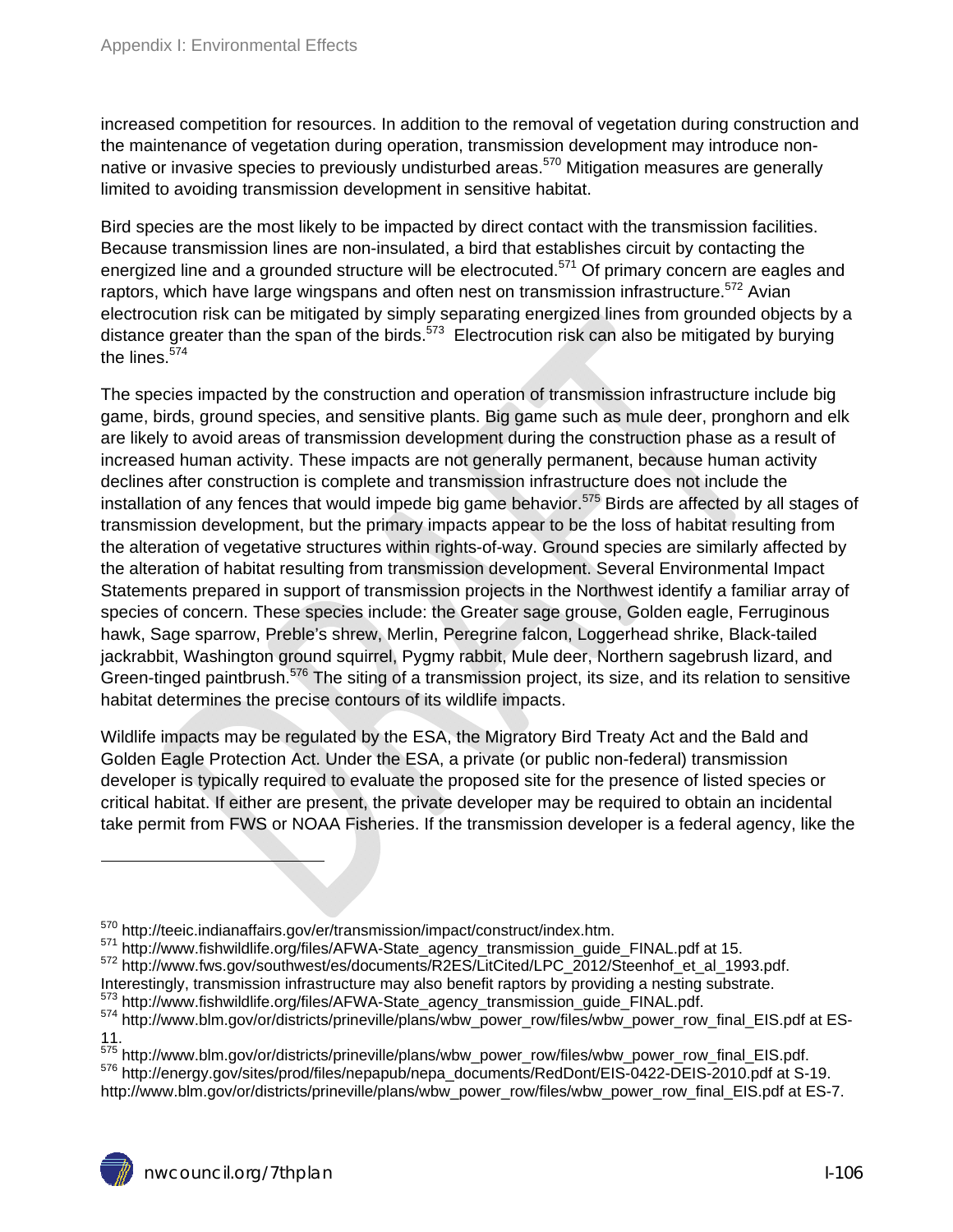Bonneville Power Administration, compliance with the ESA requires consultation with FWS or NOAA Fisheries. If a biological assessment reveals the presence of a listed species or critical habitat, FWS or NOAA Fisheries are required to prepare a biological opinion that determines whether the proposed action is likely to jeopardize the continues existence of a listed species. If the relevant agency makes a "no jeopardy," it may authorize the action and recommend reasonable prudent measures to avoid take. Incidental take by federal entities authorized to act by the FWS or NOAA Fisheries is permitted. A jeopardy determination by FWS or NOAA Fisheries forecloses a federal entity's authority to act. The MBTA and BGEPA may also impose some limitations on transmission development, by requiring a transmission developer to cooperate with FWS to implement ACPs to limit impacts to eagles and mitigate migratory bird take.

The construction and operation of transmission infrastructure has modest effects on water quality and air quality impacts are limited to the construction phase. During the construction phase, the potential water quality impacts result from the removal of vegetation, excavation, grading and trenching required to prepare a site for transmission lines. These processes increase soil erosion, which leads to a rise in sediment loads in nearby waterways. Trenching and the construction of access roads may also alter drainage patterns, resulting in decreased water absorption by soil and more rapid runoff during precipitation or snowmelt.<sup>577</sup> Vehicular traffic during construction and maintenance may also lead to the introduction of oils and heavy metals into previously undisturbed waters. In addition, the development of transmission facilities typically requires the withdrawal of water from adjacent waterways for dust control. The operation of transmission infrastructure requires maintenance of the vegetation within transmission rights-of-way, which typically involves the application of herbicides and biological agents.<sup>578</sup> Rain may cause these chemicals to wash into adjacent waterways.<sup>579</sup> Taking steps to maintain the natural drainage patterns of a waterway, such as limiting the channelization of streams into culverts, can mitigate water quality impacts. In addition, water and sediment control measures (hay bales) can be used in trenches to limit sediment loads and slow runoff.<sup>580</sup>

To the extent that stormwater is channelized and discharged into adjacent surface waters during the development of a transmission project, developers must obtain a § 402 NPDES permit from the EPA. In addition, the construction of transmission infrastructure in wetlands requires a developer to seek a §404 dredge and fill permit from the Corps. The Corps has developed a Nationwide Permit that streamlines the § 404 permitting process for many activities associated the development of utility infrastructure.<sup>581</sup>

Transmission projects typically only cause air quality impacts during the construction phase. The construction phase of transmission development typically involves blasting and the use of heavy

<sup>&</sup>lt;sup>577</sup> http://teeic.indianaffairs.gov/er/transmission/impact/construct/index.htm<br><sup>578</sup> http://energy.gov/sites/prod/files/nepapub/nepa\_documents/RedDont/EIS-0285-FEIS-01-2000.pdf at 11.<br><sup>579</sup> http://teeic.indianaffairs.gov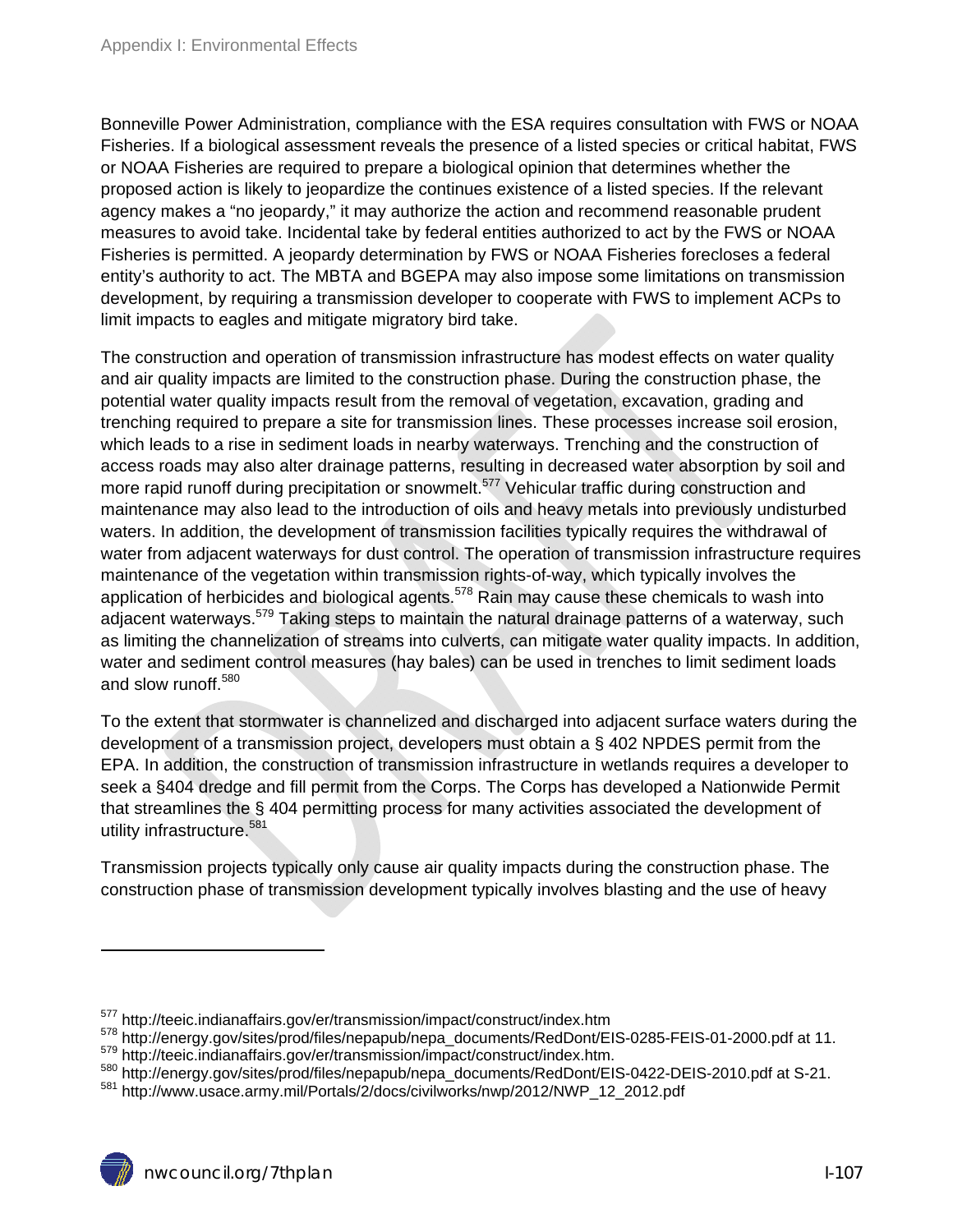machinery, resulting in exhaust from construction equipment, and fugitive dust from blasting, excavation and road construction.<sup>582</sup> Air impacts rarely persist beyond construction.

The construction and operation of transmission infrastructure may result in aesthetic harms, human health concerns, and the potential disruption of cultural and historical resources. Transmission lines have the potential to create new visual features in previously undeveloped areas, which may be unwelcome to adjacent landowners and people seeking natural or scenic character.<sup>583</sup> Project developers can mitigate these impacts to some degree by avoiding visually sensitive areas, siting transmission lines in previously disturbed areas, preserving a vegetative buffer along rights-of-way, and using non-reflective materials in building transmission infrastructure.<sup>584</sup> In addition to the visual impacts connected to transmission infrastructure, the operation of transmission facilities produces electric and magnetic fields. While members of the public have expressed some concern over the health impacts of these fields, scientific studies have not demonstrated any causal connection between exposure to electromagnetic fields and cancer or other disease.<sup>585</sup> Electromagnetic fields do have the potential to interfere with certain implantable medical devices, such as pacemakers, but the strength of an electromagnetic field decreases rapidly as distance from the source increases.<sup>586</sup>

The cultural and historical impacts of transmission infrastructure may include the visual or physical disturbance of important resources. Transmission lines may create a new visual feature in places of cultural or historical significance, diminishing the value of the resource for people who seek to experience it. Cultural resources may include sacred tribal lands; historical resources may include historic trails and sites. These harms can be largely mitigated using the same measures discussed in the paragraph describing aesthetic harms above. Additionally, project developers should consult with relevant tribes and state agencies regarding the locations of resources of particular value and seek to avoid disruptive development near those areas.<sup>587</sup> The construction of transmission infrastructure may reveal artifacts of cultural or historical significance or turn up sites of archeological importance. The potential impacts of these discoveries can be mitigated through the development of a discovery plan that outlines the appropriate steps for crewmembers to take in notifying the relevant tribes, state agencies and law enforcement.<sup>588</sup>

Whether developed by a federal or non-federal entity, transmission development typically includes sufficient federal involvement to trigger the NEPA's environmental analysis requirements. Depending on the scope of the impacts, project developers may be required to assist a federal agency in preparing a relatively basic EA or a significantly more comprehensive EIS. The NEPA process does

<sup>&</sup>lt;sup>582</sup> http://teeic.indianaffairs.gov/er/transmission/impact/construct/index.htm.<br><sup>583</sup> http://www.blm.gov/or/districts/prineville/plans/wbw\_power\_row/files/wbw\_power\_row\_final\_EIS.pdf.<br><sup>584</sup> http://energy.gov/sites/prod/fi

http://www.niehs.nih.gov/health/materials/electric\_and\_magnetic\_fields\_associated\_with\_the\_use\_of\_electric\_<br>power\_questions\_and\_answers\_english\_508.pdf at 16-27.

<sup>&</sup>lt;sup>586</sup> http://www.niehs.nih.gov/health/topics/agents/emf/.<br><sup>587</sup> http://energy.gov/sites/prod/files/nepapub/nepa\_documents/RedDont/EIS-0422-DEIS-2010.pdf at S-23.<br><sup>588</sup> Id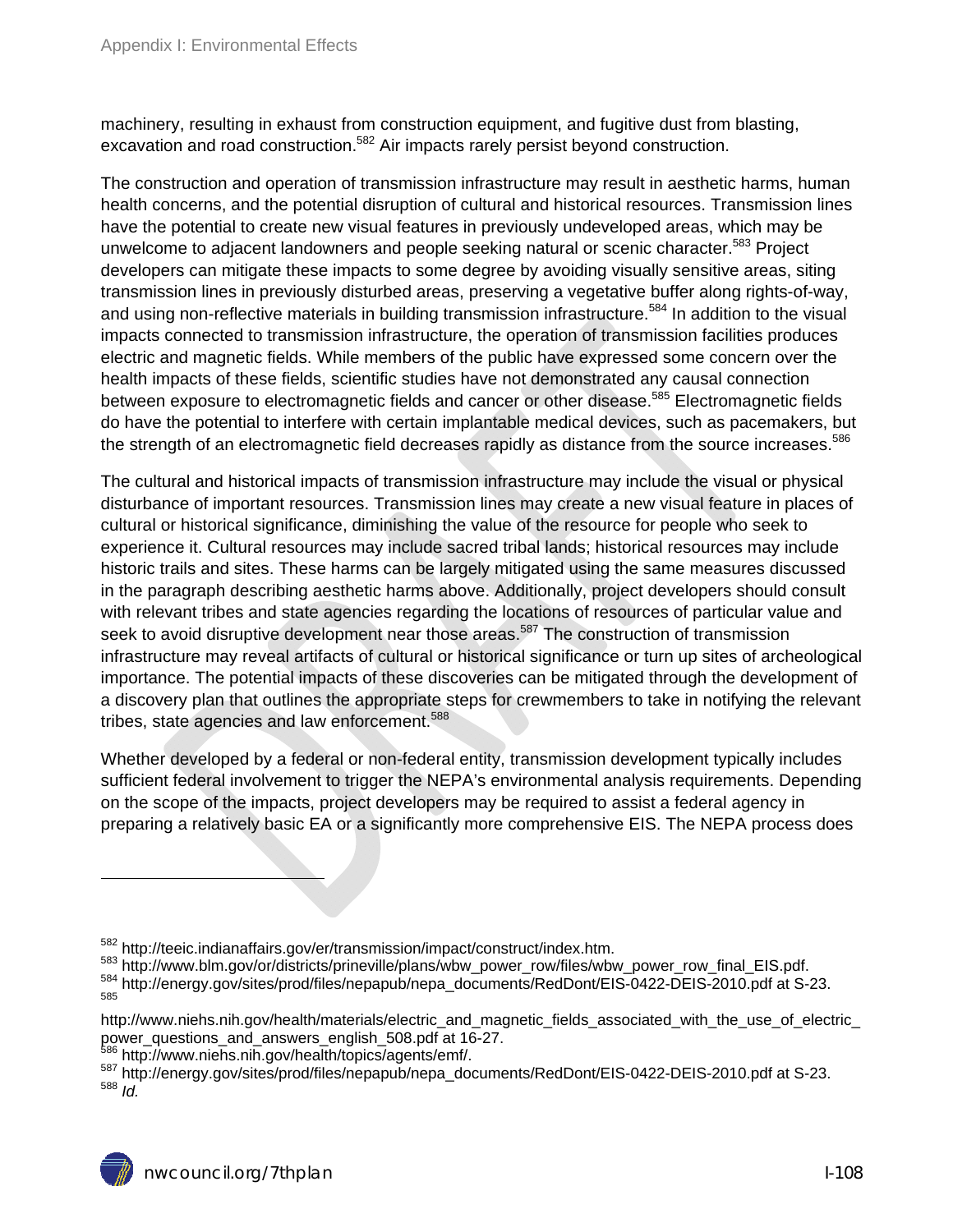not impose any substantive responsibilities on transmission developers, beyond allowing public input and requiring an analysis of all reasonable alternatives.

Decisions on whether and where to site a transmission line are largely in the domain of the federal land managing agencies, if the line will be on federal land, or in state agencies designated to approve the siting of energy facilities, such as Oregon's Energy Facility Siting Council (part of the Oregon Department of Energy), if on private land. Federal land management laws and regulations, such as the Federal Land Policy and Management Act (FLPMA), the National Forest Management Act, and the Columbia River Gorge National Scenic Act, provide some measure of protection against and mitigation for environmental effects beyond the NEPA environmental analysis and the specific substantive requirements of laws such as the ESA, MBTA and BGEPA. The same is true of state energy siting and land use laws and regulations that apply to decisions by the state energy siting agencies. A complicated mix of federal and tribal laws and regulations apply to decisions to allow development of transmission lines on the lands of the Indian tribes in the Northwest.

State-federal cooperation in this area occurs in a number of ways. A key driver was a provision in FLPMA in 1976 that required federal agencies to comply with state environmental protection standards in approving right-of-ways across federal public lands for transmission lines and similar projects. Uncertainty over the precise dimensions of this obligation led to litigation the 1980s between states and, in particular, Bonneville, over the development of transmission lines, with the federal courts largely agreeing with the states about the importance of ensuring consideration of and compliance with state environmental protection regulations in approving transmission rights-ofways.<sup>589</sup> Coupled with the new Northwest Power Act, and uncertainty under that Act as to the extent the regional Columbia River Basin Fish and Wildlife Program should address transmission system impacts to wildlife, led Bonneville and the Northwest states to execute cooperative agreements in the 1980s regarding transmission corridors, transmission line development, and impacts to wildlife. The agreements were intended in large part to assure the appropriate consideration and application of state environmental protections in federal transmission developments. These agreements remain in effect today. The Council has recognized these agreements as a key tool in the way the regional power system should consider, protect against and mitigate for wildlife impacts in transmission system development. It is important that implementation of the agreements and the application of state and federal environmental regulations continues and is effective in addressing impacts to wildlife and other environmental qualities.<sup>590</sup>

State and federal fish and wildlife agencies and Indian tribes expressed concerns during the process in 2013-14 for amending the Council's Fish and Wildlife Program over the cumulative impacts to wildlife from transmission development in the Pacific Northwest, especially in the light of the recent expansion of transmission infrastructure to support renewable energy development, especially wind

 $\overline{a}$ 

<sup>589</sup> *Columbia Basin Land Protection Association v. Schlesinger* (9th Cir 1981) involved the development of the Lower Monumental-Ashe transmission line in eastern Washington. *Montana v. Johnson* (9th Cir 1984), concerned the development by Bonneville of a transmission line from Townsend to Hot Springs, in northwestern Montana, associated with the building of the Colstrip coal plant.

<sup>590</sup> *See* 2014 Columbia River Basin Fish and Wildlife Program, Appendix S, http://www.nwcouncil.org/media/7148962/2014-12appendixs.pdf, at 283.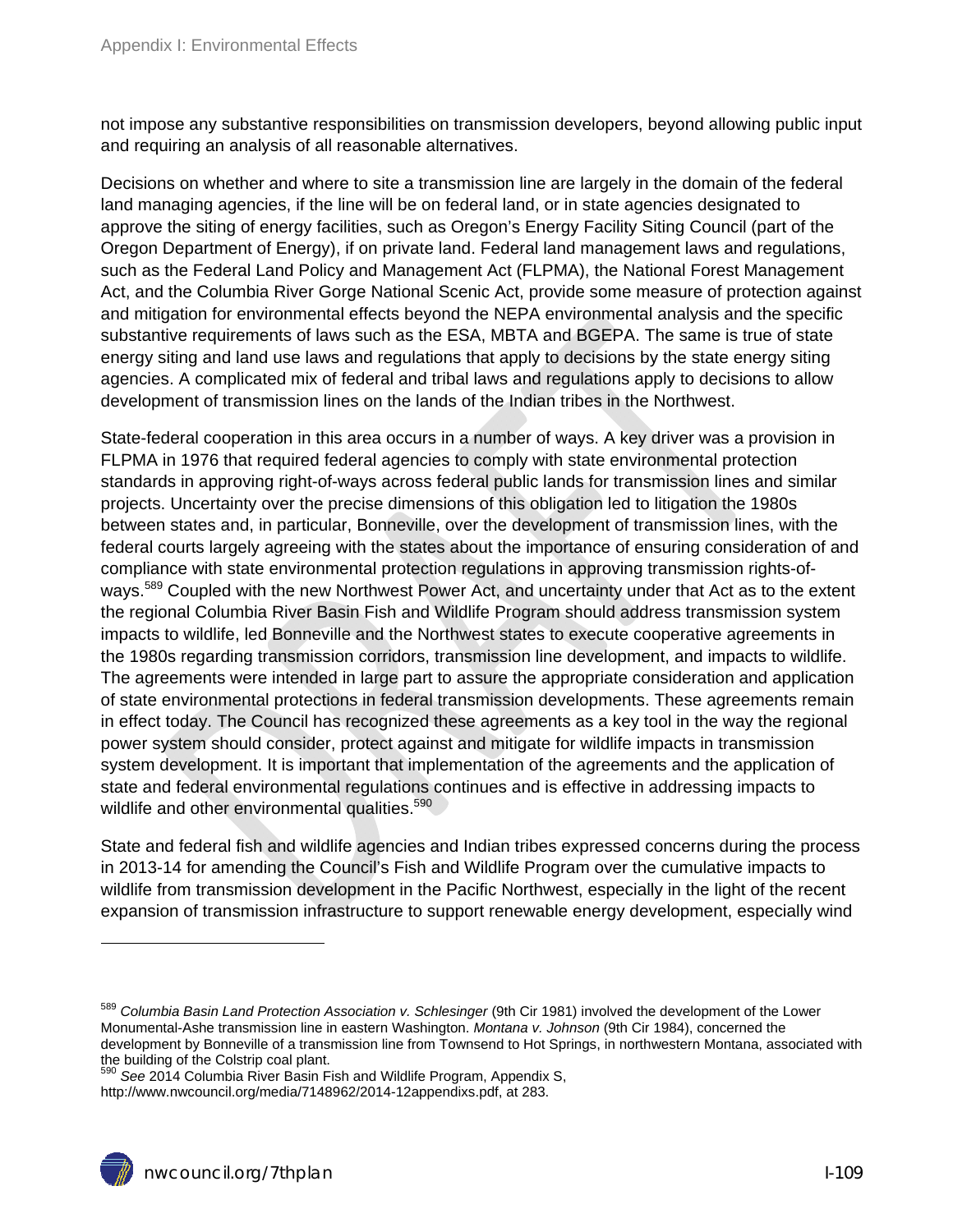projects.<sup>591</sup> The Northwest Power Act and the fish and wildlife program and power plans developed under the Act provide a comprehensive regional protection and mitigation program to address the cumulative impacts of existing hydroelectric generating resources on fish and wildlife, as well as provide the opportunity to protect areas from further hydroelectric development and to consider the environmental effects and costs of all new generating resources in deciding which to acquire. Similar comprehensive regional laws and programs do not to exist to address the cumulative effects of and mitigate for transmission development or renewable energy development, or to provide for comprehensive and enforceable protected areas for transmission and renewable energy development. Also, the Council's power planning authority does not include planning for the development of transmission infrastructure or the ability to include in the plan enforceable provisions regarding the acquisition of or the decisions to approve transmission lines. Associated transmission development is instead part of the life-cycle costs (including environmental costs) and matters of environmental quality to be considered in analyzing and comparing the costs of new resource alternatives. See Chapter 19. It is unclear at this point whether the existing federal and state mechanisms to address environmental effects of transmission development, especially including effects to wildlife, are not adequate to address the concerns raised by the wildlife managers, and if inadequate, what can be done to improve this situation. The Council is committing, in an Action Plan item, to helping the fish and wildlife agencies and Indian tribes to work with the entities and agencies involved in developing, operating, and regulating transmission infrastructure to explore these concerns further. This investigation may also assist the Council in future power plans in considering the environmental issues raised by the transmission development associated with new resource development. And most important, avoiding the environmental impacts of transmission is another of many considerations supporting the aggressive development of cost-effective energy efficiency and demand response measures in the plan's resource strategy.

 $\overline{a}$ 

<sup>591</sup> *Id*., at 283, 329-30.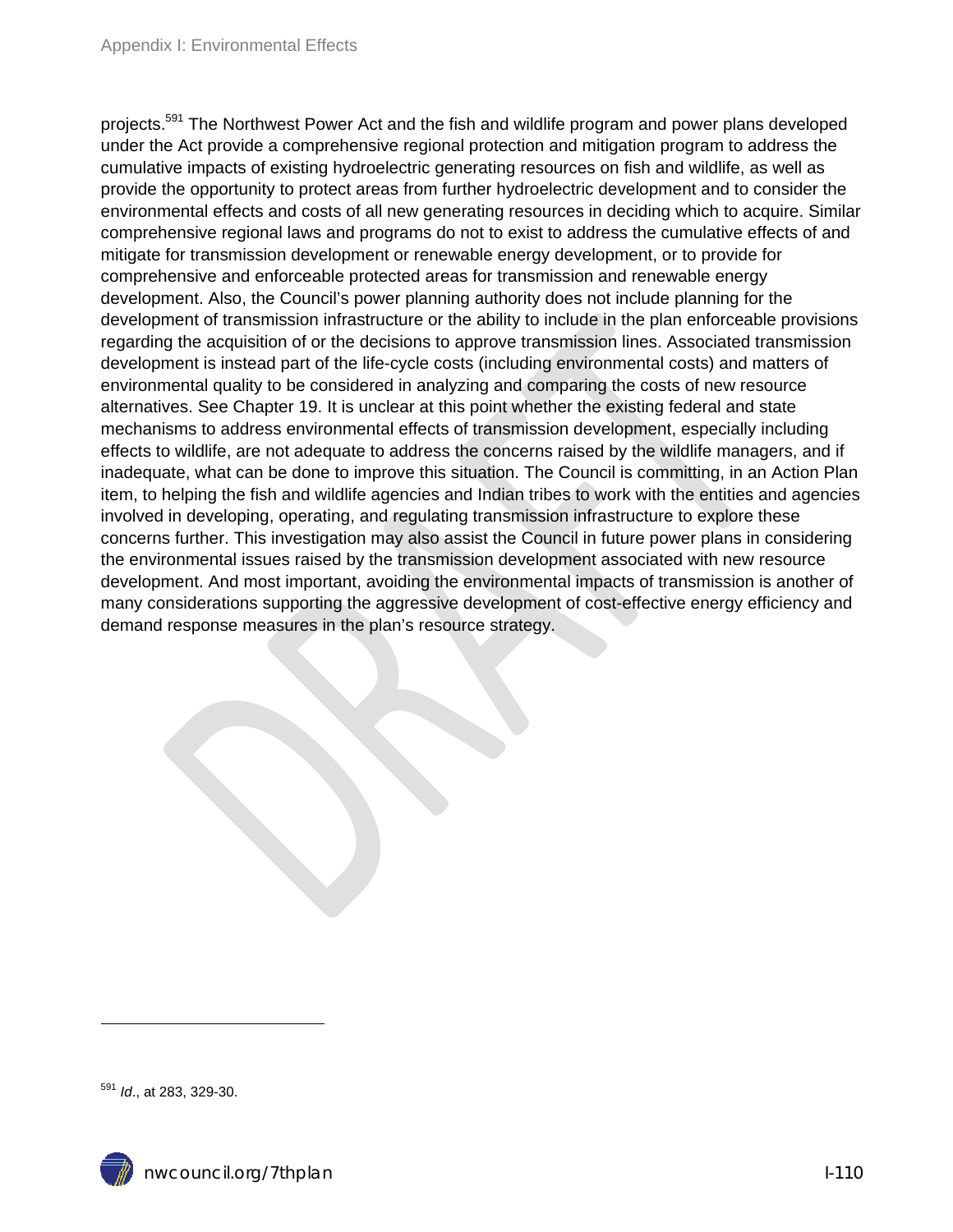## ACRONYMS AND ABBREVIATIONS

| <b>Acronym</b>    | <b>Meaning</b>                                                |
|-------------------|---------------------------------------------------------------|
| <b>ACI</b>        | <b>Activated Carbon Injection</b>                             |
| <b>ACP</b>        | <b>Advanced Conservation Practices</b>                        |
| <b>BART</b>       | Best Available Retrofit Technology                            |
| <b>BGEPA</b>      | <b>Bald and Golden Eagle Protection Act</b>                   |
| <b>BLM</b>        | <b>Bureau of Land Management</b>                              |
| BPT               | Best Practicable Control Technology Currently Available       |
| <b>BTA</b>        | <b>Best Technology Available</b>                              |
| <b>CAA</b>        | Clean Air Act                                                 |
| CaBr <sub>2</sub> | Calcium Bromide Treatment of Coal                             |
| <b>CCR</b>        | <b>Coal Combustion Residuals</b>                              |
| <b>CCS</b>        | <b>Carbon Capture and Sequestration</b>                       |
| CE.               | <b>Categorical Exclusions</b>                                 |
| <b>CGS</b>        | <b>Columbia Generating Station</b>                            |
|                   | <b>Carbon Dioxide</b>                                         |
| CO <sub>2</sub>   |                                                               |
| Corps             | Army Corps of Engineers                                       |
| <b>CREP</b>       | Community Renewable Energy Projects (Montana RPS)             |
| <b>DESP</b>       | <b>Dual Electrostatic Precipitators</b>                       |
| <b>DSI</b>        | Dry Sorbent Injection                                         |
| <b>EA/FONSI</b>   | Environmental Assessment and Finding of No Significant Impact |
| EIA               | <b>Energy Information Administration</b>                      |
| <b>EIS</b>        | <b>Environmental Impact Statements</b>                        |
| <b>EMS</b>        | <b>Entrainment Mortality Standards</b>                        |
| <b>EPA</b>        | <b>Environmental Protection Agency</b>                        |
| <b>ESA</b>        | <b>Endangered Species Act</b>                                 |
| <b>ESP</b>        | <b>Electrostatic Precipitator</b>                             |
| <b>FERC</b>       | <b>Federal Energy Regulatory Commission</b>                   |
| <b>FGD</b>        | <b>Flue Gas Desulfurization</b>                               |
| <b>FIP</b>        | <b>Federal Implementation Plan</b>                            |
| <b>FWS</b>        | <b>Fish and Wildlife Service</b>                              |
| <b>GWP</b>        | <b>Global Warming Potential</b>                               |
| HNO <sub>3</sub>  | <b>Nitric Acid</b>                                            |
| <b>IMS</b>        | <b>Impingement Mortality Standards</b>                        |
| Li-ion            | Lithium Ion                                                   |
| Li-NCM            | Lithium Nickel Cobalt Manganese Oxide                         |
| <b>LNB</b>        | Low NO <sub>x</sub> Burners                                   |
| <b>MATS</b>       | Mercury and Air Toxics Standards                              |
| <b>MBTA</b>       | <b>Migratory Bird Treaty Act</b>                              |
| <b>MOFA</b>       | <b>Modified Overfire Air</b>                                  |
| <b>MSHA</b>       | Mine Safety and Health Administration                         |
| <b>NAAQS</b>      | <b>National Ambient Air Quality Standards</b>                 |
| <b>NaS</b>        | Sodium-sulfur                                                 |
| <b>NEPA</b>       | National Energy Policy Act of 1969                            |
| <b>NESHAP</b>     | National Emissions Standards for Hazardous Air Pollutants     |
| $N_2$             | Diatomic Nitrogen                                             |
| $N_2O$            | <b>Nitrous Oxide</b>                                          |
| NO                | <b>Nitric Oxide</b>                                           |
| NO <sub>2</sub>   |                                                               |
|                   | Nitrogen Dioxide                                              |